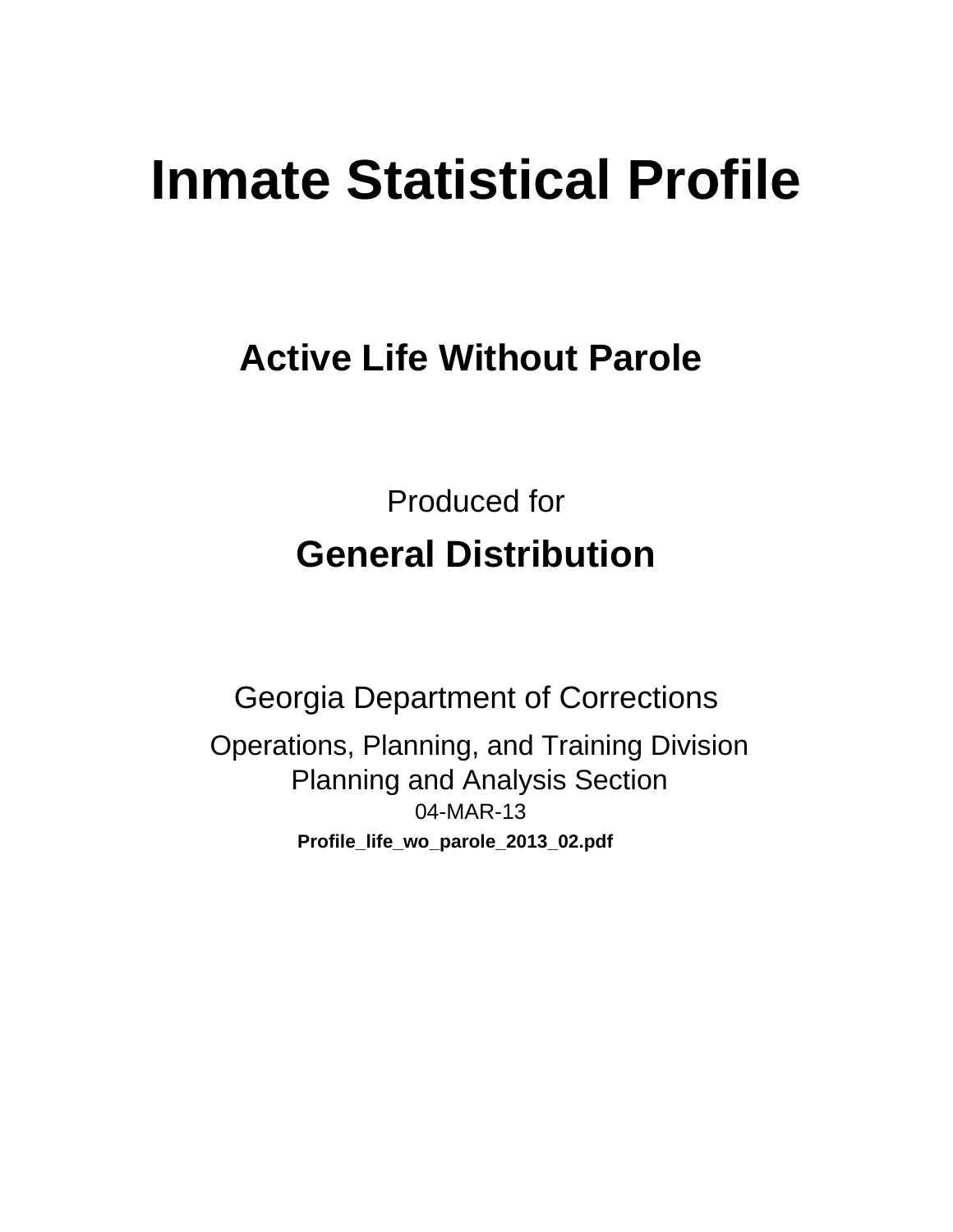#### **Inmate Statistical Profile 04-MAR-13** Contents

**Active Life Without Parole** 

Produced for General Distribution

# **Table of Contents**

| <b>Demographic information</b>                                       |
|----------------------------------------------------------------------|
| 5 Current age, broken out in ten year age groups                     |
| 6 Race group                                                         |
| 7 Marital status, self-reported at entry to prison                   |
| 8 Number of children, self-reported at entry to prison               |
| 9 Religious affiliation, self-reported at entry to prison            |
| 10 Home county - self-reported at entry to prison                    |
| 14 Socioeconomic class, self-reported at entry to prison             |
| 15 Environment to age 16, self-reported at entry to prison           |
| 16 Guardian status to age 16, self-reported at entry to prison       |
| 17 Employment status before prison, self-reported at entry to prison |
| 18 Age at admission                                                  |
| 20 Height, measured at entry to prison                               |
| 21 Weight, measured at entry to prison                               |
| 22 Military service                                                  |
| <b>Correctional information</b>                                      |
| 23 Type of admission to prison                                       |
| 24 Current / last security status                                    |
| 25 Current / last institution type                                   |
| 26 Institution type - transitional centers                           |
| 27 Institution type - county prisons                                 |
| 28 Institution type - state prisons                                  |
| 29 Institution type - private prisons                                |
| 30 Institution type - pre-release centers                            |
| 31 Institution type - inmate boot camp                               |
| 32 Number of disciplinary reports                                    |
| 33 Number of transfers                                               |
| 34 Number of escapes                                                 |
| 35 Time served in current (or last) institution                      |
| Educational, psychological and physical information                  |
| 36 Highest grade level attained                                      |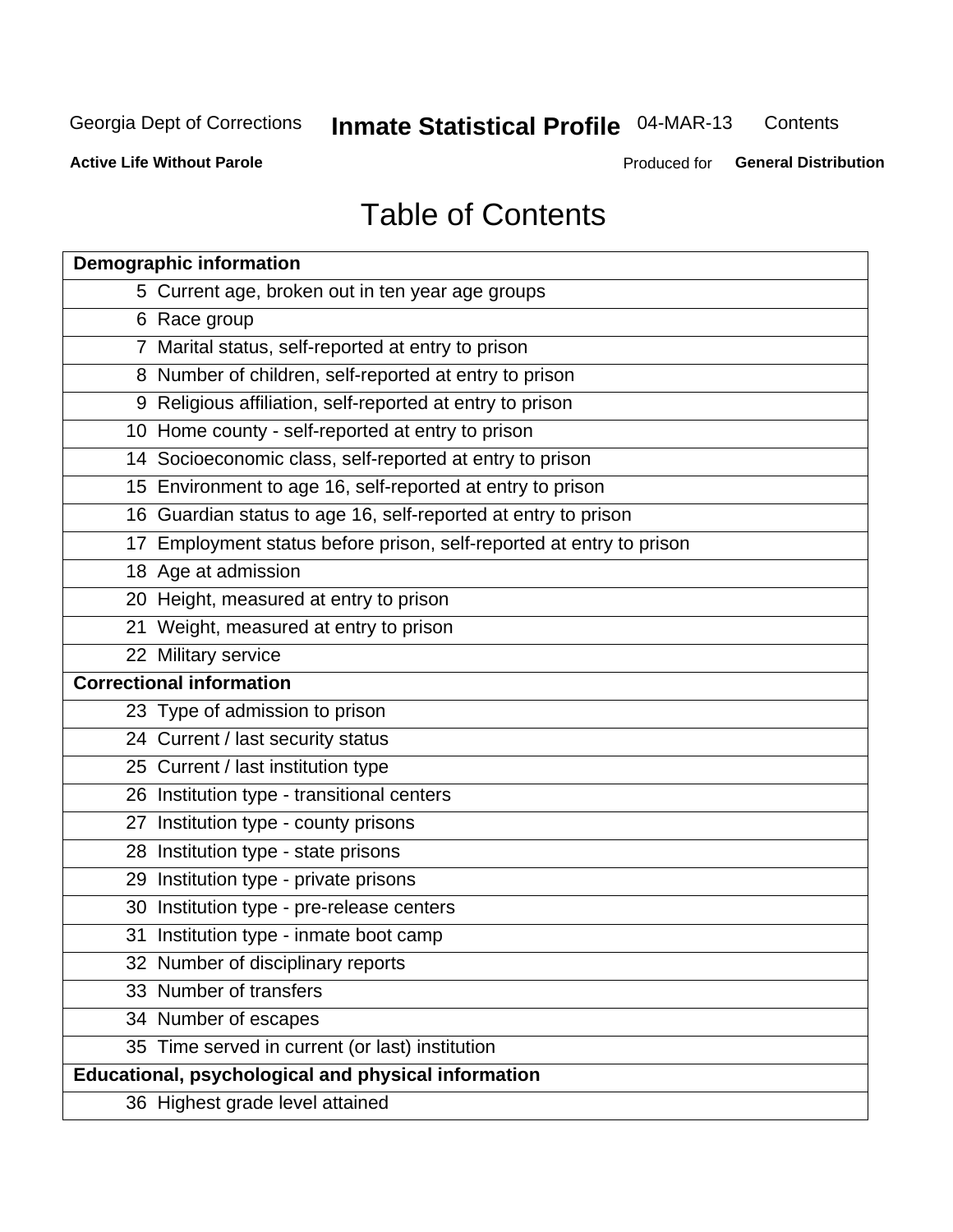# Inmate Statistical Profile 04-MAR-13

Contents

**Active Life Without Parole** 

Produced for General Distribution

# **Table of Contents**

| <b>Educational, psychological and physical information</b>       |
|------------------------------------------------------------------|
| 37 Culture fair IQ scores                                        |
| 38 Wide Range Achievement Test (WRAT) reading score              |
| 39 Wide Range Achievement Test (WRAT) math score                 |
| 40 Wide Range Achievement Test (WRAT) spelling score             |
| 41 Scope of substance abuse - summary                            |
| 42 Scope of substance abuse - detail                             |
| 43 Current / last mental health treatment level                  |
| 44 PULHESDWIT medical scale - 'P' overall condition ('P'hysical) |
| 45 PULHESDWIT medical scale - 'U' upper body                     |
| 46 PULHESDWIT medical scale - 'L' lower body                     |
| 47 PULHESDWIT medical scale - 'H' hearing                        |
| 48 PULHESDWIT medical scale - 'E' vision                         |
| 49 PULHESDWIT medical scale -'S' psychiatric                     |
| 50 PULHESDWIT medical scale - 'D' dental                         |
| 51 PULHESDWIT medical scale - 'W' work ability                   |
| 52 PULHESDWIT medical scale - 'I' impairment                     |
| 53 PULHESDWIT medical scale - 'T' transportability               |
| 54 Criminality in family, self-reported                          |
| 55 Alcoholism in family, self-reported                           |
| 56 Drug abuse in family, self-reported                           |
| 57 Subjected to frequent beatings, self-reported                 |
| 58 Father absent during inmate's childhood                       |
| 59 Mother absent during inmate's childhood                       |
| 60 Inmate diagnosed as manipulative                              |
| 61 Inmate diagnosed as assaultive                                |
| <b>Crimes and criminal history information</b>                   |
| 62 Number of prior Georgia incarcerations                        |
| 63 Prison sentence in years                                      |
| 64 Primary offense, broken out into felonies vs misdemeanors     |
| 65 Primary offense, broken out into six broad crime categories   |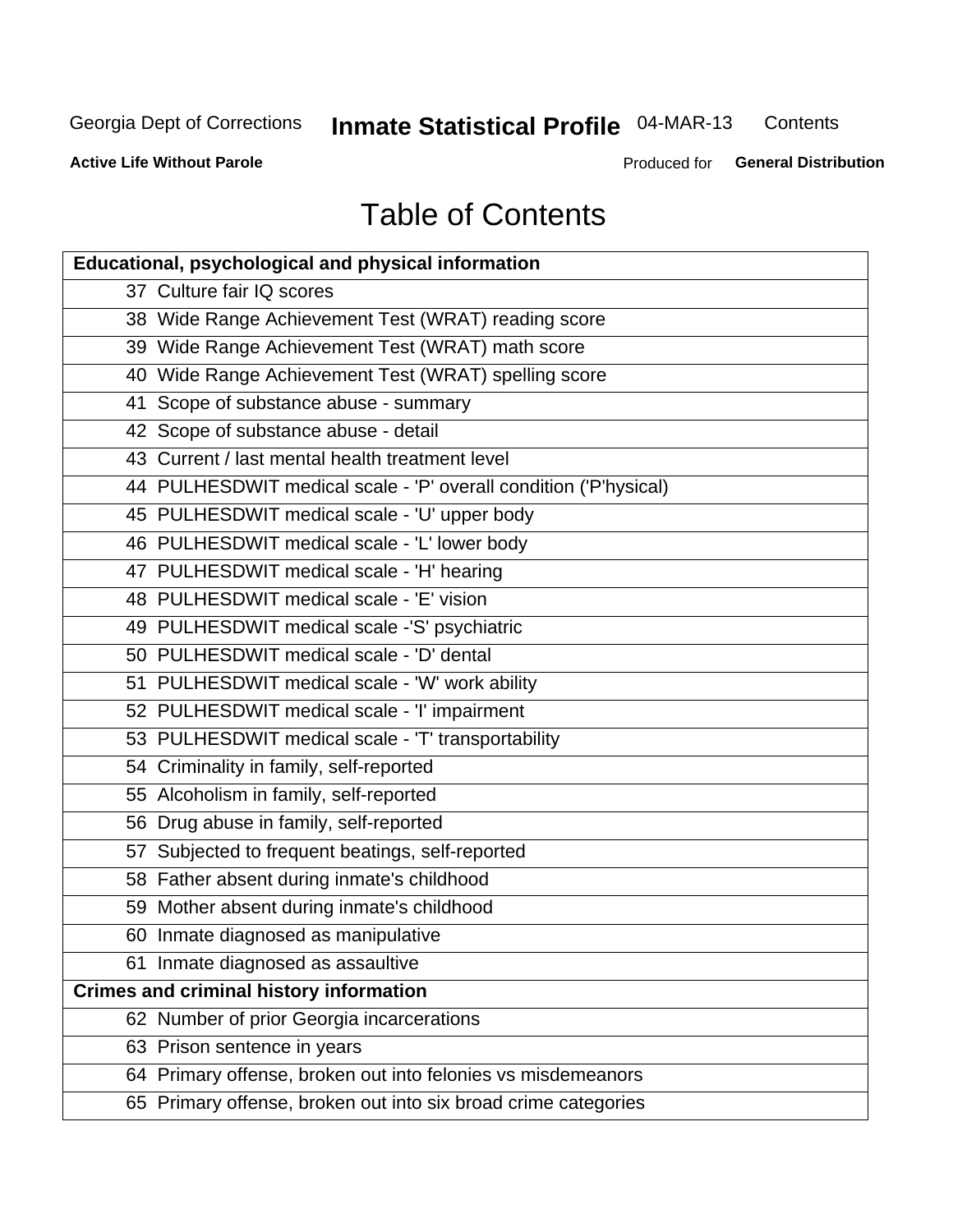#### **Inmate Statistical Profile 04-MAR-13** Contents

**Active Life Without Parole** 

Produced for General Distribution

# **Table of Contents**

| <b>Crimes and criminal history information</b>        |
|-------------------------------------------------------|
| 66 Primary offense, detailed offense code             |
| 67 County of conviction of primary offense            |
| 71 Circuit of conviction of primary offense           |
| 73 Years served (jail + prison) in this incarceration |
| <b>Medical information</b>                            |
| 74 Results of most recent HIV test                    |
| 75 Results of most recent tuberculosis test           |
| 76 Results of most recent syphilis test               |
| 77 Results of most recent Hepatitis-C test            |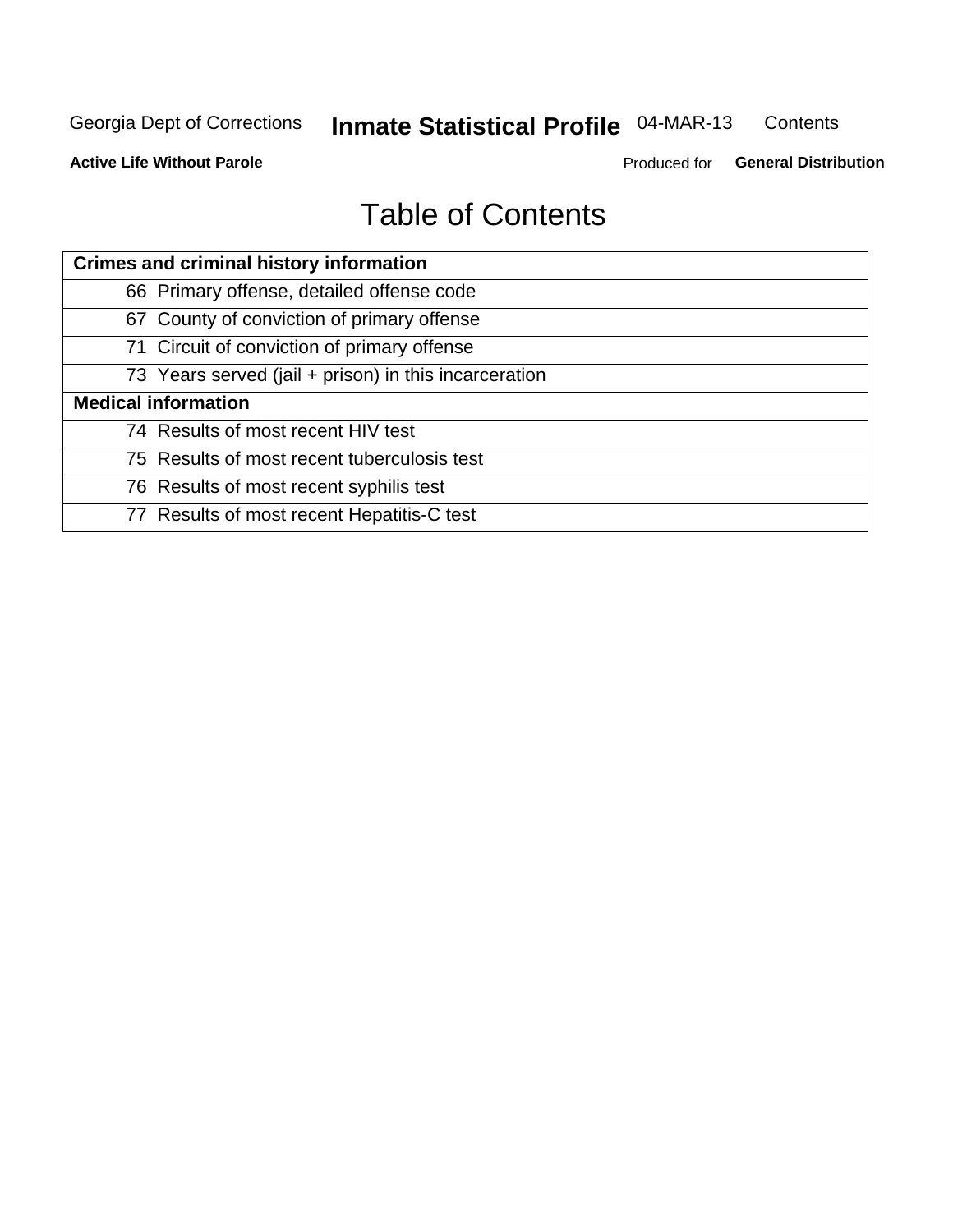# Inmate Statistical Profile 04-MAR-13 Page 5

#### **Active Life Without Parole**

#### Produced for General Distribution

### Current age, broken out in ten-year age groups

COL % - percent each COUNT is of its particular column

|                          |              | <b>Male</b> |         |              | <b>Female</b> |       | <b>Total</b> |            |
|--------------------------|--------------|-------------|---------|--------------|---------------|-------|--------------|------------|
| <b>Current Age</b>       | <b>Count</b> | Col %       | Row %   | <b>Count</b> | Col %         | Row % | <b>Total</b> | Col %      |
| <b>Teens (1-19)</b>      | 6            | 0.77%       | 100.00% |              |               |       | 6            | 0.75%      |
| <b>Twenties (20-29)</b>  | 86           | 11.03%      | 95.56%  | 4            | 19.05%        | 4.44% | 90 l         | 11.24%     |
| Thirties (30-39)         | 226          | 28.97%      | 97.41%  | 6            | 28.57%        | 2.59% |              | 232 28.96% |
| <b>Forties (40-49)</b>   | 233          | 29.87%      | 97.49%  | 6            | 28.57%        | 2.51% |              | 239 29.84% |
| <b>Fifties (50-59)</b>   | 169          | 21.67%      | 97.13%  | 5            | 23.81%        | 2.87% |              | 174 21.72% |
| <b>Sixties (60-69)</b>   | 45           | 5.77%       | 100.00% |              |               |       | 45           | 5.62%      |
| Seventy + (70 and above) | 15           | 1.92%       | 100.00% |              |               |       | 15           | 1.87%      |
| <b>Total Reported</b>    | 780          | 100%        | 97.38%  | 21           | 100%          | 2.62% | 801          | 100%       |

| _____ | 700<br>ou<br>$  -$ | л.<br>- - | $0^{\text{A}}$<br>OU L |
|-------|--------------------|-----------|------------------------|

| Mean<br>(average)       | 42.91 | 40.57 | 42.85 |
|-------------------------|-------|-------|-------|
| Median (middle)         |       |       |       |
| Mode<br>(most frequent) |       |       | 4.    |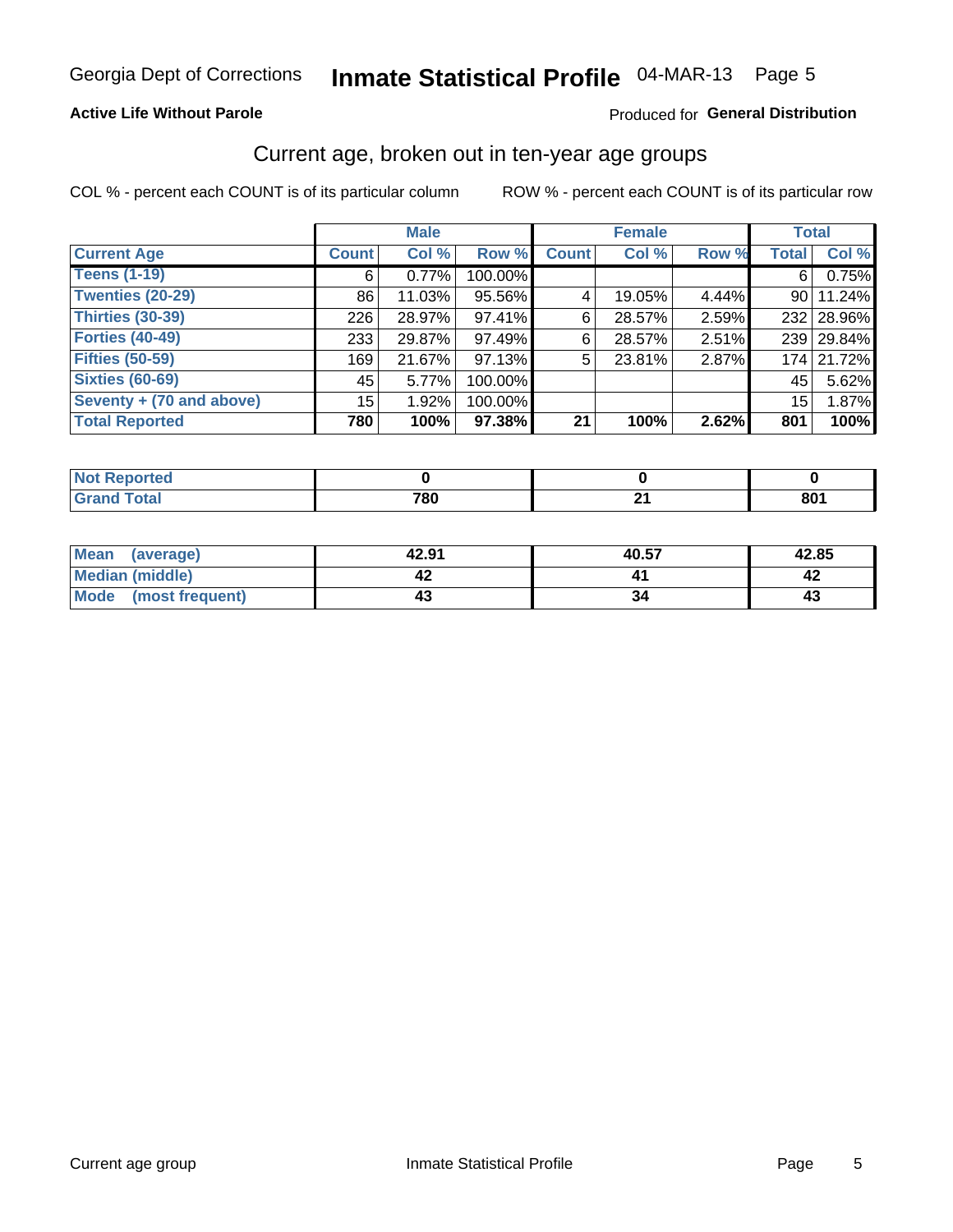# Inmate Statistical Profile 04-MAR-13 Page 6

#### **Active Life Without Parole**

Produced for General Distribution

### Race group

COL % - percent each COUNT is of its particular column

|                              |              | <b>Male</b> |         |                    | <b>Female</b> |       |              | <b>Total</b> |
|------------------------------|--------------|-------------|---------|--------------------|---------------|-------|--------------|--------------|
| <b>Race Group</b>            | <b>Count</b> | Col %       |         | <b>Row % Count</b> | Col %         | Row % | <b>Total</b> | Col %        |
| <b>White</b>                 | 186          | 23.85%      | 95.88%  | 8                  | 38.10%        | 4.12% | 194          | 24.22%       |
| <b>Black</b><br>$\mathbf{2}$ | 574          | 73.59%      | 97.95%  | 12                 | 57.14%        | 2.05% | 586          | 73.16%       |
| <b>Other</b><br>5.           |              | $.13\%$     | 100.00% |                    |               |       |              | .12%         |
| <b>Asian</b><br>6            |              | .26%        | 100.00% |                    |               |       | 2            | .25%         |
| <b>Hispanic</b><br>10        | 17           | 2.18%       | 94.44%  |                    | 4.76%         | 5.56% | 18           | 2.25%        |
| <b>Total Reported</b>        | 780          | 100%        | 97.38%  | 21                 | 100%          | 2.62% | 801          | 100%         |

| .<br>тео |                   |         |     |
|----------|-------------------|---------|-----|
|          | 700<br><u>rou</u> | л.<br>_ | 801 |

| M | - - - | Piavn |
|---|-------|-------|
|   |       |       |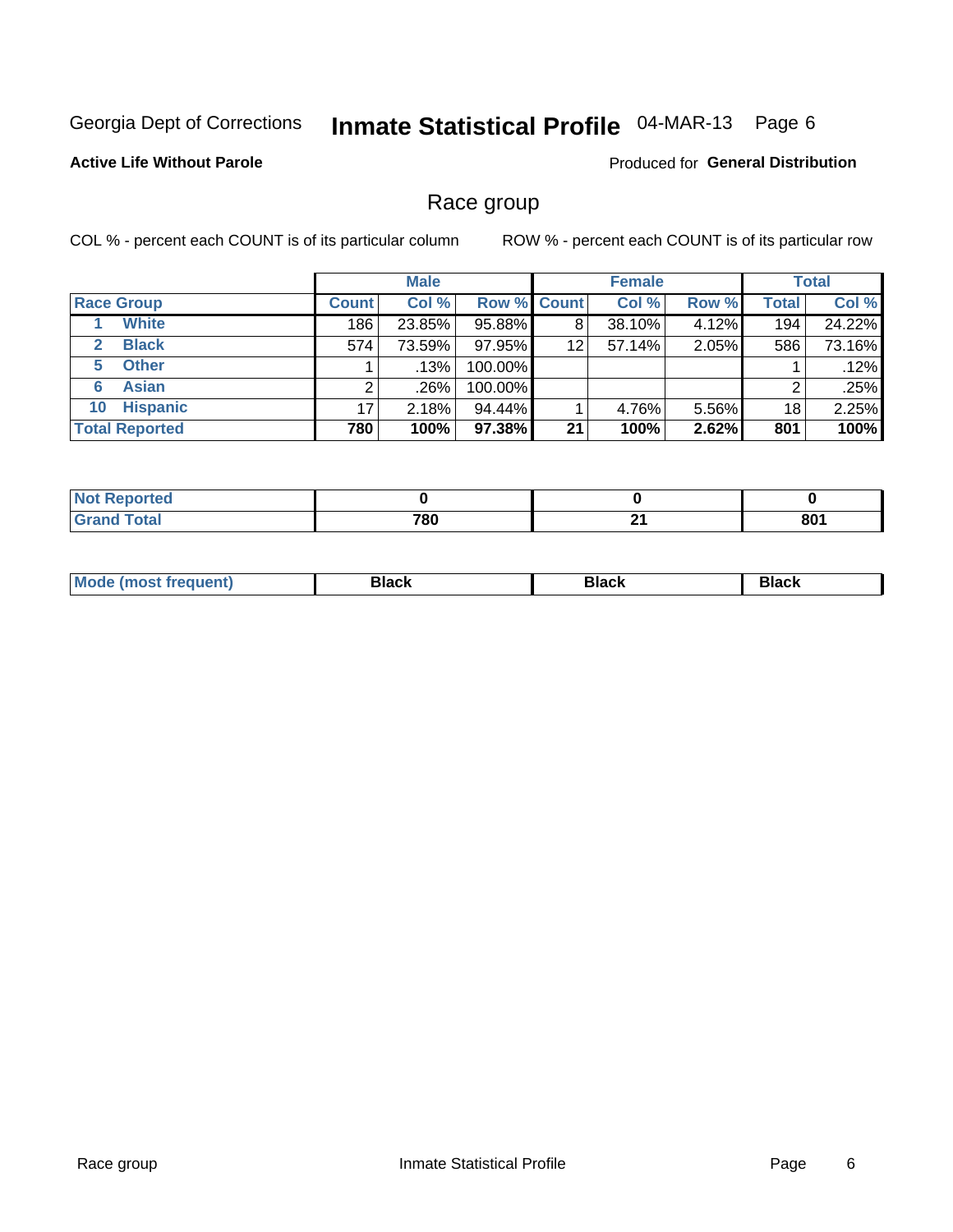# Inmate Statistical Profile 04-MAR-13 Page 7

#### **Active Life Without Parole**

#### Produced for General Distribution

### Marital status, self-reported at entry to prison

COL % - percent each COUNT is of its particular column

|                            |                 | <b>Male</b> |         |              | <b>Female</b> |        |              | <b>Total</b> |
|----------------------------|-----------------|-------------|---------|--------------|---------------|--------|--------------|--------------|
| <b>Marital Status</b>      | <b>Count</b>    | Col %       | Row %   | <b>Count</b> | Col %         | Row %  | <b>Total</b> | Col %        |
| <b>Unknown</b><br>$\bf{0}$ | 13 <sub>1</sub> | 1.67%       | 100.00% |              |               |        | 13           | 1.62%        |
| <b>Divorced</b><br>D       | 63              | 8.08%       | 96.92%  | 2            | 9.52%         | 3.08%  | 65           | 8.11%        |
| <b>Married</b><br>М        | 118             | 15.13%      | 95.93%  | 5            | 23.81%        | 4.07%  | 123          | 15.36%       |
| <b>Separated</b><br>S      | 20 <sub>1</sub> | 2.56%       | 100.00% |              |               |        | 20           | 2.50%        |
| <b>Unmarried</b><br>U      | 549             | 70.38%      | 98.04%  | 11           | 52.38%        | 1.96%  | 560          | 69.91%       |
| <b>Widow</b><br>W          | 17              | 2.18%       | 85.00%  | 3            | 14.29%        | 15.00% | 20           | 2.50%        |
| <b>Total Reported</b>      | 780             | 100%        | 97.38%  | 21           | 100%          | 2.62%  | 801          | 100%         |

| NOT<br><b>Trea</b> |     |     |    |
|--------------------|-----|-----|----|
|                    | 700 | . . | 00 |
|                    | .ou |     | οι |

|--|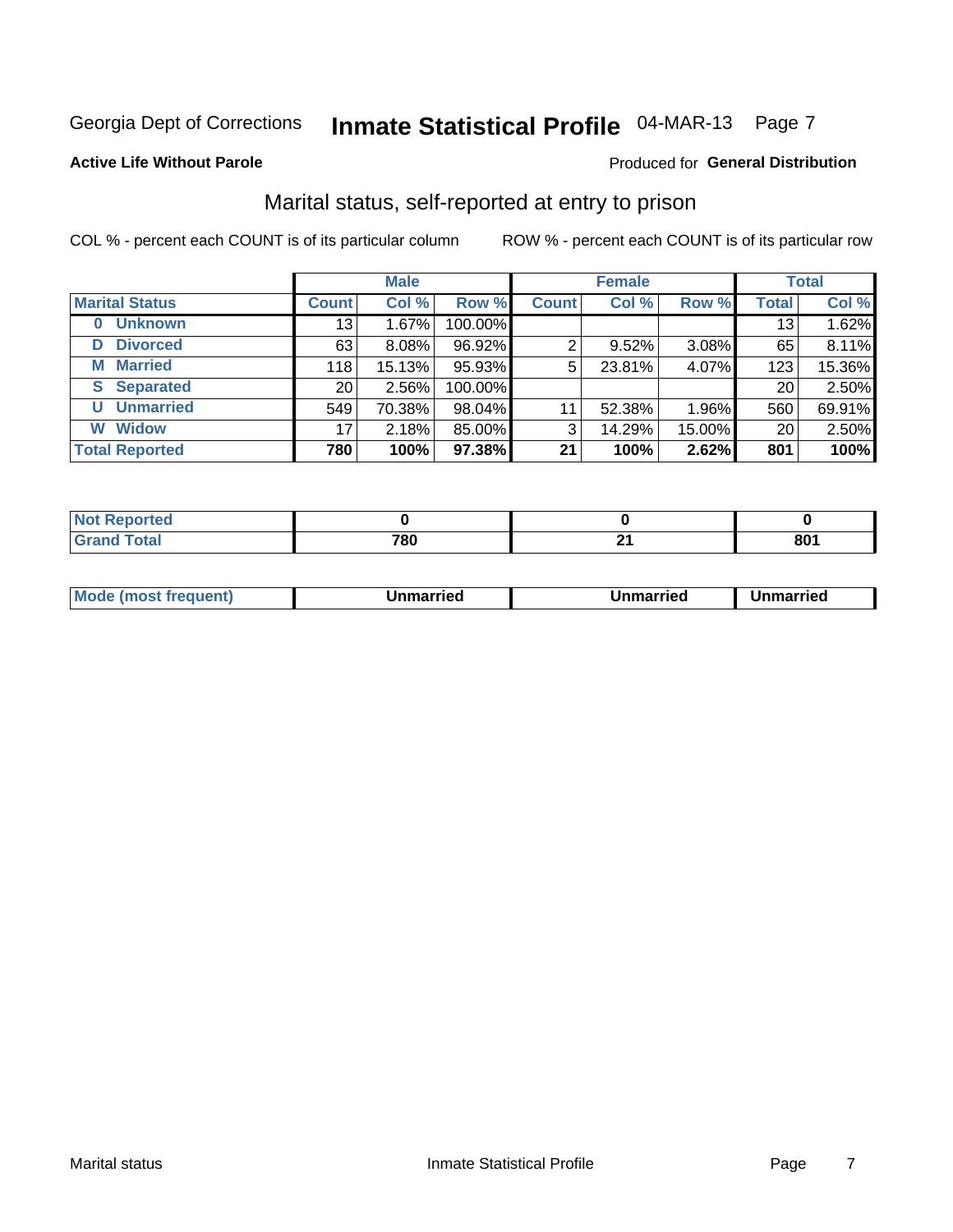# Inmate Statistical Profile 04-MAR-13 Page 8

Produced for General Distribution

#### **Active Life Without Parole**

# Number of children, self reported at entry to prison

COL % - percent each COUNT is of its particular column

|                           |              | <b>Male</b> |         |              | <b>Female</b> |       | <b>Total</b> |            |
|---------------------------|--------------|-------------|---------|--------------|---------------|-------|--------------|------------|
| <b>Number of Children</b> | <b>Count</b> | Col %       | Row %   | <b>Count</b> | Col %         | Row % | <b>Total</b> | Col %      |
| $\bf{0}$                  | 296          | 38.14%      | 98.01%  | 6            | 28.57%        | 1.99% | 302          | 37.89%     |
|                           | 180          | 23.20%      | 96.77%  | 6            | 28.57%        | 3.23% |              | 186 23.34% |
| $\overline{2}$            | 137          | 17.65%      | 97.86%  | 3            | 14.29%        | 2.14% | 140          | 17.57%     |
| 3                         | 78           | 10.05%      | 96.30%  | 3            | 14.29%        | 3.70% | 81           | 10.16%     |
| 4                         | 51           | 6.57%       | 96.23%  | 2            | 9.52%         | 3.77% | 53           | 6.65%      |
| 5                         | 20           | 2.58%       | 95.24%  |              | 4.76%         | 4.76% | 21           | 2.63%      |
| 6                         | 5            | 0.64%       | 100.00% |              |               |       | 5            | 0.63%      |
| 7                         | 2            | 0.26%       | 100.00% |              |               |       | 2            | 0.25%      |
| 8                         |              | 0.13%       | 100.00% |              |               |       |              | 0.13%      |
| $\boldsymbol{9}$          | 2            | 0.26%       | 100.00% |              |               |       | 2            | 0.25%      |
| 10                        |              | 0.13%       | 100.00% |              |               |       |              | 0.13%      |
| Over 10                   | 3            | 0.39%       | 100.00% |              |               |       | 3            | 0.38%      |
| <b>Total Reported</b>     | 776          | 100%        | 97.37%  | 21           | 100%          | 2.63% | 797          | 100.0%     |

| neo    |     |   |     |
|--------|-----|---|-----|
| $\sim$ | 780 | _ | 801 |

| Mean<br>(average)       | ∣.43 | l.62 | 1.43 |
|-------------------------|------|------|------|
| Median (middle)         |      |      |      |
| Mode<br>(most frequent) |      |      |      |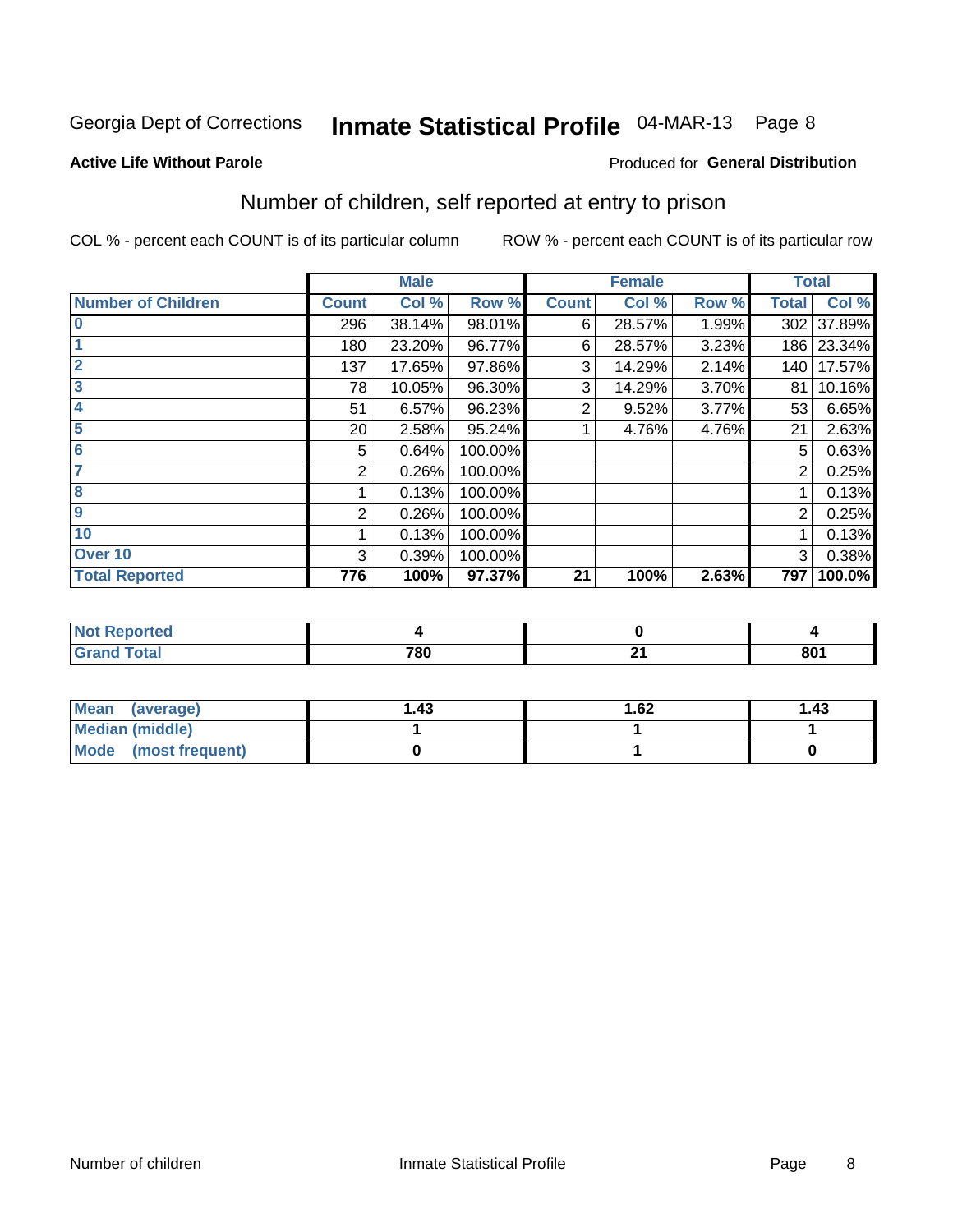# Inmate Statistical Profile 04-MAR-13 Page 9

Produced for General Distribution

#### **Active Life Without Parole**

### Religious affiliation, self-reported at entry to prison

COL % - percent each COUNT is of its particular column

|              |                              |              | <b>Male</b> |         |              | <b>Female</b> |       |       | <b>Total</b> |
|--------------|------------------------------|--------------|-------------|---------|--------------|---------------|-------|-------|--------------|
|              | <b>Religious Affiliation</b> | <b>Count</b> | Col %       | Row %   | <b>Count</b> | Col %         | Row % | Total | Col %        |
|              | <b>Islam</b>                 | 45           | 8.59%       | 95.74%  | 2            | 13.33%        | 4.26% | 47    | 8.72%        |
| $\mathbf{2}$ | <b>Catholic</b>              | 18           | 3.44%       | 94.74%  |              | 6.67%         | 5.26% | 19    | 3.53%        |
| 3            | <b>Baptist</b>               | 232          | 44.27%      | 95.87%  | 10           | 66.67%        | 4.13% | 242   | 44.90%       |
| 4            | <b>Methodist</b>             | 10           | 1.91%       | 100.00% |              |               |       | 10    | 1.86%        |
| 7            | <b>Chc Of God</b>            |              | .19%        | 100.00% |              |               |       |       | .19%         |
| 8            | <b>Holiness</b>              | 19           | 3.63%       | 100.00% |              |               |       | 19    | 3.53%        |
| 9            | <b>Jewish</b>                |              | .19%        | 100.00% |              |               |       |       | .19%         |
| 10           | <b>Anglican</b>              |              | .19%        | 100.00% |              |               |       |       | .19%         |
| 12           | <b>Hindu</b>                 | 2            | .38%        | 100.00% |              |               |       | 2     | .37%         |
| 16           | <b>Seven D Ad</b>            | 4            | .76%        | 100.00% |              |               |       | 4     | .74%         |
| 17           | <b>Jehovah Wt</b>            | 8            | 1.53%       | 100.00% |              |               |       | 8     | 1.48%        |
| 18           | <b>Latr Day S</b>            |              | .19%        | 100.00% |              |               |       |       | .19%         |
| 20           | <b>Other Prot</b>            | 76           | 14.50%      | 97.44%  | 2            | 13.33%        | 2.56% | 78    | 14.47%       |
| 96           | <b>None</b>                  | 106          | 20.23%      | 100.00% |              |               |       | 106   | 19.67%       |
|              | <b>Total Reported</b>        | 524          | 100%        | 97.22%  | 15           | 100%          | 2.78% | 539   | 100%         |

| νrτeα<br>. | <b>OFC</b><br>∠ວບ |          | 262 |
|------------|-------------------|----------|-----|
|            | 780               | ີ<br>- - | 801 |

| Mode (most frequent) | Baptist | <b>Baptist</b> | aptıst |
|----------------------|---------|----------------|--------|
|                      |         |                |        |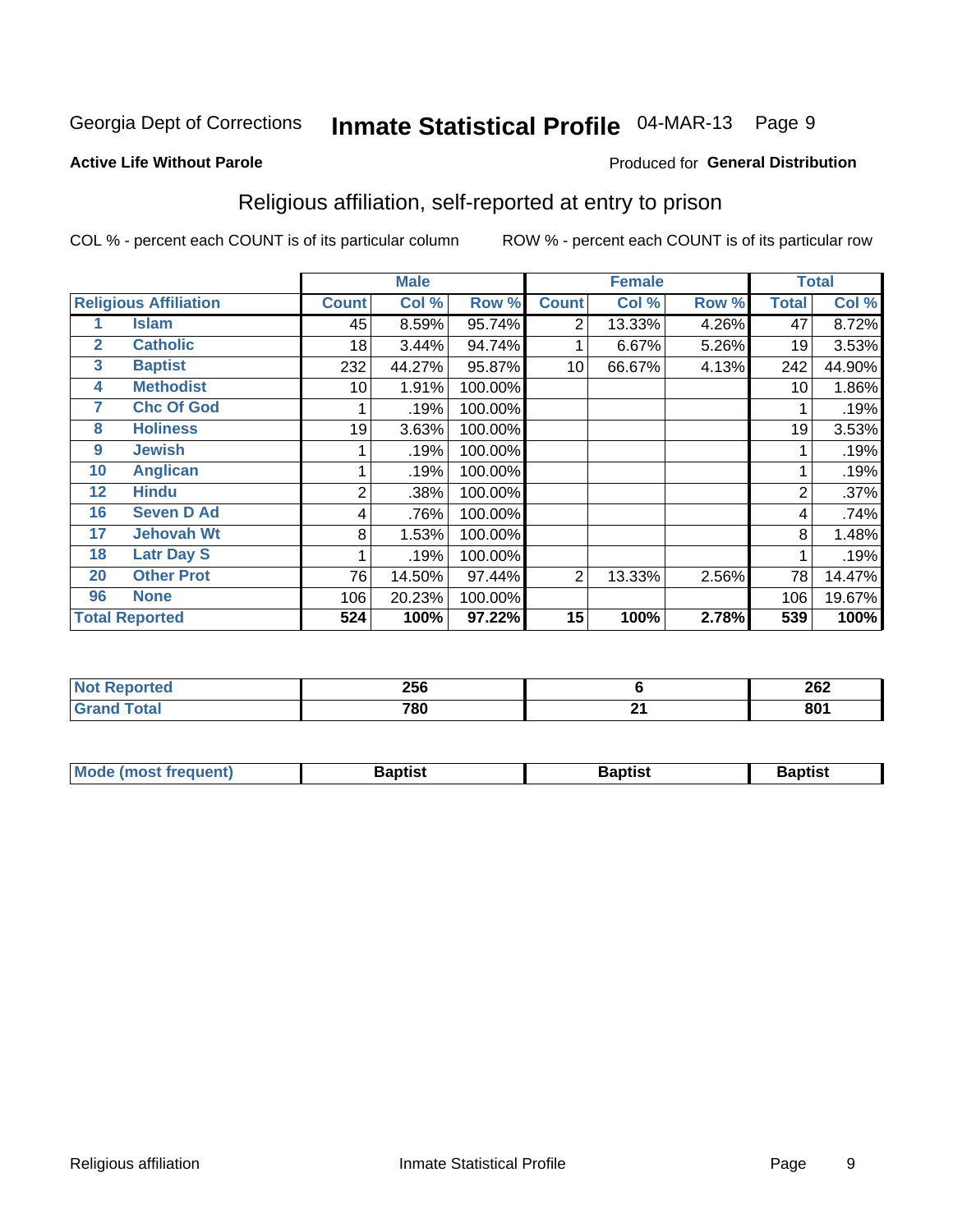# Inmate Statistical Profile 04-MAR-13 Page 10

#### **Active Life Without Parole**

#### Produced for General Distribution

### Home county, self-reported at entry to prison

COL % - percent each COUNT is of its particular column

|     |                             |                | <b>Male</b> |         |              | <b>Female</b> |        | <b>Total</b>            |        |
|-----|-----------------------------|----------------|-------------|---------|--------------|---------------|--------|-------------------------|--------|
|     | <b>Home County</b>          | <b>Count</b>   | Col %       | Row %   | <b>Count</b> | Col %         | Row %  | <b>Total</b>            | Col %  |
| 000 | <b>Unknown</b>              | 129            | 16.54%      | 97.73%  | 3            | 14.29%        | 2.27%  | 132                     | 16.48% |
| 001 | <b>Appling County</b>       | 3              | .38%        | 100.00% |              |               |        | 3                       | .37%   |
| 002 | <b>Atkinson County</b>      | $\mathbf 1$    | .13%        | 100.00% |              |               |        | 1                       | .12%   |
| 003 | <b>Bacon County</b>         | 1              | .13%        | 100.00% |              |               |        | 1                       | .12%   |
| 005 | <b>Baldwin County</b>       | 3              | .38%        | 100.00% |              |               |        | 3                       | .37%   |
| 007 | <b>Barrow County</b>        | 4              | .51%        | 100.00% |              |               |        | 4                       | .50%   |
| 008 | <b>Bartow County</b>        | $\overline{7}$ | .90%        | 100.00% |              |               |        | 7                       | .87%   |
| 009 | <b>Ben Hill County</b>      | 4              | .51%        | 100.00% |              |               |        | 4                       | .50%   |
| 010 | <b>Berrien County</b>       | $\overline{2}$ | .26%        | 100.00% |              |               |        | $\overline{2}$          | .25%   |
| 011 | <b>Bibb County</b>          | 15             | 1.92%       | 100.00% |              |               |        | 15                      | 1.87%  |
| 012 | <b>Bleckley County</b>      | 3              | .38%        | 100.00% |              |               |        | 3                       | .37%   |
| 014 | <b>Brooks County</b>        | $\mathbf 1$    | .13%        | 100.00% |              |               |        | 1                       | .12%   |
| 016 | <b>Bulloch County</b>       | 4              | .51%        | 100.00% |              |               |        | 4                       | .50%   |
| 017 | <b>Burke County</b>         | $\overline{7}$ | .90%        | 100.00% |              |               |        | $\overline{7}$          | .87%   |
| 018 | <b>Butts County</b>         | 3              | .38%        | 100.00% |              |               |        | 3                       | .37%   |
| 020 | <b>Camden County</b>        | 4              | .51%        | 100.00% |              |               |        | 4                       | .50%   |
| 021 | <b>Candler County</b>       | 1              | .13%        | 100.00% |              |               |        | 1                       | .12%   |
| 022 | <b>Carroll County</b>       | $\overline{c}$ | .26%        | 100.00% |              |               |        | $\overline{2}$          | .25%   |
| 023 | <b>Catoosa County</b>       | $\overline{2}$ | .26%        | 100.00% |              |               |        | $\overline{2}$          | .25%   |
| 025 | <b>Chatham County</b>       | 35             | 4.49%       | 100.00% |              |               |        | 35                      | 4.37%  |
| 026 | <b>Chattahoochee County</b> | 1              | .13%        | 100.00% |              |               |        | 1                       | .12%   |
| 028 | <b>Cherokee County</b>      | $\overline{2}$ | .26%        | 100.00% |              |               |        | $\overline{2}$          | .25%   |
| 029 | <b>Clarke County</b>        | 15             | 1.92%       | 100.00% |              |               |        | 15                      | 1.87%  |
| 031 | <b>Clayton County</b>       | 21             | 2.69%       | 100.00% |              |               |        | 21                      | 2.62%  |
| 033 | <b>Cobb County</b>          | 23             | 2.95%       | 100.00% |              |               |        | 23                      | 2.87%  |
| 034 | <b>Coffee County</b>        | 2              | .26%        | 100.00% |              |               |        | $\overline{2}$          | .25%   |
| 035 | <b>Colquitt County</b>      | 3              | .38%        | 100.00% |              |               |        | 3                       | .37%   |
| 036 | <b>Columbia County</b>      | 4              | .51%        | 80.00%  | 1            | 4.76%         | 20.00% | 5                       | .62%   |
| 037 | <b>Cook County</b>          | 4              | .51%        | 100.00% |              |               |        | 4                       | .50%   |
| 038 | <b>Coweta County</b>        | 4              | .51%        | 100.00% |              |               |        | $\overline{\mathbf{4}}$ | .50%   |
| 040 | <b>Crisp County</b>         | 4              | .51%        | 100.00% |              |               |        | 4                       | .50%   |
| 043 | <b>Decatur County</b>       | 2              | .26%        | 100.00% |              |               |        | $\overline{2}$          | .25%   |
| 044 | <b>Dekalb County</b>        | 57             | 7.31%       | 100.00% |              |               |        | 57                      | 7.12%  |
| 046 | <b>Dooly County</b>         | 1              | .13%        | 50.00%  | 1            | 4.76%         | 50.00% | $\overline{2}$          | .25%   |
| 047 | <b>Dougherty County</b>     | 21             | 2.69%       | 95.45%  | 1            | 4.76%         | 4.55%  | 22                      | 2.75%  |
| 048 | <b>Douglas County</b>       | 10             | 1.28%       | 90.91%  | 1            | 4.76%         | 9.09%  | 11                      | 1.37%  |
| 049 | <b>Early County</b>         | $\mathbf 1$    | .13%        | 100.00% |              |               |        | 1                       | .12%   |
| 051 | <b>Effingham County</b>     | $\overline{2}$ | .26%        | 100.00% |              |               |        | $\overline{2}$          | .25%   |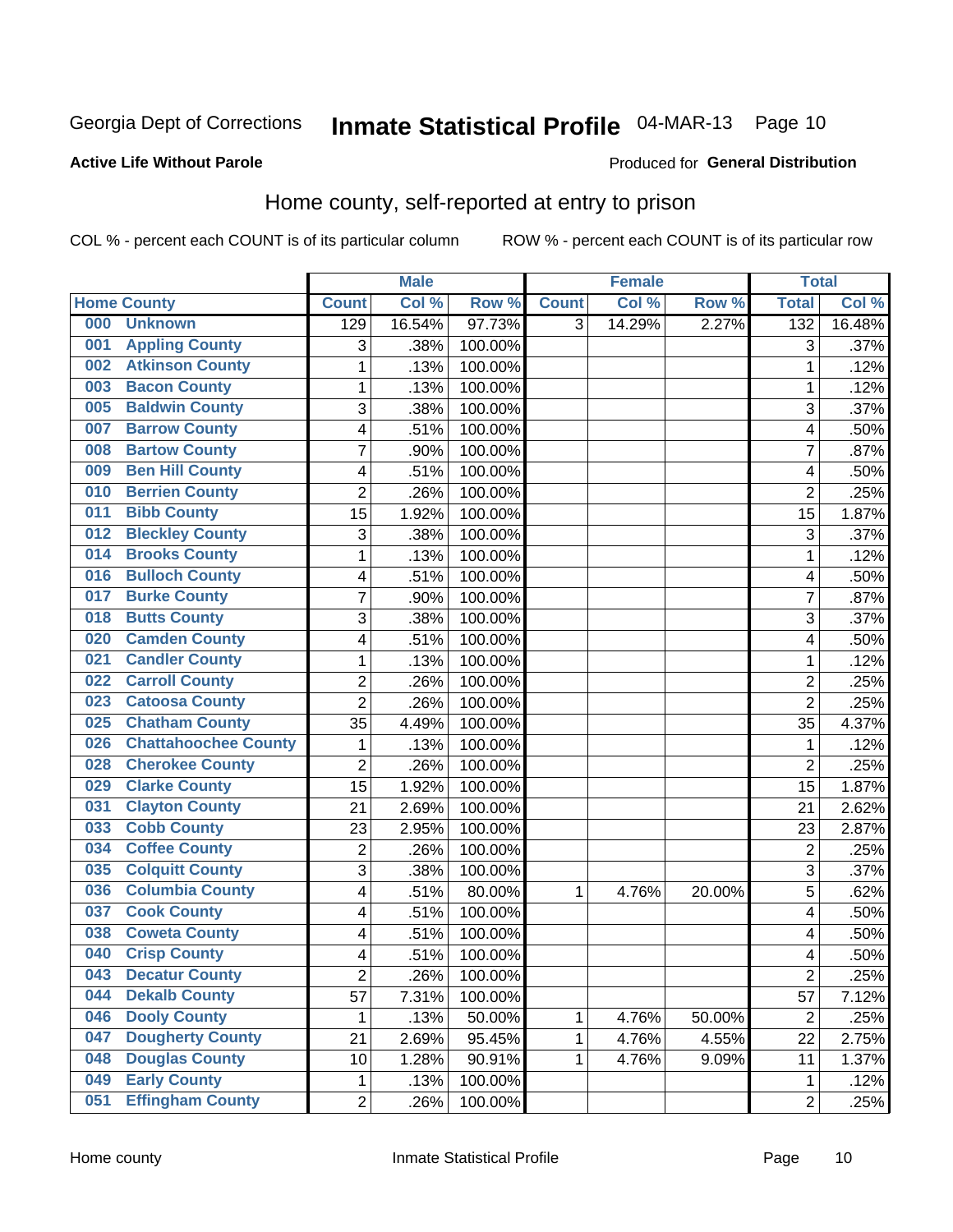# Inmate Statistical Profile 04-MAR-13 Page 11

#### **Active Life Without Parole**

#### Produced for General Distribution

### Home county, self-reported at entry to prison

COL % - percent each COUNT is of its particular column

|     |                          |                | <b>Male</b> |         |                | <b>Female</b> |        | <b>Total</b>   |        |
|-----|--------------------------|----------------|-------------|---------|----------------|---------------|--------|----------------|--------|
|     | <b>Home County</b>       | <b>Count</b>   | Col %       | Row %   | <b>Count</b>   | Col %         | Row %  | <b>Total</b>   | Col %  |
| 052 | <b>Elbert County</b>     | 4              | .51%        | 100.00% |                |               |        | 4              | .50%   |
| 053 | <b>Emanuel County</b>    | 4              | .51%        | 100.00% |                |               |        | 4              | .50%   |
| 056 | <b>Fayette County</b>    | 3              | .38%        | 100.00% |                |               |        | 3              | .37%   |
| 057 | <b>Floyd County</b>      | 10             | 1.28%       | 100.00% |                |               |        | 10             | 1.25%  |
| 058 | <b>Forsyth County</b>    | 1              | .13%        | 100.00% |                |               |        | 1              | .12%   |
| 059 | <b>Franklin County</b>   | $\overline{2}$ | .26%        | 100.00% |                |               |        | $\overline{2}$ | .25%   |
| 060 | <b>Fulton County</b>     | 101            | 12.95%      | 98.06%  | $\overline{2}$ | 9.52%         | 1.94%  | 103            | 12.86% |
| 061 | <b>Gilmer County</b>     | $\overline{2}$ | .26%        | 100.00% |                |               |        | $\overline{2}$ | .25%   |
| 063 | <b>Glynn County</b>      | 9              | 1.15%       | 90.00%  | 1              | 4.76%         | 10.00% | 10             | 1.25%  |
| 064 | <b>Gordon County</b>     | 1              | .13%        | 100.00% |                |               |        | 1              | .12%   |
| 066 | <b>Greene County</b>     | 1              | .13%        | 100.00% |                |               |        | 1              | .12%   |
| 067 | <b>Gwinnett County</b>   | 15             | 1.92%       | 93.75%  | 1              | 4.76%         | 6.25%  | 16             | 2.00%  |
| 068 | <b>Habersham County</b>  | $\mathbf{1}$   | .13%        | 100.00% |                |               |        | 1              | .12%   |
| 069 | <b>Hall County</b>       | 11             | 1.41%       | 100.00% |                |               |        | 11             | 1.37%  |
| 070 | <b>Hancock County</b>    | $\overline{2}$ | .26%        | 100.00% |                |               |        | $\overline{2}$ | .25%   |
| 071 | <b>Haralson County</b>   | $\overline{2}$ | .26%        | 100.00% |                |               |        | $\overline{2}$ | .25%   |
| 072 | <b>Harris County</b>     | 1              | .13%        | 100.00% |                |               |        | 1              | .12%   |
| 073 | <b>Hart County</b>       | $\overline{2}$ | .26%        | 100.00% |                |               |        | $\overline{c}$ | .25%   |
| 075 | <b>Henry County</b>      | 6              | .77%        | 100.00% |                |               |        | 6              | .75%   |
| 076 | <b>Houston County</b>    | 10             | 1.28%       | 100.00% |                |               |        | 10             | 1.25%  |
| 078 | <b>Jackson County</b>    | 5              | .64%        | 100.00% |                |               |        | 5              | .62%   |
| 080 | <b>Jeff Davis County</b> | 1              | .13%        | 100.00% |                |               |        | 1              | .12%   |
| 081 | <b>Jefferson County</b>  | $\overline{2}$ | .26%        | 100.00% |                |               |        | $\overline{2}$ | .25%   |
| 082 | <b>Jenkins County</b>    | $\overline{c}$ | .26%        | 100.00% |                |               |        | $\overline{2}$ | .25%   |
| 087 | <b>Laurens County</b>    | 4              | .51%        | 100.00% |                |               |        | 4              | .50%   |
| 088 | <b>Lee County</b>        | 1              | .13%        | 100.00% |                |               |        | 1              | .12%   |
| 089 | <b>Liberty County</b>    | 6              | .77%        | 85.71%  | 1              | 4.76%         | 14.29% | 7              | .87%   |
| 090 | <b>Lincoln County</b>    | 1              | .13%        | 100.00% |                |               |        | 1              | .12%   |
| 091 | <b>Long County</b>       | 1              | .13%        | 100.00% |                |               |        | 1              | .12%   |
| 092 | <b>Lowndes County</b>    | $\,6$          | .77%        | 100.00% |                |               |        | 6              | .75%   |
| 095 | <b>Madison County</b>    | $\mathbf{1}$   | .13%        | 100.00% |                |               |        | 1              | .12%   |
| 096 | <b>Marion County</b>     | 1              | .13%        | 100.00% |                |               |        | 1              | .12%   |
| 097 | <b>Mcduffie County</b>   | $\overline{2}$ | .26%        | 100.00% |                |               |        | $\overline{2}$ | .25%   |
| 098 | <b>Mcintosh County</b>   | $\overline{c}$ | .26%        | 100.00% |                |               |        | 2              | .25%   |
| 100 | <b>Miller County</b>     | $\mathbf{1}$   | .13%        | 100.00% |                |               |        | 1              | .12%   |
| 102 | <b>Monroe County</b>     | 4              | .51%        | 100.00% |                |               |        | 4              | .50%   |
| 104 | <b>Morgan County</b>     | $\overline{2}$ | .26%        | 100.00% |                |               |        | 2              | .25%   |
| 106 | <b>Muscogee County</b>   | 23             | 2.95%       | 100.00% |                |               |        | 23             | 2.87%  |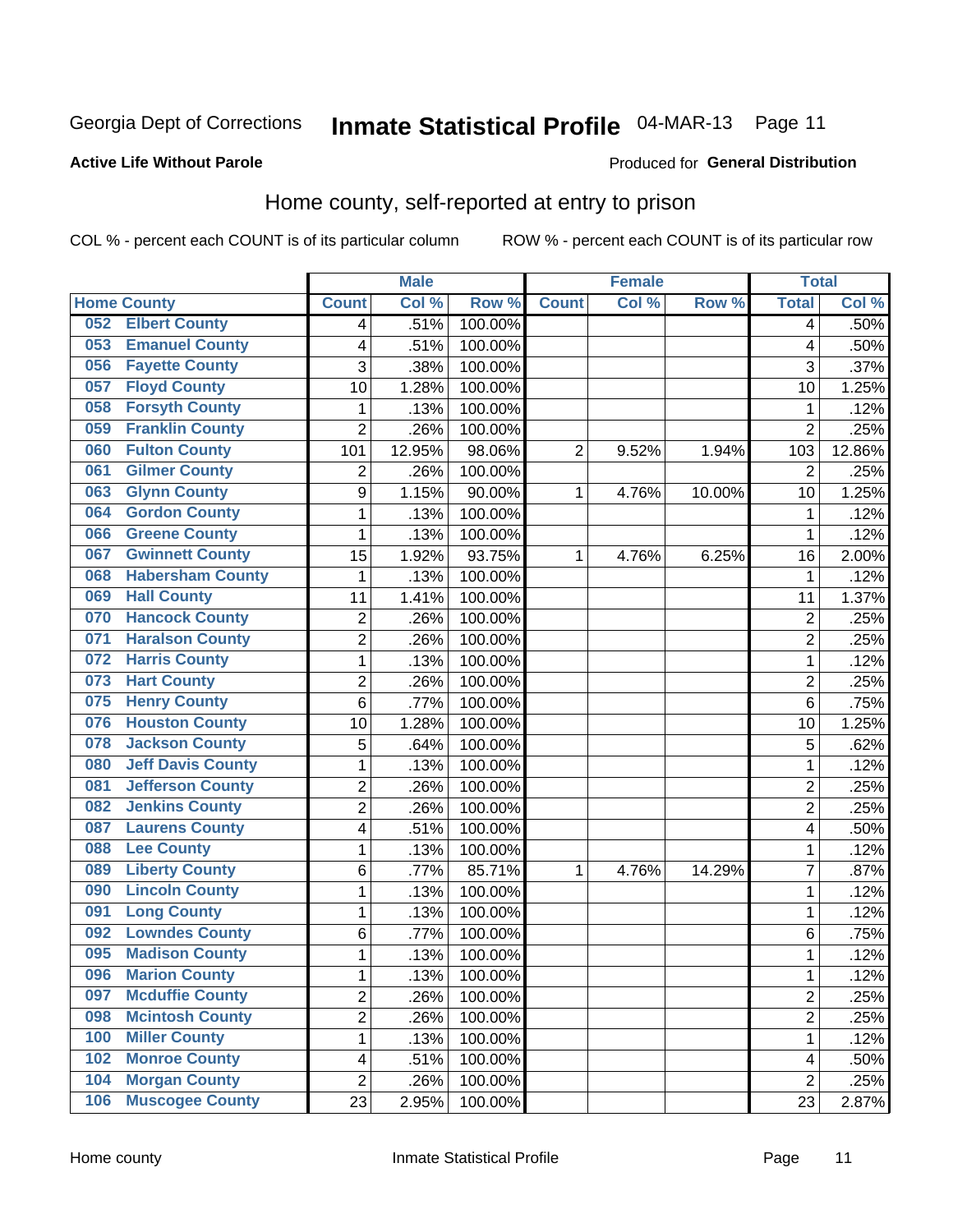# Inmate Statistical Profile 04-MAR-13 Page 12

#### **Active Life Without Parole**

#### **Produced for General Distribution**

### Home county, self-reported at entry to prison

COL % - percent each COUNT is of its particular column

|                  |                             |                | <b>Male</b> |         |                 | <b>Female</b> |        | <b>Total</b>   |         |
|------------------|-----------------------------|----------------|-------------|---------|-----------------|---------------|--------|----------------|---------|
|                  | <b>Home County</b>          | <b>Count</b>   | Col%        | Row %   | <b>Count</b>    | Col %         | Row %  | <b>Total</b>   | Col %   |
| 107              | <b>Newton County</b>        | $\mathbf 1$    | .13%        | 33.33%  | 2               | 9.52%         | 66.67% | 3              | $.37\%$ |
| 109              | <b>Oglethorpe County</b>    | 3              | .38%        | 100.00% |                 |               |        | 3              | .37%    |
| 110              | <b>Paulding County</b>      | $\overline{3}$ | .38%        | 100.00% |                 |               |        | 3              | .37%    |
| 111              | <b>Peach County</b>         | $\mathbf 1$    | .13%        | 100.00% |                 |               |        | 1              | .12%    |
| 113              | <b>Pierce County</b>        | $\overline{c}$ | .26%        | 100.00% |                 |               |        | $\overline{c}$ | .25%    |
| 114              | <b>Pike County</b>          | 4              | .51%        | 80.00%  | 1               | 4.76%         | 20.00% | 5              | .62%    |
| $\overline{115}$ | <b>Polk County</b>          | $\overline{c}$ | .26%        | 100.00% |                 |               |        | $\overline{c}$ | .25%    |
| 117              | <b>Putnam County</b>        | 4              | .51%        | 100.00% |                 |               |        | 4              | .50%    |
| 119              | <b>Rabun County</b>         | $\mathbf 1$    | .13%        | 100.00% |                 |               |        | 1              | .12%    |
| 120              | <b>Randolph County</b>      | $\overline{2}$ | .26%        | 100.00% |                 |               |        | $\overline{2}$ | .25%    |
| 121              | <b>Richmond County</b>      | 27             | 3.46%       | 90.00%  | 3               | 14.29%        | 10.00% | 30             | 3.75%   |
| 122              | <b>Rockdale County</b>      | 3              | .38%        | 100.00% |                 |               |        | 3              | .37%    |
| 125              | <b>Seminole County</b>      | $\overline{2}$ | .26%        | 100.00% |                 |               |        | $\overline{2}$ | .25%    |
| 126              | <b>Spalding County</b>      | 6              | .77%        | 100.00% |                 |               |        | 6              | .75%    |
| 127              | <b>Stephens County</b>      | $\mathbf{1}$   | .13%        | 50.00%  | 1               | 4.76%         | 50.00% | $\overline{2}$ | .25%    |
| 128              | <b>Stewart County</b>       | 1              | .13%        | 100.00% |                 |               |        | 1              | .12%    |
| 129              | <b>Sumter County</b>        | $\mathbf 1$    | .13%        | 100.00% |                 |               |        | 1              | .12%    |
| 132              | <b>Tattnall County</b>      | $\mathbf 1$    | .13%        | 100.00% |                 |               |        | 1              | .12%    |
| 134              | <b>Telfair County</b>       | $\mathbf 1$    | .13%        | 100.00% |                 |               |        | 1              | .12%    |
| 136              | <b>Thomas County</b>        | 4              | .51%        | 100.00% |                 |               |        | 4              | .50%    |
| 137              | <b>Tift County</b>          | 4              | .51%        | 100.00% |                 |               |        | 4              | .50%    |
| 138              | <b>Toombs County</b>        | 9              | 1.15%       | 100.00% |                 |               |        | 9              | 1.12%   |
| 140              | <b>Treutlen County</b>      | $\mathbf 1$    | .13%        | 100.00% |                 |               |        | 1              | .12%    |
| 145              | <b>Upson County</b>         | $\overline{2}$ | .26%        | 100.00% |                 |               |        | 2              | .25%    |
| 146              | <b>Walker County</b>        | 4              | .51%        | 80.00%  | 1               | 4.76%         | 20.00% | 5              | .62%    |
| 147              | <b>Walton County</b>        | 3              | .38%        | 100.00% |                 |               |        | 3              | .37%    |
| 148              | <b>Ware County</b>          | $\overline{7}$ | .90%        | 100.00% |                 |               |        | $\overline{7}$ | .87%    |
| 150              | <b>Washington County</b>    | 4              | .51%        | 100.00% |                 |               |        | 4              | .50%    |
| 151              | <b>Wayne County</b>         | 4              | .51%        | 100.00% |                 |               |        | 4              | .50%    |
| 154              | <b>White County</b>         | $\mathbf{1}$   | .13%        | 100.00% |                 |               |        | 1              | .12%    |
| 155              | <b>Whitfield County</b>     | 3              | .38%        | 100.00% |                 |               |        | 3              | .37%    |
| 156              | <b>Wilcox County</b>        | $\mathbf 1$    | .13%        | 100.00% |                 |               |        | 1              | .12%    |
| 157              | <b>Wilkes County</b>        | $\mathbf{1}$   | .13%        | 100.00% |                 |               |        | 1              | .12%    |
| 158              | <b>Wilkinson County</b>     | $\overline{2}$ | .26%        | 100.00% |                 |               |        | $\overline{2}$ | .25%    |
| 159              | <b>Worth County</b>         | $\mathbf{1}$   | .13%        | 100.00% |                 |               |        | 1              | .12%    |
| 999              | <b>Other Custody/Out Of</b> | $\overline{2}$ | .26%        | 66.67%  | 1               | 4.76%         | 33.33% | 3              | .37%    |
|                  | <b>State</b>                |                |             |         |                 |               |        |                |         |
|                  | <b>Total Rported</b>        | 780            | 100%        | 97.38%  | $\overline{21}$ | 100%          | 2.62%  | 801            | 100%    |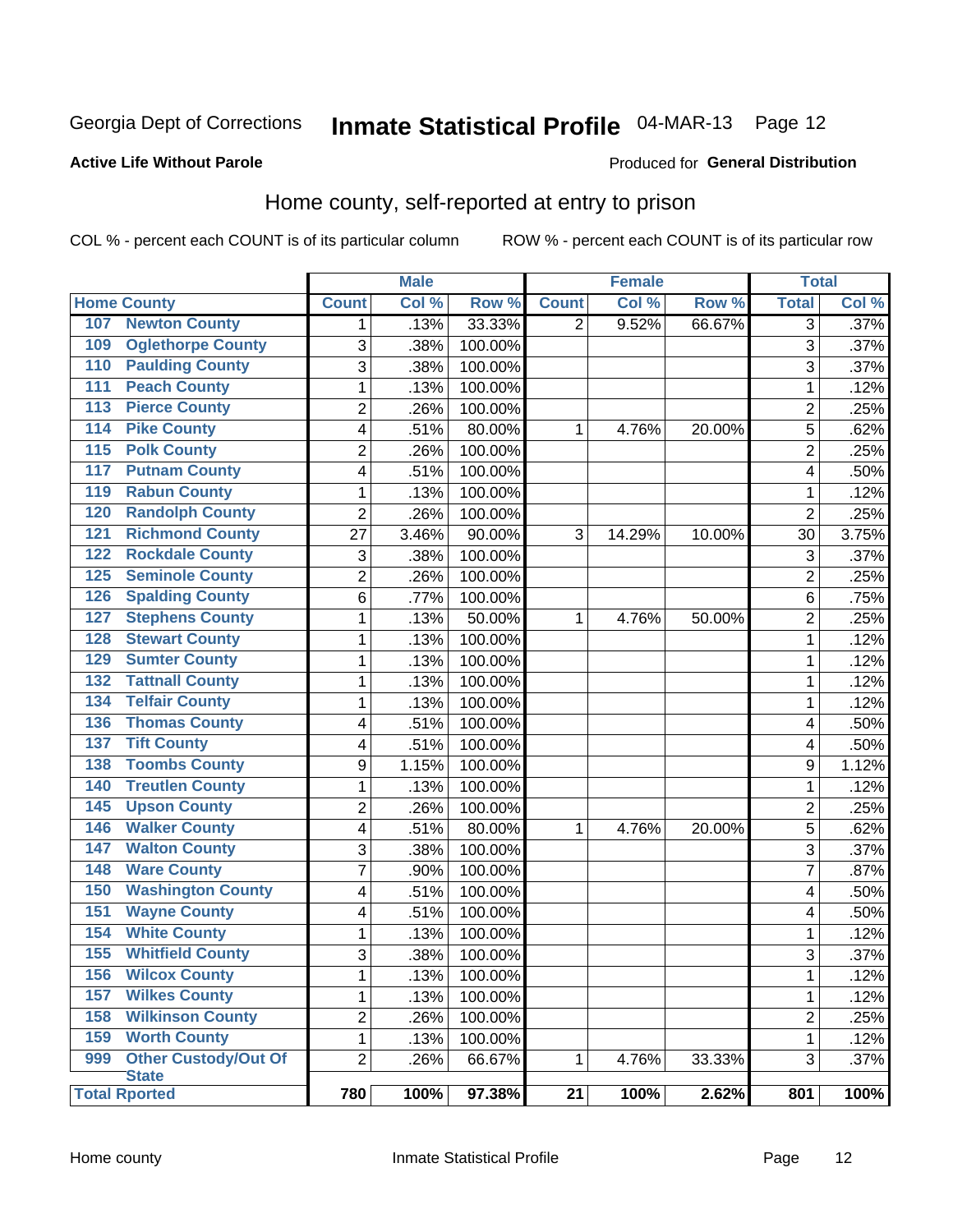# Inmate Statistical Profile 04-MAR-13 Page 13

#### **Active Life Without Parole**

#### Produced for General Distribution

### Home county, self-reported at entry to prison

COL % - percent each COUNT is of its particular column

|                     | <b>Male</b> | Female | Total |
|---------------------|-------------|--------|-------|
| <b>Not Reported</b> |             |        |       |
| <b>Grand Total</b>  | 780         | - -    | 801   |

| <b>Moa</b><br>nown | owr | nowr |
|--------------------|-----|------|
|--------------------|-----|------|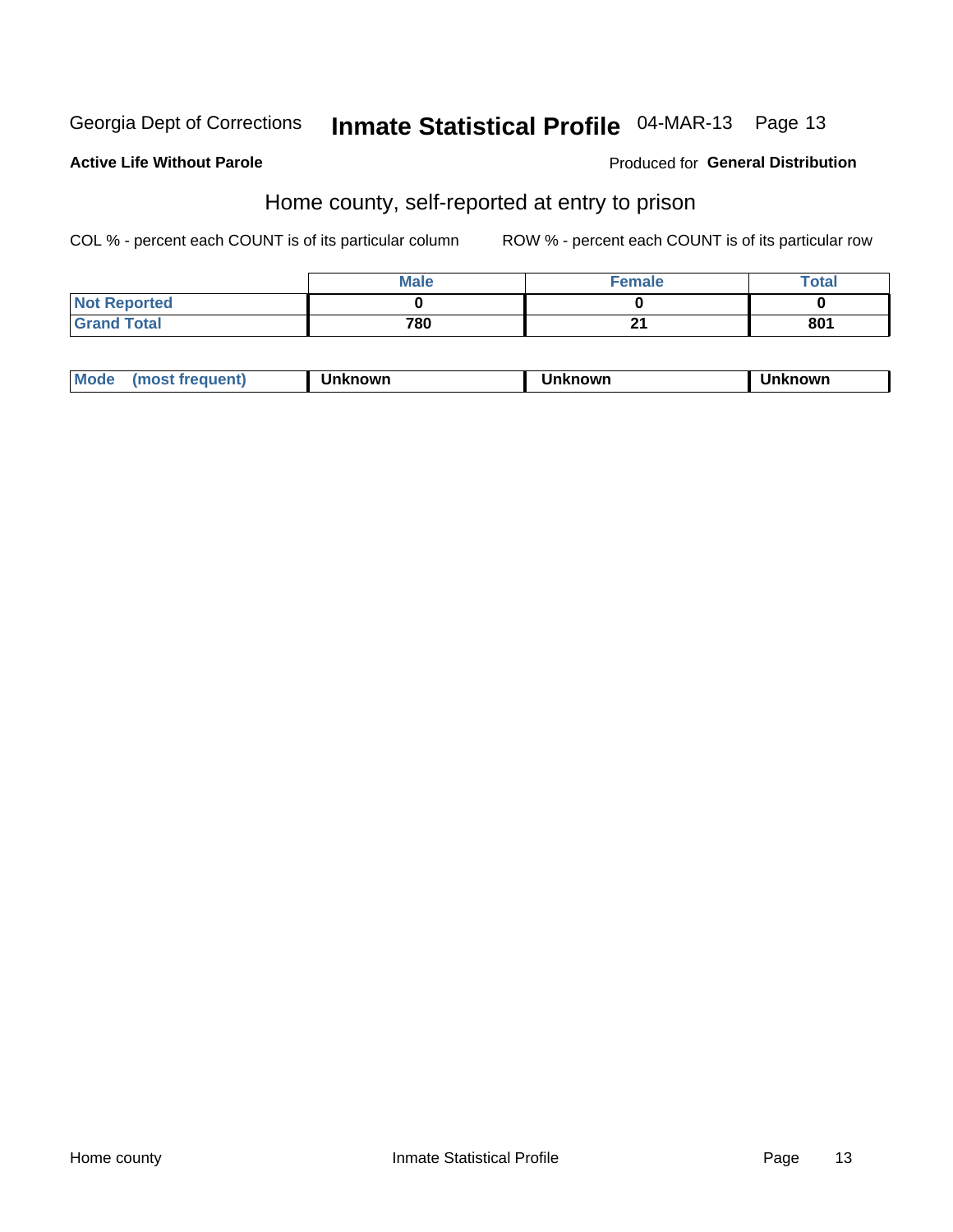# Inmate Statistical Profile 04-MAR-13 Page 14

#### **Active Life Without Parole**

#### **Produced for General Distribution**

### Socioeconomic class, self-reported at entry to prison

COL % - percent each COUNT is of its particular column

|                       |              | <b>Male</b> |            |              | <b>Female</b> |       |       | <b>Total</b> |
|-----------------------|--------------|-------------|------------|--------------|---------------|-------|-------|--------------|
| Socioeconomic Class   | <b>Count</b> | Col %       | Row %      | <b>Count</b> | Col %         | Row % | Total | Col %        |
| <b>Welfare</b>        | 34           | 6.42%       | $97.14\%$  |              | 8.33%         | 2.86% | 35    | $6.46\%$     |
| <b>Occ Employ</b>     | 23           | 4.34%       | $100.00\%$ |              |               |       | 23    | 4.24%        |
| <b>Minimum Std</b>    | 272          | 51.32%      | 98.55%     |              | 33.33%        | 1.45% | 276   | 50.92%       |
| <b>Middle</b>         | 201          | 37.92%      | 96.63%     |              | 58.33%        | 3.37% | 208   | 38.38%       |
| <b>Total Reported</b> | 530          | 100%        | 97.79%     | 12           | 100%          | 2.21% | 542   | 100%         |

| чес. | 250 |    | <u> пгл</u><br>∠ວອ |
|------|-----|----|--------------------|
|      | 780 | п. | nn.<br>ou          |

|  | M. | М.<br>.<br>ວເບ<br>___ | ---<br>Middle<br>____ | Mir<br>Std |
|--|----|-----------------------|-----------------------|------------|
|--|----|-----------------------|-----------------------|------------|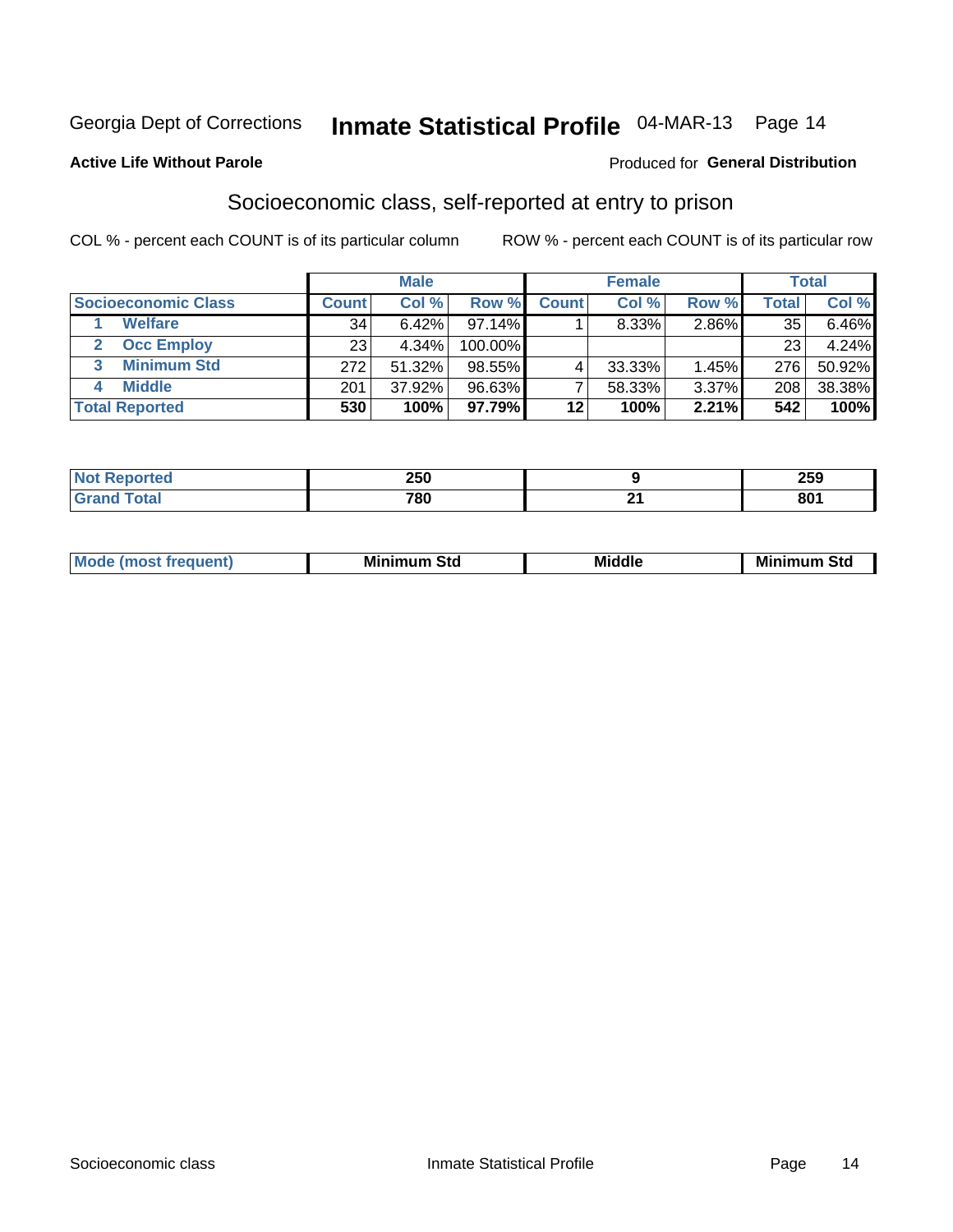# Inmate Statistical Profile 04-MAR-13 Page 15

#### **Active Life Without Parole**

#### Produced for General Distribution

### Environment to age 16, self-reported at entry to prison

COL % - percent each COUNT is of its particular column

|                                    |              | <b>Male</b> |           |              | <b>Female</b> |        |              | <b>Total</b> |
|------------------------------------|--------------|-------------|-----------|--------------|---------------|--------|--------------|--------------|
| <b>Environment to age 16</b>       | <b>Count</b> | Col %       | Row %     | <b>Count</b> | Col %         | Row %  | <b>Total</b> | Col %        |
| <b>Rural/Farm</b>                  | 11           | $2.04\%$    | 100.00%   |              |               |        |              | 1.99%        |
| <b>Rural/Nfarm</b><br>$\mathbf{2}$ | 24           | 4.45%       | 88.89%    | 3            | 23.08%        | 11.11% | 27           | 4.89%        |
| 3 S.M.S.A                          | 224          | 41.56%      | 99.56%    |              | 7.69%         | .44%   | 225          | 40.76%       |
| <b>Urban</b><br>4                  | 115          | 21.34%      | $94.26\%$ |              | 53.85%        | 5.74%  | 122          | 22.10%       |
| 5 Small Town                       | 165          | 30.61%      | 98.80%    | ⌒            | 15.38%        | 1.20%  | 167          | 30.25%       |
| <b>Total Reported</b>              | 539          | 100%        | 97.64%    | 13           | 100%          | 2.36%  | 552          | 100%         |

| Reported | <b>714</b><br><u>.</u> |     | 249 |
|----------|------------------------|-----|-----|
| Total    | 780                    | . . | 801 |

| $Mc$ | M | <b>Jrhan</b> | M.     |
|------|---|--------------|--------|
|      |   | _____        | ______ |
|      |   |              |        |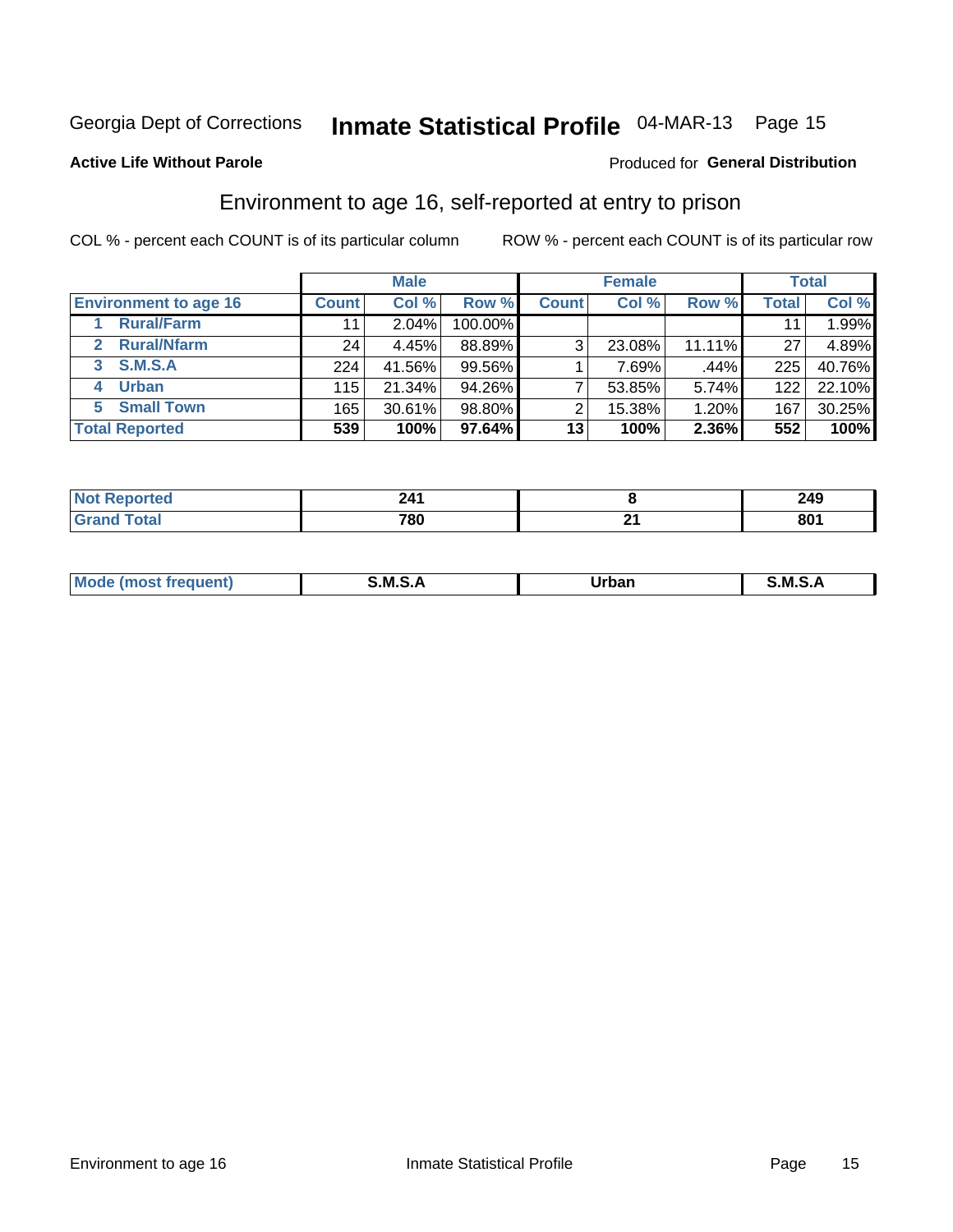# Inmate Statistical Profile 04-MAR-13 Page 16

#### **Active Life Without Parole**

#### **Produced for General Distribution**

### Guardian status to age 16, self-reported at entry to prison

COL % - percent each COUNT is of its particular column

|                                  |                 | <b>Male</b> |         |              | <b>Female</b> |       |       | <b>Total</b> |
|----------------------------------|-----------------|-------------|---------|--------------|---------------|-------|-------|--------------|
| <b>Guardian Status To Age 16</b> | <b>Count</b>    | Col %       | Row %   | <b>Count</b> | Col %         | Row % | Total | Col %        |
| 2 Father Only                    | 11              | 2.40%       | 100.00% |              |               |       | 11    | 2.36%        |
| <b>3 Both Parents</b>            | 189             | 41.27%      | 97.93%  | 4            | 50.00%        | 2.07% | 193   | 41.42%       |
| <b>4 Mother Only</b>             | 178             | 38.86%      | 98.89%  | 2            | 25.00%        | 1.11% | 180   | 38.63%       |
| <b>6 Oth Female</b>              | 15 <sub>1</sub> | 3.28%       | 100.00% |              |               |       | 15    | 3.22%        |
| <b>7 Oth Male</b>                | 4               | $.87\%$     | 100.00% |              |               |       | 4     | $.86\%$      |
| 8 Step-Parents                   | 12              | 2.62%       | 100.00% |              |               |       | 12    | 2.58%        |
| <b>9 Foster Home</b>             | 10              | 2.18%       | 100.00% |              |               |       | 10    | 2.15%        |
| <b>10 Grand Parents</b>          | 39              | 8.52%       | 95.12%  | 2            | 25.00%        | 4.88% | 41    | 8.80%        |
| <b>Total Reported</b>            | 458             | 100%        | 98.28%  | 8            | 100%          | 1.72% | 466   | 100%         |

| rted        | າາາ<br>JLL |         | つつに<br>ააა         |
|-------------|------------|---------|--------------------|
| <b>otal</b> | 780        | ີ<br>-- | $\mathbf{a}$<br>vv |

| <b>Mode (most frequent)</b> | <b>Both Parents</b> | <b>Both Parents</b> | <b>Both Parents</b> |
|-----------------------------|---------------------|---------------------|---------------------|
|                             |                     |                     |                     |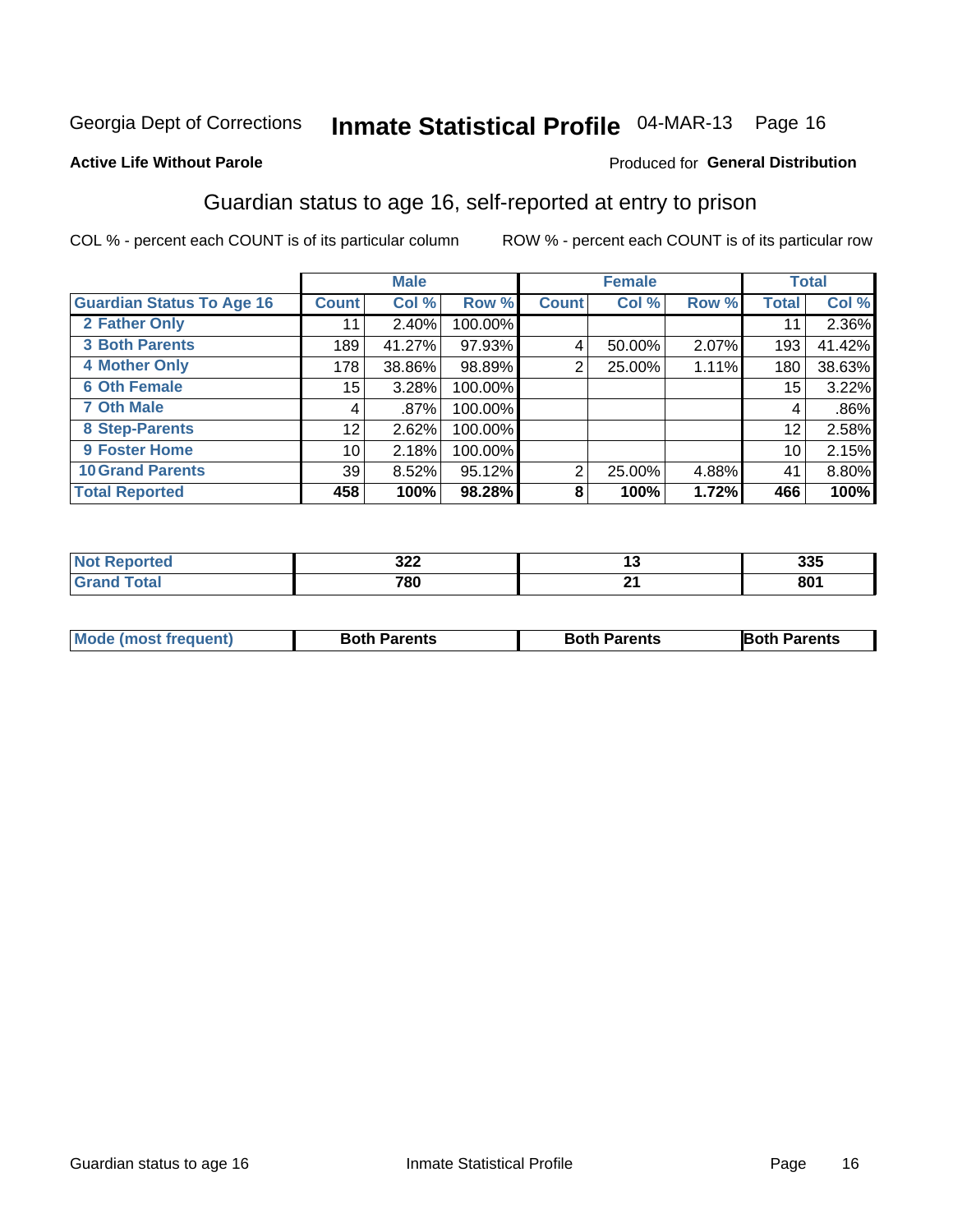# Inmate Statistical Profile 04-MAR-13 Page 17

#### **Active Life Without Parole**

#### Produced for General Distribution

### Employment status before prison, self-reported at entry to prison

COL % - percent each COUNT is of its particular column

|                                  |         | <b>Male</b> |         |              | <b>Female</b> |       |       | <b>Total</b> |
|----------------------------------|---------|-------------|---------|--------------|---------------|-------|-------|--------------|
| <b>Employment Status</b>         | Count l | Col %       | Row %   | <b>Count</b> | Col %         | Row % | Total | Col %        |
| <b>Full Time</b>                 | 339     | 53.05%      | 97.41%  | 9            | 60.00%        | 2.59% | 348   | 53.21%       |
| <b>Part Time</b><br>$\mathbf{2}$ | 50      | 7.82%       | 98.04%  |              | 6.67%         | 1.96% | 51    | 7.80%        |
| Unempl $<$ 6m<br>3               | 63      | 9.86%       | 98.44%  |              | 6.67%         | 1.56% | 64    | 9.79%        |
| Unempl > 6m<br>4                 | 100     | 15.65%      | 96.15%  |              | 26.67%        | 3.85% | 104   | 15.90%       |
| <b>Never Workd</b><br>5          | 54      | 8.45%       | 100.00% |              |               |       | 54    | 8.26%        |
| <b>Student</b><br>6              | 9       | 1.41%       | 100.00% |              |               |       | 9     | 1.38%        |
| <b>Incapable</b>                 | 24      | 3.76%       | 100.00% |              |               |       | 24    | 3.67%        |
| <b>Total Reported</b>            | 639     | 100%        | 97.71%  | 15           | 100%          | 2.29% | 654   | 100%         |

| тес | . п |    | $\overline{\phantom{a}}$<br>14. |
|-----|-----|----|---------------------------------|
|     | 780 | -- | on.<br>ov.                      |

| Mc | ∴ul! | ----<br>ıme<br>w |
|----|------|------------------|
|    |      |                  |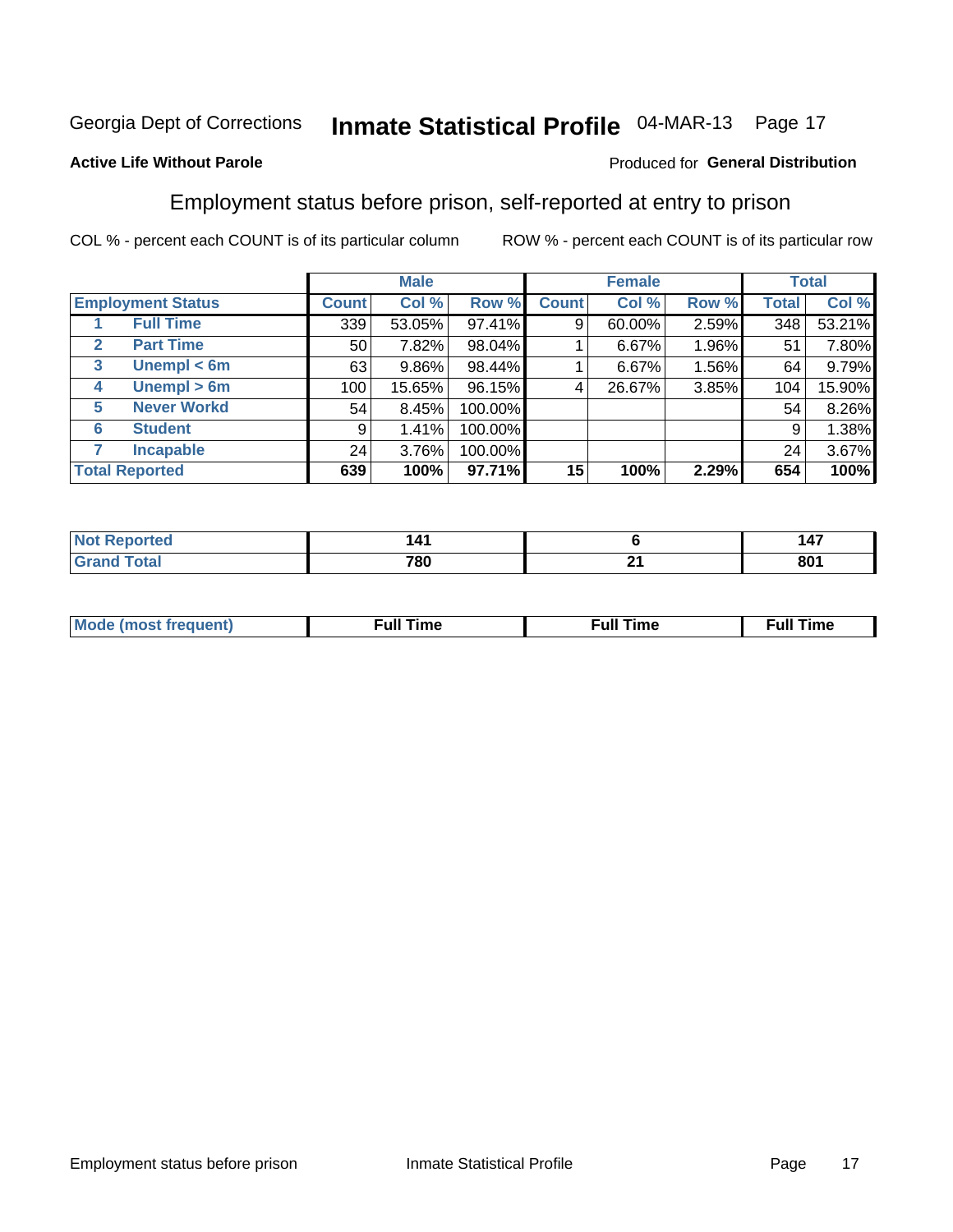# Inmate Statistical Profile 04-MAR-13 Page 18

#### **Active Life Without Parole**

Produced for General Distribution

### Age at admission

COL % - percent each COUNT is of its particular column

|                         |                         | <b>Male</b> |         |                | <b>Female</b> |        |                | <b>Total</b> |
|-------------------------|-------------------------|-------------|---------|----------------|---------------|--------|----------------|--------------|
| <b>Age At Admission</b> | <b>Count</b>            | Col %       | Row %   | <b>Count</b>   | Col %         | Row %  | <b>Total</b>   | Col %        |
| 15                      | $\overline{2}$          | 0.26%       | 100.00% |                |               |        | $\overline{2}$ | 0.25%        |
| 16                      | 1                       | 0.13%       | 100.00% |                |               |        | $\mathbf{1}$   | 0.12%        |
| $\overline{17}$         | $\overline{\mathbf{c}}$ | 0.26%       | 100.00% |                |               |        | $\overline{2}$ | 0.25%        |
| 18                      | 8                       | 1.03%       | 100.00% |                |               |        | 8              | 1.00%        |
| 19                      | 17                      | 2.18%       | 100.00% |                |               |        | 17             | 2.12%        |
| 20                      | 17                      | 2.18%       | 94.44%  | 1              | 4.76%         | 5.56%  | 18             | 2.25%        |
| 21                      | 22                      | 2.82%       | 100.00% |                |               |        | 22             | 2.75%        |
| 22                      | 34                      | 4.36%       | 100.00% |                |               |        | 34             | 4.24%        |
| 23                      | 22                      | 2.82%       | 91.67%  | $\overline{2}$ | 9.52%         | 8.33%  | 24             | 3.00%        |
| 24                      | 28                      | 3.59%       | 100.00% |                |               |        | 28             | 3.50%        |
| $\overline{25}$         | 27                      | 3.46%       | 96.43%  | 1              | 4.76%         | 3.57%  | 28             | 3.50%        |
| 26                      | 32                      | 4.10%       | 100.00% |                |               |        | 32             | 4.00%        |
| $\overline{27}$         | 28                      | 3.59%       | 93.33%  | $\overline{2}$ | 9.52%         | 6.67%  | 30             | 3.75%        |
| 28                      | 30                      | 3.85%       | 100.00% |                |               |        | 30             | 3.75%        |
| 29                      | 33                      | 4.23%       | 100.00% |                |               |        | 33             | 4.12%        |
| 30                      | 23                      | 2.95%       | 100.00% |                |               |        | 23             | 2.87%        |
| 31                      | 31                      | 3.97%       | 100.00% |                |               |        | 31             | 3.87%        |
| 32                      | 27                      | 3.46%       | 90.00%  | 3              | 14.29%        | 10.00% | 30             | 3.75%        |
| 33                      | 20                      | 2.56%       | 100.00% |                |               |        | 20             | 2.50%        |
| 34                      | 19                      | 2.44%       | 95.00%  | 1              | 4.76%         | 5.00%  | 20             | 2.50%        |
| 35                      | 20                      | 2.56%       | 95.24%  | 1              | 4.76%         | 4.76%  | 21             | 2.62%        |
| 36                      | 34                      | 4.36%       | 100.00% |                |               |        | 34             | 4.24%        |
| $\overline{37}$         | 20                      | 2.56%       | 100.00% |                |               |        | 20             | 2.50%        |
| 38                      | 23                      | 2.95%       | 100.00% |                |               |        | 23             | 2.87%        |
| 39                      | 21                      | 2.69%       | 95.45%  | 1              | 4.76%         | 4.55%  | 22             | 2.75%        |
| 40                      | 17                      | 2.18%       | 100.00% |                |               |        | 17             | 2.12%        |
| 41                      | 29                      | 3.72%       | 96.67%  | 1              | 4.76%         | 3.33%  | 30             | 3.75%        |
| 42                      | 23                      | 2.95%       | 100.00% |                |               |        | 23             | 2.87%        |
| 43                      | 16                      | 2.05%       | 94.12%  | 1              | 4.76%         | 5.88%  | 17             | 2.12%        |
| 44                      | 13                      | 1.67%       | 86.67%  | $\overline{2}$ | 9.52%         | 13.33% | 15             | 1.87%        |
| 45                      | 20                      | 2.56%       | 100.00% |                |               |        | 20             | 2.50%        |
| 46                      | 19                      | 2.44%       | 90.48%  | $\mathbf 2$    | 9.52%         | 9.52%  | 21             | 2.62%        |
| 47                      | 13                      | 1.67%       | 92.86%  | 1              | 4.76%         | 7.14%  | 14             | 1.75%        |
| 48                      | 12                      | 1.54%       | 85.71%  | $\overline{2}$ | 9.52%         | 14.29% | 14             | 1.75%        |
| 49                      | 13                      | 1.67%       | 100.00% |                |               |        | 13             | 1.62%        |
| 50                      | 9                       | 1.15%       | 100.00% |                |               |        | 9              | 1.12%        |
| $\overline{51}$         | $6\phantom{1}6$         | 0.77%       | 100.00% |                |               |        | 6              | 0.75%        |
| 52                      | 8                       | 1.03%       | 100.00% |                |               |        | 8              | 1.00%        |
| 53                      | 5                       | 0.64%       | 100.00% |                |               |        | 5              | 0.62%        |
| 54                      | 3                       | 0.38%       | 100.00% |                |               |        | $\overline{3}$ | 0.37%        |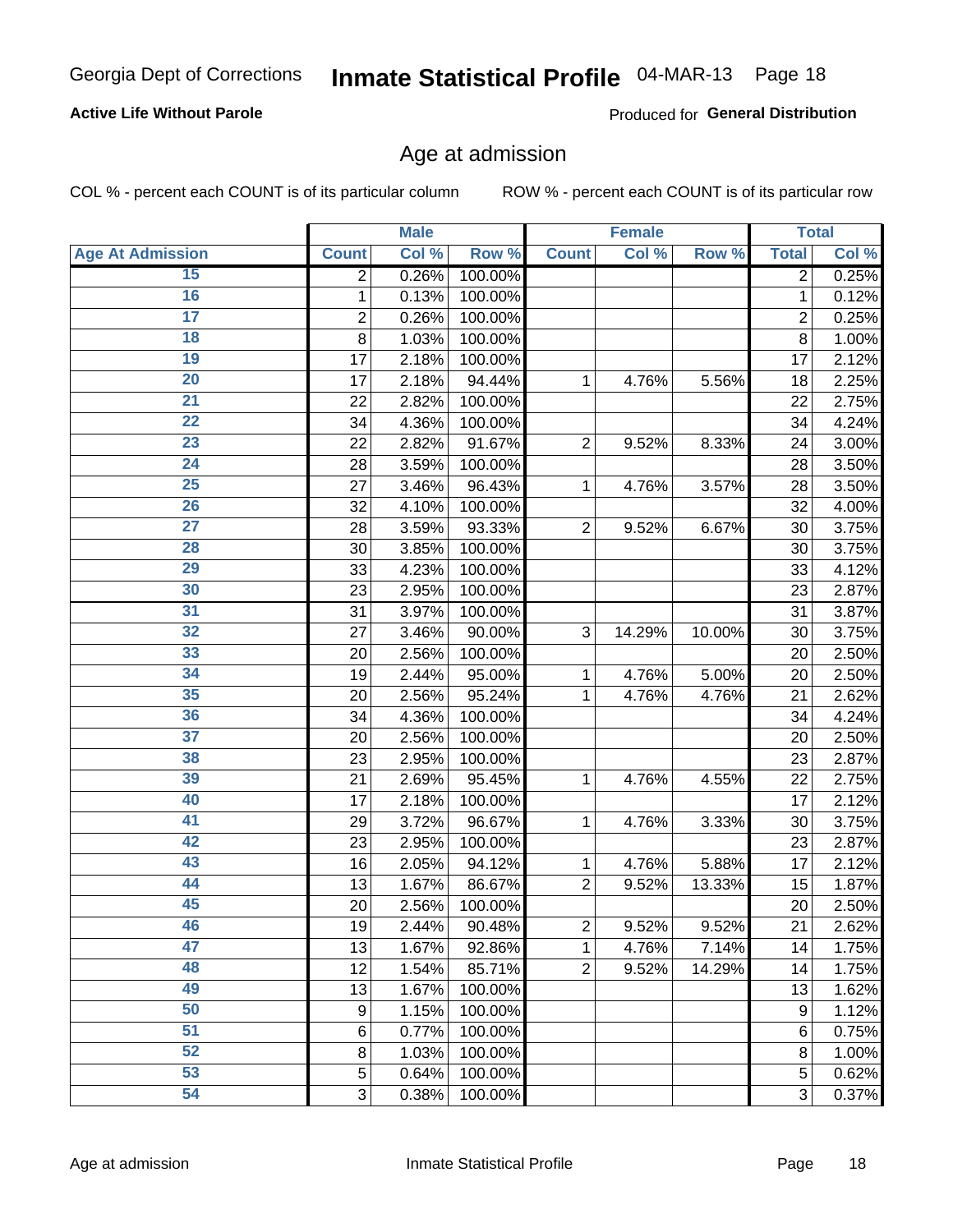# Inmate Statistical Profile 04-MAR-13 Page 19

#### **Active Life Without Parole**

Produced for General Distribution

### Age at admission

COL % - percent each COUNT is of its particular column

|                         |              | <b>Male</b> |         |              | <b>Female</b> |       |                | <b>Total</b> |
|-------------------------|--------------|-------------|---------|--------------|---------------|-------|----------------|--------------|
| <b>Age At Admission</b> | <b>Count</b> | Col %       | Row %   | <b>Count</b> | Col %         | Row % | <b>Total</b>   | Col %        |
| 55                      | 4            | 0.51%       | 100.00% |              |               |       | 4              | 0.50%        |
| 56                      |              | 0.90%       | 100.00% |              |               |       |                | 0.87%        |
| 57                      | 5            | 0.64%       | 100.00% |              |               |       | 5              | 0.62%        |
| 58                      | 5            | 0.64%       | 100.00% |              |               |       | 5              | 0.62%        |
| 60                      | 2            | 0.26%       | 100.00% |              |               |       | 2              | 0.25%        |
| 62                      |              | 0.13%       | 100.00% |              |               |       |                | 0.12%        |
| 63                      |              | 0.13%       | 100.00% |              |               |       |                | 0.12%        |
| 64                      | 3            | 0.38%       | 100.00% |              |               |       | 3              | 0.37%        |
| 65                      |              | 0.13%       | 100.00% |              |               |       |                | 0.12%        |
| 66                      |              | 0.13%       | 100.00% |              |               |       |                | 0.12%        |
| 69                      | 2            | 0.26%       | 100.00% |              |               |       | $\overline{2}$ | 0.25%        |
| 71                      |              | 0.13%       | 100.00% |              |               |       |                | 0.12%        |
| <b>Total Reported</b>   | 780          | 100%        | 97.38%  | 21           | 100%          | 2.62% | 801            | 100%         |

| rted            |     |     |                |
|-----------------|-----|-----|----------------|
| $int^{\bullet}$ | 780 | ົ   | $0^{\text{A}}$ |
| _____           |     | - - | ou.            |

| <b>Mean</b><br>(average)       | 34.32 | 36       | 34.36    |
|--------------------------------|-------|----------|----------|
| <b>Median (middle)</b>         | ົ     | 35       | n.<br>نە |
| <b>Mode</b><br>(most frequent) | --    | ^^<br>JZ | n,<br>LL |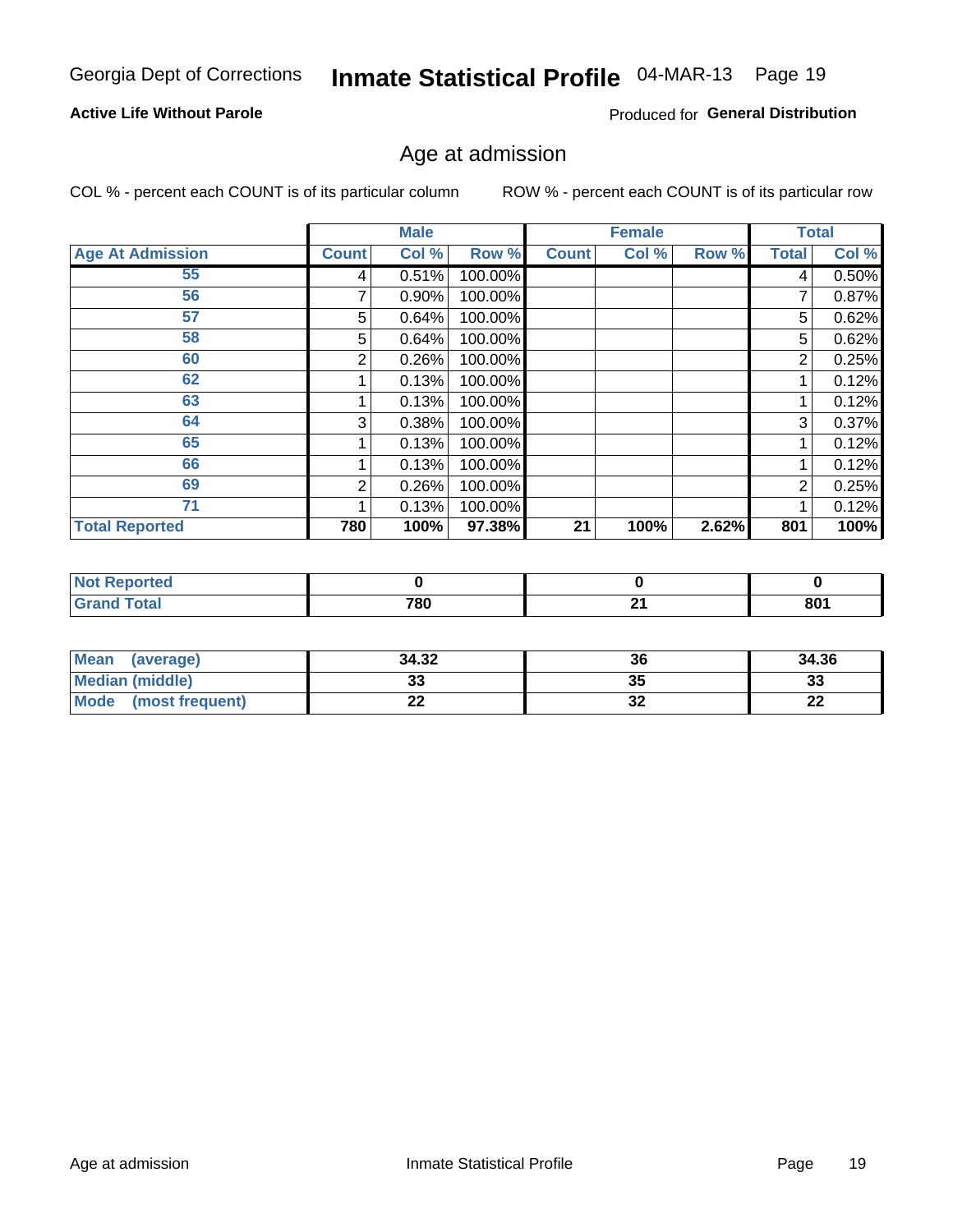# Inmate Statistical Profile 04-MAR-13 Page 20

#### **Active Life Without Parole**

Produced for General Distribution

### Height, measured at entry to prison

COL % - percent each COUNT is of its particular column

|                       |              | <b>Male</b> |         |              | <b>Female</b> |       |                | Total      |
|-----------------------|--------------|-------------|---------|--------------|---------------|-------|----------------|------------|
| <b>Height</b>         | <b>Count</b> | Col%        | Row %   | <b>Count</b> | Col %         | Row % | <b>Total</b> I | Col %      |
| 5'10''                | 104          | 50.98%      | 100.00% |              |               |       |                | 104 50.98% |
| 5'11''                | 100          | 49.02%      | 100.00% |              |               |       |                | 100 49.02% |
| <b>Total Reported</b> | 204          | 100%        | 100.00% |              |               | 0.00% | 204            | 100%       |

| <b>Not</b><br>orted<br>.eno <sup>.</sup> | EZC |    | 597 |
|------------------------------------------|-----|----|-----|
| <b>Total</b><br><b>Grand</b>             | 780 | м. | 801 |

| <b>Mean</b><br>(average)       | 5'10'' | ,,,         | 5'10" |
|--------------------------------|--------|-------------|-------|
| <b>Median (middle)</b>         | 5'10"  |             | 5'10" |
| <b>Mode</b><br>(most frequent) | 5'10"  | <b>Null</b> | 5'10" |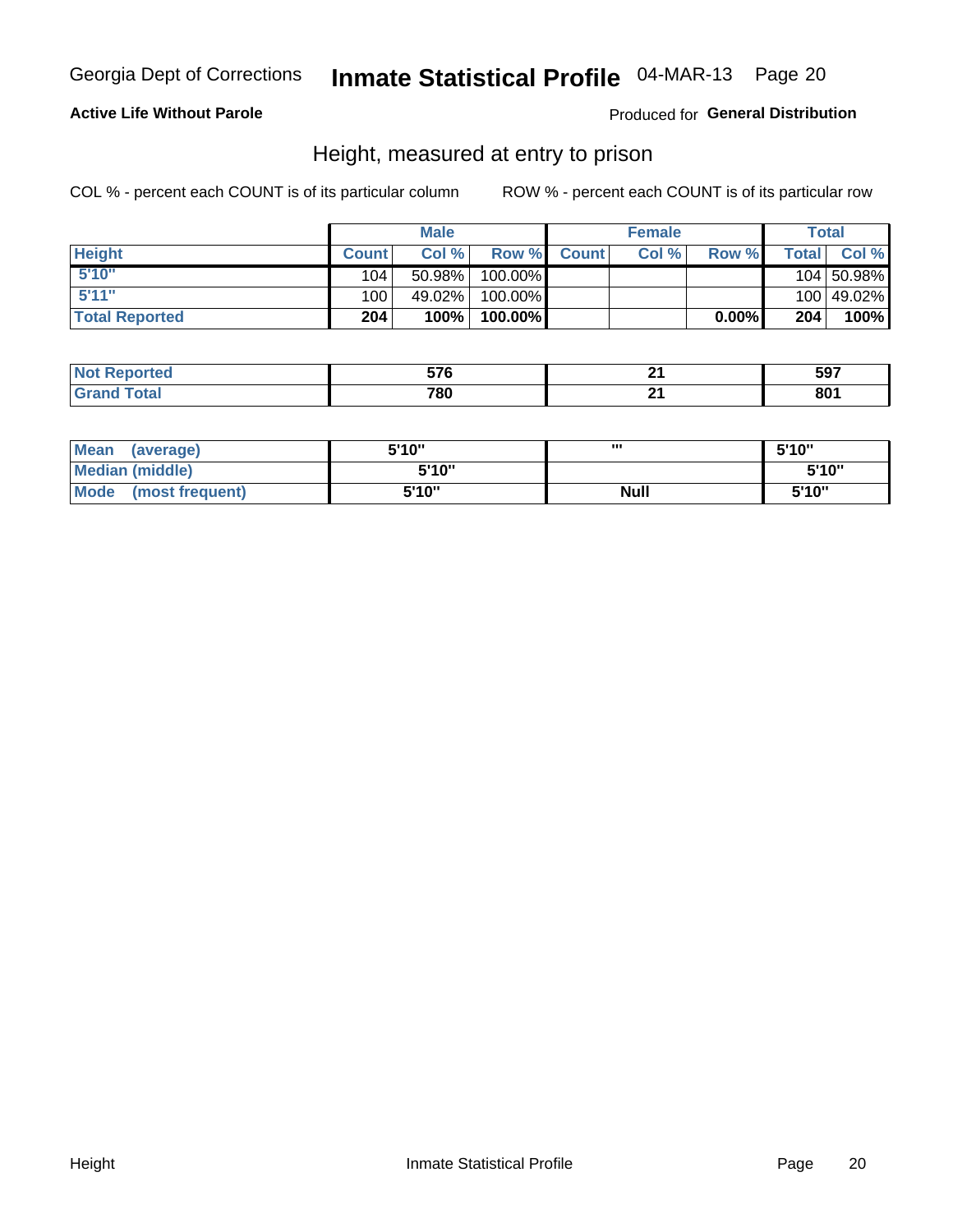# Inmate Statistical Profile 04-MAR-13 Page 21

#### **Active Life Without Parole**

Produced for General Distribution

# Weight, measured at entry to prison

COL % - percent each COUNT is of its particular column

|                       |                | <b>Male</b> |         |                | <b>Female</b> |         |                | <b>Total</b> |
|-----------------------|----------------|-------------|---------|----------------|---------------|---------|----------------|--------------|
| <b>Weight</b>         | <b>Count</b>   | Col %       | Row %   | <b>Count</b>   | Col %         | Row %   | <b>Total</b>   | Col %        |
| 90 - 99 pounds        |                |             |         | 1              | 5.00%         | 100.00% | 1 <sup>1</sup> | 0.13%        |
| 110 - 119 pounds      |                |             |         | 1              | 5.00%         | 100.00% | 1              | 0.13%        |
| 120 - 129 pounds      | 4              | 0.51%       | 100.00% |                |               |         | 4              | 0.50%        |
| 130 - 139 pounds      | 17             | 2.19%       | 85.00%  | 3              | 15.00%        | 15.00%  | 20             | 2.51%        |
| 140 - 149 pounds      | 49             | 6.31%       | 98.00%  | 1              | 5.00%         | 2.00%   | 50             | 6.27%        |
| 150 - 159 pounds      | 72             | 9.27%       | 100.00% |                |               |         | 72             | 9.03%        |
| 160 - 169 pounds      | 94             | 12.10%      | 96.91%  | 3              | 15.00%        | 3.09%   | 97             | 12.17%       |
| 170 - 179 pounds      | 113            | 14.54%      | 99.12%  | 1              | 5.00%         | 0.88%   | 114            | 14.30%       |
| 180 - 189 pounds      | 93             | 11.97%      | 97.89%  | $\overline{2}$ | 10.00%        | 2.11%   | 95             | 11.92%       |
| 190 - 199 pounds      | 64             | 8.24%       | 100.00% |                |               |         | 64             | 8.03%        |
| 200 - 209 pounds      | 70             | 9.01%       | 97.22%  | $\overline{2}$ | 10.00%        | 2.78%   | 72             | 9.03%        |
| 210 - 219 pounds      | 50             | 6.44%       | 94.34%  | 3              | 15.00%        | 5.66%   | 53             | 6.65%        |
| 220 - 229 pounds      | 49             | 6.31%       | 98.00%  | 1              | 5.00%         | 2.00%   | 50             | 6.27%        |
| 230 - 239 pounds      | 28             | 3.60%       | 100.00% |                |               |         | 28             | 3.51%        |
| 240 - 249 pounds      | 24             | 3.09%       | 100.00% |                |               |         | 24             | 3.01%        |
| 250 - 259 pounds      | 13             | 1.67%       | 92.86%  | 1              | 5.00%         | 7.14%   | 14             | 1.76%        |
| 260 - 269 pounds      | 10             | 1.29%       | 100.00% |                |               |         | 10             | 1.25%        |
| 270 - 279 pounds      | 8              | 1.03%       | 100.00% |                |               |         | 8              | 1.00%        |
| 280 - 289 pounds      | 5              | 0.64%       | 83.33%  | 1              | 5.00%         | 16.67%  | 6              | 0.75%        |
| 290 - 299 pounds      | $\overline{3}$ | 0.39%       | 100.00% |                |               |         | 3              | 0.38%        |
| 300 - 309 pounds      | $\overline{2}$ | 0.26%       | 100.00% |                |               |         | $\overline{2}$ | 0.25%        |
| 310 - 319 pounds      | 1              | 0.13%       | 100.00% |                |               |         | $\mathbf{1}$   | 0.13%        |
| 320 - 329 pounds      | 4              | 0.51%       | 100.00% |                |               |         | 4              | 0.50%        |
| 330 - 339 pounds      | 3              | 0.39%       | 100.00% |                |               |         | 3              | 0.38%        |
| 400 pounds and over   | 1              | 0.13%       | 100.00% |                |               |         | $\mathbf 1$    | 0.13%        |
| <b>Total Reported</b> | 777            | 100%        | 97.49%  | 20             | 100%          | 2.51%   | 797            | 100%         |

| 780 | 901<br>OU. |
|-----|------------|

| <b>Mean</b><br>(average)       | 190 | 179 | 189 |
|--------------------------------|-----|-----|-----|
| <b>Median (middle)</b>         | 181 | 175 | 181 |
| <b>Mode</b><br>(most frequent) | 170 | 210 | 170 |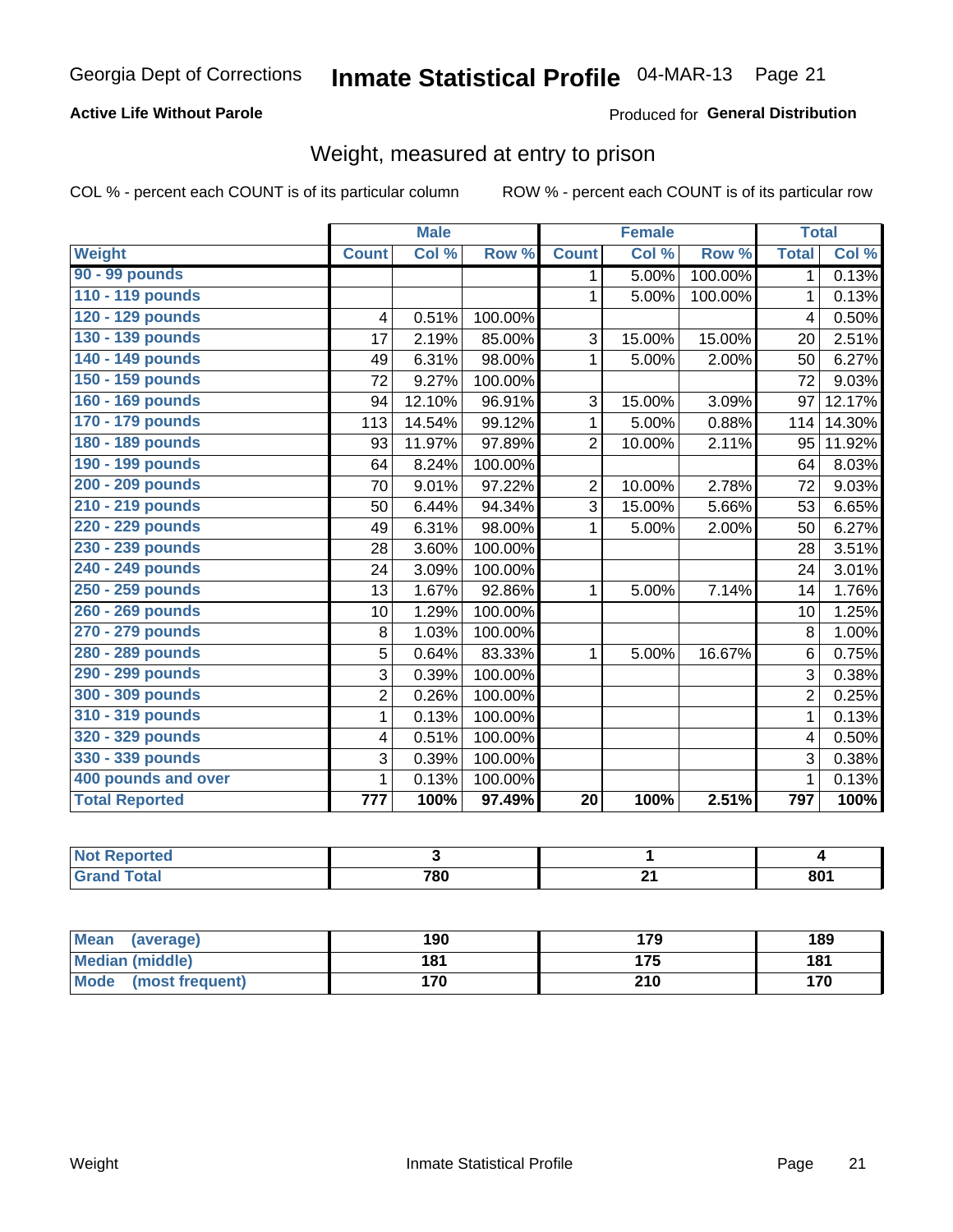# Inmate Statistical Profile 04-MAR-13 Page 22

**Active Life Without Parole** 

**Produced for General Distribution** 

### Military service

COL % - percent each COUNT is of its particular column

|                         |              | <b>Male</b> |                    | <b>Female</b> |        |       | <b>Total</b> |
|-------------------------|--------------|-------------|--------------------|---------------|--------|-------|--------------|
| <b>Military service</b> | <b>Count</b> | Col%        | <b>Row % Count</b> | Col %         | Row %  | Total | Col %        |
| <b>Air Force</b>        | 40'          | 72.73%      | 100.00%            |               |        | 40    | 72.73%       |
| <b>Army</b>             | 6            | $10.91\%$   | 100.00%            |               |        | 6     | 10.91%       |
| <b>Navy</b>             |              | 7.27%       | 100.00%            |               |        | 4     | 7.27%        |
| <b>Coast Guard</b>      |              | $9.09\%$    | 100.00%            |               |        |       | $9.09\%$     |
| <b>Total Reported</b>   | 55           | 100%        | 100.00%            |               | .00% l | 55    | 100%         |

|      | 70E  | Λ,        | 716         |
|------|------|-----------|-------------|
|      | 1 LJ |           | - 7         |
| ____ | 780  | п.<br>- - | oo/<br>OV I |

|  | Mode (most frequent) | Force<br>Air L | <b>Null</b> | ∙orce<br>AI. |
|--|----------------------|----------------|-------------|--------------|
|--|----------------------|----------------|-------------|--------------|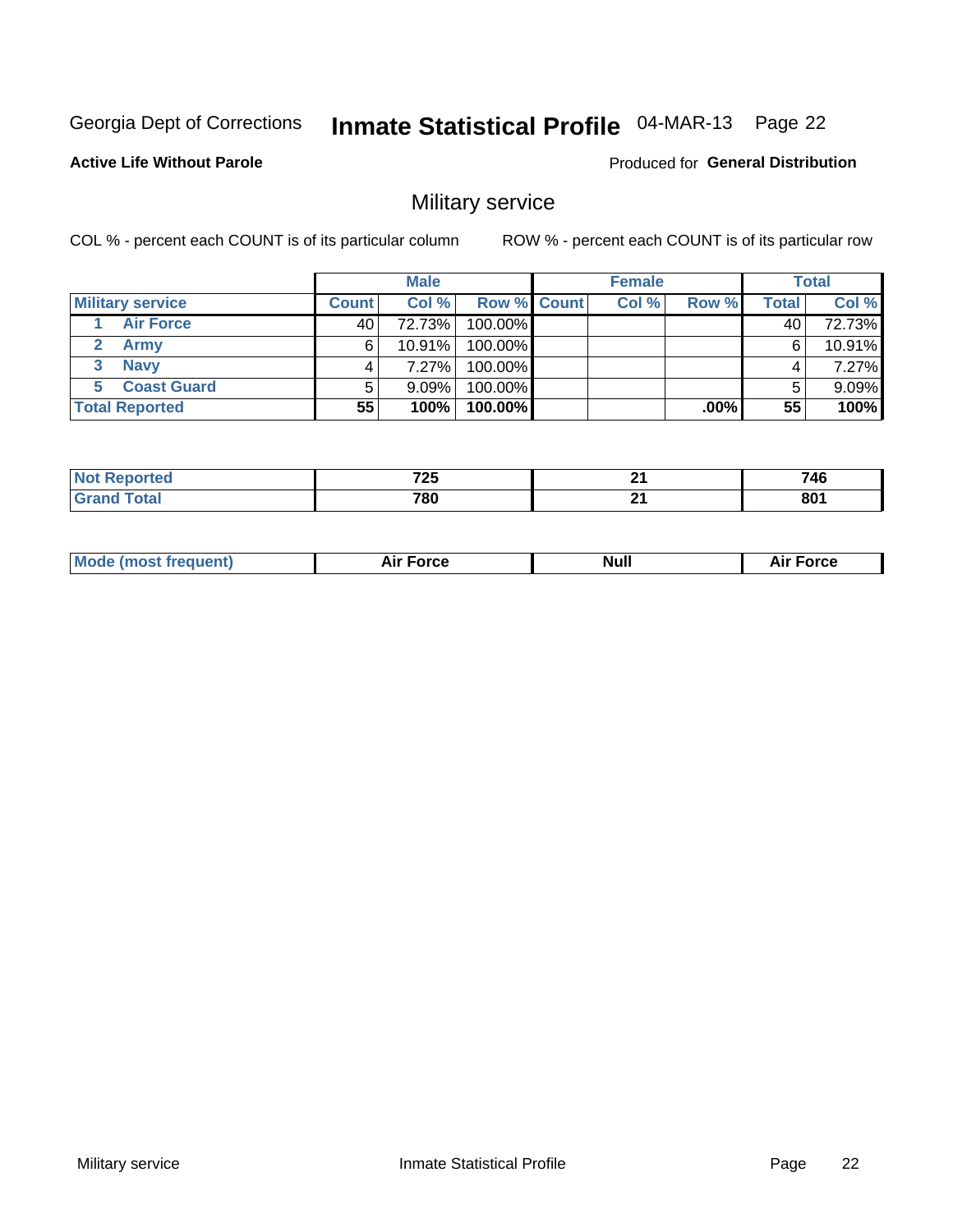# Inmate Statistical Profile 04-MAR-13 Page 23

**Active Life Without Parole** 

Produced for General Distribution

### Type of admission to prison

COL % - percent each COUNT is of its particular column

|                                      |              | <b>Male</b> |                    |    | <b>Female</b> |       |              | <b>Total</b> |
|--------------------------------------|--------------|-------------|--------------------|----|---------------|-------|--------------|--------------|
| <b>Type of Admission</b>             | <b>Count</b> | Col %       | <b>Row % Count</b> |    | Col %         | Row % | <b>Total</b> | Col %        |
| <b>New Sentence</b><br>52            | 754          | 96.67%      | 97.29%             | 21 | 100.00%       | 2.71% | 775          | 96.75%       |
| <b>Probation Rev Partial</b><br>53   |              | .13%        | 100.00%            |    |               |       |              | .12%         |
| <b>Probation Rev Remainder</b><br>54 |              | .51%        | 100.00%            |    |               |       | 4            | .50%         |
| <b>Parole Rev New Sentence</b><br>55 | 5            | .64%        | 100.00%            |    |               |       | 5            | .62%         |
| <b>Parole Rev No New</b><br>56       | 4            | .51%        | 100.00%            |    |               |       | 4            | .50%         |
| <b>Sentence</b>                      |              |             |                    |    |               |       |              |              |
| <b>Life W/O Parole</b><br>70         | 12           | 1.54%       | 100.00%            |    |               |       | 12           | 1.50%        |
| <b>Total Reported</b>                | 780          | 100%        | 97.38%             | 21 | 100%          | 2.62% | 801          | 100%         |

| <b>Reported</b><br><b>NOT</b> |     |     |                |
|-------------------------------|-----|-----|----------------|
| <b>cotal</b>                  | 700 | . . | $0^{\text{A}}$ |
| $\sim$                        | οu  | - 1 | . υυ           |

| <b>Mode (most frequent)</b> | <b>New Sentence</b> | <b>New Sentence</b> | <b>New Sentence</b> |
|-----------------------------|---------------------|---------------------|---------------------|
|                             |                     |                     |                     |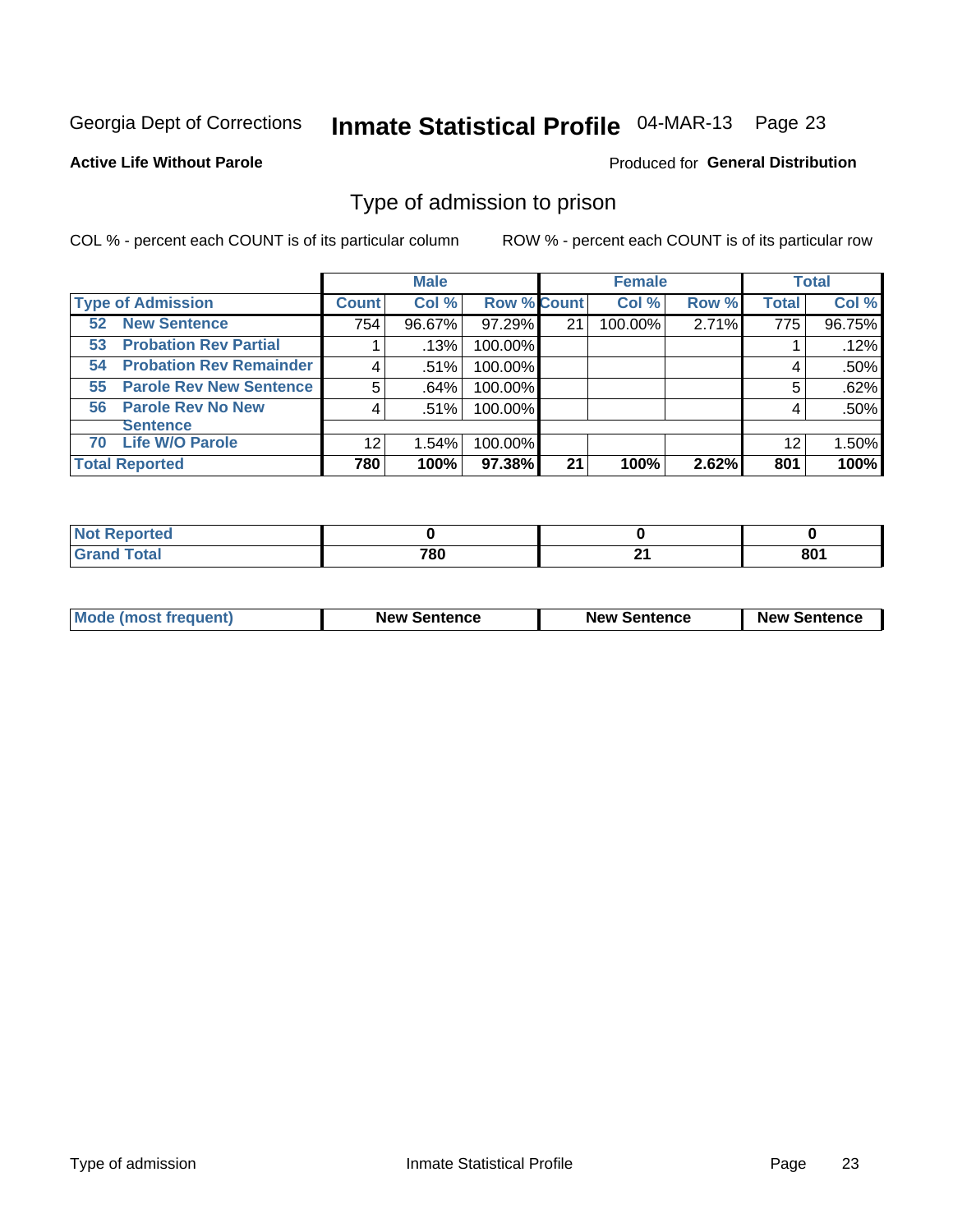# Inmate Statistical Profile 04-MAR-13 Page 24

**Active Life Without Parole** 

#### **Produced for General Distribution**

### Current / last security status

COL % - percent each COUNT is of its particular column

|                        | <b>Male</b>     |         |                    | <b>Female</b>   |        |          | <b>Total</b> |        |
|------------------------|-----------------|---------|--------------------|-----------------|--------|----------|--------------|--------|
| <b>Security Status</b> | <b>Count</b>    | Col %   | <b>Row % Count</b> |                 | Col %  | Row %    | Total        | Col %  |
| 4 Medium               | 30 <sub>1</sub> | 3.95%   | 88.24%             | 4               | 22.22% | 11.76%   | 34           | 4.38%  |
| 5 Close                | 727             | 95.78%  | 98.11%             | 14 <sub>1</sub> | 77.78% | $1.89\%$ | 741          | 95.37% |
| <b>6 Maximum</b>       |                 | $.26\%$ | 100.00%            |                 | .00%   |          |              | .26%   |
| <b>Total Reported</b>  | 759             | 100%    | 97.68%             | 18              | 100%   | 2.32%    | 777          | 100%   |

| <b>Still being diagnosed</b> |     |   |     |
|------------------------------|-----|---|-----|
| <b>Not Reported</b>          | ົ   |   | 24  |
| <b>Grand Total</b>           | 780 | ົ | 801 |

| Mode (most frequent) | Close | Close | <b>Close</b> |
|----------------------|-------|-------|--------------|
|                      |       |       |              |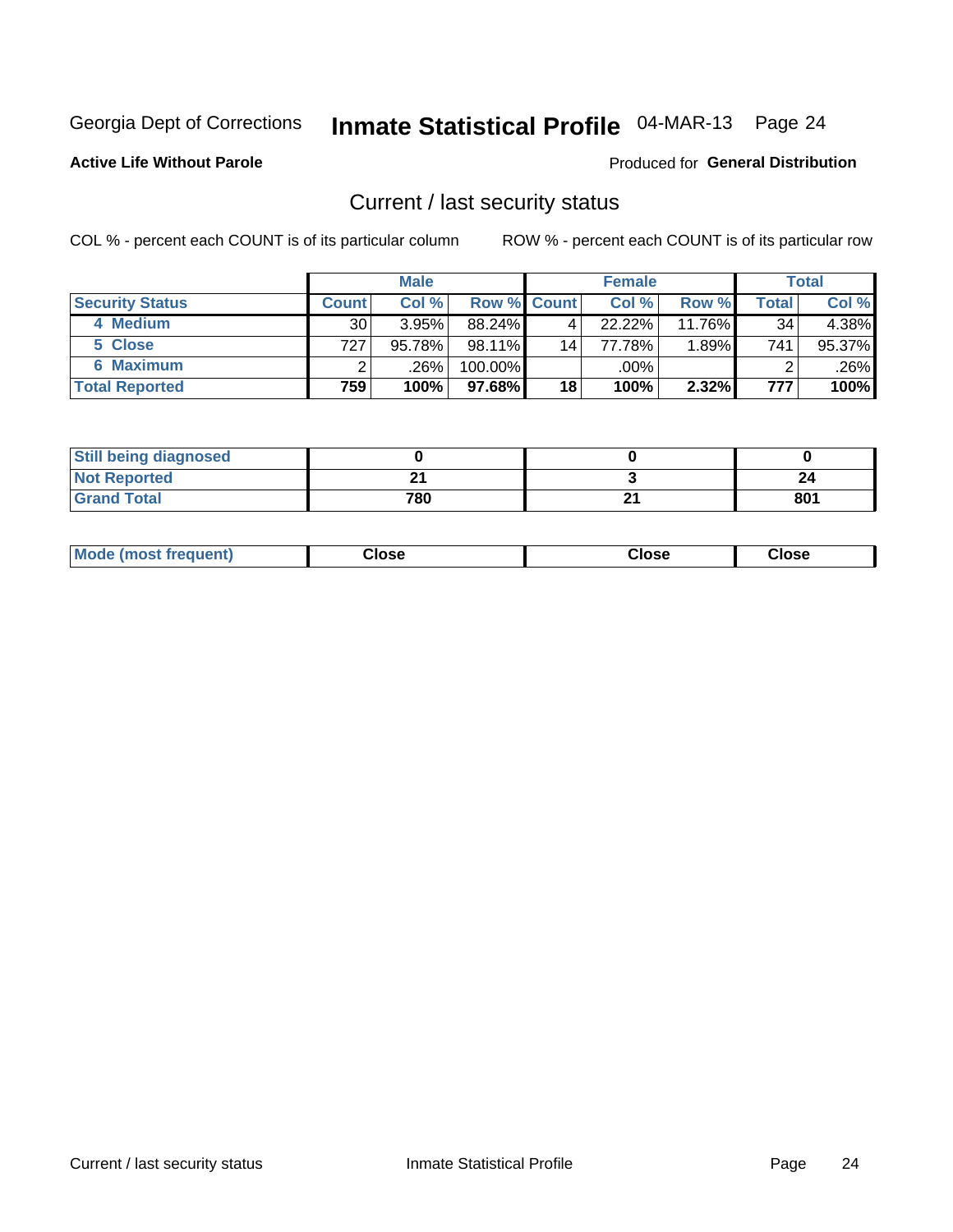# Inmate Statistical Profile 04-MAR-13 Page 25

**Active Life Without Parole** 

Produced for General Distribution

# Current / last type of institution

COL % - percent each COUNT is of its particular column

|                            |              | <b>Male</b> |                    |    | <b>Female</b> |       |              | <b>Total</b> |
|----------------------------|--------------|-------------|--------------------|----|---------------|-------|--------------|--------------|
| <b>Type of Institution</b> | <b>Count</b> | Col %       | <b>Row % Count</b> |    | Col %         | Row % | <b>Total</b> | Col %        |
| <b>State Prison</b>        | 776          | 99.49%      | $97.37\%$          | 21 | 100.00%       | 2.63% | 797          | 99.50%       |
| <b>Private Prison</b>      |              | $.51\%$     | 100.00%            |    |               |       |              | .50%         |
| <b>Total Reported</b>      | 780          | 100%        | $97.38\%$          | 21 | 100%          | 2.62% | 801          | 100%         |

| .<br>τeα |     |     |     |
|----------|-----|-----|-----|
| otal     | 700 | п.  | on. |
|          | ⊬o∪ | - - | ου  |

| <b>Mode (most frequent)</b> | <b>State Prison</b> | <b>State Prison</b> | <b>State Prison</b> |
|-----------------------------|---------------------|---------------------|---------------------|
|                             |                     |                     |                     |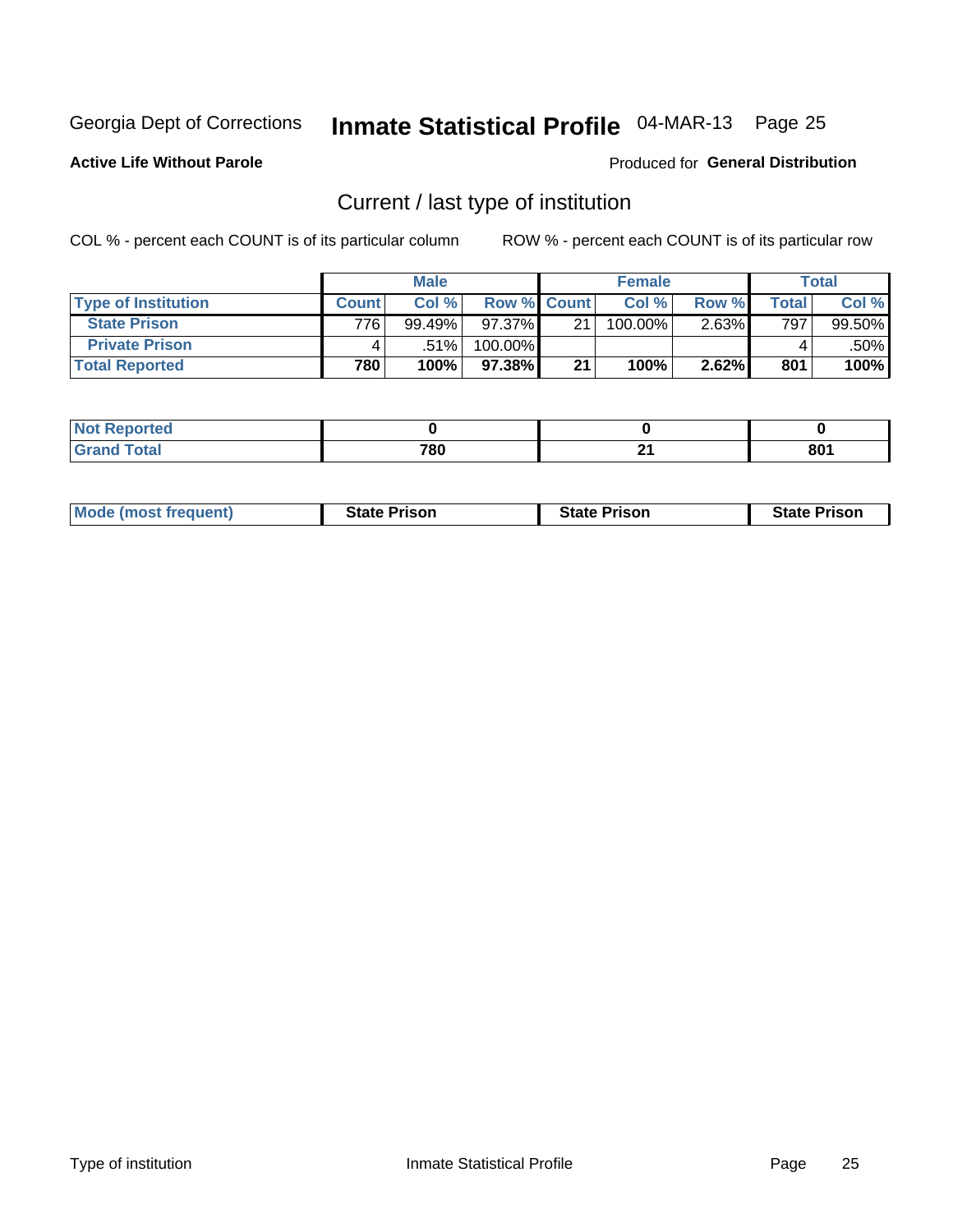# Inmate Statistical Profile 04-MAR-13 Page 26

#### **Active Life Without Parole**

#### Produced for General Distribution

### Institution type - transitional centers

COL % - percent each COUNT is of its particular column

|                                                | Male  |                    | <b>Female</b> |                   | Total |
|------------------------------------------------|-------|--------------------|---------------|-------------------|-------|
| <b>Institution Type - Trans. Centers Count</b> | Col % | <b>Row % Count</b> |               | Col % Row % Total | Col % |
| <b>Total Reported</b>                          |       |                    |               |                   |       |

| <b>Reported</b><br><b>NOT</b><br>$\sim$            |  |  |
|----------------------------------------------------|--|--|
| $f$ $f \circ f \circ f$<br>$C = 1$<br><b>TULAI</b> |  |  |

| Mode (most frequent) | <b>Null</b> | <b>Null</b> | <b>Null</b> |
|----------------------|-------------|-------------|-------------|
|                      |             |             |             |
|                      |             |             |             |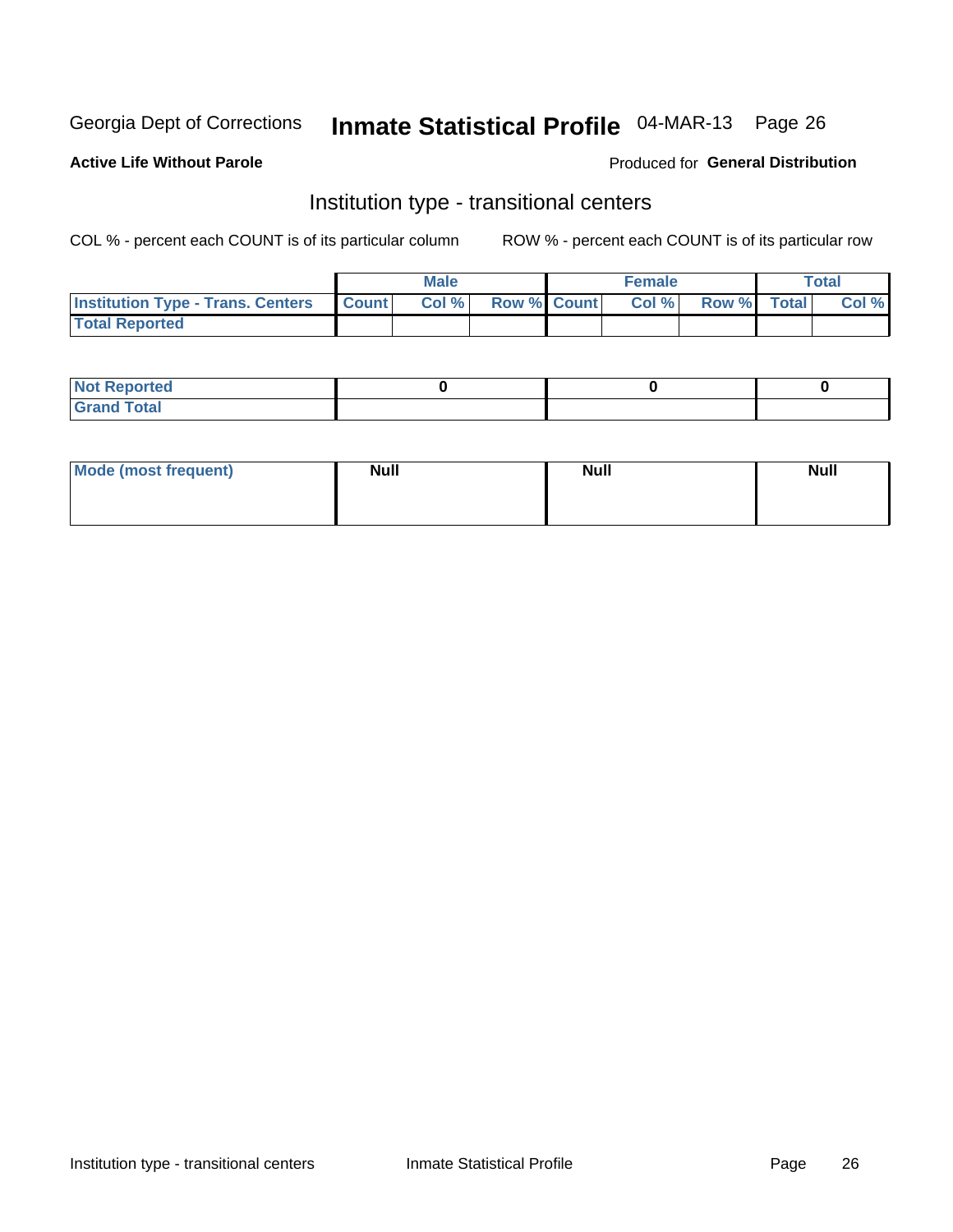# Inmate Statistical Profile 04-MAR-13 Page 27

**Active Life Without Parole** 

**Produced for General Distribution** 

### Institution type - county prisons

COL % - percent each COUNT is of its particular column

|                                                    | <b>Male</b> |  | <b>Female</b>            |             | <b>Total</b> |
|----------------------------------------------------|-------------|--|--------------------------|-------------|--------------|
| <b>Institution Type - County Prisons   Count  </b> | Col %       |  | <b>Row % Count Col %</b> | Row % Total | Col %        |
| <b>Total Reported</b>                              |             |  |                          |             |              |

| <b>Not Reported</b>         |  |  |
|-----------------------------|--|--|
| <b>Total</b><br>-<br>______ |  |  |

| <b>Mode</b>      | <b>Null</b> | <b>Null</b> | <b>Null</b> |
|------------------|-------------|-------------|-------------|
| (most freauent). |             |             |             |
|                  |             |             |             |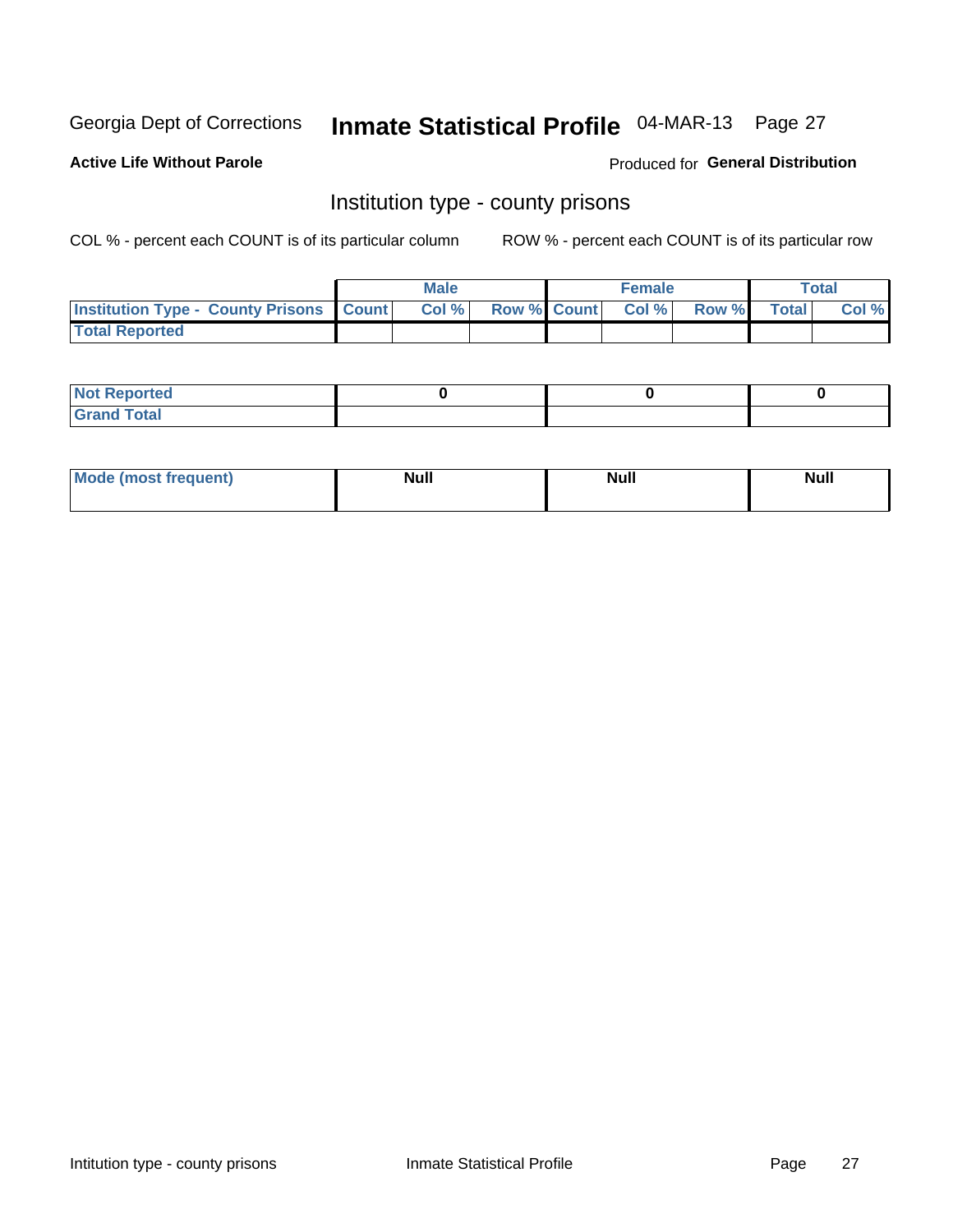# Inmate Statistical Profile 04-MAR-13 Page 28

#### **Active Life Without Parole**

#### Produced for General Distribution

### Institution type - state prisons

COL % - percent each COUNT is of its particular column

|                                         |                | <b>Male</b> |         |                 | <b>Female</b> |         | <b>Total</b>   |        |
|-----------------------------------------|----------------|-------------|---------|-----------------|---------------|---------|----------------|--------|
| <b>Institution Type - State Prisons</b> | <b>Count</b>   | Col %       | Row %   | <b>Count</b>    | Col %         | Row %   | <b>Total</b>   | Col %  |
| <b>Arrendale State Prison</b>           |                |             |         | 14              | 66.67%        | 100.00% | 14             | 1.76%  |
| <b>Augusta State Med. Prison</b>        | 50             | 6.44%       | 100.00% |                 |               |         | 50             | 6.27%  |
| <b>Baldwin State Prison</b>             | 41             | 5.28%       | 100.00% |                 |               |         | 41             | 5.14%  |
| <b>Burrus Corr Trn Cntr</b>             | 1              | .13%        | 100.00% |                 |               |         | 1              | .13%   |
| <b>Calhoun State Prison</b>             | $\overline{2}$ | .26%        | 100.00% |                 |               |         | $\overline{2}$ | .25%   |
| <b>Central State Prison</b>             | 1              | .13%        | 100.00% |                 |               |         | 1              | .13%   |
| <b>Coastal State Prison</b>             | 1              | .13%        | 100.00% |                 |               |         | 1              | .13%   |
| <b>Dooly State Prison</b>               | 1              | .13%        | 100.00% |                 |               |         | 1              | .13%   |
| <b>Ga Diag Class Prison</b>             | 51             | 6.57%       | 100.00% |                 |               |         | 51             | 6.40%  |
| <b>Ga State Prison</b>                  | 19             | 2.45%       | 100.00% |                 |               |         | 19             | 2.38%  |
| <b>Hancock State Prison</b>             | 77             | 9.92%       | 100.00% |                 |               |         | 77             | 9.66%  |
| <b>Hays State Prison</b>                | 67             | 8.63%       | 100.00% |                 |               |         | 67             | 8.41%  |
| <b>Johnson State Prison</b>             | $\overline{2}$ | .26%        | 100.00% |                 |               |         | 2              | .25%   |
| <b>Macon State Prison</b>               | 124            | 15.98%      | 100.00% |                 |               |         | 124            | 15.56% |
| <b>Phillips State Prison</b>            | 13             | 1.68%       | 100.00% |                 |               |         | 13             | 1.63%  |
| <b>Pulaski State Prison</b>             |                |             |         | $\overline{7}$  | 33.33%        | 100.00% | 7              | .88%   |
| <b>Rogers State Prison</b>              | $\mathbf{1}$   | .13%        | 100.00% |                 |               |         | 1              | .13%   |
| <b>Smith State Prison</b>               | 85             | 10.95%      | 100.00% |                 |               |         | 85             | 10.66% |
| <b>Telfair State Prison</b>             | 87             | 11.21%      | 100.00% |                 |               |         | 87             | 10.92% |
| <b>Valdosta Sp</b>                      | 82             | 10.57%      | 100.00% |                 |               |         | 82             | 10.29% |
| <b>Ware State Prison</b>                | 69             | 8.89%       | 100.00% |                 |               |         | 69             | 8.66%  |
| <b>Washington State Prison</b>          | 1              | .13%        | 100.00% |                 |               |         | 1              | .13%   |
| <b>Wilcox State Prison</b>              | 1              | .13%        | 100.00% |                 |               |         |                | .13%   |
| <b>Total Reported</b>                   | 776            | 100%        | 97.37%  | $\overline{21}$ | 100%          | 2.63%   | 797            | 100%   |
| <b>Not Reported</b>                     |                | 0           |         |                 | $\mathbf 0$   |         | $\bf{0}$       |        |

| <b>I</b> NOT Reported |                           |                               |                                     |
|-----------------------|---------------------------|-------------------------------|-------------------------------------|
| <b>Grand Total</b>    | 776                       |                               | 797                                 |
| Mode (most frequent)  | <b>Macon State Prison</b> | <b>Arrendale State Prison</b> | <b>Macon State</b><br><b>Prison</b> |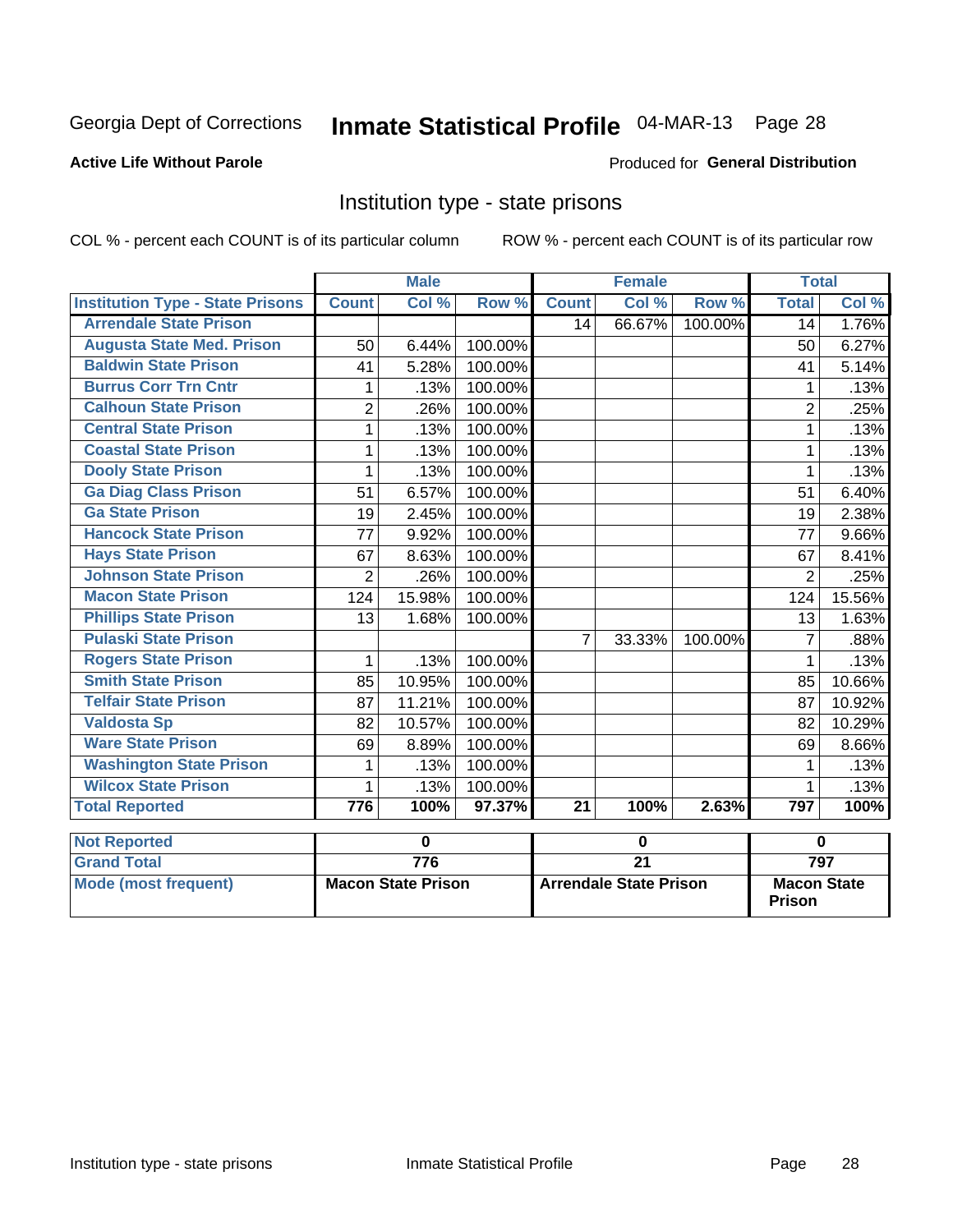# Inmate Statistical Profile 04-MAR-13 Page 29

**Produced for General Distribution** 

#### **Active Life Without Parole**

### Institution type - private prisons

COL % - percent each COUNT is of its particular column

|                                           |              | <b>Male</b> |                    | <b>Female</b> |       |       | <b>Total</b> |
|-------------------------------------------|--------------|-------------|--------------------|---------------|-------|-------|--------------|
| <b>Institution Type - Private Prisons</b> | <b>Count</b> | Col%        | <b>Row % Count</b> | Col %         | Row % | Total | Col %        |
| <b>Coffee Corr Facility</b>               |              | $50.00\%$   | $100.00\%$         |               |       |       | 50.00%       |
| <b>Wheeler Corr Facility</b>              |              | 50.00%      | 100.00%            |               |       |       | 50.00%       |
| <b>Total Reported</b>                     | 4            | 100%        | 100%               |               | %     |       | 100%         |

| <b>Not Reported</b>   |  |  |
|-----------------------|--|--|
| <b>Total</b><br>_____ |  |  |

| Mode (most frequent) | <b>Coffee Corr Facility</b> | <b>Null</b> | <b>Coffee Corr</b><br><b>Facility</b> |
|----------------------|-----------------------------|-------------|---------------------------------------|
|----------------------|-----------------------------|-------------|---------------------------------------|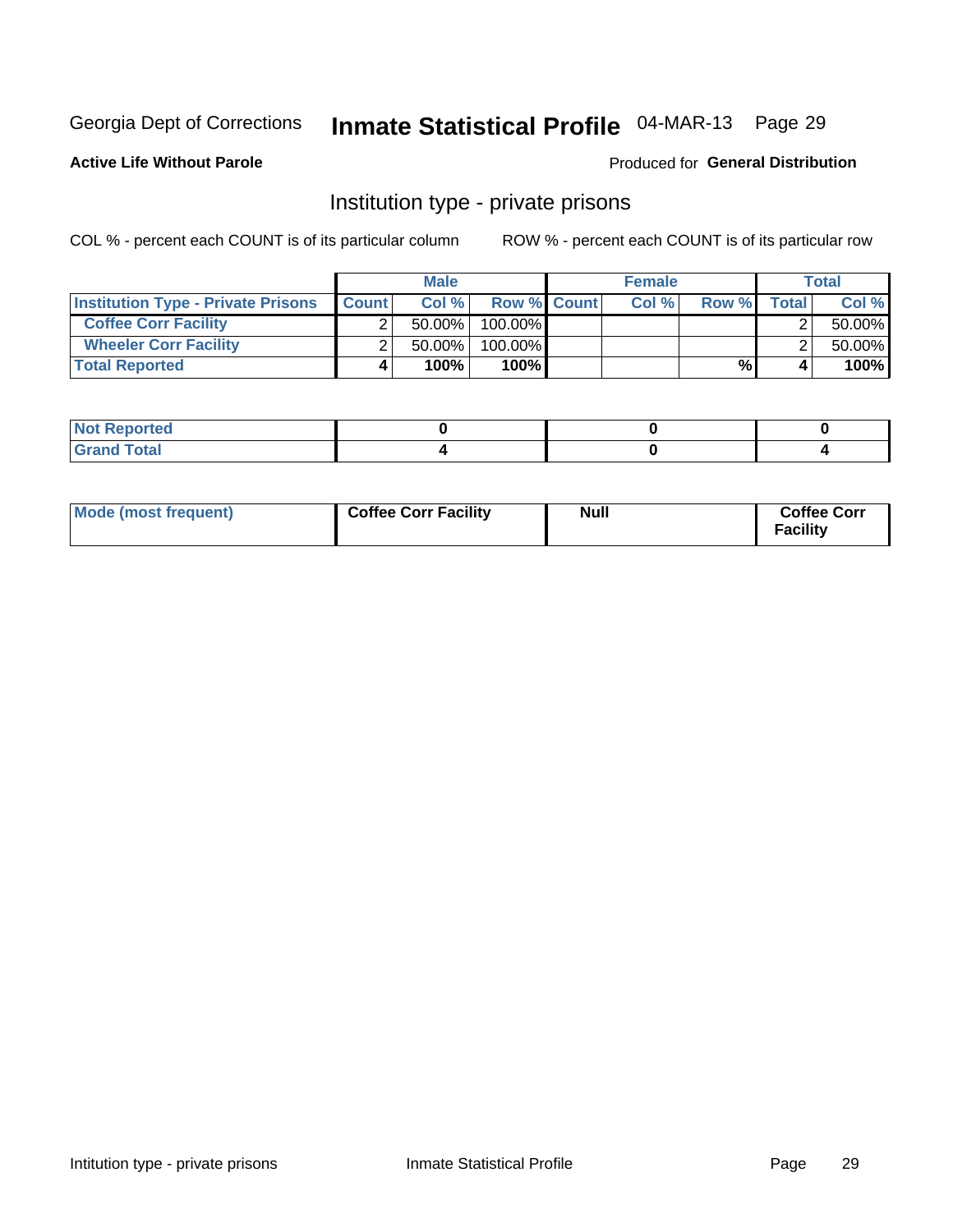# Inmate Statistical Profile 04-MAR-13 Page 30

**Active Life Without Parole** 

Produced for General Distribution

# Institution type - pre-release centers

COL % - percent each COUNT is of its particular column

|                                                   | <b>Male</b> |             | <b>Female</b> |             | <b>Total</b> |
|---------------------------------------------------|-------------|-------------|---------------|-------------|--------------|
| <b>Institution Type - Prison Annexe   Count  </b> | Col%        | Row % Count | Col%          | Row % Total | Col %        |
| <b>Total Reported</b>                             |             |             |               |             |              |

| <b>Reported</b><br>I NOT |  |  |
|--------------------------|--|--|
| <b>Total</b><br>$C$ ren  |  |  |

| <b>Mo</b><br>frequent)<br>(most | <b>Null</b> | <b>Null</b> | <b>Null</b> |
|---------------------------------|-------------|-------------|-------------|
|                                 |             |             |             |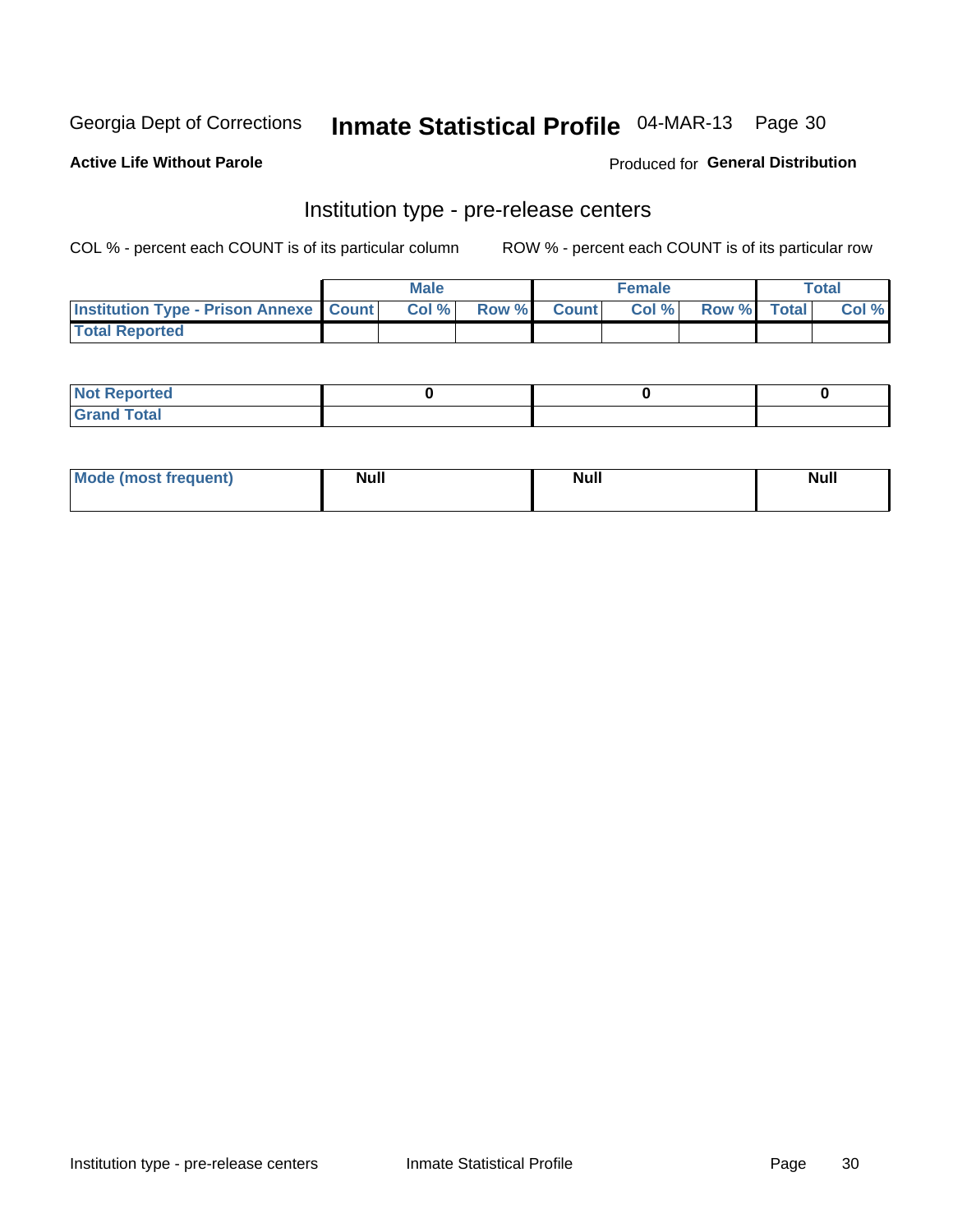# Inmate Statistical Profile 04-MAR-13 Page 31

#### **Active Life Without Parole**

#### **Produced for General Distribution**

### Institution type - inmate boot camp

COL % - percent each COUNT is of its particular column

|                                      |                  | <b>Male</b> |              |              | <b>Female</b> |             | <b>Total</b> |
|--------------------------------------|------------------|-------------|--------------|--------------|---------------|-------------|--------------|
| <b>Institution Type - Boot Camps</b> | <b>I</b> Count I | Col %       | <b>Row %</b> | <b>Count</b> | Col %         | Row % Total | Col %        |
| <b>Total Rported</b>                 |                  |             |              |              |               |             |              |

| <b>Not Reported</b> |  |  |
|---------------------|--|--|
| <b>Total</b><br>Cro |  |  |

| <b>I Mode (most frequent)</b> | <b>Null</b> | <b>Null</b> | <b>Null</b> |
|-------------------------------|-------------|-------------|-------------|
|                               |             |             |             |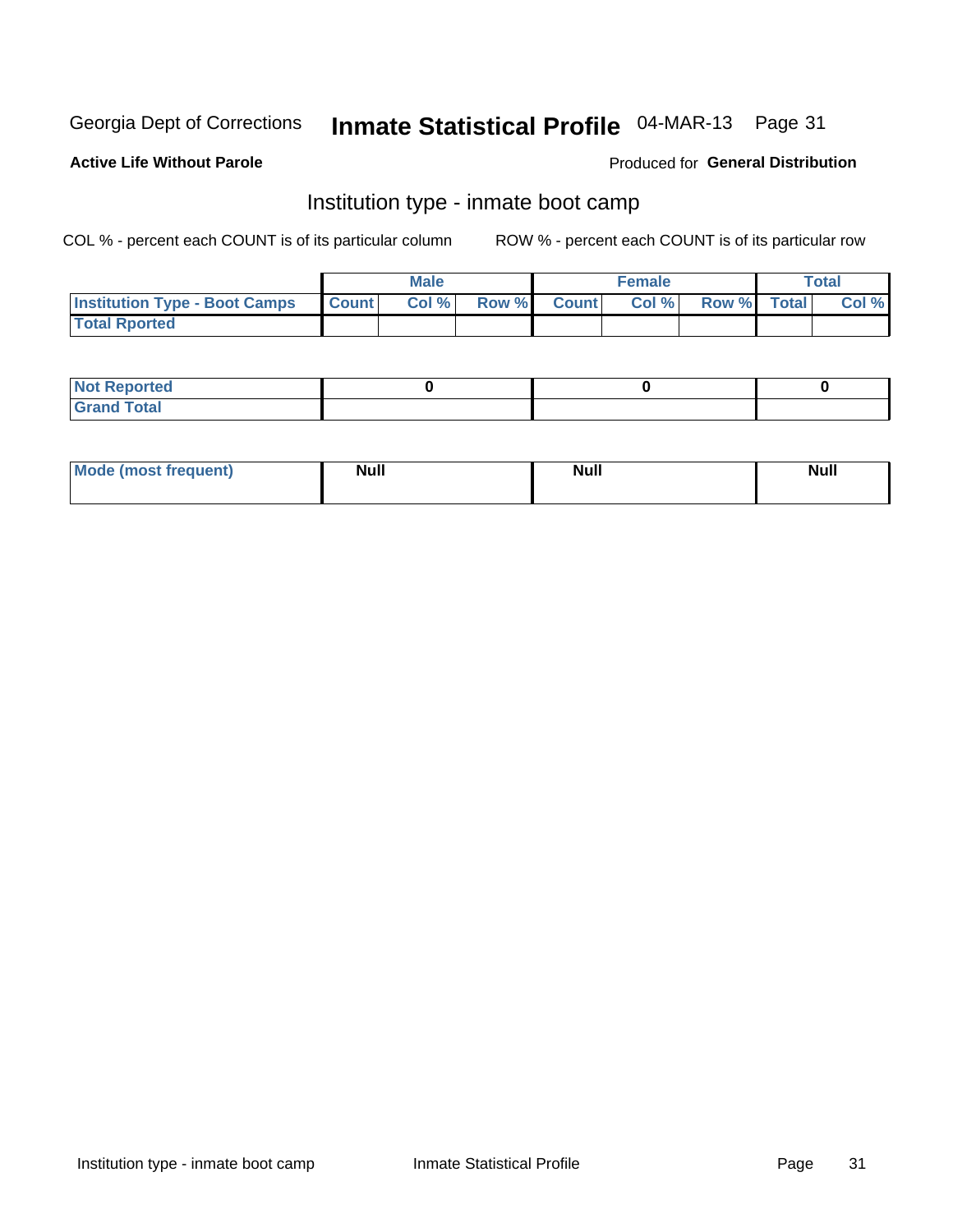# Inmate Statistical Profile 04-MAR-13 Page 32

**Active Life Without Parole** 

#### **Produced for General Distribution**

### Number of disciplinary reports

COL % - percent each COUNT is of its particular column

|                                       | <b>Male</b>  |          | <b>Female</b> |                 |        | <b>Total</b> |              |        |
|---------------------------------------|--------------|----------|---------------|-----------------|--------|--------------|--------------|--------|
| <b>Number of Disciplinary Reports</b> | <b>Count</b> | Col %    | Row %         | <b>Count</b>    | Col %  | Row %        | <b>Total</b> | Col %  |
|                                       | 225          | 28.85%   | 95.74%        | 10 <sup>1</sup> | 47.62% | 4.26%        | 235          | 29.34% |
|                                       | 98           | 12.56%   | 98.99%        |                 | 4.76%  | $1.01\%$     | 99           | 12.36% |
| $\mathbf{2}$                          | 57           | $7.31\%$ | 96.61%        | 2               | 9.52%  | 3.39%        | 59           | 7.37%  |
| 3                                     | 40           | 5.13%    | 95.24%        | 2               | 9.52%  | 4.76%        | 42           | 5.24%  |
|                                       | 45           | $5.77\%$ | 97.83%        |                 | 4.76%  | 2.17%        | 46           | 5.74%  |
| 5                                     | 36           | 4.62%    | 97.30%        |                 | 4.76%  | 2.70%        | 37           | 4.62%  |
| <b>More Than 5</b>                    | 279          | 35.77%   | 98.59%        | 4               | 19.05% | 1.41%        | 283          | 35.33% |
| <b>Total Reported</b>                 | 780          | 100%     | 97.38%        | 21              | 100%   | 2.62%        | 801          | 100%   |

| <b>prted</b><br>NOT |     |    |                 |
|---------------------|-----|----|-----------------|
| ⊺otal               | 780 | п. | 80 <sub>1</sub> |

| Mean (average)       | 7.96 | 5.29 | 7.89 |
|----------------------|------|------|------|
| Median (middle)      |      |      |      |
| Mode (most frequent) |      |      |      |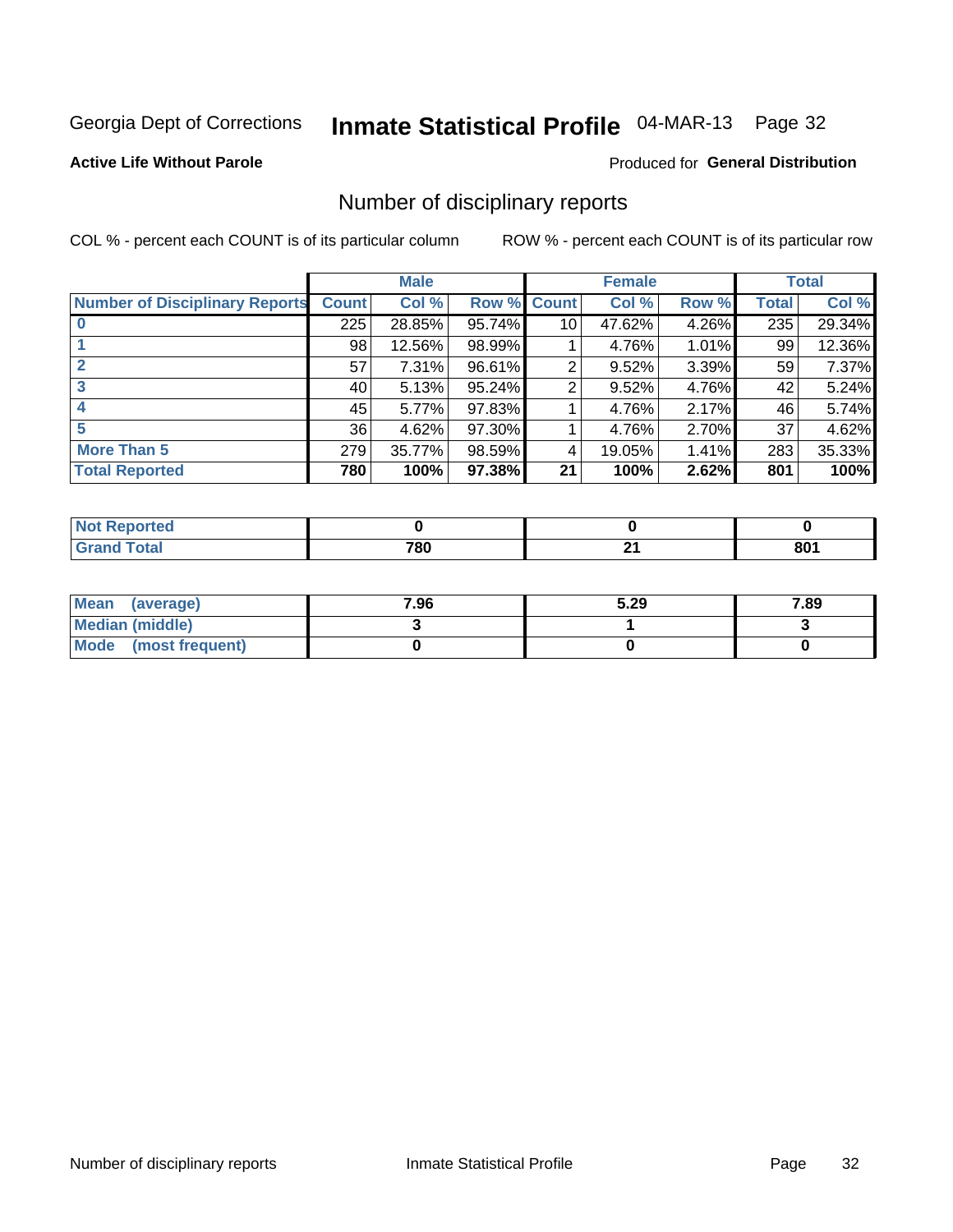# Inmate Statistical Profile 04-MAR-13 Page 33

#### **Active Life Without Parole**

#### **Produced for General Distribution**

### Number of transfers

COL % - percent each COUNT is of its particular column

|                            |              | <b>Male</b> |             |    | <b>Female</b> |        |              | <b>Total</b> |
|----------------------------|--------------|-------------|-------------|----|---------------|--------|--------------|--------------|
| <b>Number of Transfers</b> | <b>Count</b> | Col %       | Row % Count |    | Col %         | Row %  | <b>Total</b> | Col %        |
|                            | 37           | 4.74%       | 84.09%      | 7  | 33.33%        | 15.91% | 44           | 5.49%        |
|                            | 16           | 2.05%       | 100.00%     |    |               |        | 16           | 2.00%        |
| $\mathbf{2}$               | 134          | 17.18%      | 94.37%      | 8  | 38.10%        | 5.63%  | 142          | 17.73%       |
| 3                          | 66           | 8.46%       | 100.00%     |    |               |        | 66           | 8.24%        |
|                            | 80           | 10.26%      | 100.00%     |    |               |        | 80           | 9.99%        |
| 5                          | 55           | 7.05%       | 98.21%      |    | 4.76%         | 1.79%  | 56           | 6.99%        |
| <b>More Than 5</b>         | 392          | 50.26%      | 98.74%      | 5  | 23.81%        | 1.26%  | 397          | 49.56%       |
| <b>Total Reported</b>      | 780          | 100%        | 97.38%      | 21 | 100%          | 2.62%  | 801          | 100%         |

| <b>prted</b><br>NOT |     |    |                 |
|---------------------|-----|----|-----------------|
| ⊺otal               | 780 | п. | 80 <sub>1</sub> |

| Mean (average)       | 7.74 | 2.86 | 7.61 |
|----------------------|------|------|------|
| Median (middle)      |      |      |      |
| Mode (most frequent) |      |      |      |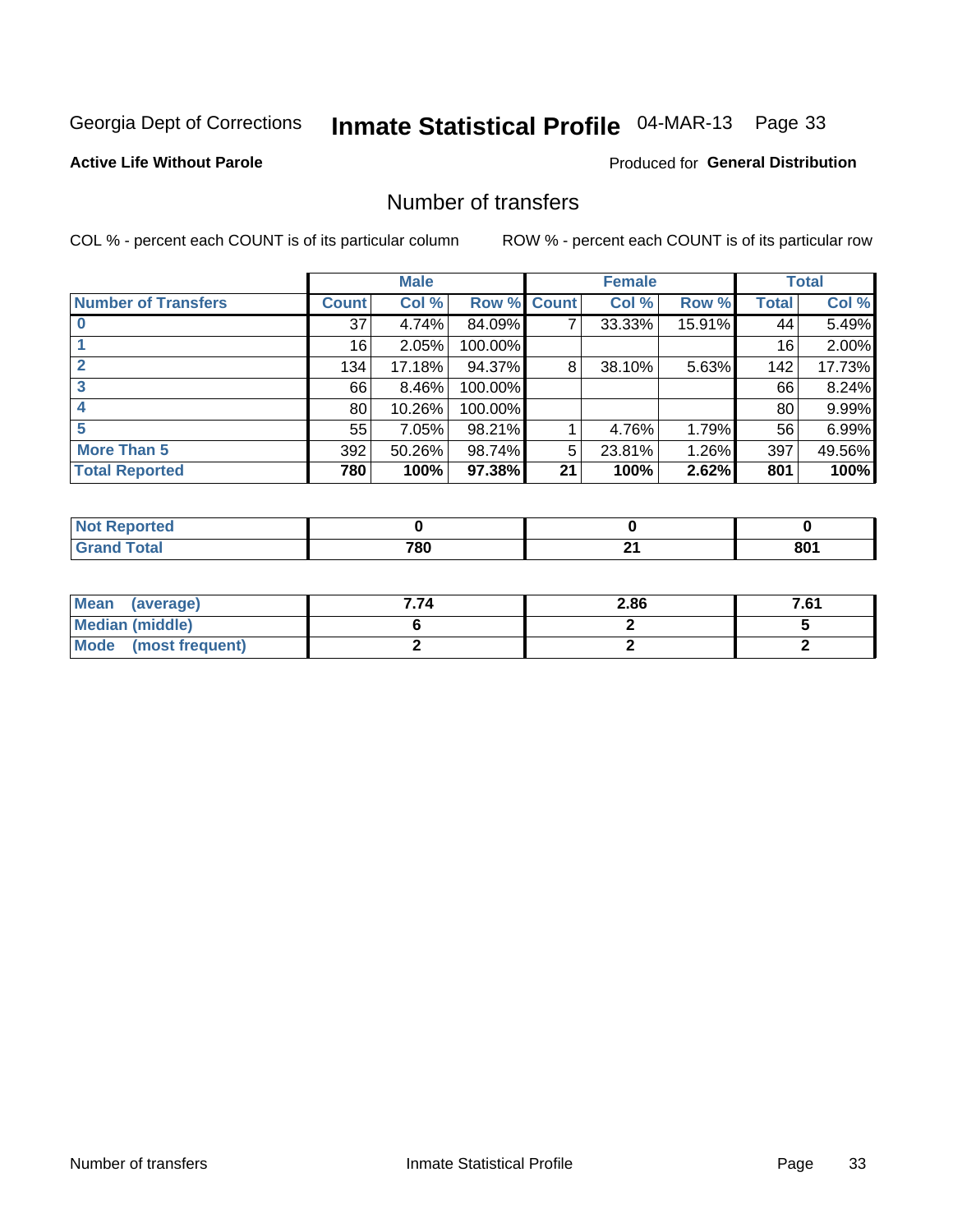# Inmate Statistical Profile 04-MAR-13 Page 34

**Active Life Without Parole** 

**Produced for General Distribution** 

# Number of escapes

COL % - percent each COUNT is of its particular column

|                          |              | <b>Male</b> |                    |    | <b>Female</b> |          |       | Total  |
|--------------------------|--------------|-------------|--------------------|----|---------------|----------|-------|--------|
| <b>Number of Escapes</b> | <b>Count</b> | Col%        | <b>Row % Count</b> |    | Col %         | Row %    | Total | Col %  |
|                          | 778          | 99.74%      | 97.37% I           | 21 | $100.00\%$    | $2.63\%$ | 799   | 99.75% |
|                          |              | 0.13%       | 100.00%            |    |               |          |       | 0.12%  |
|                          |              | 0.13%       | $100.00\%$         |    |               |          |       | 0.12%  |
| <b>Total Reported</b>    | 780          | 100%        | $97.38\%$          | 21 | 100%          | 2.62%    | 801   | 100%   |

| prted<br><b>AUT REDOM</b> |     |           |     |
|---------------------------|-----|-----------|-----|
| <b>Total</b><br>' Grand   | 780 | л.<br>- - | 801 |

| Mean (average)       |  |  |
|----------------------|--|--|
| Median (middle)      |  |  |
| Mode (most frequent) |  |  |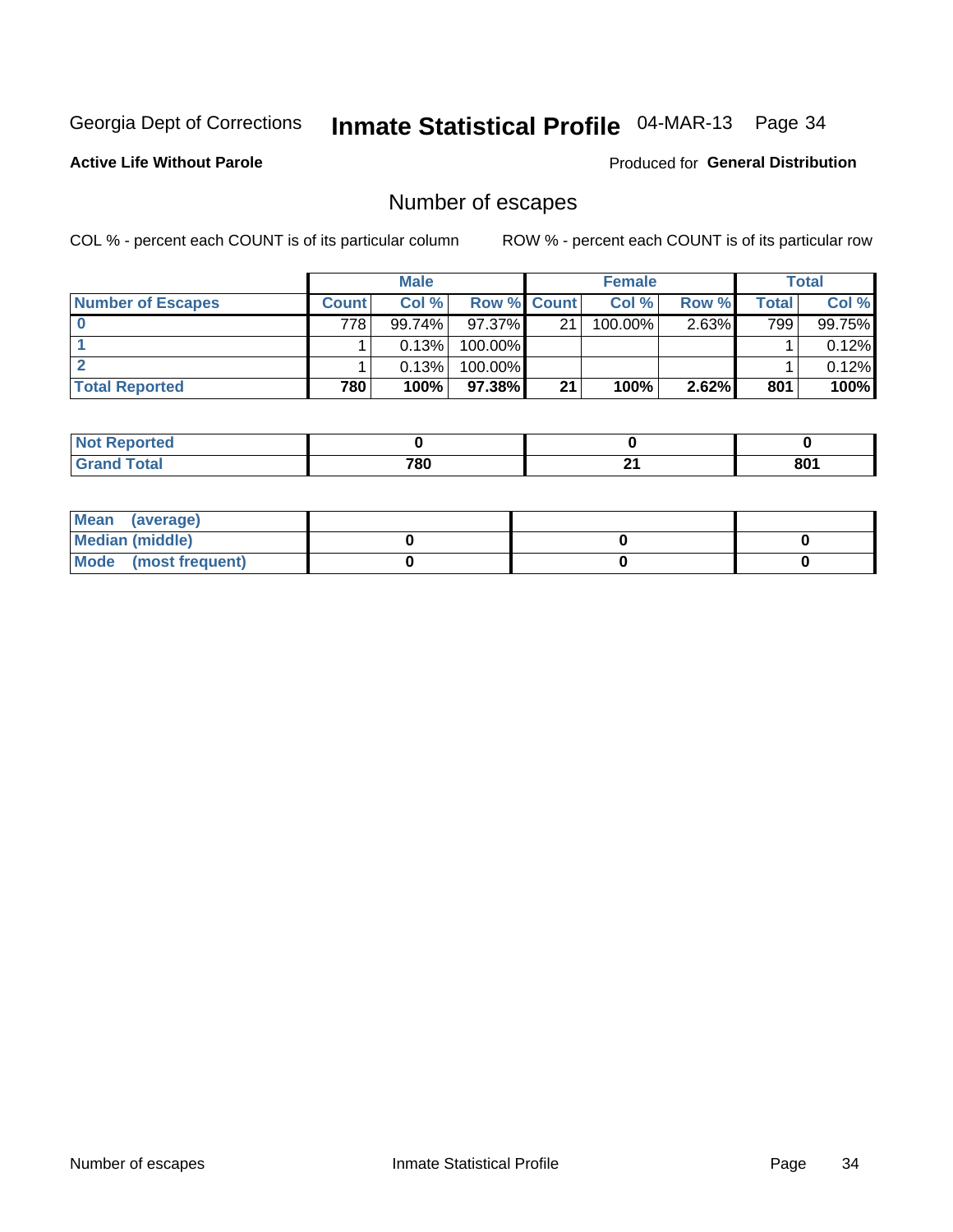# Inmate Statistical Profile 04-MAR-13 Page 35

#### **Active Life Without Parole**

#### **Produced for General Distribution**

### Time served in current (or last) institution

COL % - percent each COUNT is of its particular column

|                            |              | <b>Male</b> |         |              | <b>Female</b> |        |              | <b>Total</b> |
|----------------------------|--------------|-------------|---------|--------------|---------------|--------|--------------|--------------|
| <b>Time In Institution</b> | <b>Count</b> | Col %       | Row %   | <b>Count</b> | Col %         | Row %  | <b>Total</b> | Col %        |
| 0 to 3 months              | 127          | 16.28%      | 95.49%  | 6            | 28.57%        | 4.51%  | 133          | 16.60%       |
| 3.01 to 6 months           | 65           | 8.33%       | 98.48%  | 1            | 4.76%         | 1.52%  | 66           | 8.24%        |
| 6.01 to 9 months           | 54           | 6.92%       | 100.00% |              |               |        | 54           | 6.74%        |
| 9.01 to 12 months          | 66           | 8.46%       | 98.51%  | 1            | 4.76%         | 1.49%  | 67           | 8.36%        |
| 12.01 to 18 months         | 76           | 9.74%       | 100.00% |              |               |        | 76           | 9.49%        |
| 18.01 to 24 months         | 71           | 9.10%       | 86.59%  | 11           | 52.38%        | 13.41% | 82           | 10.24%       |
| 2.01 to 3 years            | 85           | 10.90%      | 100.00% |              |               |        | 85           | 10.61%       |
| $3.01$ to 4 years          | 64           | 8.21%       | 100.00% |              |               |        | 64           | 7.99%        |
| 4.01 to 5 years            | 48           | 6.15%       | 100.00% |              |               |        | 48           | 5.99%        |
| 5.01 to 6 years            | 21           | 2.69%       | 100.00% |              |               |        | 21           | 2.62%        |
| $6.01$ to 7 years          | 25           | 3.21%       | 100.00% |              |               |        | 25           | 3.12%        |
| $7.01$ to 8 years          | 19           | 2.44%       | 100.00% |              |               |        | 19           | 2.37%        |
| 8.01 to 9 years            | 16           | 2.05%       | 88.89%  | 2            | 9.52%         | 11.11% | 18           | 2.25%        |
| 9.01 to 10 years           | 8            | 1.03%       | 100.00% |              |               |        | 8            | 1.00%        |
| Over 10 years              | 35           | 4.49%       | 100.00% |              |               |        | 35           | 4.37%        |
| <b>Total Reported</b>      | 780          | 100%        | 97.38%  | 21           | 100%          | 2.62%  | 801          | 100%         |

| orreo |     |           |
|-------|-----|-----------|
|       | 780 | nn.<br>υu |

| <b>Mean</b><br>(average) | 32 months | 22 months | 31 months |
|--------------------------|-----------|-----------|-----------|
| Median (middle)          | 18 months | 23 months | 18 months |
| Mode (most frequent)     | 0 months  | 1 months  | 1 months  |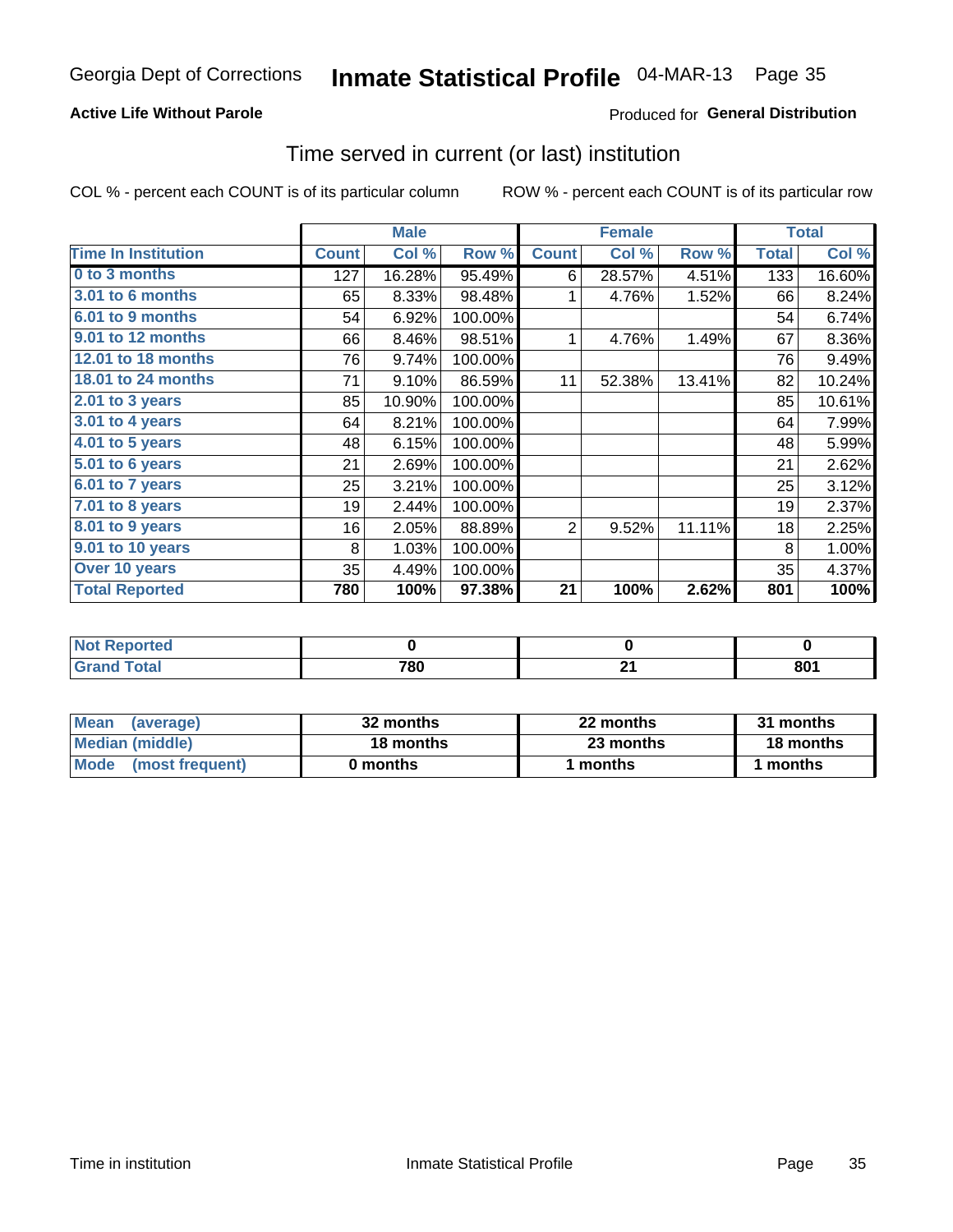# Inmate Statistical Profile 04-MAR-13 Page 36

#### **Active Life Without Parole**

#### Produced for General Distribution

### Highest grade level attained

COL % - percent each COUNT is of its particular column

|                              |                | <b>Male</b> |         |                 | <b>Female</b> |        |                | <b>Total</b> |
|------------------------------|----------------|-------------|---------|-----------------|---------------|--------|----------------|--------------|
| <b>Grade Level</b>           | <b>Count</b>   | Col %       | Row %   | <b>Count</b>    | Col %         | Row %  | <b>Total</b>   | Col %        |
| No school at all             | 1              | 0.13%       | 100.00% |                 |               |        | 1              | 0.13%        |
| <b>Grade 1</b>               | $\overline{2}$ | 0.27%       | 100.00% |                 |               |        | $\overline{2}$ | 0.26%        |
| <b>Grade 2</b>               | 1              | 0.13%       | 100.00% |                 |               |        | 1              | 0.13%        |
| Grade 4                      | 4              | 0.54%       | 100.00% |                 |               |        | 4              | 0.53%        |
| Grade 5                      | 3              | 0.40%       | 100.00% |                 |               |        | 3              | 0.39%        |
| Grade 6                      | 5              | 0.67%       | 100.00% |                 |               |        | 5              | 0.66%        |
| <b>Grade 7</b>               | 22             | 2.97%       | 100.00% |                 |               |        | 22             | 2.89%        |
| <b>Grade 8</b>               | 50             | 6.75%       | 100.00% |                 |               |        | 50             | 6.58%        |
| <b>Grade 9</b>               | 87             | 11.74%      | 97.75%  | $\overline{2}$  | 10.53%        | 2.25%  | 89             | 11.71%       |
| Grade 10                     | 129            | 17.41%      | 97.73%  | 3               | 15.79%        | 2.27%  | 132            | 17.37%       |
| Grade 11                     | 101            | 13.63%      | 99.02%  | 1               | 5.26%         | 0.98%  | 102            | 13.42%       |
| <b>Grade 12 or GED</b>       | 220            | 29.69%      | 96.07%  | 9               | 47.37%        | 3.93%  | 229            | 30.13%       |
| <b>Some tech school</b>      | 7              | 0.94%       | 87.50%  | 1               | 5.26%         | 12.50% | 8              | 1.05%        |
| <b>Completed tech school</b> | 10             | 1.35%       | 90.91%  | 1               | 5.26%         | 9.09%  | 11             | 1.45%        |
| College, 1 year              | 22             | 2.97%       | 100.00% |                 |               |        | 22             | 2.89%        |
| College, 2 year              | 41             | 5.53%       | 97.62%  | 1               | 5.26%         | 2.38%  | 42             | 5.53%        |
| College, 3 year              | 12             | 1.62%       | 100.00% |                 |               |        | 12             | 1.58%        |
| <b>Bachelor's degree</b>     | 14             | 1.89%       | 93.33%  | 1               | 5.26%         | 6.67%  | 15             | 1.97%        |
| <b>Master's degree</b>       | 7              | 0.94%       | 100.00% |                 |               |        | $\overline{7}$ | 0.92%        |
| Ph.D. degree                 | 1              | 0.13%       | 100.00% |                 |               |        | 1              | 0.13%        |
| Law degree                   | $\overline{2}$ | 0.27%       | 100.00% |                 |               |        | $\overline{2}$ | 0.26%        |
| <b>Total Reported</b>        | 741            | 100%        | 97.50%  | $\overline{19}$ | 100%          | 2.50%  | 760            | 100%         |

| <b>REDOITED</b> | აყ  | . .<br>.        |
|-----------------|-----|-----------------|
| <b>otal</b>     | 780 | 80 <sub>1</sub> |

| <b>Mean</b><br>(average) | 10.96<br>11.79  |                 | 10.98             |  |
|--------------------------|-----------------|-----------------|-------------------|--|
| <b>Median (middle)</b>   | Grade 11        | Grade 12 or GED | Grade 11          |  |
| Mode (most frequent)     | Grade 12 or GED | Grade 12 or GED | I Grade 12 or GED |  |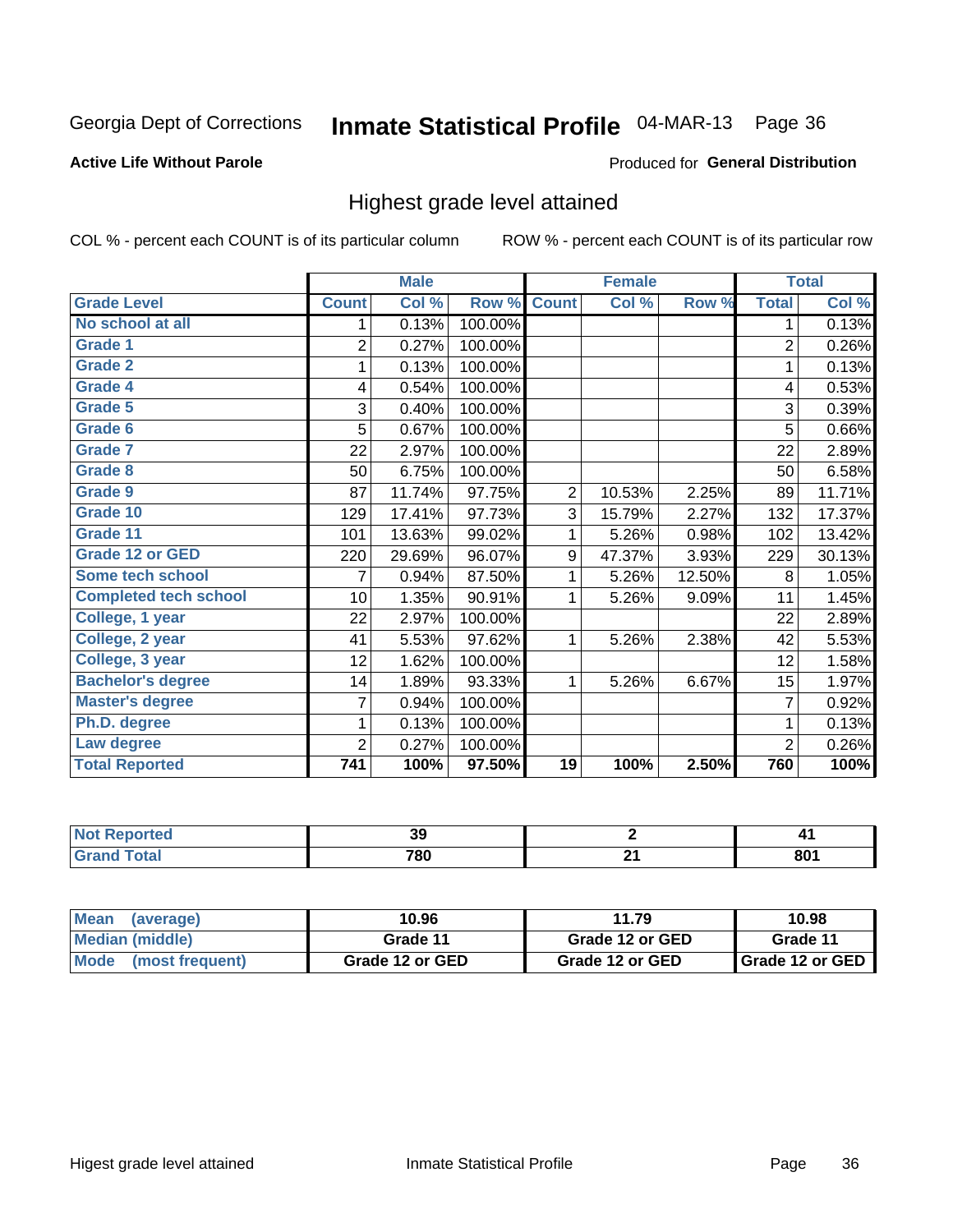# Inmate Statistical Profile 04-MAR-13 Page 37

#### **Active Life Without Parole**

#### **Produced for General Distribution**

### Culture fair IQ scores

COL % - percent each COUNT is of its particular column

|                       |         | <b>Male</b> |             |    | <b>Female</b> |          |              | <b>Total</b> |
|-----------------------|---------|-------------|-------------|----|---------------|----------|--------------|--------------|
| <b>IQ Scores</b>      | Count l | Col %       | Row % Count |    | Col %         | Row %    | <b>Total</b> | Col %        |
| $60 - 69$             | 24      | 4.40%       | 100.00%     |    |               |          | 24           | 4.32%        |
| $70 - 79$             | 42      | 7.71%       | 97.67%      |    | $9.09\%$      | 2.33%    | 43           | 7.73%        |
| $80 - 89$             | 84      | 15.41%      | 97.67%      | 2  | 18.18%        | 2.33%    | 86           | 15.47%       |
| $90 - 99$             | 99      | 18.17%      | 97.06%      | 3  | 27.27%        | $2.94\%$ | 102          | 18.35%       |
| $100 - 109$           | 155     | 28.44%      | 98.73%      | 2  | 18.18%        | 1.27%    | 157          | 28.24%       |
| $110 - 119$           | 116     | 21.28%      | 98.31%      | 2  | 18.18%        | 1.69%    | 118          | 21.22%       |
| $120 - 129$           | 25      | 4.59%       | 96.15%      |    | 9.09%         | $3.85\%$ | 26           | 4.68%        |
| <b>Total Reported</b> | 545     | 100%        | 98.02%      | 11 | 100%          | 1.98%    | 556          | 100.0%       |

| <b>Not Reported</b>         | 232 | 10 | 242 |
|-----------------------------|-----|----|-----|
| <b>Not Valid (under 60)</b> |     |    |     |
| <b>Grand Total</b>          | 780 | ົ  | 801 |

| <b>Mean</b><br>(average)       | 98  | 100 | 98  |
|--------------------------------|-----|-----|-----|
| <b>Median (middle)</b>         | 101 | 96  | 101 |
| <b>Mode</b><br>(most frequent) | 105 | 96  | 105 |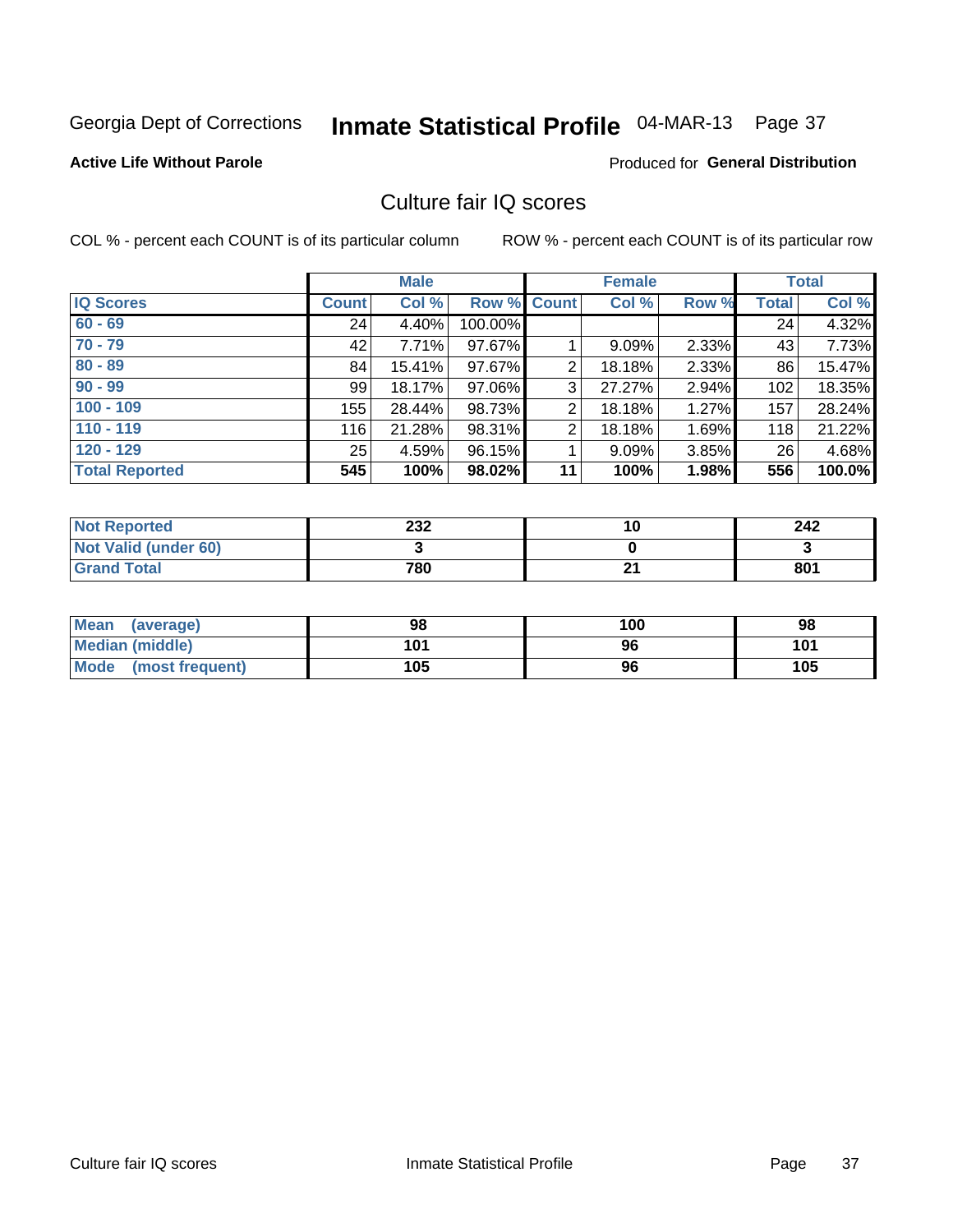# Inmate Statistical Profile 04-MAR-13 Page 38

#### **Active Life Without Parole**

### **Produced for General Distribution**

## Wide Range Achievement Test (WRAT) reading score

COL % - percent each COUNT is of its particular column

|                           |                 | <b>Male</b> |         |                | <b>Female</b> |       |              | <b>Total</b> |
|---------------------------|-----------------|-------------|---------|----------------|---------------|-------|--------------|--------------|
| <b>WRAT Reading Score</b> | <b>Count</b>    | Col %       | Row %   | <b>Count</b>   | Col %         | Row % | <b>Total</b> | Col %        |
| 0.1 to 0.9                | 13              | 2.35%       | 100.00% |                |               |       | 13           | 2.30%        |
| 1.0 to 1.9                | 15 <sub>1</sub> | 2.71%       | 100.00% |                |               |       | 15           | 2.66%        |
| 2.0 to 2.9                | 29              | 5.24%       | 96.67%  | 1              | 9.09%         | 3.33% | 30           | 5.32%        |
| 3.0 to 3.9                | 31              | 5.61%       | 100.00% |                |               |       | 31           | 5.50%        |
| 4.0 to 4.9                | 43              | 7.78%       | 100.00% |                |               |       | 43           | 7.62%        |
| 5.0 to 5.9                | 51              | 9.22%       | 96.23%  | 2              | 18.18%        | 3.77% | 53           | 9.40%        |
| 6.0 to 6.9                | 49              | 8.86%       | 100.00% |                |               |       | 49           | 8.69%        |
| 7.0 to 7.9                | 21              | 3.80%       | 100.00% |                |               |       | 21           | 3.72%        |
| 8.0 to 8.9                | 41              | 7.41%       | 100.00% |                |               |       | 41           | 7.27%        |
| 9.0 to 9.9                | 43              | 7.78%       | 97.73%  | 1              | 9.09%         | 2.27% | 44           | 7.80%        |
| 10.0 to 10.9              | 11              | 1.99%       | 91.67%  | 1              | 9.09%         | 8.33% | 12           | 2.13%        |
| 11.0 to $11.9$            | 34              | 6.15%       | 94.44%  | $\overline{2}$ | 18.18%        | 5.56% | 36           | 6.38%        |
| 12.0 to 12.9              | 114             | 20.61%      | 99.13%  | 1              | 9.09%         | 0.87% | 115          | 20.39%       |
| 13                        | 58              | 10.49%      | 95.08%  | 3              | 27.27%        | 4.92% | 61           | 10.82%       |
| <b>Total Reported</b>     | 553             | 100%        | 98.05%  | 11             | 100%          | 1.95% | 564          | 100%         |
|                           |                 |             |         |                |               |       |              |              |

| <b>Not Reported</b>                           | $\sim$<br>LL I | יי       | $\sim$<br>2J I         |
|-----------------------------------------------|----------------|----------|------------------------|
| <b>Total</b><br><b>Grar</b><br><b>U</b> ldilu | 780            | ີ<br>- - | $0^{\text{A}}$<br>ου ι |

| <b>Mean</b><br>(average)       | 8.35 | 9.76                | 8.38 |
|--------------------------------|------|---------------------|------|
| Median (middle)                | ช. ა | 112<br>. . <u>.</u> | Ծ.J  |
| <b>Mode</b><br>(most frequent) |      |                     | יי   |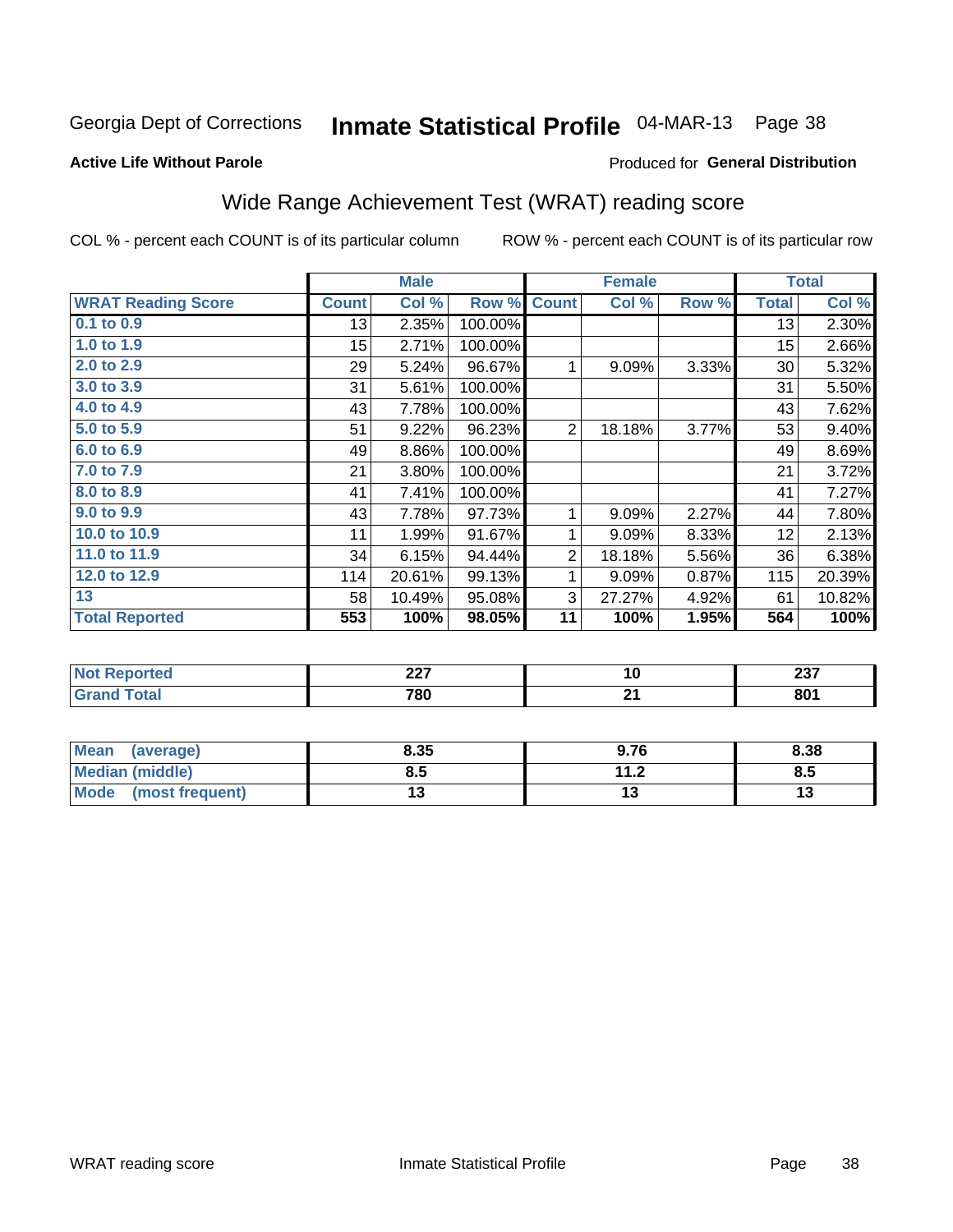# Inmate Statistical Profile 04-MAR-13 Page 39

Produced for General Distribution

#### **Active Life Without Parole**

## Wide Range Achievement Test (WRAT) math score

COL % - percent each COUNT is of its particular column

|                              |                  | <b>Male</b> |         |                  | <b>Female</b> |       |              | <b>Total</b> |
|------------------------------|------------------|-------------|---------|------------------|---------------|-------|--------------|--------------|
| <b>WRAT Mathematic Score</b> | <b>Count</b>     | Col %       | Row %   | <b>Count</b>     | Col %         | Row % | <b>Total</b> | Col %        |
| 0.1 to 0.9                   | 1                | 0.18%       | 100.00% |                  |               |       | 1            | 0.18%        |
| 1.0 to 1.9                   | 4                | 0.72%       | 100.00% |                  |               |       | 4            | 0.71%        |
| 2.0 to 2.9                   | 16               | 2.89%       | 100.00% |                  |               |       | 16           | 2.84%        |
| 3.0 to 3.9                   | 38               | 6.87%       | 100.00% |                  |               |       | 38           | 6.74%        |
| 4.0 to 4.9                   | 57               | 10.31%      | 96.61%  | $\boldsymbol{2}$ | 18.18%        | 3.39% | 59           | 10.46%       |
| 5.0 to 5.9                   | 72               | 13.02%      | 98.63%  | 1                | 9.09%         | 1.37% | 73           | 12.94%       |
| 6.0 to 6.9                   | 112              | 20.25%      | 99.12%  | 1                | 9.09%         | 0.88% | 113          | 20.04%       |
| 7.0 to 7.9                   | 70               | 12.66%      | 98.59%  | 1                | 9.09%         | 1.41% | 71           | 12.59%       |
| 8.0 to 8.9                   | 43               | 7.78%       | 95.56%  | $\overline{c}$   | 18.18%        | 4.44% | 45           | 7.98%        |
| 9.0 to 9.9                   | 56               | 10.13%      | 96.55%  | 2                | 18.18%        | 3.45% | 58           | 10.28%       |
| 10.0 to 10.9                 | 25               | 4.52%       | 100.00% |                  |               |       | 25           | 4.43%        |
| 11.0 to 11.9                 | 15 <sub>15</sub> | 2.71%       | 100.00% |                  |               |       | 15           | 2.66%        |
| 12.0 to 12.9                 | 34               | 6.15%       | 97.14%  | 1                | 9.09%         | 2.86% | 35           | 6.21%        |
| 13                           | 10               | 1.81%       | 90.91%  | 1                | 9.09%         | 9.09% | 11           | 1.95%        |
| <b>Total Reported</b>        | 553              | 100%        | 98.05%  | 11               | 100%          | 1.95% | 564          | 100.0%       |
|                              |                  |             |         |                  |               |       |              |              |
| <b>Not Reported</b>          | 227              |             | 10      |                  |               | 237   |              |              |
| <b>Grand Total</b>           |                  | 780         |         |                  | 21            |       |              | 801          |

| Mean<br>(average)      | 7 74<br>. z i | 0.Z  | 7 72<br>7.ZJ |
|------------------------|---------------|------|--------------|
| <b>Median (middle)</b> | 6.9           | 0.Z  | 6.9          |
| Mode (most frequent)   | 6.9           | 7. O | 6.9          |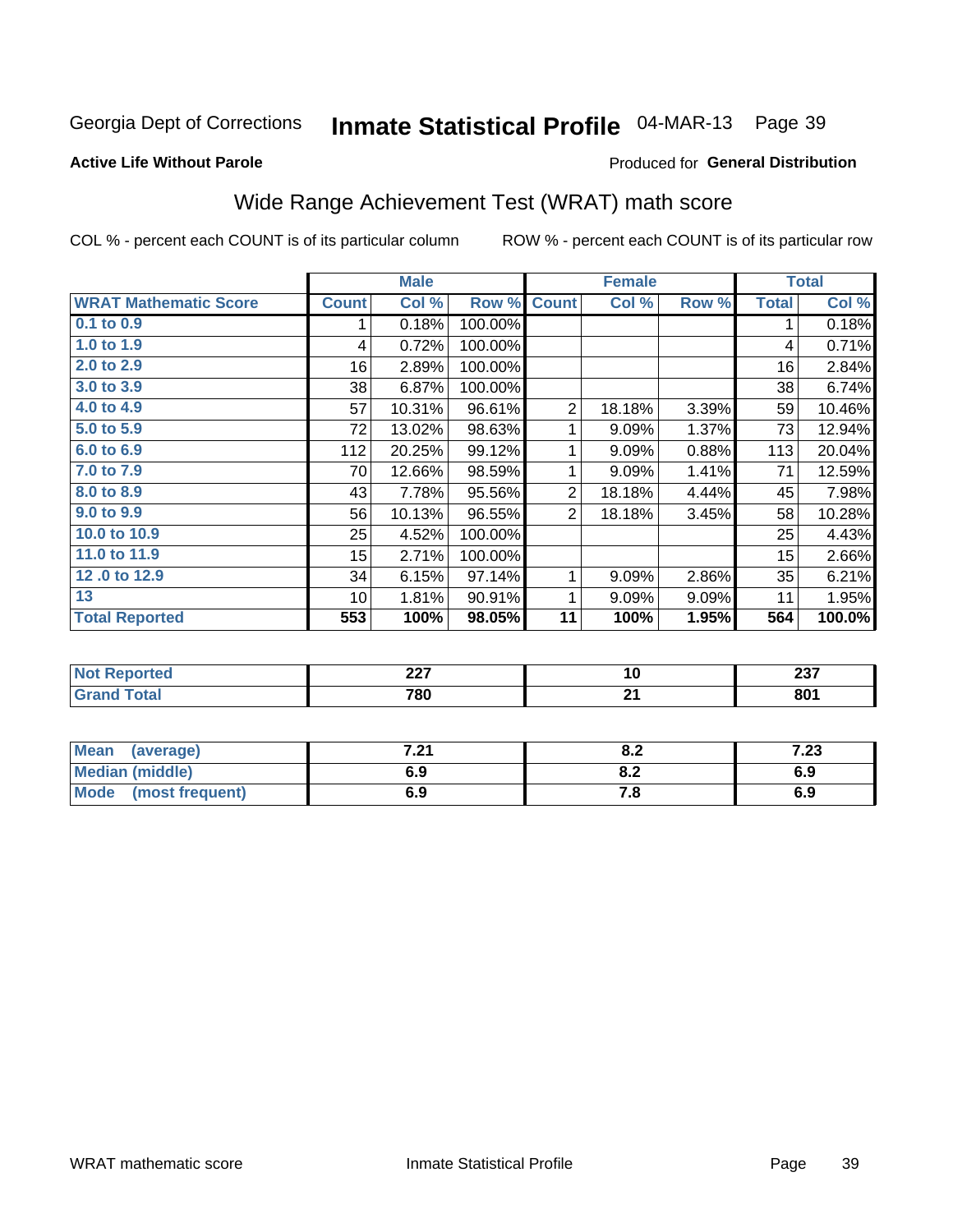#### Inmate Statistical Profile 04-MAR-13 Page 40

#### **Active Life Without Parole**

#### Produced for General Distribution

### Wide Range Achievement Test (WRAT) spelling score

COL % - percent each COUNT is of its particular column

ROW % - percent each COUNT is of its particular row

 $\overline{21}$ 

|                            |              | <b>Male</b> |         | <b>Female</b> |        |       | <b>Total</b> |        |
|----------------------------|--------------|-------------|---------|---------------|--------|-------|--------------|--------|
| <b>WRAT Spelling Score</b> | <b>Count</b> | Col %       | Row %   | <b>Count</b>  | Col %  | Row % | <b>Total</b> | Col %  |
| 0.1 to 0.9                 | 6            | 1.09%       | 100.00% |               |        |       | 6            | 1.07%  |
| 1.0 to 1.9                 | 25           | 4.53%       | 100.00% |               |        |       | 25           | 4.44%  |
| 2.0 to 2.9                 | 38           | 6.88%       | 100.00% |               |        |       | 38           | 6.75%  |
| 3.0 to 3.9                 | 30           | 5.43%       | 100.00% |               |        |       | 30           | 5.33%  |
| 4.0 to 4.9                 | 45           | 8.15%       | 97.83%  | 1             | 9.09%  | 2.17% | 46           | 8.17%  |
| 5.0 to 5.9                 | 56           | 10.14%      | 100.00% |               |        |       | 56           | 9.95%  |
| 6.0 to 6.9                 | 63           | 11.41%      | 98.44%  | 1             | 9.09%  | 1.56% | 64           | 11.37% |
| 7.0 to 7.9                 | 48           | 8.70%       | 97.96%  | 1             | 9.09%  | 2.04% | 49           | 8.70%  |
| 8.0 to 8.9                 | 43           | 7.79%       | 97.73%  | 1             | 9.09%  | 2.27% | 44           | 7.82%  |
| 9.0 to 9.9                 | 39           | 7.07%       | 100.00% |               |        |       | 39           | 6.93%  |
| 10.0 to 10.9               | 34           | 6.16%       | 100.00% |               |        |       | 34           | 6.04%  |
| 11.0 to 11.9               | 36           | 6.52%       | 92.31%  | 3             | 27.27% | 7.69% | 39           | 6.93%  |
| 12.0 to 12.9               | 60           | 10.87%      | 95.24%  | 3             | 27.27% | 4.76% | 63           | 11.19% |
| 13                         | 29           | 5.25%       | 96.67%  | 1             | 9.09%  | 3.33% | 30           | 5.33%  |
| <b>Total Reported</b>      | 552          | 100%        | 98.05%  | 11            | 100%   | 1.95% | 563          | 100.0% |
|                            |              |             |         |               |        |       |              |        |
| <b>Not Reported</b>        |              | 228         |         |               | 10     |       |              | 238    |

| Mean<br>(average)              | 7.52 | 10.12 | 7.57 |
|--------------------------------|------|-------|------|
| <b>Median (middle)</b>         | ن. ا | 11.3  | ن. ا |
| <b>Mode</b><br>(most frequent) | o.J  | 12.3  | ช.ว  |

780

**Grand Total** 

 $801$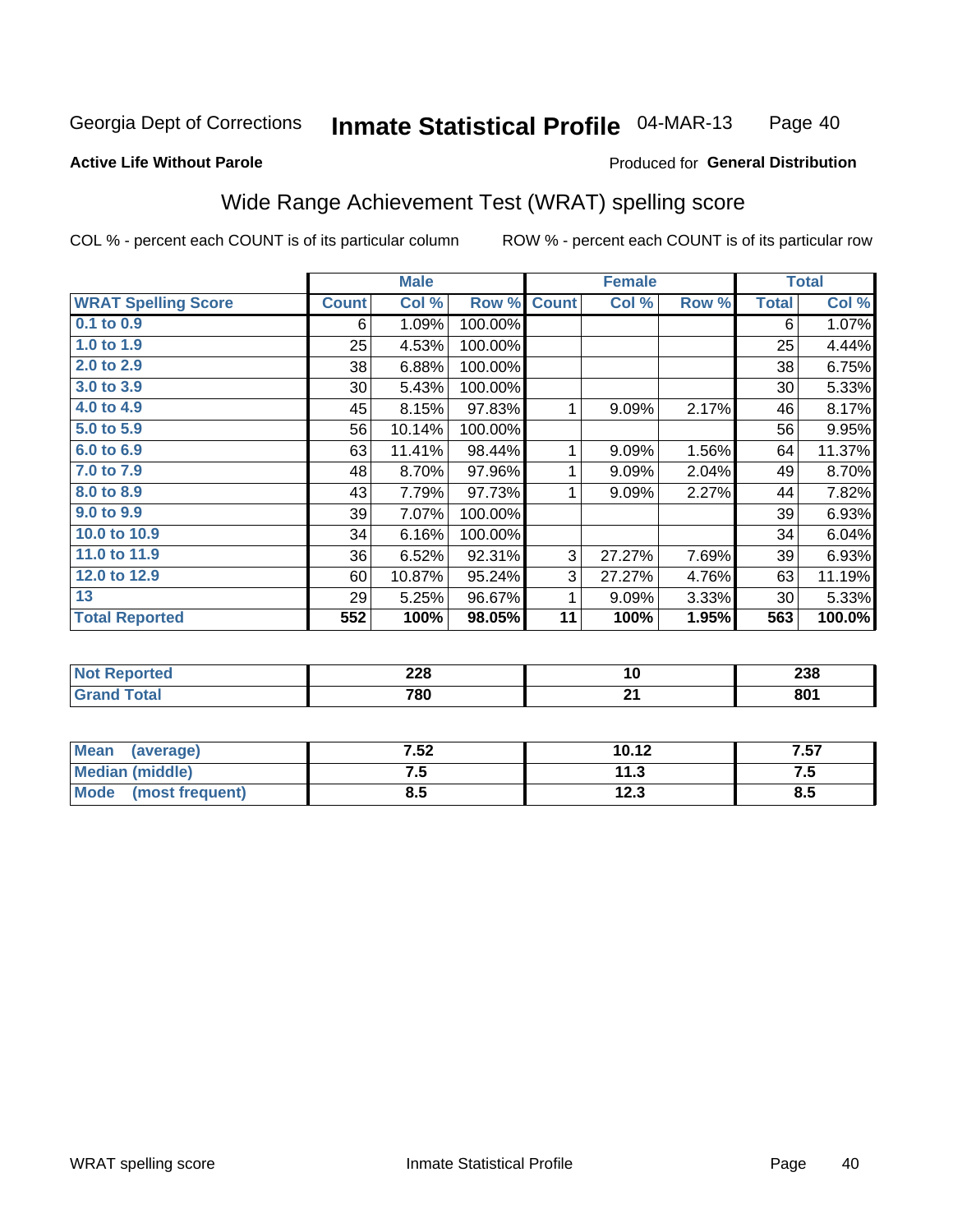#### **Active Life Without Parole**

### **Produced for General Distribution**

### Scope of substance abuse - summary

COL % - percent each COUNT is of its particular column

|                        |              | <b>Male</b> |         |              | <b>Female</b> |          |              | <b>Total</b> |
|------------------------|--------------|-------------|---------|--------------|---------------|----------|--------------|--------------|
| <b>Substance Abuse</b> | <b>Count</b> | Col %       | Row %   | <b>Count</b> | Col %         | Row %    | <b>Total</b> | Col %        |
| <b>None</b>            | 416          | 53.33%      | 96.74%  | 14           | 66.67%        | $3.26\%$ | 430          | 53.68%       |
| <b>Drugs only</b>      | 205          | 26.28%      | 98.09%  |              | 19.05%        | 1.91%    | 209          | 26.09%       |
| <b>Alcohol only</b>    | 37           | 4.74%       | 100.00% |              |               |          | 37           | 4.62%        |
| Drugs and alcohol      | 122          | $15.64\%$   | 97.60%  |              | 14.29%        | $2.40\%$ | 125          | 15.61%       |
| <b>Total Reported</b>  | 780          | 100%        | 97.38%  | 21           | 100%          | 2.62%    | 801          | 100%         |

| <b>Not</b><br><b>Reported</b><br>. |     |     |     |
|------------------------------------|-----|-----|-----|
| <b>Total</b><br><b>Grand</b>       | 700 | . . | 801 |

| <b>Mod</b><br>'one<br>None<br><b>None</b> |
|-------------------------------------------|
|-------------------------------------------|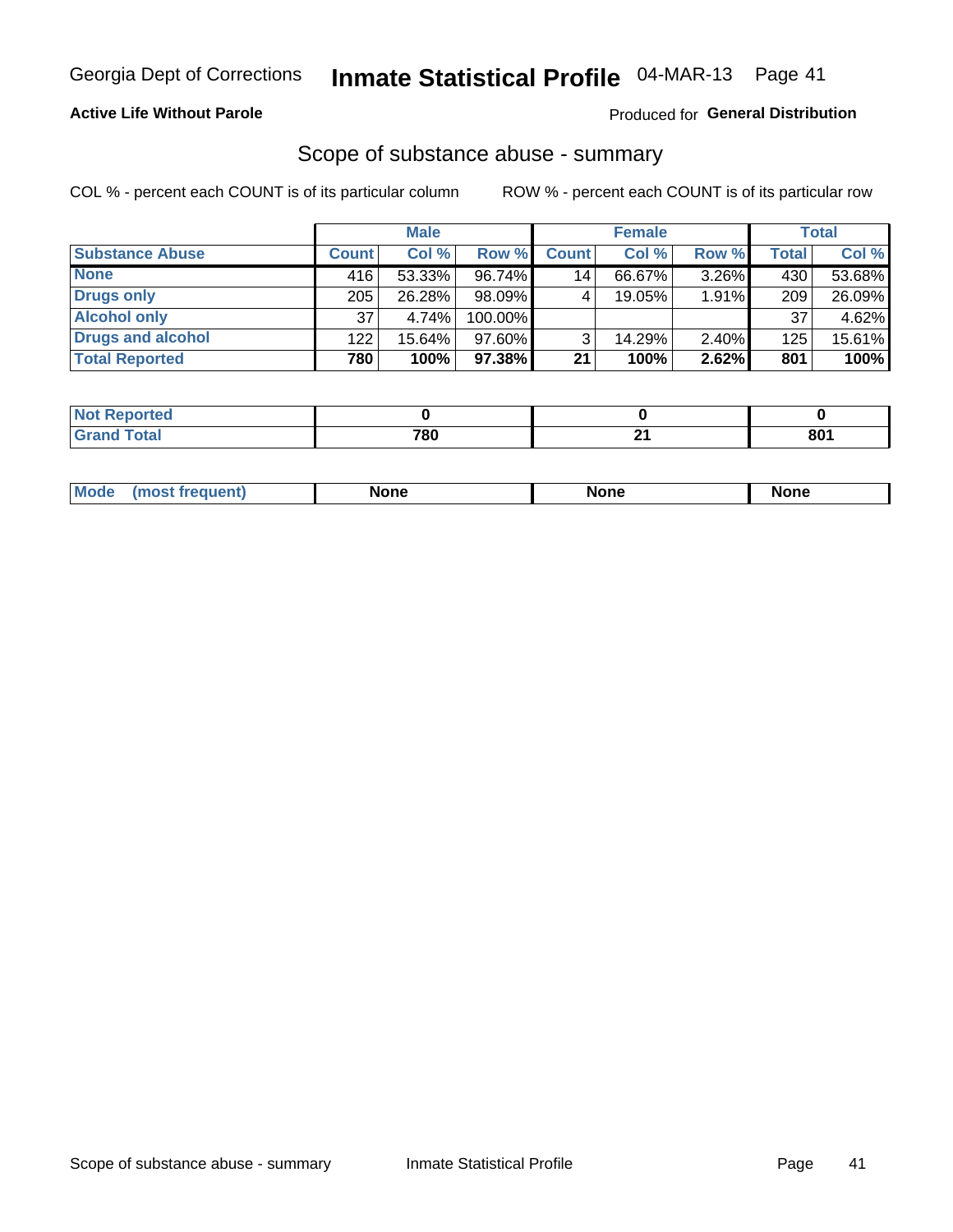#### **Active Life Without Parole**

### **Produced for General Distribution**

### Scope of substance abuse - detail

COL % - percent each COUNT is of its particular column

|                                         |              | <b>Male</b> |         |              | <b>Female</b> |        |              | <b>Total</b> |
|-----------------------------------------|--------------|-------------|---------|--------------|---------------|--------|--------------|--------------|
| <b>Substance Abuse</b>                  | <b>Count</b> | Col %       | Row %   | <b>Count</b> | Col %         | Row %  | <b>Total</b> | Col %        |
| No drug or alcohol problems             | 416          | 53.33%      | 96.74%  | 14           | 66.67%        | 3.26%  | 430          | 53.68%       |
| Drug addiction but no alcohol           | 3            | 0.38%       | 100.00% |              |               |        | 3            | 0.37%        |
| <b>Drug addiction and alcohol</b>       | 3            | 0.38%       | 100.00% |              |               |        | 3            | 0.37%        |
| <b>labuse</b>                           |              |             |         |              |               |        |              |              |
| <b>Drug addiction and alcoholism</b>    |              | 0.13%       | 100.00% |              |               |        |              | 0.12%        |
| No drug problem but alcohol             | 31           | 3.97%       | 100.00% |              |               |        | 31           | 3.87%        |
| abuse                                   |              |             |         |              |               |        |              |              |
| No drug problem but alcoholism          | 6            | 0.77%       | 100.00% |              |               |        | 6            | 0.75%        |
| Drug experiment but no alcohol          | 118          | 15.13%      | 99.16%  |              | 4.76%         | 0.84%  | 119          | 14.86%       |
| <b>Drug experiment &amp; alcohol</b>    | 13           | 1.67%       | 100.00% |              |               |        | 13           | 1.62%        |
| abuse                                   |              |             |         |              |               |        |              |              |
| <b>Drug experiment &amp; alcoholism</b> | 11           | 1.41%       | 100.00% |              |               |        | 11           | 1.37%        |
| Drug abuse but no alcohol               | 84           | 10.77%      | 96.55%  | 3            | 14.29%        | 3.45%  | 87           | 10.86%       |
| Drug abuse and alcohol abuse            | 79           | 10.13%      | 98.75%  |              | 4.76%         | 1.25%  | 80           | 9.99%        |
| <b>Drug abuse and alcoholism</b>        | 15           | 1.92%       | 88.24%  | 2            | 9.52%         | 11.76% | 17           | 2.12%        |
| <b>Total Reported</b>                   | 780          | 100%        | 97.38%  | 21           | 100%          | 2.62%  | 801          | 100%         |

| ported<br>NOT   |     |   |     |
|-----------------|-----|---|-----|
| $\sim$<br>_____ | 780 | ີ | 801 |

| Mode (most frequent) | No drug or alcohol problems No drug or alcohol problems No drug or alcohol |          |
|----------------------|----------------------------------------------------------------------------|----------|
|                      |                                                                            | problems |
|                      |                                                                            |          |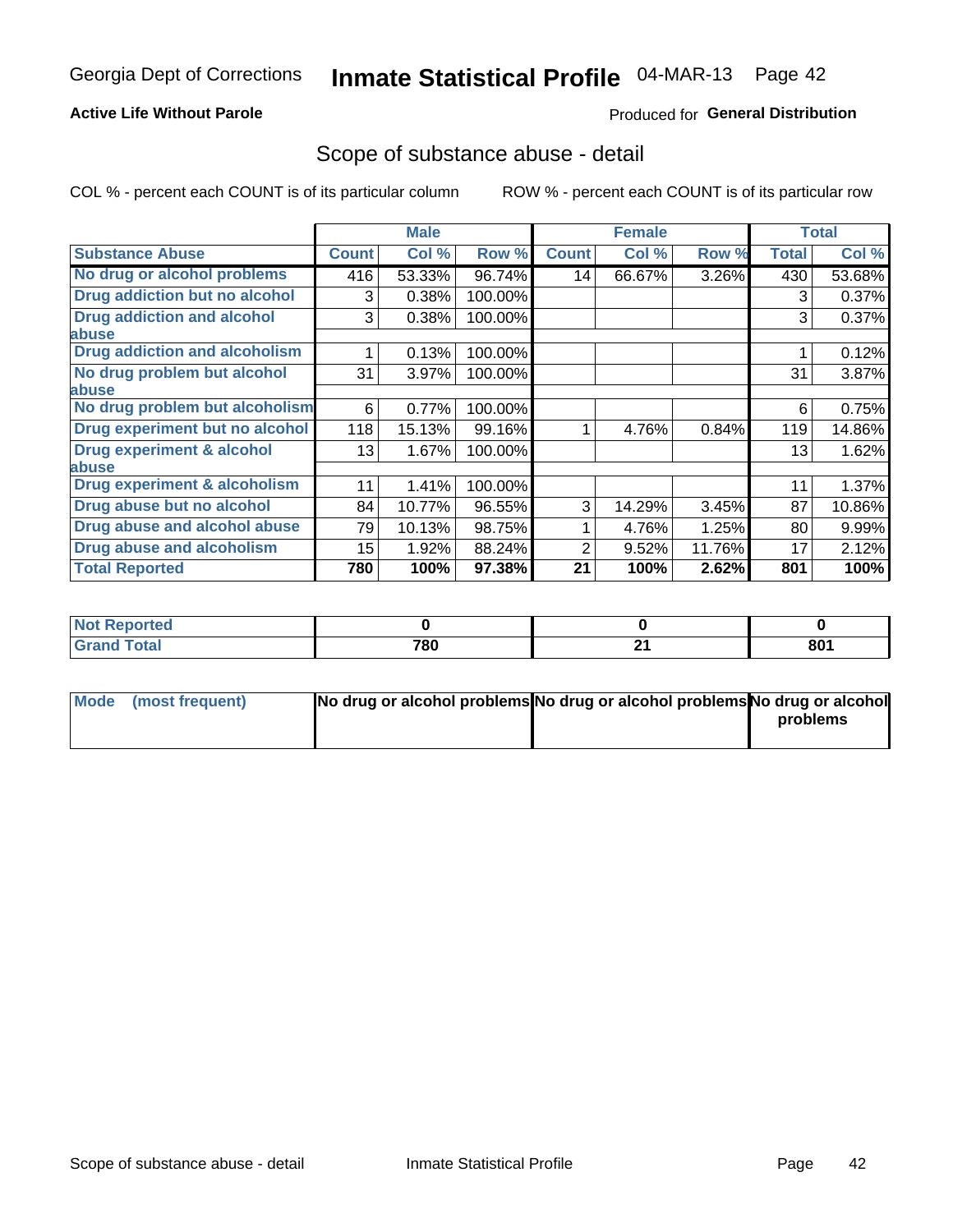# Inmate Statistical Profile 04-MAR-13 Page 43

#### **Active Life Without Parole**

#### **Produced for General Distribution**

## Current / last mental health treatment level

COL % - percent each COUNT is of its particular column

|                                    |              | <b>Male</b> |         |              | <b>Female</b> |       |              | <b>Total</b> |
|------------------------------------|--------------|-------------|---------|--------------|---------------|-------|--------------|--------------|
| <b>Mental Health Treatment Lev</b> | <b>Count</b> | Col %       | Row %   | <b>Count</b> | Col %         | Row % | <b>Total</b> | Col %        |
| 1 No problem at current time       | 149          | 44.74%      | 96.75%  | 5            | 33.33%        | 3.25% | 154          | 44.25%       |
| 2 Receiving outpatient             | 120          | 36.04%      | 92.31%  | 10           | 66.67%        | 7.69% | 130          | 37.36%       |
| <b>Treatment</b>                   |              |             |         |              |               |       |              |              |
| 3 Inpatient, moderate              | 54           | 16.22%      | 100.00% |              |               |       | 54           | 15.52%       |
| <b>Treatment</b>                   |              |             |         |              |               |       |              |              |
| 4 Inpatient, intensive             | 9            | 2.70%       | 100.00% |              |               |       | 9            | 2.59%        |
| Treatment                          |              |             |         |              |               |       |              |              |
| <b>5 Undergoing crisis</b>         |              | 0.30%       | 100.00% |              |               |       |              | 0.29%        |
| <b>stabilization</b>               |              |             |         |              |               |       |              |              |
| <b>Total Evaluated</b>             | 333          | 100%        | 95.69%  | 15           | 100%          | 4.31% | 348          | 100.0%       |

| evaluation<br>'м<br>Never I<br>nan | $\overline{\phantom{a}}$<br>44. |         | $\mathbf{A}$<br><b>- 100</b> |
|------------------------------------|---------------------------------|---------|------------------------------|
| المفمئر                            | 780                             | ┅.<br>_ | 801                          |

| Median (middle) | <b>Receiving outpatient</b><br>treatment | <b>Receiving outpatient</b><br>treatment | <b>Receiving</b><br>outpatient<br>treatment |  |  |
|-----------------|------------------------------------------|------------------------------------------|---------------------------------------------|--|--|
| Mode            | No problem at current time               | <b>Receiving outpatient</b>              | No problem at                               |  |  |
| (most frequent) |                                          | treatment                                | current time                                |  |  |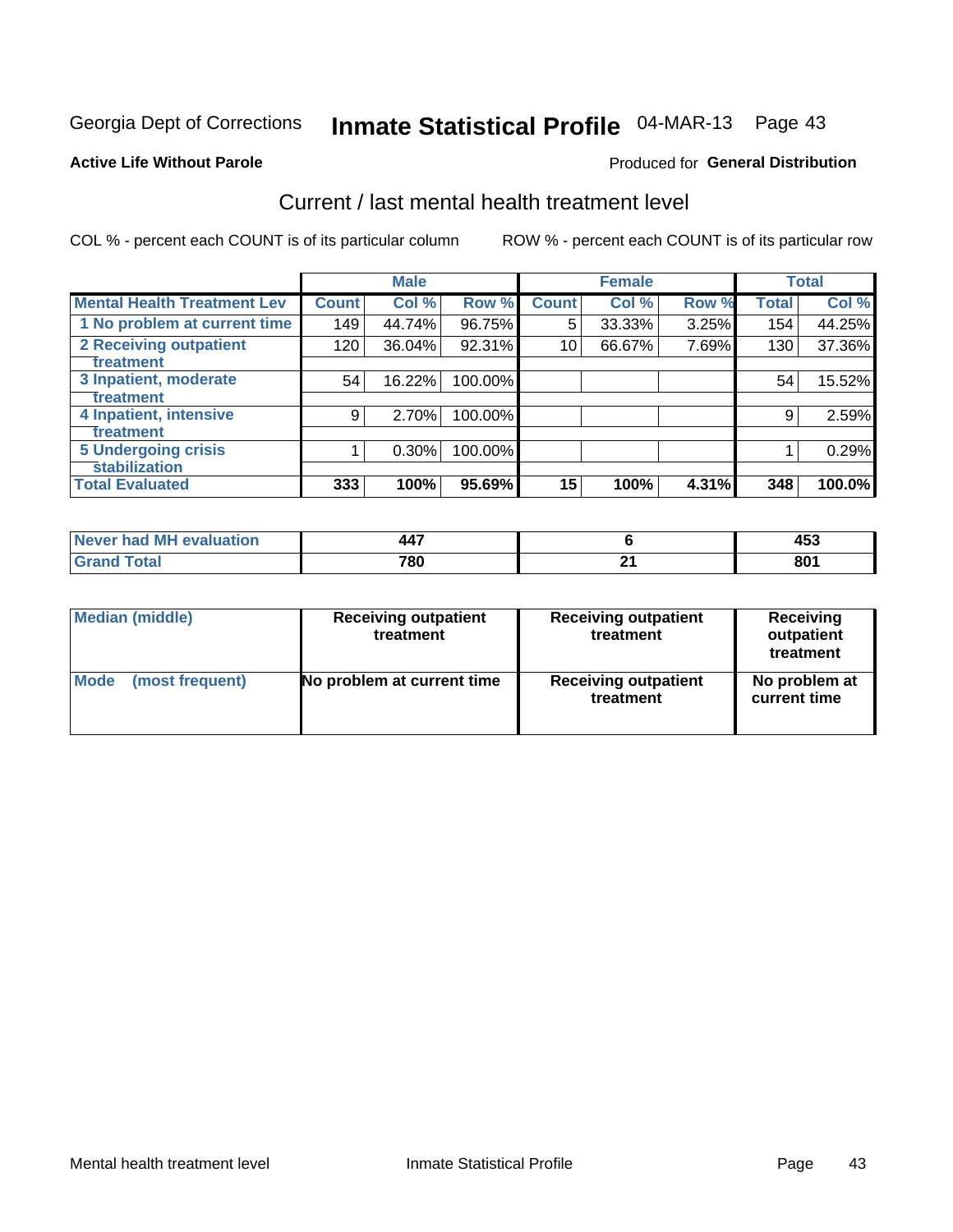#### Inmate Statistical Profile 04-MAR-13 Page 44

#### **Active Life Without Parole**

#### Produced for General Distribution

## PULHESDWIT medical scale - 'P' overall condition ('P'hysical)

COL % - percent each COUNT is of its particular column

|                                  |                | <b>Male</b> |                    |    | <b>Female</b> |       |                 | <b>Total</b> |
|----------------------------------|----------------|-------------|--------------------|----|---------------|-------|-----------------|--------------|
| 'P' Overall Condition            | <b>Count</b>   | Col %       | <b>Row % Count</b> |    | Col %         | Row % | <b>Total</b>    | Col %        |
| 1 No medical illness             | 516            | 72.68%      | 98.66%             |    | 36.84%        | 1.34% | 523             | 71.74%       |
| 2 Well-controlled chronic        | 165            | 23.24%      | 93.22%             | 12 | 63.16%        | 6.78% | 177             | 24.28%       |
| <b>illness</b>                   |                |             |                    |    |               |       |                 |              |
| 3 Poorly-controlled chronic      | 26             | $3.66\%$    | 100.00%            |    |               |       | 26 <sub>1</sub> | 3.57%        |
| <b>illness</b>                   |                |             |                    |    |               |       |                 |              |
| 4 Significant problems requiring | 3 <sub>1</sub> | 0.42%       | 100.00%            |    |               |       | 3               | 0.41%        |
| special housing                  |                |             |                    |    |               |       |                 |              |
| <b>Total Reported</b>            | 710            | 100%        | 97.39%             | 19 | 100%          | 2.61% | 729             | 100%         |

| $\mathcal{L}$ |      | $-$<br>$\cdot$ $-$ |
|---------------|------|--------------------|
| 700           | - -  | 004                |
| ou            | $ -$ | .                  |

| Mode | (most frequent) | No medical illness | 2 Well-controlled chronic<br>illness | 1 No medical<br>illness |
|------|-----------------|--------------------|--------------------------------------|-------------------------|
|------|-----------------|--------------------|--------------------------------------|-------------------------|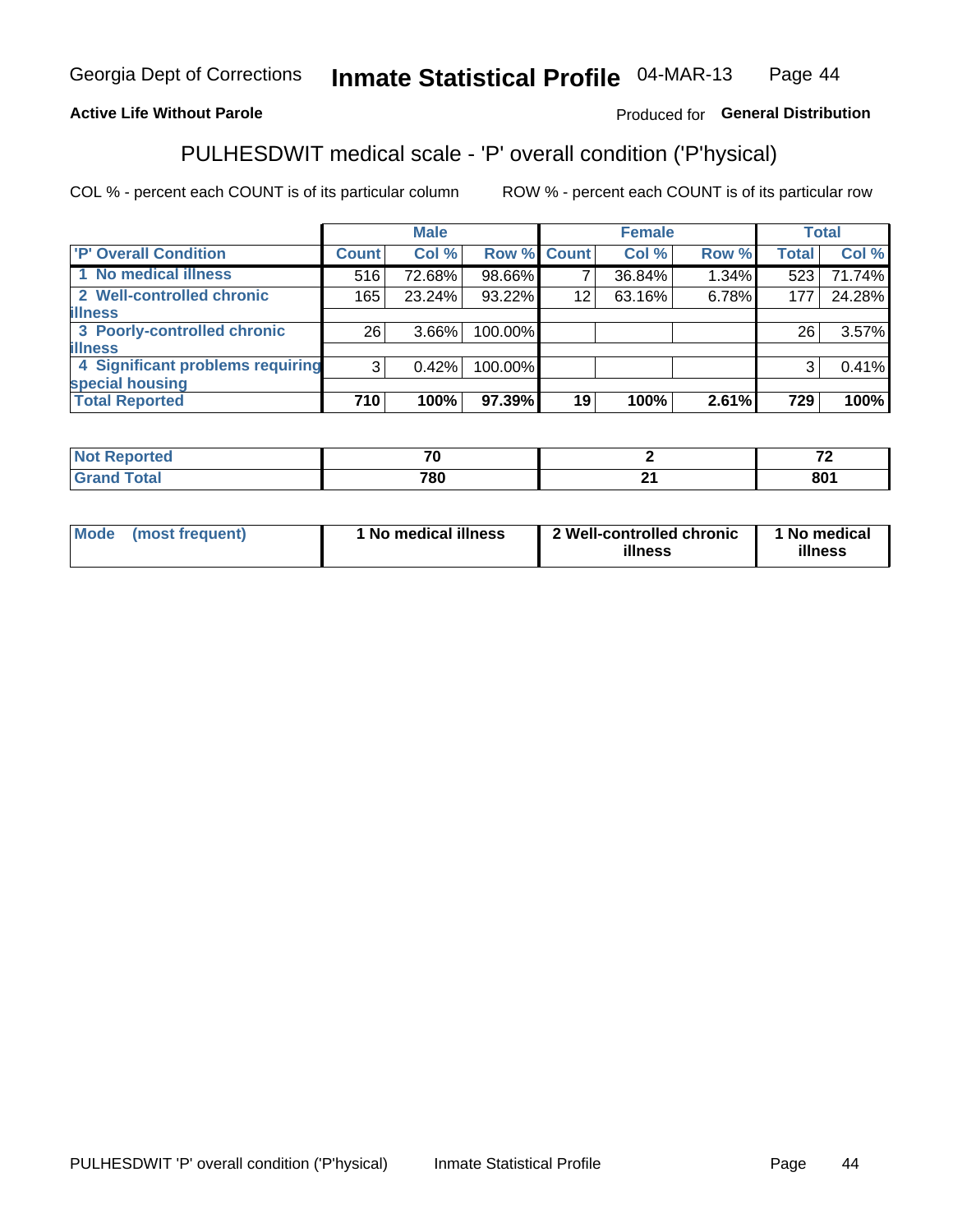#### **Active Life Without Parole**

### Produced for General Distribution

# PULHESDWIT medical scale - 'U' upper body

COL % - percent each COUNT is of its particular column

|                              |              | <b>Male</b> |         |              | <b>Female</b> |        |              | <b>Total</b> |
|------------------------------|--------------|-------------|---------|--------------|---------------|--------|--------------|--------------|
| <b>'U' Upper Body</b>        | <b>Count</b> | Col %       | Row %   | <b>Count</b> | Col %         | Row %  | <b>Total</b> | Col %        |
| 1 Upper bones, joints,       | 675          | 95.34%      | 97.68%  | 16           | 84.21%        | 2.32%  | 691          | 95.05%       |
| muscles all OK               |              |             |         |              |               |        |              |              |
| 2 One or both arms minimally | 25           | 3.53%       | 89.29%  | 3            | 15.79%        | 10.71% | 28           | 3.85%        |
| limited                      |              |             |         |              |               |        |              |              |
| 3 One or both arms           | 6            | 0.85%       | 100.00% |              |               |        | 6            | 0.83%        |
| moderately limited           |              |             |         |              |               |        |              |              |
| 4 One arm disabled,          |              | 0.14%       | 100.00% |              |               |        |              | 0.14%        |
| paralyzed, or amputated      |              |             |         |              |               |        |              |              |
| 5 Both arms disabled,        |              | 0.14%       | 100.00% |              |               |        |              | 0.14%        |
| paralyzed, or amputated      |              |             |         |              |               |        |              |              |
| <b>Total Reported</b>        | 708          | 100%        | 97.39%  | 19           | 100%          | 2.61%  | 727          | 100.0%       |

| <b>Not Reported</b>           | $-$ | . .                 |
|-------------------------------|-----|---------------------|
| <b>Total</b><br>Gran<br>Grand | 780 | $\mathbf{on}$<br>ου |

| Mode (most frequent) | 1 Upper bones, joints,<br>muscles all OK | 1 Upper bones, joints,<br>muscles all OK | 1 Upper bones,<br>joints, muscles all<br>ΟK |
|----------------------|------------------------------------------|------------------------------------------|---------------------------------------------|
|----------------------|------------------------------------------|------------------------------------------|---------------------------------------------|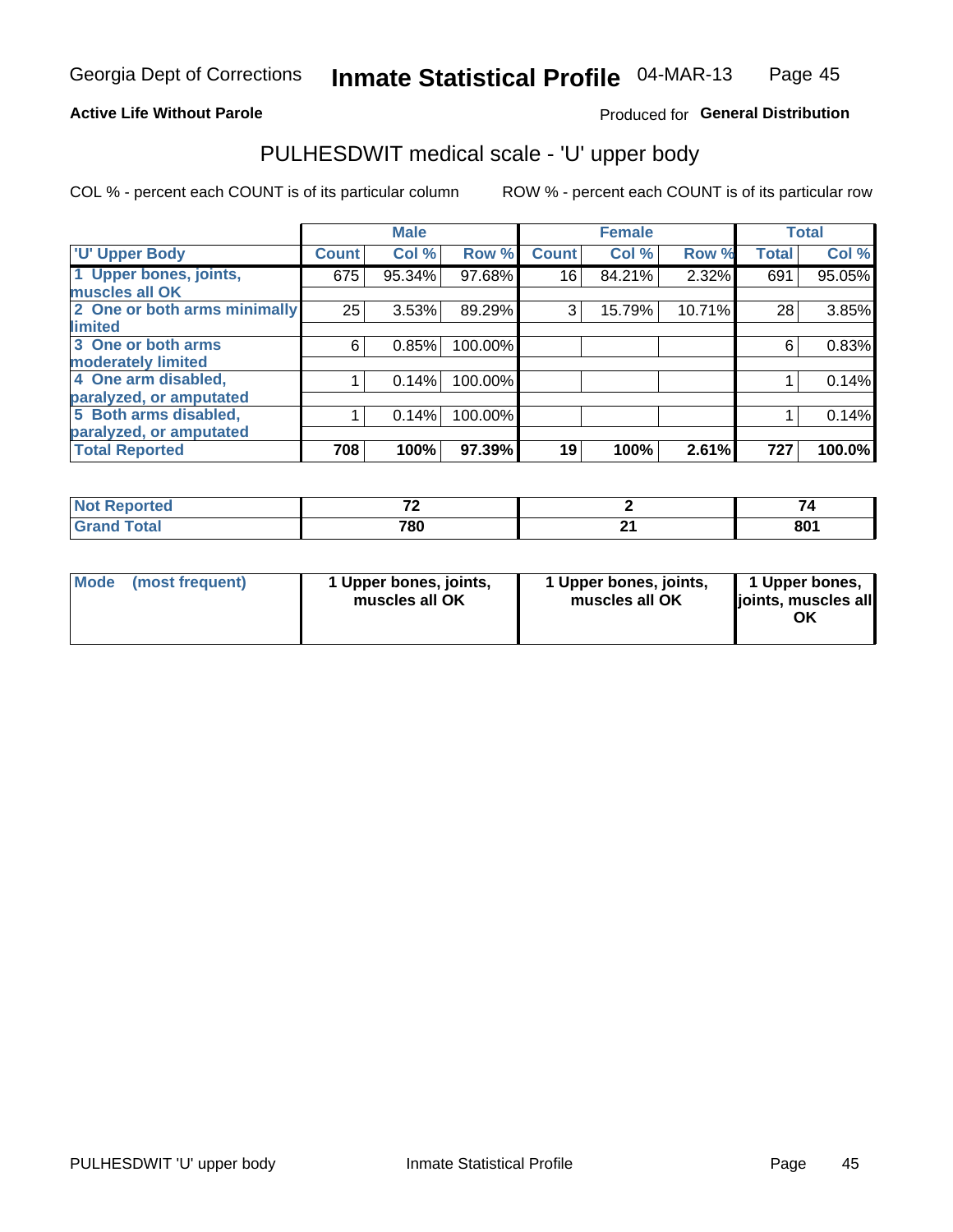#### **Active Life Without Parole**

### Produced for General Distribution

### PULHESDWIT medical scale - 'L' lower body

COL % - percent each COUNT is of its particular column

|                                |                 | <b>Male</b> |         |              | <b>Female</b> |       |                 | <b>Total</b> |
|--------------------------------|-----------------|-------------|---------|--------------|---------------|-------|-----------------|--------------|
| 'L' Lower Body                 | <b>Count</b>    | Col %       | Row %   | <b>Count</b> | Col %         | Row % | <b>Total</b>    | Col %        |
| 1 Lower bones, joints,         | 612             | 86.44%      | 97.45%  | 16           | 84.21%        | 2.55% | 628             | 86.38%       |
| muscles all OK                 |                 |             |         |              |               |       |                 |              |
| 2 One or both legs minimally   | 81              | 11.44%      | 96.43%  | 3            | 15.79%        | 3.57% | 84              | 11.55%       |
| limited                        |                 |             |         |              |               |       |                 |              |
| 3 One or both legs             | 13 <sub>1</sub> | 1.84%       | 100.00% |              |               |       | 13 <sub>1</sub> | 1.79%        |
| moderately limited             |                 |             |         |              |               |       |                 |              |
| 4 One leg disabled, paralyzed, | $\overline{2}$  | 0.28%       | 100.00% |              |               |       | 2               | 0.28%        |
| or amputated                   |                 |             |         |              |               |       |                 |              |
| <b>Total Reported</b>          | 708             | 100%        | 97.39%  | 19           | 100%          | 2.61% | 727             | 100%         |

| prted<br>NOT F<br>$\sim$ . The set of $\sim$ | - - |     |
|----------------------------------------------|-----|-----|
| <b>Total</b>                                 | 780 | 801 |

| Mode | (most frequent) | 1 Lower bones, joints,<br>muscles all OK | 1 Lower bones, joints,<br>muscles all OK | 1 Lower bones,<br>ljoints, muscles all<br>ΟK |
|------|-----------------|------------------------------------------|------------------------------------------|----------------------------------------------|
|------|-----------------|------------------------------------------|------------------------------------------|----------------------------------------------|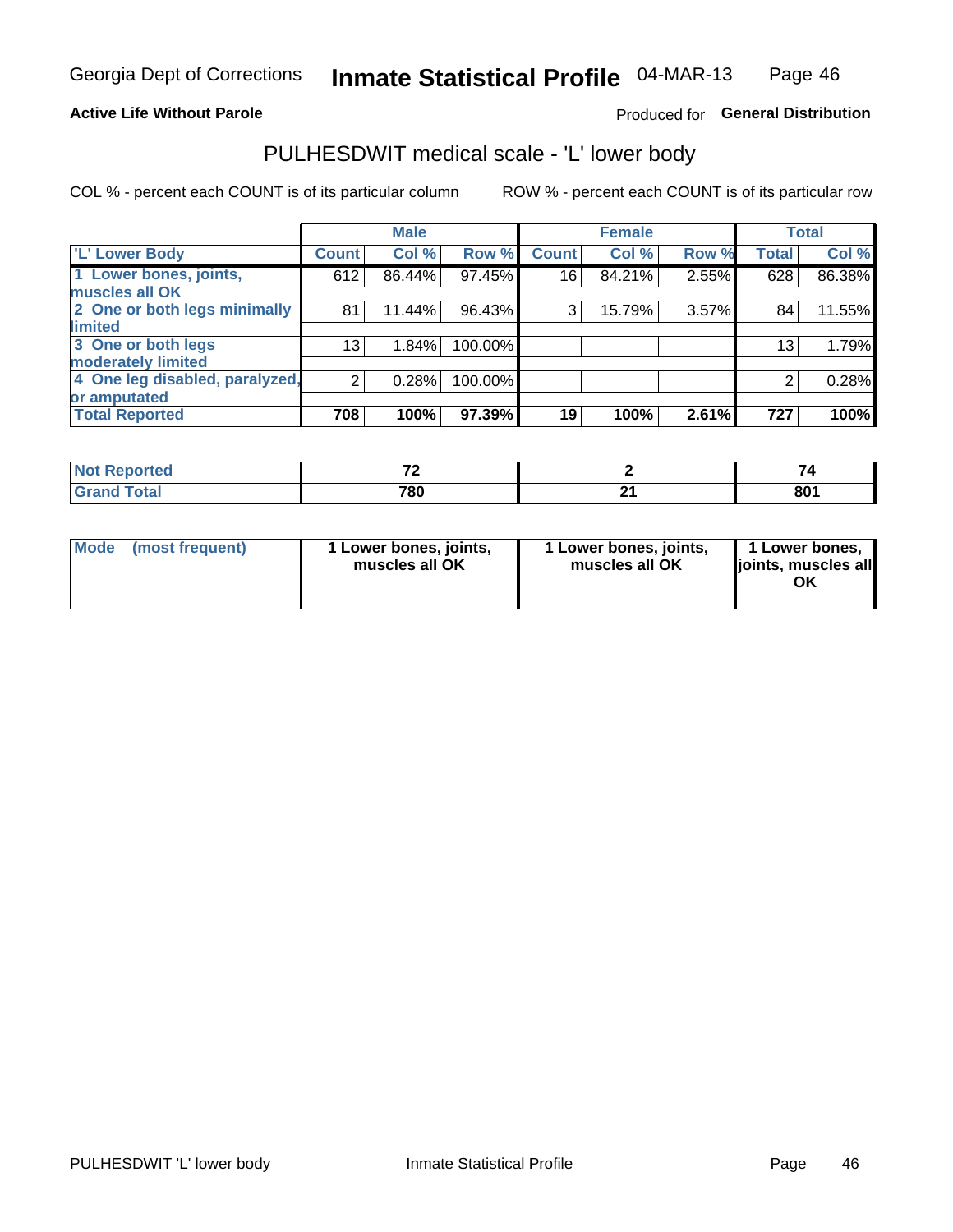#### **Active Life Without Parole**

#### Produced for General Distribution

### PULHESDWIT medical scale - 'H' hearing

COL % - percent each COUNT is of its particular column

|                                |              | <b>Male</b> |                    |    | <b>Female</b> |       | <b>Total</b> |        |
|--------------------------------|--------------|-------------|--------------------|----|---------------|-------|--------------|--------|
| <b>H' Hearing</b>              | <b>Count</b> | Col %       | <b>Row % Count</b> |    | Col %         | Row % | <b>Total</b> | Col %  |
| 1 Normal hearing both ears     | 692          | 98.16%      | 97.33%             | 19 | 100.00%       | 2.67% | 711          | 98.20% |
| 2 Some loss in one ear with    | 10           | 1.42%       | 100.00%            |    |               |       | 10           | 1.38%  |
| other OK, or mild loss in both |              |             |                    |    |               |       |              |        |
| 3 Total loss in one ear with   | 2            | 0.28%       | 100.00%            |    |               |       | 2            | 0.28%  |
| mild loss in other             |              |             |                    |    |               |       |              |        |
| 4 Severe loss in both ears     |              | 0.14%       | 100.00%            |    |               |       |              | 0.14%  |
| <b>Total Reported</b>          | 705          | 100%        | 97.38%             | 19 | 100%          | 2.62% | 724          | 100%   |

|        | --  |                                 | --         |
|--------|-----|---------------------------------|------------|
| ______ | 780 | . .<br>$\overline{\phantom{0}}$ | 801<br>_ _ |

| Mode (most frequent) | 1 Normal hearing both ears 1 Normal hearing both ears 1 Normal hearing | both ears |
|----------------------|------------------------------------------------------------------------|-----------|
|                      |                                                                        |           |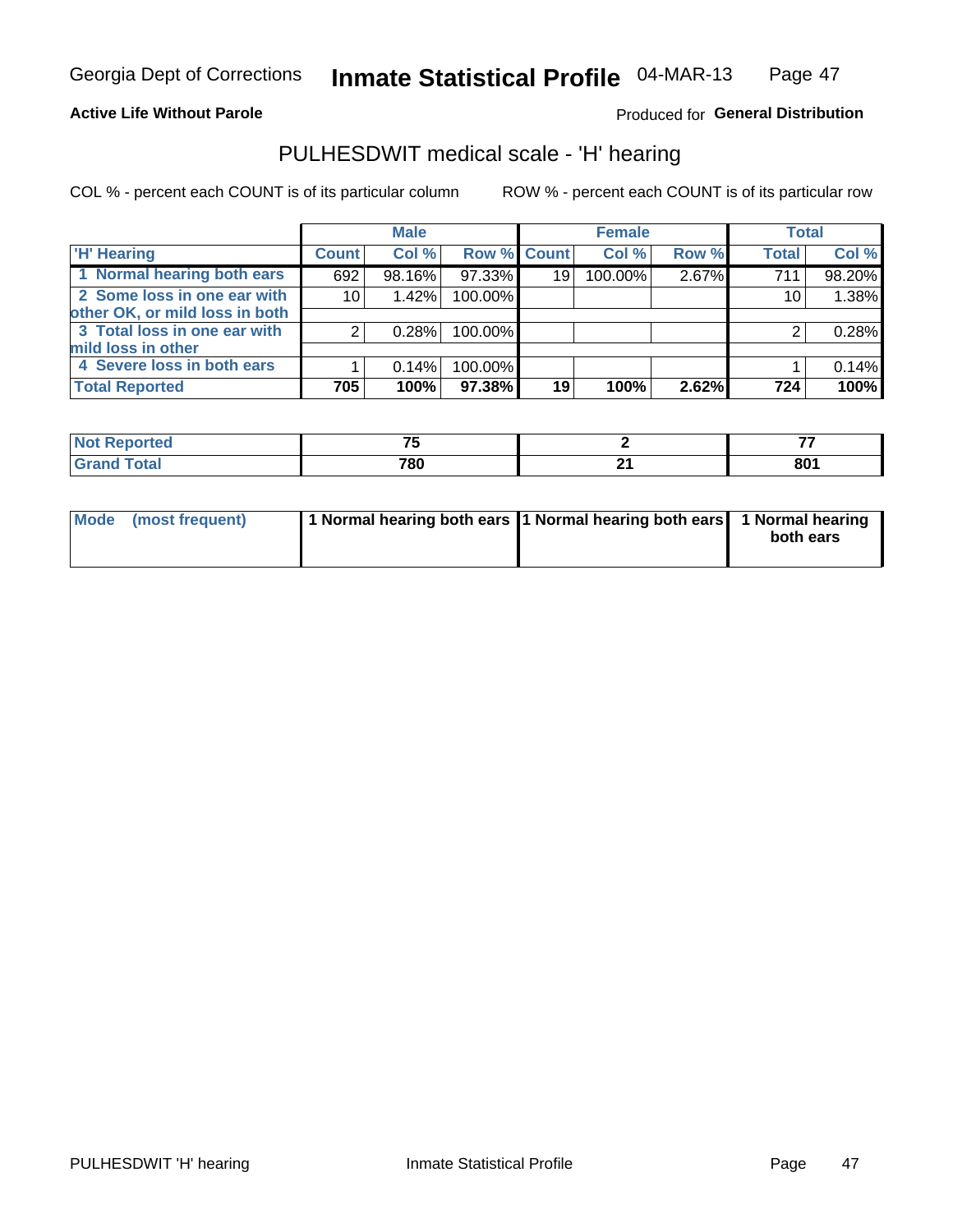#### **Active Life Without Parole**

#### Produced for General Distribution

### PULHESDWIT medical scale - 'E' vision

COL % - percent each COUNT is of its particular column

|                                |              | <b>Male</b> |        |              | <b>Female</b> |        |              | <b>Total</b> |
|--------------------------------|--------------|-------------|--------|--------------|---------------|--------|--------------|--------------|
| <b>E' Vision</b>               | <b>Count</b> | Col %       | Row %  | <b>Count</b> | Col %         | Row %  | <b>Total</b> | Col %        |
| 1 Correctable to 20/40 in both | 499          | 75.84%      | 98.04% | 10           | 52.63%        | 1.96%  | 509          | 75.18%       |
| eyes                           |              |             |        |              |               |        |              |              |
| 2 Correctable to 20/70 in one  | 143          | 21.73%      | 95.97% | 6            | 31.58%        | 4.03%  | 149          | 22.01%       |
| eye, may be blind in other     |              |             |        |              |               |        |              |              |
| 3 Correctable to 20/200 in one | 14           | 2.13%       | 87.50% | 2            | 10.53%        | 12.50% | 16           | 2.36%        |
| eye, may be blind in other     |              |             |        |              |               |        |              |              |
| 4 One eye not correctable to   | 2            | $0.30\%$    | 66.67% |              | 5.26%         | 33.33% | 3            | 0.44%        |
| 20/200, other may be blind     |              |             |        |              |               |        |              |              |
| <b>Total Reported</b>          | 658          | 100%        | 97.19% | 19           | 100%          | 2.81%  | 677          | 100%         |

| A CHO       | י ה<br>17L |     | . .<br>144 |
|-------------|------------|-----|------------|
| $C = 4 - 7$ | 700        |     | 801        |
| υιαι        | ι ου       | - - |            |

| Mode (most frequent) | <b>1</b> Correctable to 20/40 in both 1 Correctable to 20/40 in $\vert$ 1 Correctable to<br>eves | both eves | 20/40 in both eyes |
|----------------------|--------------------------------------------------------------------------------------------------|-----------|--------------------|
|                      |                                                                                                  |           |                    |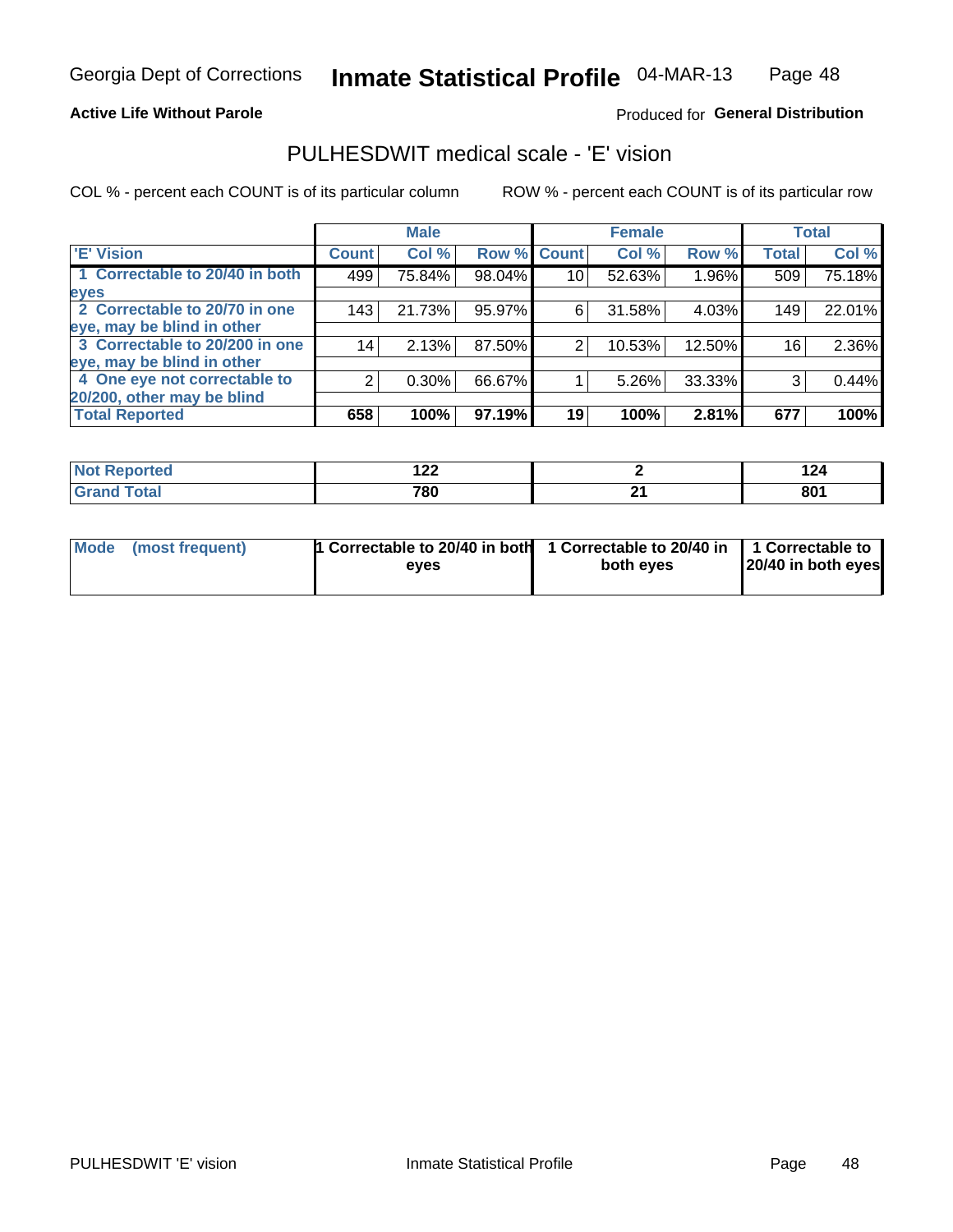#### **Active Life Without Parole**

### Produced for General Distribution

## PULHESDWIT medical scale - 'S' pSychiatric

COL % - percent each COUNT is of its particular column

|                                |              | <b>Male</b> |         |             | <b>Female</b> |       |              | <b>Total</b> |
|--------------------------------|--------------|-------------|---------|-------------|---------------|-------|--------------|--------------|
| 'S' pSychiatric                | <b>Count</b> | Col %       |         | Row % Count | Col %         | Row % | <b>Total</b> | Col %        |
| 1 No impairment or disorders   | 565          | 80.83%      | 98.43%  |             | 52.94%        | 1.57% | 574          | 80.17%       |
| 2 Stable, or in remission, or  | 92           | 13.16%      | 92.00%  |             | 47.06%        | 8.00% | 100          | 13.97%       |
| mild impairment or retardation |              |             |         |             |               |       |              |              |
| 3 Requires moderate inpatient  | 37           | 5.29%       | 100.00% |             |               |       | 37           | 5.17%        |
| treatment                      |              |             |         |             |               |       |              |              |
| 4 Requires intensive inpatient | 5            | 0.72%       | 100.00% |             |               |       | 5            | 0.70%        |
| treatment                      |              |             |         |             |               |       |              |              |
| <b>Total Reported</b>          | 699          | 100%        | 97.63%  | 17          | 100%          | 2.37% | 716          | 100.0%       |

| тео | п.  |    | οJ   |
|-----|-----|----|------|
|     | 780 | п. | 801  |
|     | __  |    | $ -$ |

| Mode | (most frequent) | <b>1 No impairment or disorders</b> | 1 No impairment or<br>disorders | 11 No impairment or<br>disorders |
|------|-----------------|-------------------------------------|---------------------------------|----------------------------------|
|------|-----------------|-------------------------------------|---------------------------------|----------------------------------|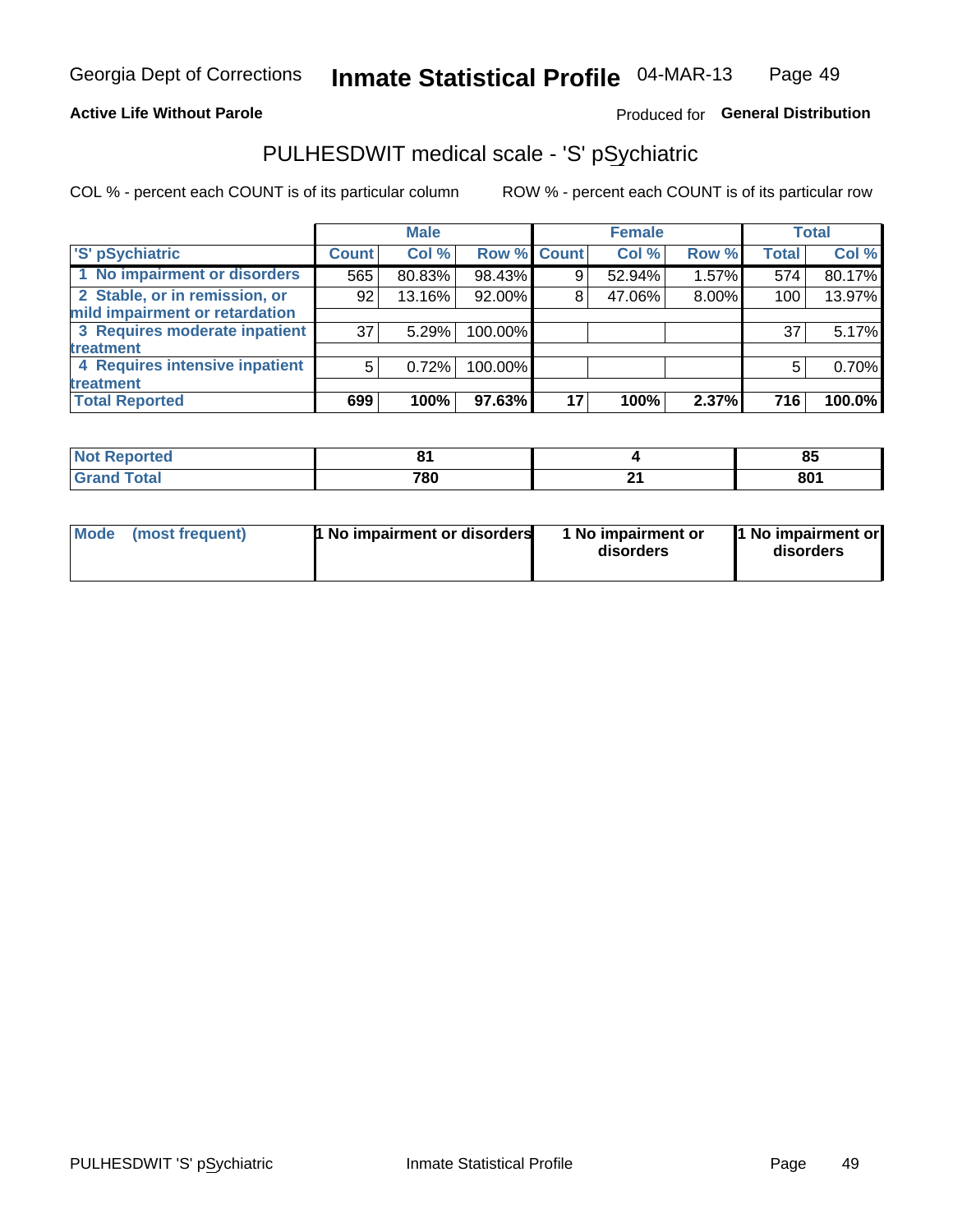#### **Active Life Without Parole**

#### Produced for General Distribution

### PULHESDWIT medical scale - 'D' dental

COL % - percent each COUNT is of its particular column

|                                 |                 | <b>Male</b> |         |             | <b>Female</b> |       |              | <b>Total</b> |
|---------------------------------|-----------------|-------------|---------|-------------|---------------|-------|--------------|--------------|
| <b>D'</b> Dental                | <b>Count</b>    | Col %       |         | Row % Count | Col %         | Row % | <b>Total</b> | Col %        |
| 1 Minimal routine dental health | 500             | 74.18%      | 97.28%  | 14          | 77.78%        | 2.72% | 514          | 74.28%       |
| <b>needs</b>                    |                 |             |         |             |               |       |              |              |
| 2 Moderate cavities and/or gum  | 150             | 22.26%      | 97.40%  | 4           | 22.22%        | 2.60% | 154          | 22.25%       |
| disease                         |                 |             |         |             |               |       |              |              |
| 3 Extensive gum disease         | 23 <sub>1</sub> | 3.41%       | 100.00% |             |               |       | 23           | 3.32%        |
| and/or widespread decay         |                 |             |         |             |               |       |              |              |
| 4 Urgent need for dental        |                 | 0.15%       | 100.00% |             |               |       |              | 0.14%        |
| <b>services</b>                 |                 |             |         |             |               |       |              |              |
| <b>Total Reported</b>           | 674             | 100%        | 97.40%  | 18          | 100%          | 2.60% | 692          | 100%         |

| orted<br><b>NOT REDO</b><br>. | 1 ሰ ፎ<br>l UU |           | 109 |
|-------------------------------|---------------|-----------|-----|
| Total                         | 700<br>1 OU   | л.<br>. . | 801 |

| <b>Mode</b> | (most frequent) | <b>Minimal routine dental</b><br>health needs | 1 Minimal routine dental<br>health needs | <b>11 Minimal routine I</b><br>dental health<br>needs |
|-------------|-----------------|-----------------------------------------------|------------------------------------------|-------------------------------------------------------|
|-------------|-----------------|-----------------------------------------------|------------------------------------------|-------------------------------------------------------|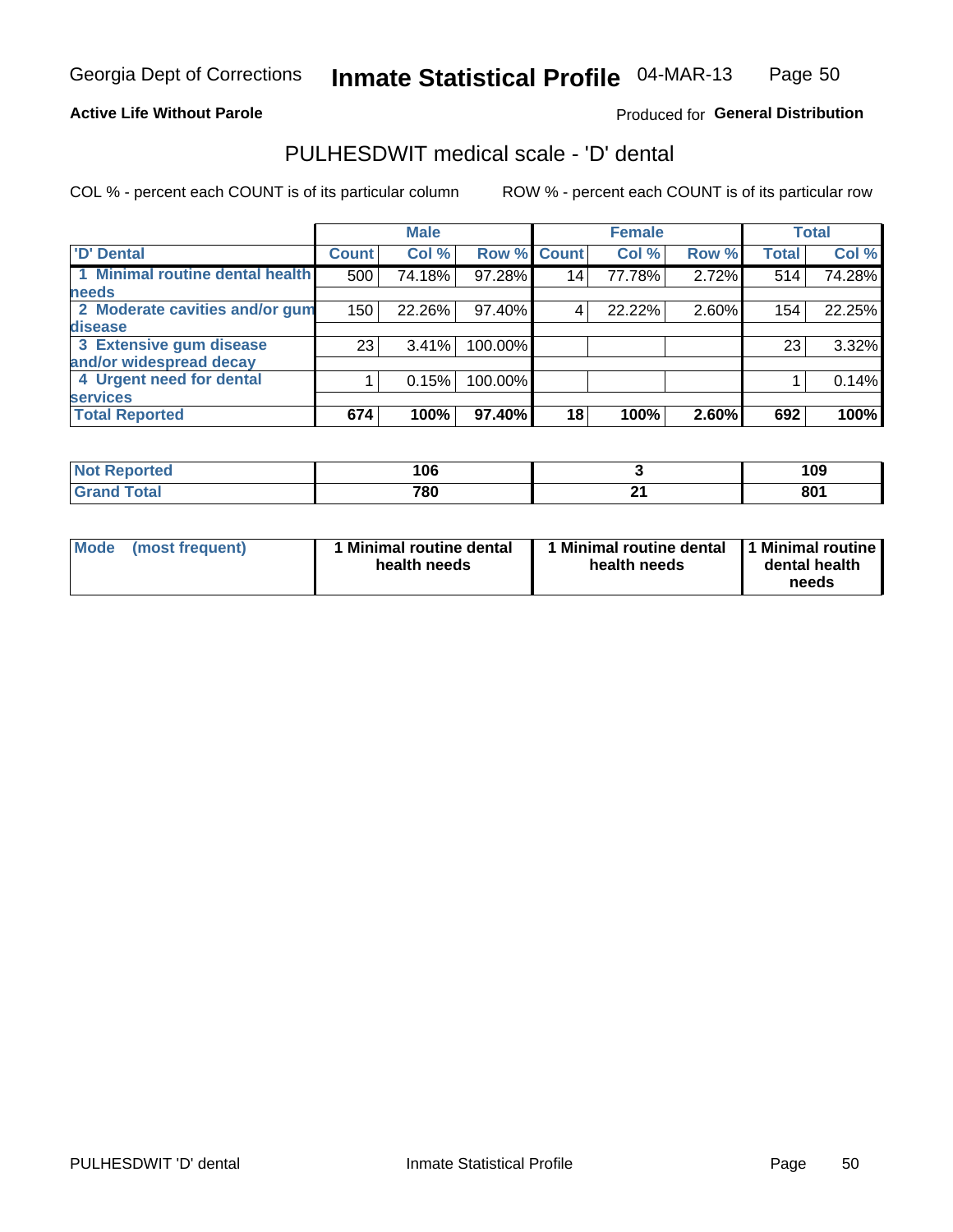#### **Active Life Without Parole**

### Produced for General Distribution

### PULHESDWIT medical scale - 'W' work ability

COL % - percent each COUNT is of its particular column

|                                 |              | <b>Male</b> |         |             | <b>Female</b> |       |              | <b>Total</b> |
|---------------------------------|--------------|-------------|---------|-------------|---------------|-------|--------------|--------------|
| <b>W' work ability</b>          | <b>Count</b> | Col %       |         | Row % Count | Col %         | Row % | <b>Total</b> | Col %        |
| 1 Unrestricted work or activity | 570          | 80.62%      | 97.60%  | 14          | 73.68%        | 2.40% | 584          | 80.44%       |
| 2 Minor restrictions on type of | 106          | 14.99%      | 95.50%  | 5           | 26.32%        | 4.50% | 111          | 15.29%       |
| <b>work</b>                     |              |             |         |             |               |       |              |              |
| 3 Moderate restrictions on type | 16           | $2.26\%$    | 100.00% |             |               |       | 16           | 2.20%        |
| of work                         |              |             |         |             |               |       |              |              |
| 4 Major restrictions on type of | 10           | 1.41%       | 100.00% |             |               |       | 10           | 1.38%        |
| <b>work</b>                     |              |             |         |             |               |       |              |              |
| 5 Cannot work under any         | 5            | 0.71%       | 100.00% |             |               |       | 5            | 0.69%        |
| <b>circumstances</b>            |              |             |         |             |               |       |              |              |
| <b>Total Reported</b>           | 707          | 100%        | 97.38%  | 19          | 100%          | 2.62% | 726          | 100%         |

| <b>Not Reported</b>                    | $\sim$      |     | --  |
|----------------------------------------|-------------|-----|-----|
| <b>Total</b><br><b>Crop</b><br>ਚਾanu । | 700<br>r ou | . . | 801 |

| <b>Mode</b>     | 1 Unrestricted work or | 1 Unrestricted work or | 1 Unrestricted   |
|-----------------|------------------------|------------------------|------------------|
| (most frequent) | activity               | activity               | work or activity |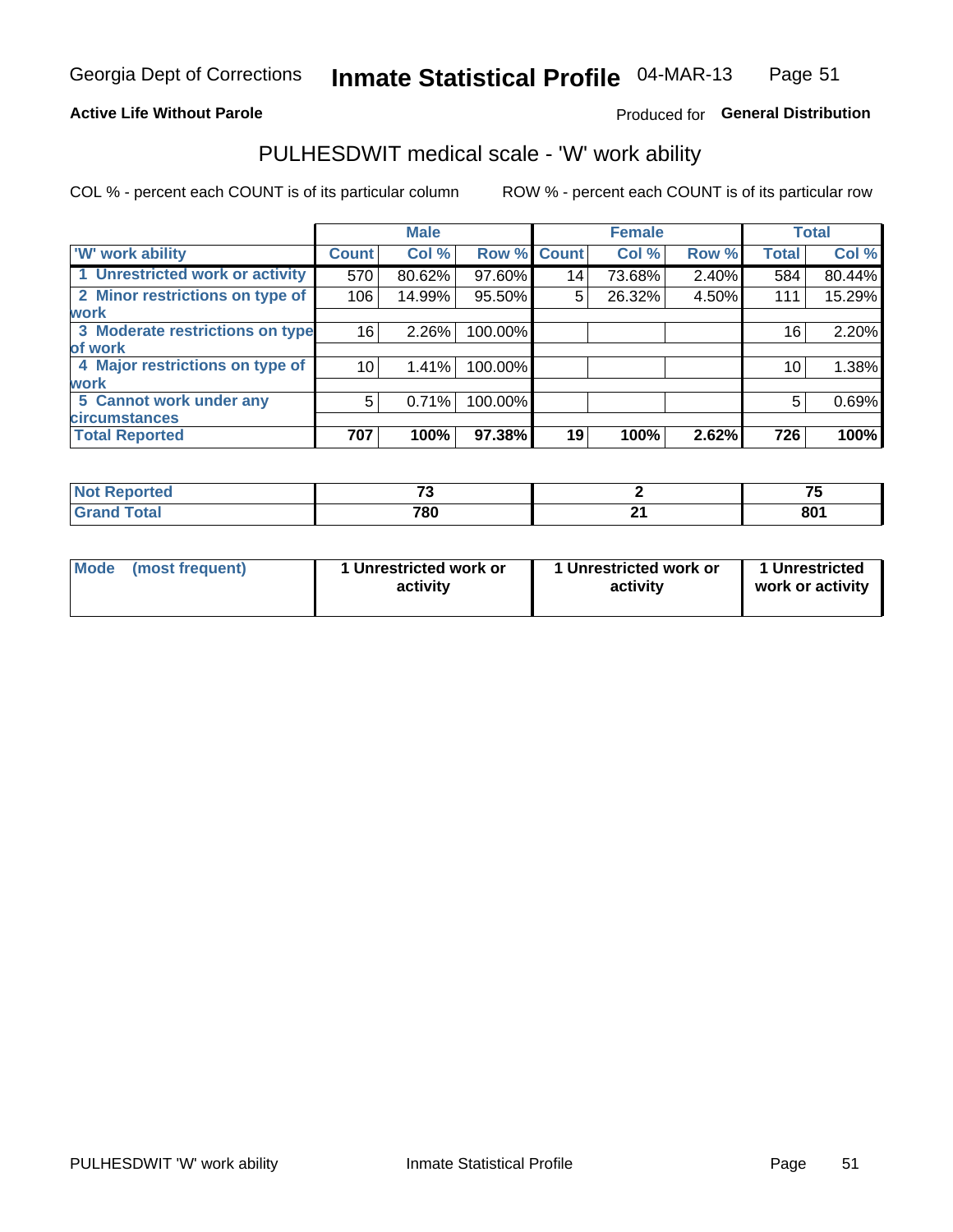#### **Active Life Without Parole**

#### Produced for General Distribution

## PULHESDWIT medical scale - 'I' impairment

|                                     |              | <b>Male</b> |                    |                 | <b>Female</b> |       |              | <b>Total</b> |
|-------------------------------------|--------------|-------------|--------------------|-----------------|---------------|-------|--------------|--------------|
| <b>T' Impairment</b>                | <b>Count</b> | Col %       | <b>Row % Count</b> |                 | Col %         | Row % | <b>Total</b> | Col %        |
| 1 No impairments or<br>disabilities | 699          | 98.87%      | $97.35\%$          | 19 <sup>1</sup> | 100.00%       | 2.65% | 718          | 98.90%       |
| 2 Wheelchair-bound but              | 6            | 0.85%       | 100.00%            |                 |               |       |              | 0.83%        |
| otherwise OK                        |              |             |                    |                 |               |       |              |              |
| <b>5 Needs maximal Assisted</b>     | っ            | 0.28%       | 100.00%            |                 |               |       |              | 0.28%        |
| <b>Living (level III)</b>           |              |             |                    |                 |               |       |              |              |
| <b>Total Reported</b>               | 707          | 100%        | $97.38\%$          | 19              | 100%          | 2.62% | 726          | 100.0%       |

| rtea                                                               | --  |                                |
|--------------------------------------------------------------------|-----|--------------------------------|
| $F \wedge f \wedge f$<br>$\overline{\phantom{a}}$ . Jldi<br>$\sim$ | 780 | $\mathbf{O} \mathbf{O}$<br>OU. |

| <b>Mode</b>     | 1 No impairments or | 1 No impairments or | 1 No impairments |
|-----------------|---------------------|---------------------|------------------|
| (most frequent) | disabilities        | disabilities        | or disabilities  |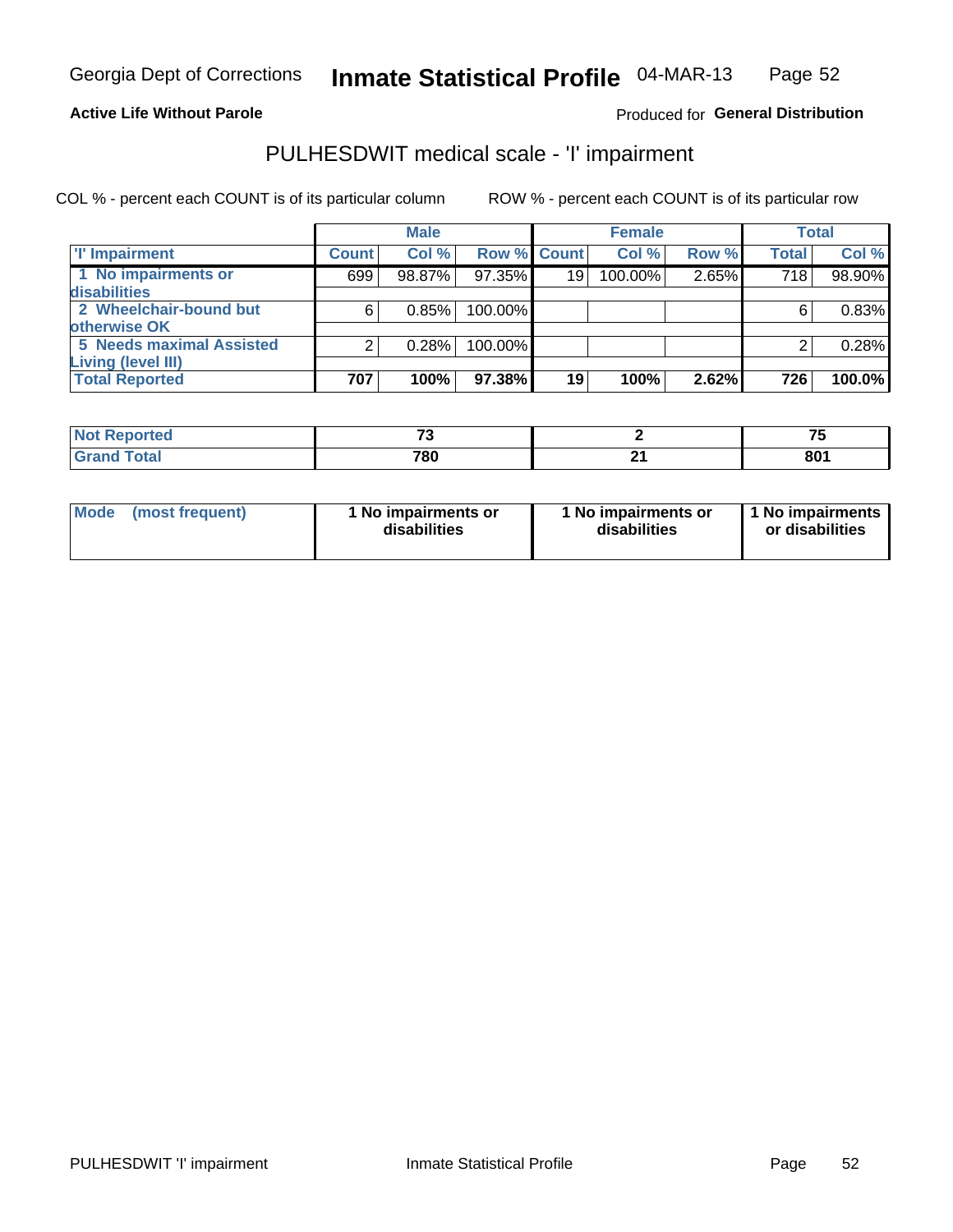#### **Active Life Without Parole**

#### Produced fo General Distribution

### PULHESDWIT medical scale - 'T' transportability

COL % - percent each COUNT is of its particular column

|                              |              | <b>Male</b> |             |    | <b>Female</b> |       |              | <b>Total</b> |
|------------------------------|--------------|-------------|-------------|----|---------------|-------|--------------|--------------|
| <b>T' Transportability</b>   | <b>Count</b> | Col %       | Row % Count |    | Col %         | Row % | <b>Total</b> | Col %        |
| 1 Can be transported in any  | 705          | 99.30%      | 97.38%      | 19 | 100.00%       | 2.62% | 724          | 99.31%       |
| ordinary approved vehicle    |              |             |             |    |               |       |              |              |
| 3 Wheelchair-bound, requires |              | 0.14%       | 100.00%     |    |               |       |              | 0.14%        |
| special vehicle              |              |             |             |    |               |       |              |              |
| 5 Requires ambulance         |              | 0.56%       | 100.00%     |    |               |       |              | 0.55%        |
| transport                    |              |             |             |    |               |       |              |              |
| <b>Total Reported</b>        | 710          | 100%        | 97.39%      | 19 | 100%          | 2.61% | 729          | 100%         |

| .eported | 70  |   | $\sim$    |
|----------|-----|---|-----------|
|          | 780 | _ | ∘מס<br>ου |

| Mode (most frequent) | 1 Can be transported in any 1 Can be transported in any | ordinary approved vehicle   ordinary approved vehicle   transported in any | 1 Can be<br>ordinary approved<br>vehicle |
|----------------------|---------------------------------------------------------|----------------------------------------------------------------------------|------------------------------------------|
|                      |                                                         |                                                                            |                                          |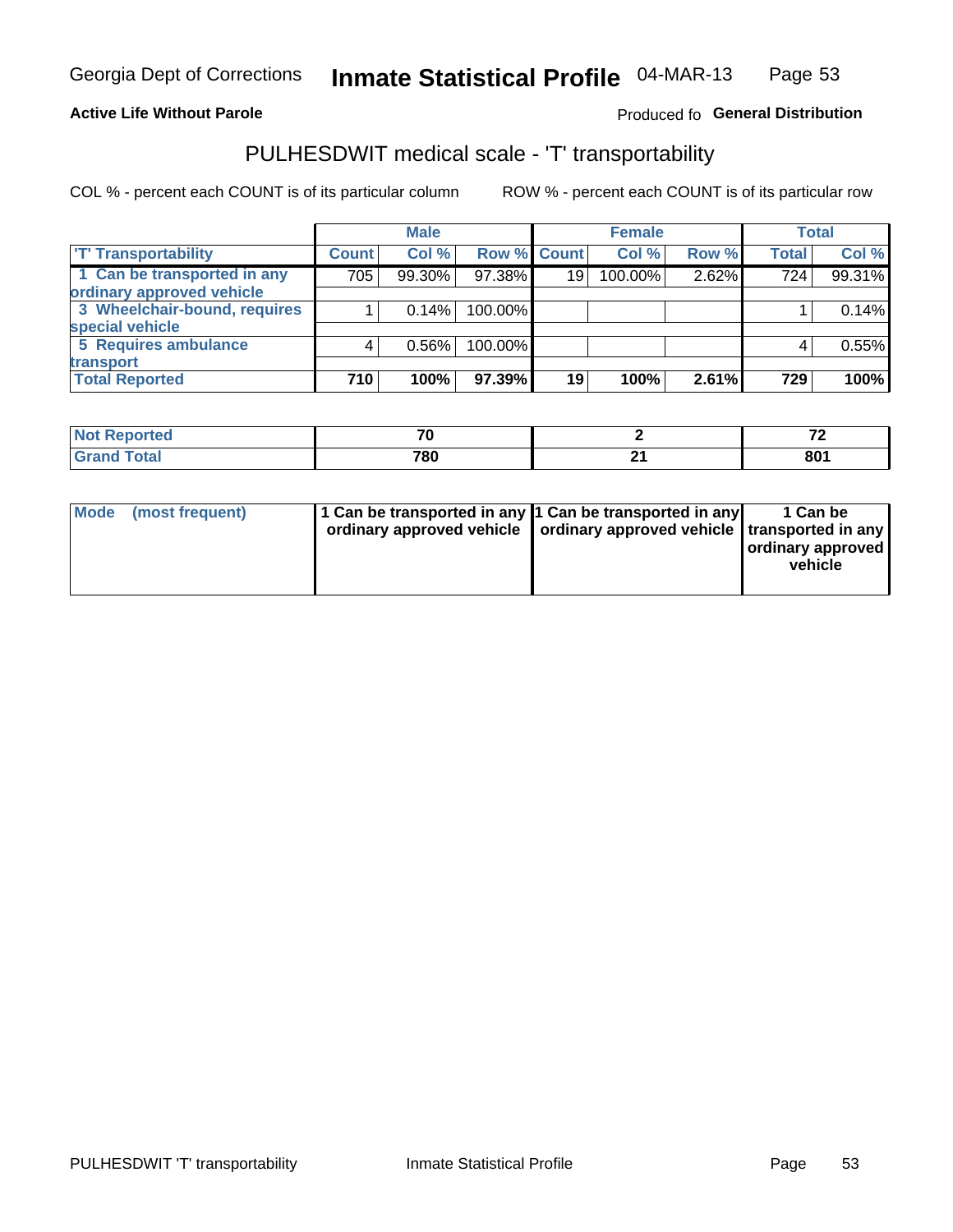#### **Active Life Without Parole**

#### Produced for General Distribution

### Criminality in family, self-reported

COL % - percent each COUNT is of its particular column

|                              |              | <b>Male</b> |           |              | <b>Female</b> |          |                  | Total  |
|------------------------------|--------------|-------------|-----------|--------------|---------------|----------|------------------|--------|
| <b>Criminality In Family</b> | <b>Count</b> | Col %       | Row %     | <b>Count</b> | Col %         | Row %    | <b>Total</b>     | Col %  |
| Yes, criminality in family   | 158 l        | 28.32%      | 96.34%    | 6            | 46.15%        | $3.66\%$ | 164 <sub>1</sub> | 28.72% |
| No criminality in family     | 400 l        | 71.68%      | 98.28%    |              | 53.85%        | 1.72%    | 407              | 71.28% |
| <b>Total Reported</b>        | 558          | $100\%$     | $97.72\%$ | 13           | 100%          | 2.28%    | 571              | 100%   |

| <b>Reported</b><br>NO | ິດດດ<br>$-66$ | 230 |
|-----------------------|---------------|-----|
| <b>otal</b>           | 780           | 801 |

|  | Mode (most frequent) | No criminality in family | No criminality in family | No criminality in<br>family |
|--|----------------------|--------------------------|--------------------------|-----------------------------|
|--|----------------------|--------------------------|--------------------------|-----------------------------|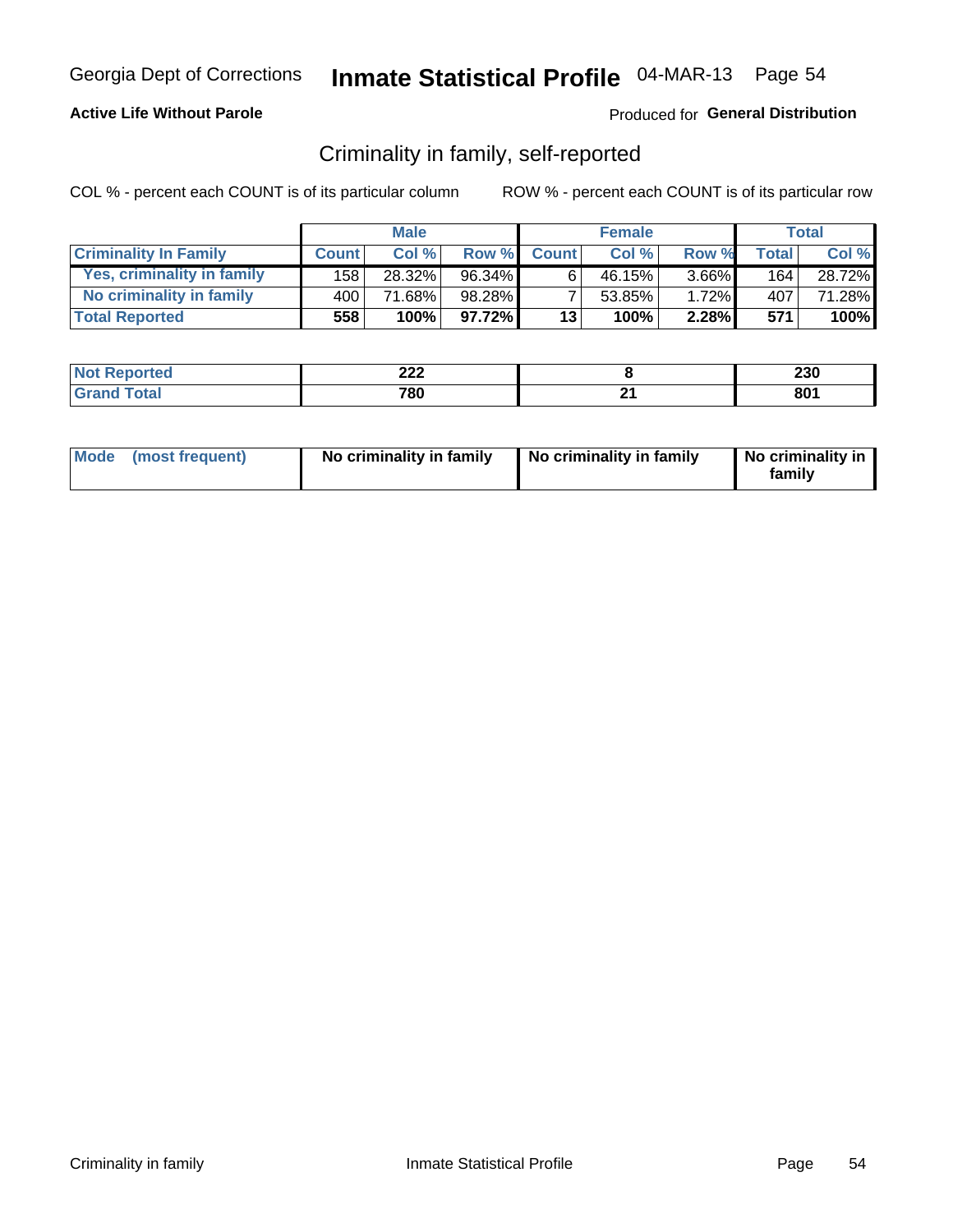#### **Active Life Without Parole**

#### Produced for General Distribution

### Alcoholism in family, self-reported

COL % - percent each COUNT is of its particular column

|                             |              | <b>Male</b> |           |              | <b>Female</b> |          |              | Total   |
|-----------------------------|--------------|-------------|-----------|--------------|---------------|----------|--------------|---------|
| <b>Alcoholism In Family</b> | <b>Count</b> | Col%        | Row %     | <b>Count</b> | Col%          | Row %    | <b>Total</b> | Col %   |
| Yes, alcoholism in family   | 109          | 19.53%      | 96.46%    | 4            | 30.77%        | $3.54\%$ | 113          | 19.79%  |
| No alcoholism in family     | 449          | 80.47%      | 98.03%    | 9            | 69.23%        | 1.97%    | 458          | 80.21%  |
| <b>Total Reported</b>       | 558          | 100%        | $97.72\%$ | 13           | 100%          | $2.28\%$ | 571          | $100\%$ |

| <b>Not Reported</b> | າາາ<br>4LL | <br>zou   |
|---------------------|------------|-----------|
| "otal<br>Gran       | 780        | on.<br>ου |

|  | Mode (most frequent) | No alcoholism in family | No alcoholism in family | No alcoholism in<br>family |
|--|----------------------|-------------------------|-------------------------|----------------------------|
|--|----------------------|-------------------------|-------------------------|----------------------------|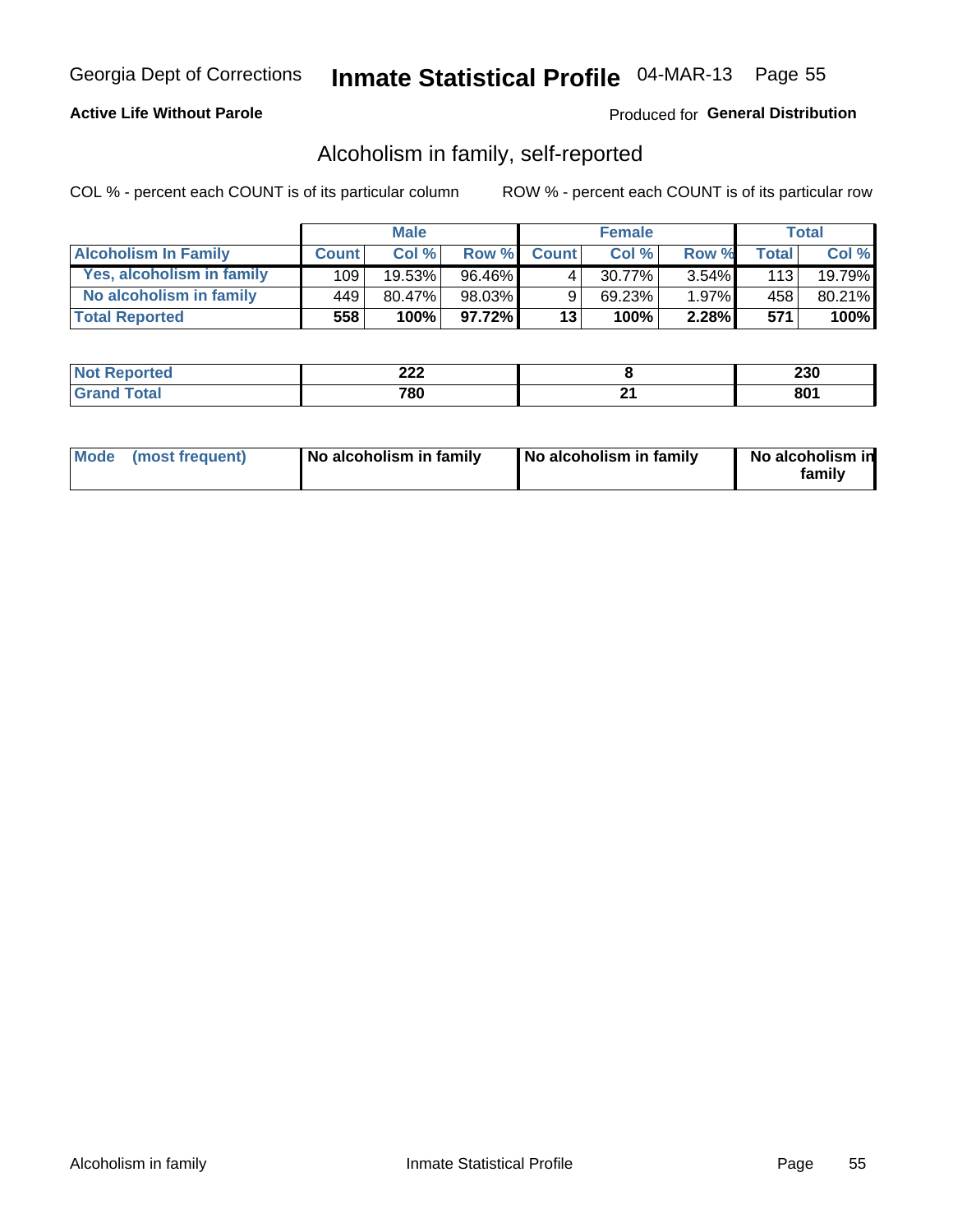#### **Active Life Without Parole**

Produced for General Distribution

### Drug abuse in family, self-reported

COL % - percent each COUNT is of its particular column

|                           |              | <b>Male</b> |           |              | <b>Female</b> |          |       | <b>Total</b> |
|---------------------------|--------------|-------------|-----------|--------------|---------------|----------|-------|--------------|
| Drug Abuse In Family      | <b>Count</b> | Col%        | Row %     | <b>Count</b> | Col%          | Row %    | Total | Col %        |
| Yes, drug abuse in family | 631          | 11.29%      | 94.03%    | 4            | 30.77%        | $5.97\%$ | 67    | 11.73%       |
| No drug abuse in family   | 495          | 88.71%      | 98.21%    | 9            | 69.23%        | 1.79%    | 504   | 88.27%       |
| <b>Total Reported</b>     | 558          | 100%        | $97.72\%$ | 13           | 100%          | $2.28\%$ | 571   | $100\%$      |

| <b>Reported</b><br>NO | ິດດດ<br>$-66$ | 230 |
|-----------------------|---------------|-----|
| <b>otal</b>           | 780           | 801 |

|  | Mode (most frequent) | No drug abuse in family | No drug abuse in family | No drug abuse in<br>family |
|--|----------------------|-------------------------|-------------------------|----------------------------|
|--|----------------------|-------------------------|-------------------------|----------------------------|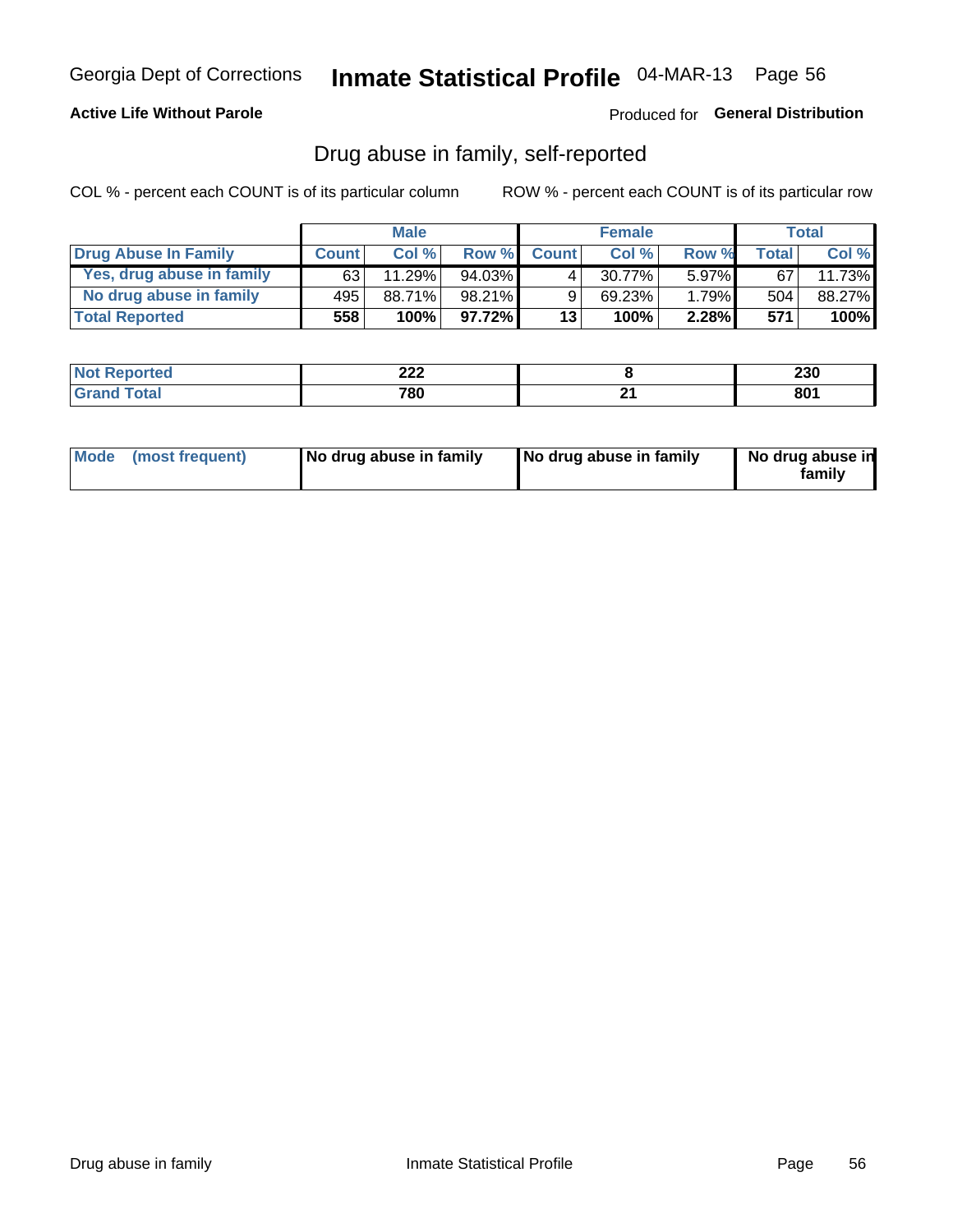#### **Active Life Without Parole**

#### Produced for General Distribution

### Subjected to frequent beatings, self-reported

COL % - percent each COUNT is of its particular column

|                            |              | <b>Male</b> |        |              | <b>Female</b> |          |       | Total  |
|----------------------------|--------------|-------------|--------|--------------|---------------|----------|-------|--------|
| <b>Frequent beatings</b>   | <b>Count</b> | Col %       | Row %  | <b>Count</b> | Col %         | Row %    | Total | Col %  |
| Yes, subjected to frequent | 33           | 5.91%       | 97.06% |              | 7.69%         | $2.94\%$ | 34    | 5.95%  |
| <b>beatings</b>            |              |             |        |              |               |          |       |        |
| Not subjected to frequent  | 525          | 94.09%      | 97.77% | 12           | 92.31%        | 2.23%    | 537   | 94.05% |
| <b>beatings</b>            |              |             |        |              |               |          |       |        |
| <b>Total Reported</b>      | 558          | 100%        | 97.72% | 13           | 100%          | 2.28%    | 571   | 100%   |

| <b>Not Reported</b>   | າາາ<br>LLL | 230 |
|-----------------------|------------|-----|
| <b>Total</b><br>Grand | 780        | 801 |

| Mode (most frequent) | Not subjected to frequent<br>beatings | Not subjected to frequent<br>beatings | Not subjected to<br><b>frequent beatings</b> |
|----------------------|---------------------------------------|---------------------------------------|----------------------------------------------|
|                      |                                       |                                       |                                              |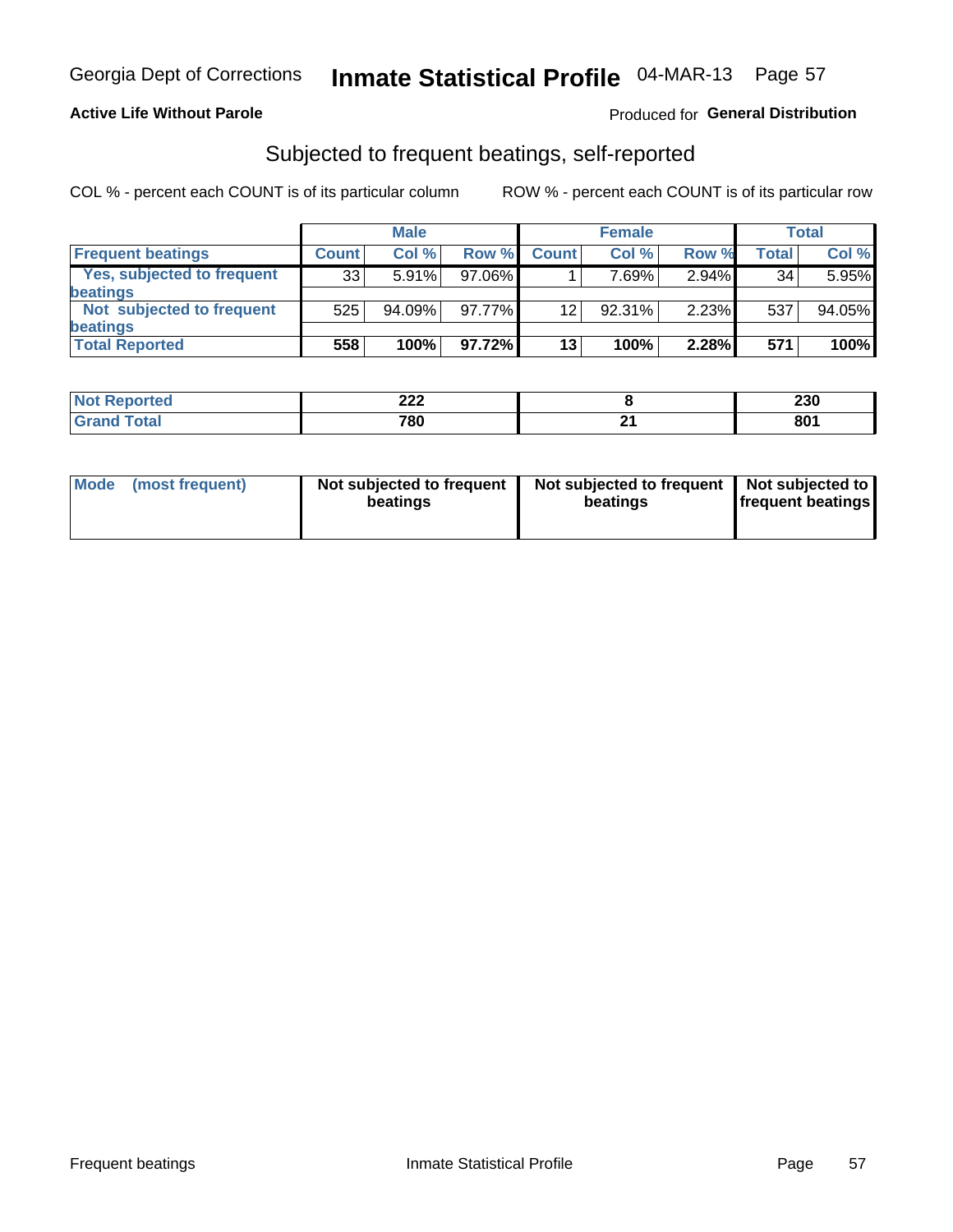#### **Active Life Without Parole**

### Produced for General Distribution

### Father absent during inmate's childhood

COL % - percent each COUNT is of its particular column

|                           |              | <b>Male</b> |          |              | <b>Female</b> |          |              | <b>Total</b> |
|---------------------------|--------------|-------------|----------|--------------|---------------|----------|--------------|--------------|
| <b>Father Absent</b>      | <b>Count</b> | Col%        | Row %    | <b>Count</b> | Col %         | Row %    | <b>Total</b> | Col %        |
| Yes, father was absent    | 278          | 49.82%      | 97.89%   | 6            | 46.15%        | $2.11\%$ | 284          | 49.74%       |
| No, father was not absent | 280          | 50.18%      | 97.56%   |              | 53.85%        | $2.44\%$ | 287          | 50.26%       |
| <b>Total Reported</b>     | 558          | 100%        | 97.72% l | 13           | 100%          | 2.28%    | 571          | 100%         |

| <b>Not Reported</b> | nnn<br>LLL | 230 |
|---------------------|------------|-----|
| `otal<br>' Grano    | 780        | 801 |

|  | Mode (most frequent) | No, father was not absent No, father was not absent |  | No, father was not<br>absent |
|--|----------------------|-----------------------------------------------------|--|------------------------------|
|--|----------------------|-----------------------------------------------------|--|------------------------------|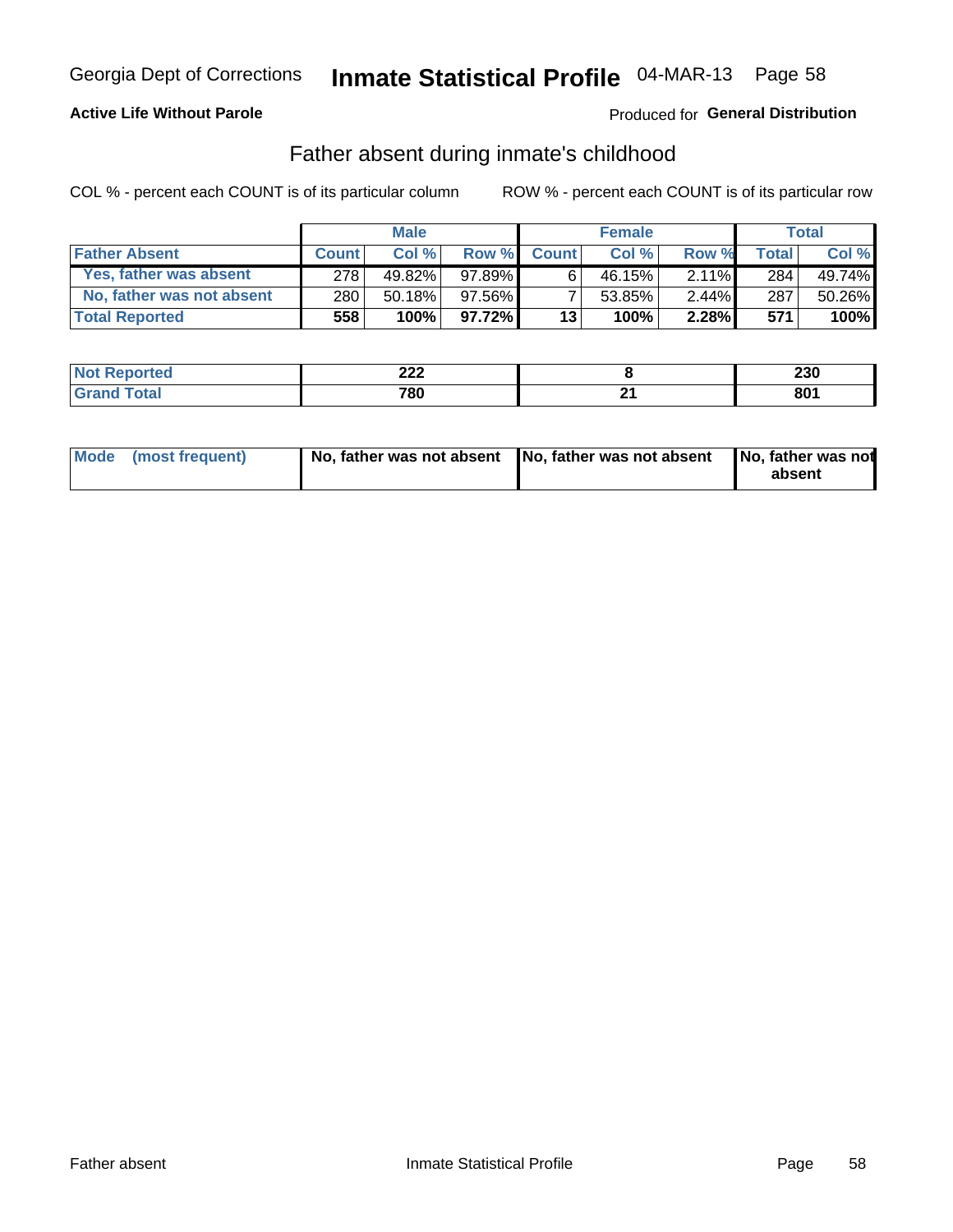#### **Active Life Without Parole**

### Produced for General Distribution

### Mother absent during inmate's childhood

COL % - percent each COUNT is of its particular column

|                           |              | <b>Male</b> |           |              | <b>Female</b> |          |              | Total   |
|---------------------------|--------------|-------------|-----------|--------------|---------------|----------|--------------|---------|
| <b>Mother Absent</b>      | <b>Count</b> | Col%        | Row %     | <b>Count</b> | Col%          | Row %    | <b>Total</b> | Col %   |
| Yes, mother was absent    | 791          | $14.16\%$   | $97.53\%$ | 2            | 15.38%        | $2.47\%$ | 81           | 14.19%  |
| No, mother was not absent | 479          | 85.84%      | $97.76\%$ | 11           | 84.62%        | 2.24%    | 490          | 85.81%  |
| <b>Total Reported</b>     | 558          | 100%        | $97.72\%$ | 13           | 100%          | $2.28\%$ | 571          | $100\%$ |

| Reported<br>NO1       | $\sim$<br>44 L | 230 |
|-----------------------|----------------|-----|
| <b>otal</b><br>______ | 780            | 801 |

| Mode (most frequent) | No, mother was not absent   No, mother was not absent   No, mother was | not absent |
|----------------------|------------------------------------------------------------------------|------------|
|                      |                                                                        |            |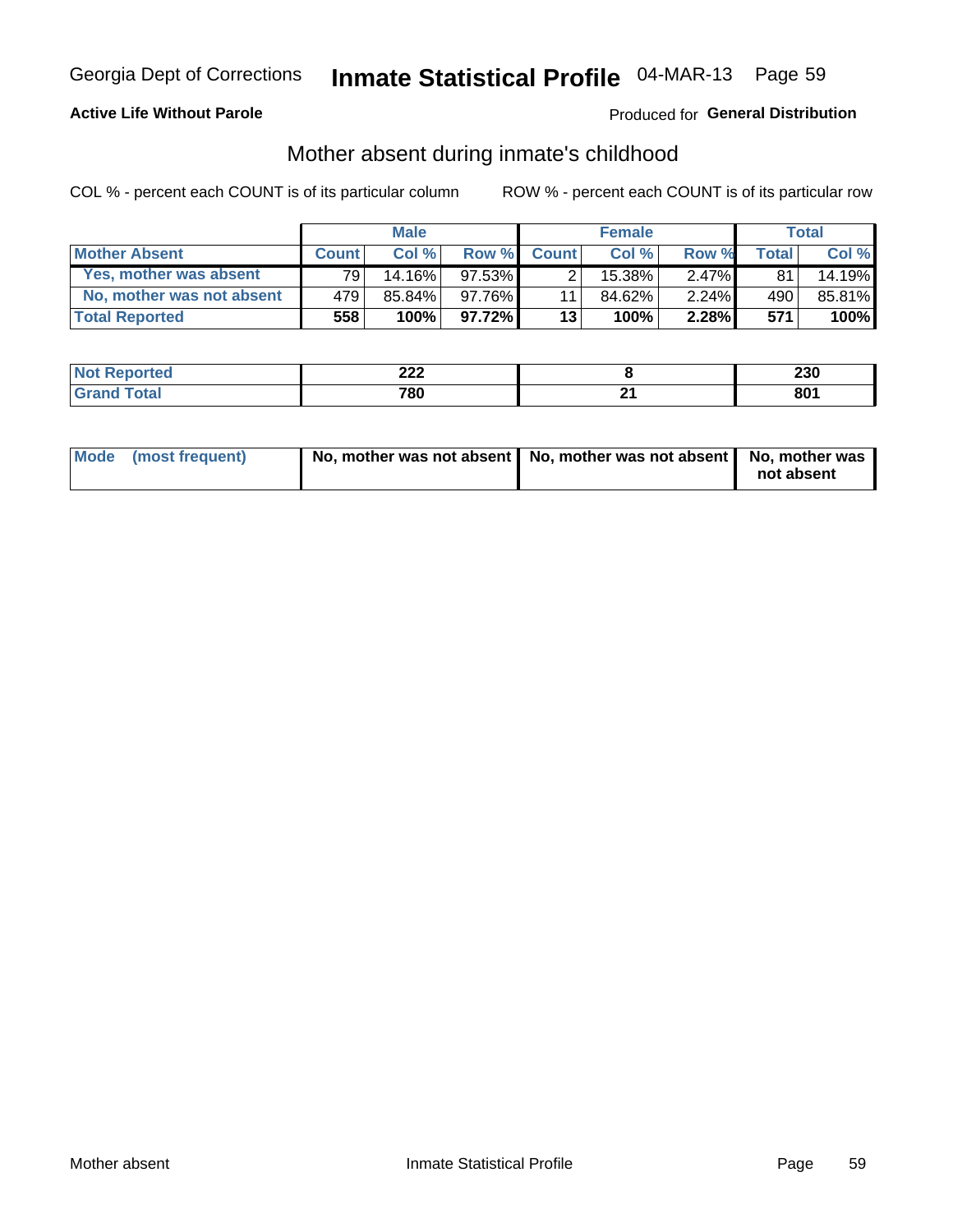#### **Active Life Without Parole**

#### Produced for General Distribution

### Inmate diagnosed as manipulative

COL % - percent each COUNT is of its particular column

|                       |              | <b>Male</b> |           |              | <b>Female</b> |          |              | Total  |
|-----------------------|--------------|-------------|-----------|--------------|---------------|----------|--------------|--------|
| <b>Manipulative</b>   | <b>Count</b> | Col%        | Row %     | <b>Count</b> | Col%          | Row %    | <b>Total</b> | Col %  |
| Yes, manipulative     | 131          | 23.65%      | $99.24\%$ |              | $.69\%$       | 0.76%    | 132          | 23.28% |
| No, not manipulative  | 423          | 76.35%      | $97.24\%$ | 12           | 92.31%        | $2.76\%$ | 435          | 76.72% |
| <b>Total Reported</b> | 554          | 100%        | 97.71%    | 13           | 100%          | 2.29%    | 567          | 100%   |

| rted<br>NO1 | <u>__</u><br>ZZV<br>__ |    | ^^<br>254 |
|-------------|------------------------|----|-----------|
| . .         | 780                    | п. | 801       |

| Mode | (most frequent) | No, not manipulative | No, not manipulative | No. not<br><b>I</b> manipulative |
|------|-----------------|----------------------|----------------------|----------------------------------|
|------|-----------------|----------------------|----------------------|----------------------------------|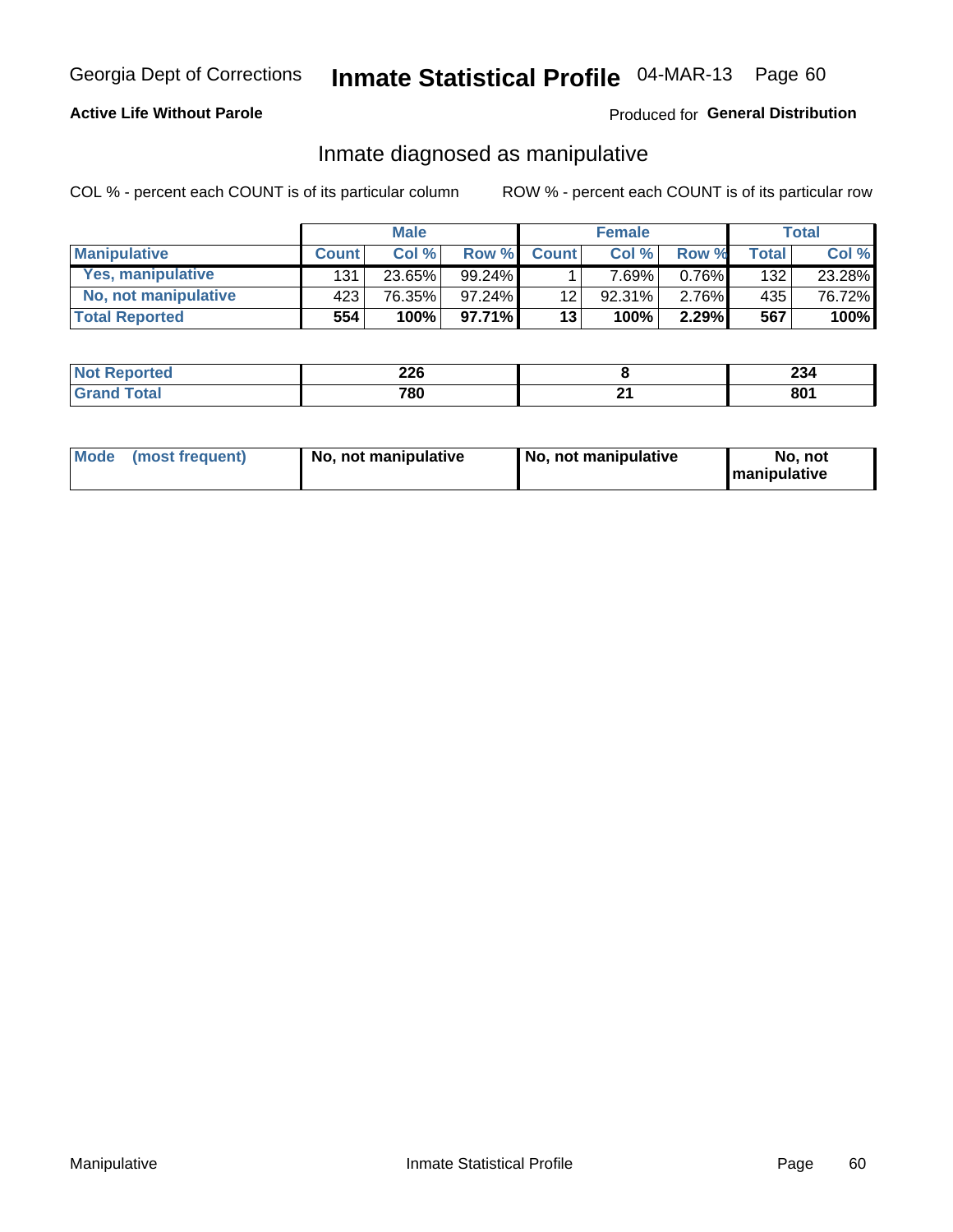## Inmate Statistical Profile 04-MAR-13 Page 61

#### **Active Life Without Parole**

Produced for General Distribution

### Inmate diagnosed as assaultive

COL % - percent each COUNT is of its particular column

|                       |              | <b>Male</b> |          |                 | <b>Female</b> |          |       | Total  |
|-----------------------|--------------|-------------|----------|-----------------|---------------|----------|-------|--------|
| <b>Assaultive</b>     | <b>Count</b> | Col%        | Row %    | <b>Count</b>    | Col %         | Row %    | Total | Col %  |
| Yes, assaultive       | 432          | 77.98%      | 97.74%   | 10 <sub>1</sub> | 76.92%        | $2.26\%$ | 442   | 77.95% |
| No, not assaultive    | 122          | 22.02%      | 97.60%   | ્રિ             | 23.08%        | $2.40\%$ | 125   | 22.05% |
| <b>Total Reported</b> | 554          | 100%        | 97.71% I | 13              | 100%          | 2.29%    | 567   | 100%   |

| Reported<br><b>NO</b> t | ንገድ<br>ZZU<br>____ |    | $\mathbf{A}$<br>ZJ4 |
|-------------------------|--------------------|----|---------------------|
| <b>otal</b>             | 780                | יי | $\mathbf{on}$<br>ou |

| Mode (most frequent)<br>Yes, assaultive | Yes, assaultive | <b>Yes, assaultive</b> |
|-----------------------------------------|-----------------|------------------------|
|-----------------------------------------|-----------------|------------------------|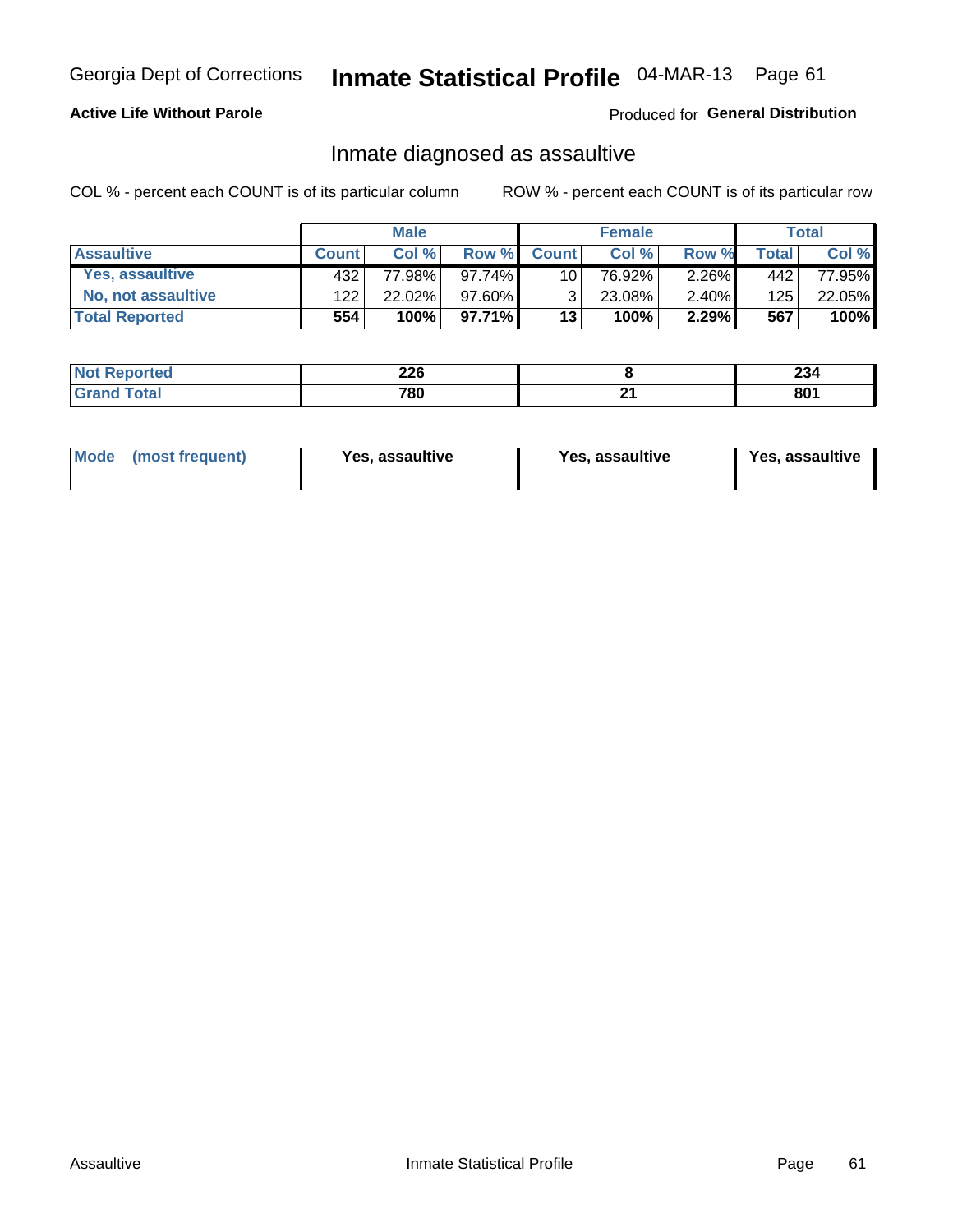## Inmate Statistical Profile 04-MAR-13 Page 62

#### **Active Life Without Parole**

#### **Produced for General Distribution**

### Number of prior Georgia incarcerations

COL % - percent each COUNT is of its particular column

|                                       | <b>Male</b>  |        |                    |    | <b>Female</b> | <b>Total</b> |       |        |
|---------------------------------------|--------------|--------|--------------------|----|---------------|--------------|-------|--------|
| <b>Num of Prior GA Incarcerations</b> | <b>Count</b> | Col %  | <b>Row % Count</b> |    | Col %         | Row %        | Total | Col %  |
|                                       | 380          | 48.72% | 95.96%             | 16 | 76.19%        | 4.04%        | 396   | 49.44% |
|                                       | 157          | 20.13% | 100.00%            |    |               |              | 157   | 19.60% |
|                                       | 95           | 12.18% | 97.94%             | 2  | 9.52%         | 2.06%        | 97    | 12.11% |
| 3                                     | 66           | 8.46%  | 97.06%             | 2  | 9.52%         | 2.94%        | 68    | 8.49%  |
|                                       | 42           | 5.38%  | 100.00%            |    |               |              | 42    | 5.24%  |
| 5                                     | 21           | 2.69%  | 100.00%            |    |               |              | 21    | 2.62%  |
| <b>More Than 5</b>                    | 19           | 2.44%  | 95.00%             |    | 4.76%         | 5.00%        | 20    | 2.50%  |
| <b>Total Reported</b>                 | 780          | 100%   | 97.38%             | 21 | 100%          | 2.62%        | 801   | 100%   |

| neo |       |          |                         |
|-----|-------|----------|-------------------------|
|     | 700   | <b>.</b> | $\mathbf{O} \mathbf{O}$ |
|     | 1 O U |          | OU .                    |

| Mean (average)       | ີ | .о | 1.19 |
|----------------------|---|----|------|
| Median (middle)      |   |    |      |
| Mode (most frequent) |   |    |      |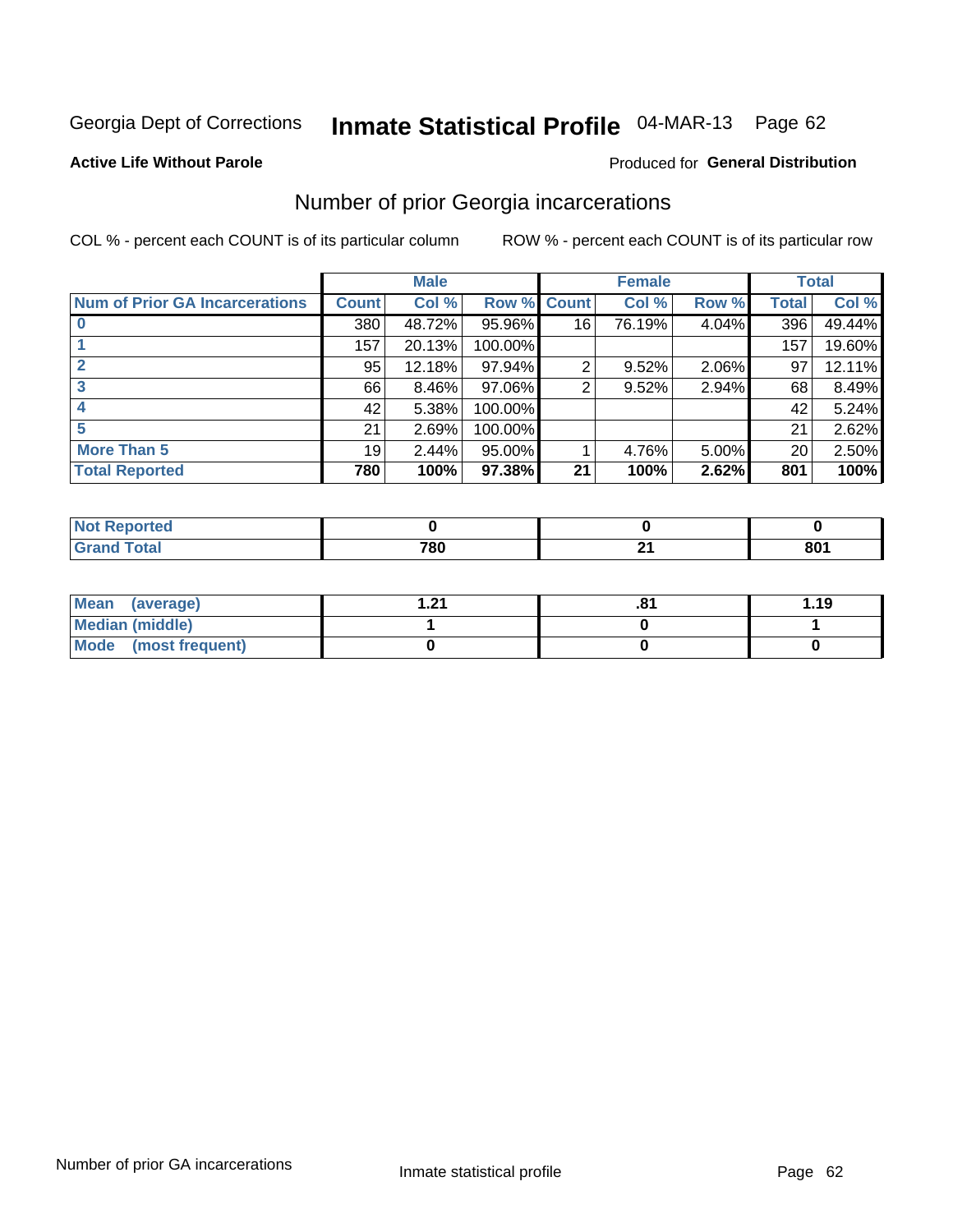## Inmate Statistical Profile 04-MAR-13 Page 63

**Active Life Without Parole** 

Produced for General Distribution

### Prison sentence in years

COL % - percent each COUNT is of its particular column

ROW % - percent each COUNT is of its particular row

|                                 | <b>Male</b> |            |                    | <b>Female</b> |            |       | Total       |         |
|---------------------------------|-------------|------------|--------------------|---------------|------------|-------|-------------|---------|
| <b>Prison Sentence In Years</b> | Count l     | Col %      | <b>Row % Count</b> |               | Col %      | Row % | $\tau$ otal | Col %   |
| <b>Life Without Parole</b>      | 780         | $100.00\%$ | 97.38%             | 21            | $100.00\%$ | 2.62% | 801         | 100.00% |
| <b>Total Reported</b>           | 780         | 100%       | 97.38%             | 21            | 100%       | 2.62% | 801         | 100%    |

| <b>Not Reported</b> |     |     |
|---------------------|-----|-----|
| <b>Total</b>        | 780 | 801 |

#### **Determinate (numeric) sentences only**

| <b>Mean</b> | <i>(average)</i> |  |  |
|-------------|------------------|--|--|
|             |                  |  |  |

All sentences (including determinate), with life, life without parole, and death sentences figured at 45 years

| $M$ ea<br>(average) | $\sim$ | ,,<br>т. |
|---------------------|--------|----------|
|                     |        |          |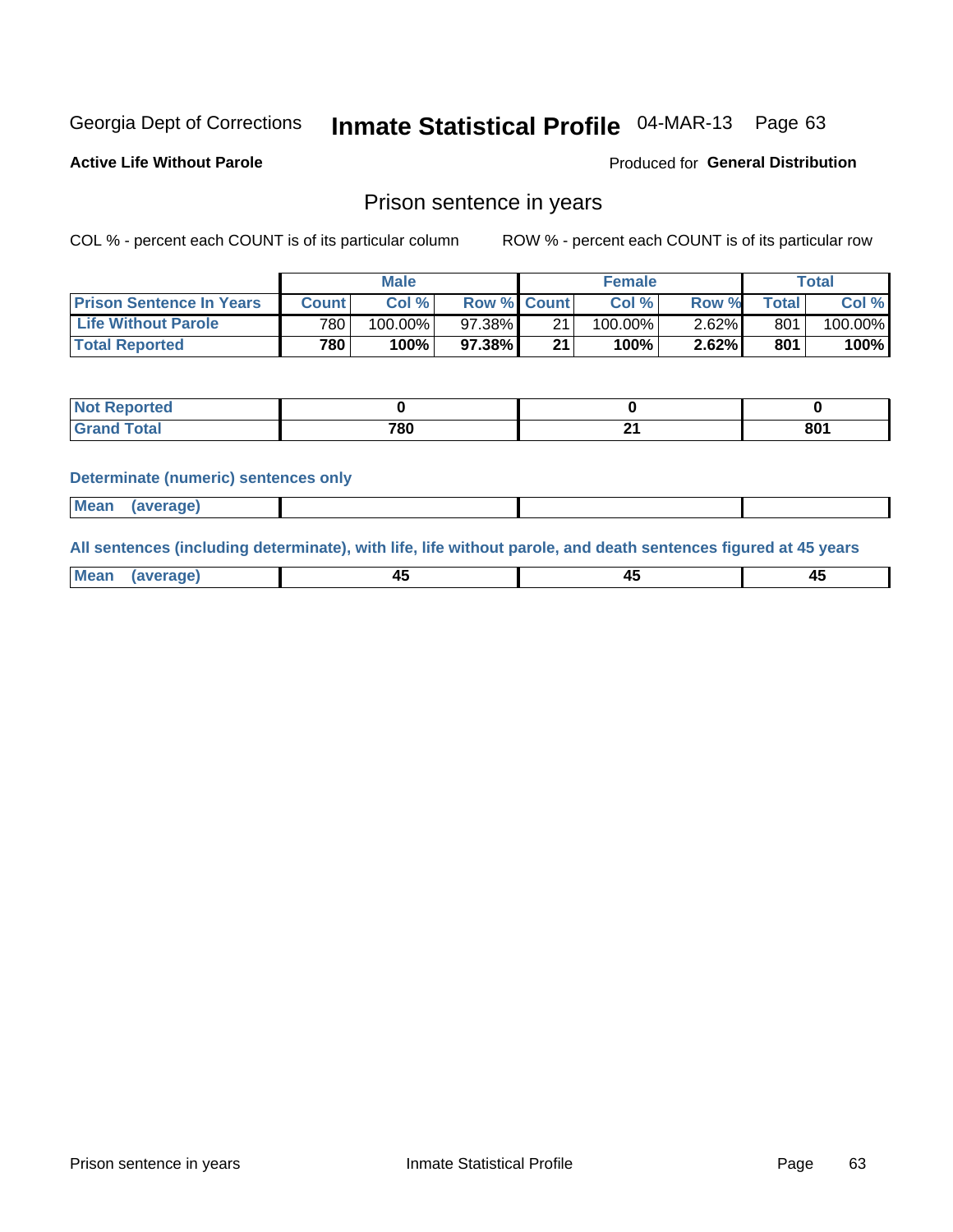#### **Active Life Without Parole**

#### Produced for General Distribution

### Primary offense, broken out into felonies vs misdemeanors

COL % - percent each COUNT is of its particular column

|                                  | <b>Male</b>  |         |                    | <b>Female</b> |         |          | Total        |         |
|----------------------------------|--------------|---------|--------------------|---------------|---------|----------|--------------|---------|
| <b>Felonies and Misdemeanors</b> | <b>Count</b> | Col%    | <b>Row % Count</b> |               | Col%    | Row %    | <b>Total</b> | Col %   |
| <b>Felonies</b>                  | 780          | 100.00% | $97.38\%$          | -21           | 100.00% | $2.62\%$ | 801          | 100.00% |
| <b>Total Reported</b>            | 780          | 100%    | 97.38%             | 21            | 100%    | 2.62%    | 801          | 100%    |

| <b>Not Reported</b>         |           |     |     |
|-----------------------------|-----------|-----|-----|
| <b>Total</b><br>Gran<br>uuu | 700<br>ου | 780 | 801 |

| $Mc$<br>equent)<br>нез<br>$\sim$<br>. | onies<br>. | <b>onies</b><br>. |
|---------------------------------------|------------|-------------------|
|---------------------------------------|------------|-------------------|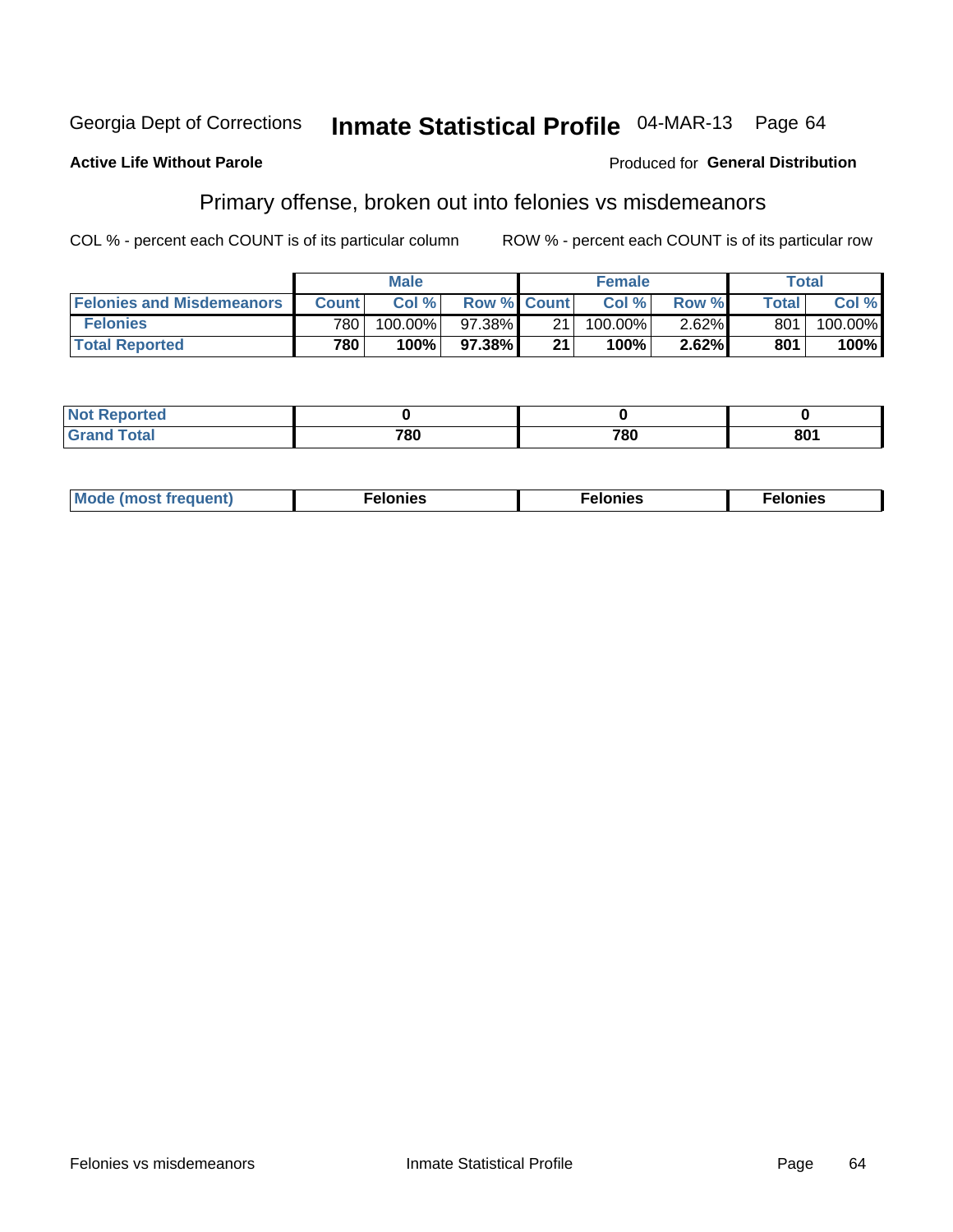# Inmate Statistical Profile 04-MAR-13 Page 65

#### **Active Life Without Parole**

#### Produced for General Distribution

### Primary offense, broken out into six broad crime categories

COL % - percent each COUNT is of its particular column

|                         |                 | <b>Male</b> |             |    | <b>Female</b> |       |                 | <b>Total</b> |
|-------------------------|-----------------|-------------|-------------|----|---------------|-------|-----------------|--------------|
| <b>Crime Categories</b> | <b>Count</b>    | Col %       | Row % Count |    | Col %         | Row % | <b>Total</b>    | Col %        |
| <b>Violent</b>          | 649             | 83.21%      | 96.87%      | 21 | 100.00%       | 3.13% | 670             | 83.65%       |
| <b>Sex Crime</b>        | 112             | 14.36%      | 100.00%     |    | .00%          |       | 112             | 13.98%       |
| 3<br><b>Property</b>    | 3               | .38%        | 100.00%     |    | .00%          |       |                 | $.37\%$      |
| <b>Drug</b><br>4        | 14 <sub>1</sub> | 1.79%       | 100.00%     |    | .00%          |       | 14 <sub>1</sub> | 1.75%        |
| <b>Other</b><br>6       | 2               | .26%        | 100.00%     |    | .00%          |       | າ               | .25%         |
| <b>Total Reported</b>   | 780             | 100%        | 97.38%      | 21 | 100%          | 2.62% | 801             | 100%         |

| <b>Not Reported</b> |     |     |
|---------------------|-----|-----|
| <b>Total</b>        | 780 | 801 |

| М | ,,, | - -- -<br>וחו | m |
|---|-----|---------------|---|
|   |     |               |   |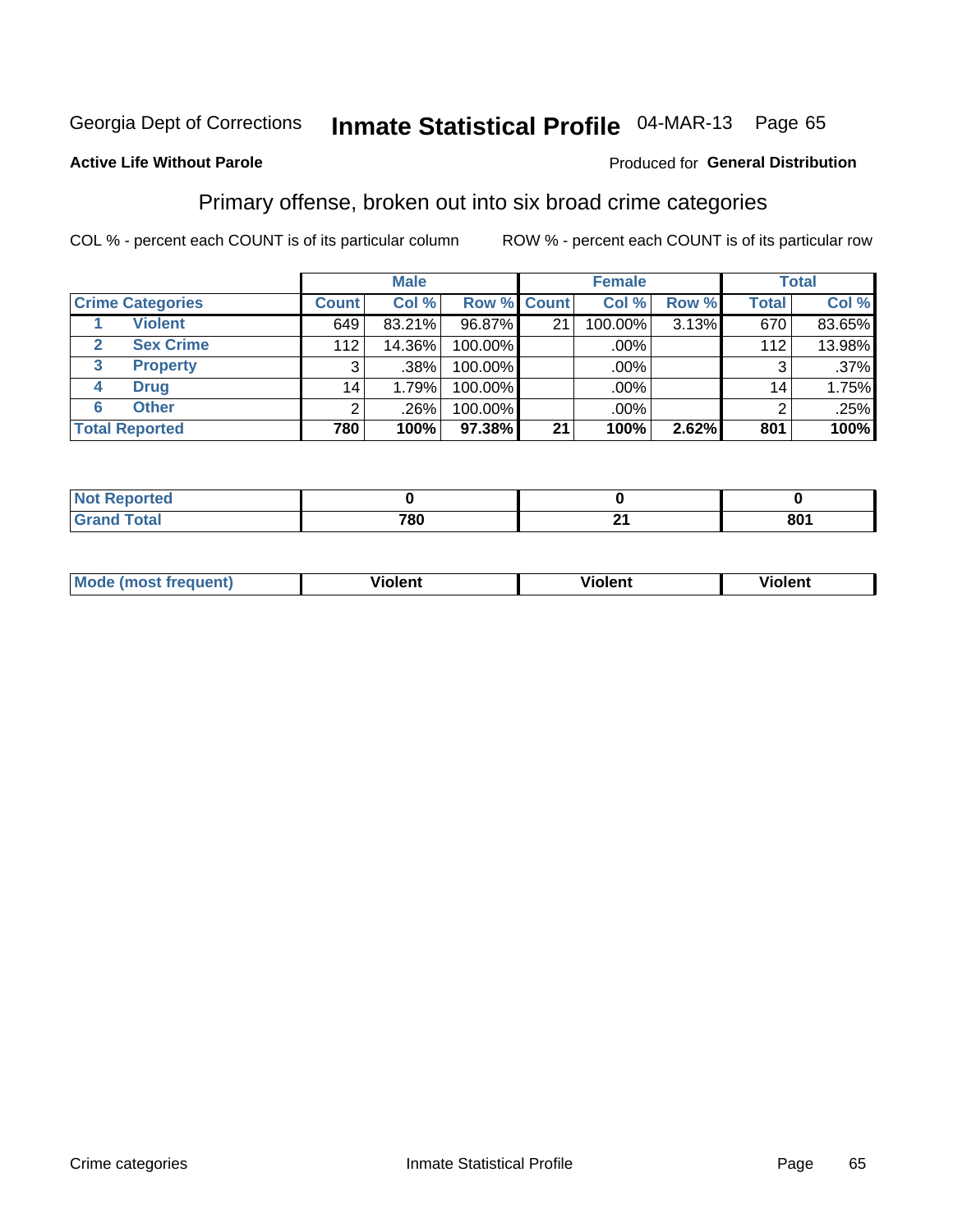# Inmate Statistical Profile 04-MAR-13 Page 66

#### **Active Life Without Parole**

#### Produced for General Distribution

## Primary offense, detailed offense code

COL % - percent each COUNT is of its particular column

|   |                                          |                | <b>Male</b> |         |                 | <b>Female</b> |         |                 | <b>Total</b> |  |
|---|------------------------------------------|----------------|-------------|---------|-----------------|---------------|---------|-----------------|--------------|--|
|   | <b>Primary Offense</b>                   | <b>Count</b>   | Col %       | Row %   | <b>Count</b>    | Col %         | Row %   | <b>Total</b>    | Col %        |  |
| F | <b>Aggrav Child Molestation</b>          | 16             | 2.05%       | 100.00% |                 |               |         | $\overline{16}$ | 2.00%        |  |
| F | <b>Aggrav Sexual Battery</b>             | 4              | .51%        | 100.00% |                 |               |         | 4               | .50%         |  |
| F | <b>Aggrav Sodomy</b>                     | 10             | 1.28%       | 100.00% |                 |               |         | 10              | 1.25%        |  |
| F | <b>Armed Robbery</b>                     | 120            | 15.38%      | 98.36%  | $\overline{2}$  | 9.52%         | 1.64%   | 122             | 15.23%       |  |
| F | <b>Att/Consprcy Commt</b><br>C/S/Of      | 1              | .13%        | 100.00% |                 |               |         | 1               | .12%         |  |
| F | <b>Burglary</b>                          | 3              | .38%        | 100.00% |                 |               |         | 3               | .37%         |  |
| F | <b>Child Molestation</b>                 | 4              | .51%        | 100.00% |                 |               |         | 4               | .50%         |  |
| F | <b>Cruelty To Children</b>               | 1              | .13%        | 100.00% |                 |               |         | 1               | .12%         |  |
| F | <b>Feticide</b>                          |                |             |         | 1               | 4.76%         | 100.00% | 1               | .12%         |  |
| F | <b>Hijacking Motor Vehicle</b>           | 1              | .13%        | 100.00% |                 |               |         | 1               | .12%         |  |
| F | <b>Kidnapping</b>                        | 62             | 7.95%       | 100.00% |                 |               |         | 62              | 7.74%        |  |
| F | <b>Murder</b>                            | 464            | 59.49%      | 96.27%  | 18              | 85.71%        | 3.73%   | 482             | 60.17%       |  |
| F | <b>Poss Firearm Convct</b>               | 1              | .13%        | 100.00% |                 |               |         | 1               | .12%         |  |
|   | <b>Felon</b>                             |                |             |         |                 |               |         |                 |              |  |
| F | <b>Poss Of Certain</b><br><b>Weapons</b> | 1              | .13%        | 100.00% |                 |               |         | $\mathbf 1$     | .12%         |  |
| F | <b>Poss Of Cocaine</b>                   | 3              | .38%        | 100.00% |                 |               |         | 3               | .37%         |  |
| F | <b>Poss W Int Dist Cocaine</b>           | 1              | .13%        | 100.00% |                 |               |         | 1               | .12%         |  |
| F | <b>Rape</b>                              | 78             | 10.00%      | 100.00% |                 |               |         | 78              | 9.74%        |  |
| F | <b>Robbery</b>                           | 1              | .13%        | 100.00% |                 |               |         | 1               | .12%         |  |
| F | <b>S/D Cocaine</b>                       | 5              | .64%        | 100.00% |                 |               |         | 5               | .62%         |  |
| F | <b>Traf Cocaine 401+ Gm</b>              | 1              | .13%        | 100.00% |                 |               |         | 1               | .12%         |  |
| F | <b>Traf Cocaine Less 200</b>             | $\overline{2}$ | .26%        | 100.00% |                 |               |         | $\overline{2}$  | .25%         |  |
| F | Gm<br><b>Traf Methamph 28-199</b>        | 1              | .13%        | 100.00% |                 |               |         | 1               | .12%         |  |
|   | Gm                                       |                |             |         |                 |               |         |                 |              |  |
|   | <b>Total Rported</b>                     | 780            | 100%        | 97.38%  | $\overline{21}$ | 100%          | 2.62%   | 801             | 100%         |  |

| oorted<br>N |             |          |     |
|-------------|-------------|----------|-----|
| <b>otal</b> | 700<br>טס ו | ົ<br>- - | 801 |

| Mode (most frequent) | 1101 Murder | 1101 Murder | 1101 Murder |
|----------------------|-------------|-------------|-------------|
|                      |             |             |             |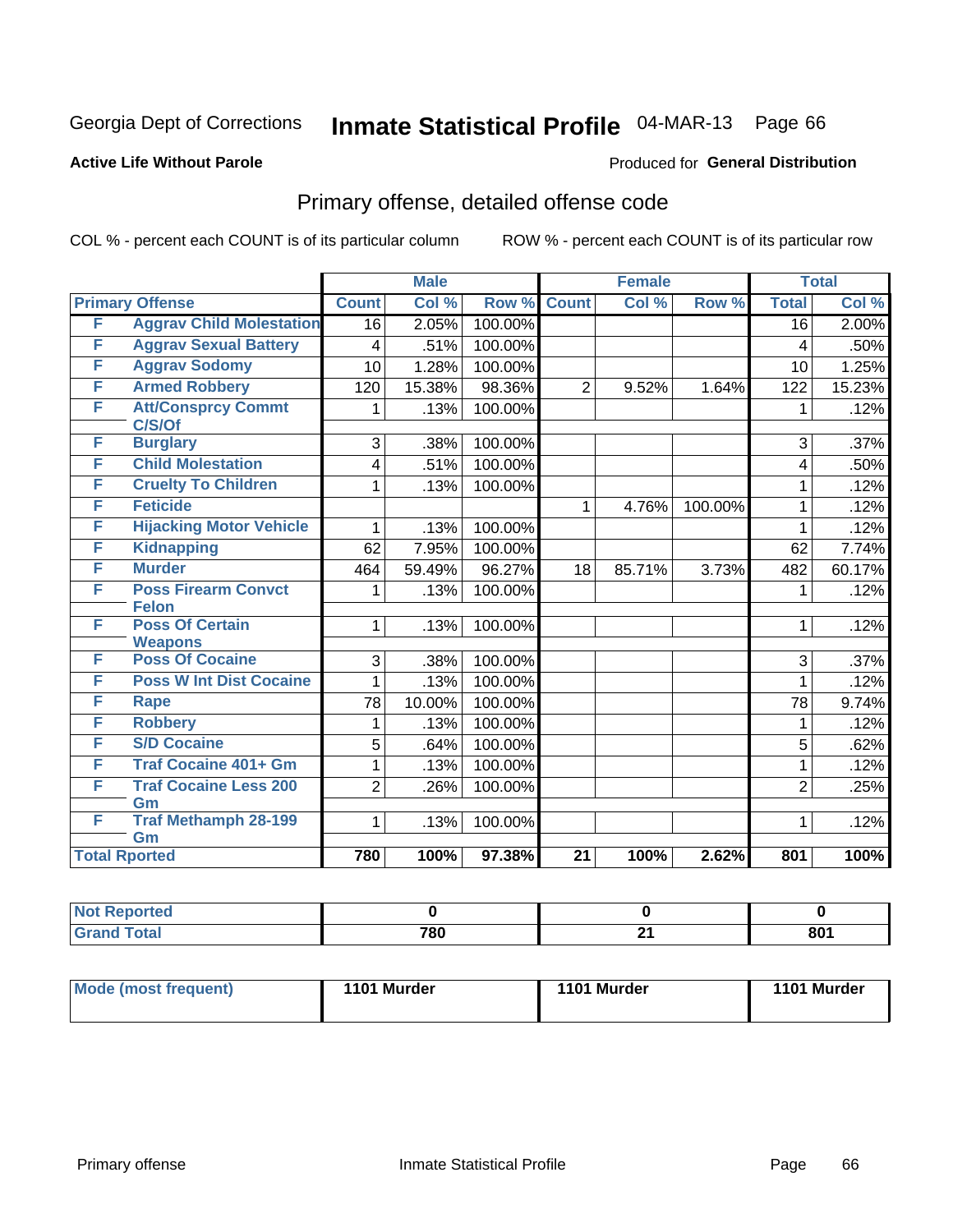#### **Active Life Without Parole**

#### Produced for **General Distribution**

## County of conviction of primary offense

|                                |                  | <b>Male</b> |         | <b>Female</b> |        | <b>Total</b> |                |       |
|--------------------------------|------------------|-------------|---------|---------------|--------|--------------|----------------|-------|
| <b>County of Conviction</b>    | <b>Count</b>     | Col %       | Row %   | <b>Count</b>  | Col %  | Row %        | <b>Total</b>   | Col % |
| <b>Appling County</b><br>001   | 3                | .38%        | 100.00% |               |        |              | 3              | .37%  |
| <b>Atkinson County</b><br>002  | $\overline{2}$   | .26%        | 100.00% |               |        |              | $\overline{2}$ | .25%  |
| <b>Bacon County</b><br>003     | $\mathbf{1}$     | .13%        | 100.00% |               |        |              | 1              | .12%  |
| <b>Baldwin County</b><br>005   | 4                | .51%        | 100.00% |               |        |              | 4              | .50%  |
| <b>Banks County</b><br>006     | 1                | .13%        | 100.00% |               |        |              | 1              | .12%  |
| <b>Barrow County</b><br>007    | 6                | .77%        | 100.00% |               |        |              | 6              | .75%  |
| <b>Bartow County</b><br>008    | 5                | .64%        | 100.00% |               |        |              | 5              | .62%  |
| <b>Ben Hill County</b><br>009  | 4                | .51%        | 100.00% |               |        |              | 4              | .50%  |
| <b>Berrien County</b><br>010   | $\overline{2}$   | .26%        | 100.00% |               |        |              | $\overline{2}$ | .25%  |
| <b>Bibb County</b><br>011      | 23               | 2.95%       | 100.00% |               |        |              | 23             | 2.87% |
| <b>Bleckley County</b><br>012  | 1                | .13%        | 100.00% |               |        |              | 1              | .12%  |
| <b>Brantley County</b><br>013  | 1                | .13%        | 100.00% |               |        |              | 1              | .12%  |
| <b>Brooks County</b><br>014    | 1                | .13%        | 100.00% |               |        |              | 1              | .12%  |
| <b>Bulloch County</b><br>016   | 5                | .64%        | 83.33%  | 1             | 4.76%  | 16.67%       | 6              | .75%  |
| <b>Burke County</b><br>017     | 6                | .77%        | 100.00% |               |        |              | 6              | .75%  |
| <b>Butts County</b><br>018     | 5                | .64%        | 100.00% |               |        |              | 5              | .62%  |
| <b>Camden County</b><br>020    | 4                | .51%        | 100.00% |               |        |              | 4              | .50%  |
| <b>Candler County</b><br>021   | $\mathbf{1}$     | .13%        | 100.00% |               |        |              | $\mathbf{1}$   | .12%  |
| <b>Carroll County</b><br>022   | 3                | .38%        | 100.00% |               |        |              | 3              | .37%  |
| <b>Catoosa County</b><br>023   | $\overline{3}$   | .38%        | 100.00% |               |        |              | $\overline{3}$ | .37%  |
| <b>Charlton County</b><br>024  | 1                | .13%        | 100.00% |               |        |              | 1              | .12%  |
| <b>Chatham County</b><br>025   | 29               | 3.72%       | 100.00% |               |        |              | 29             | 3.62% |
| <b>Chattooga County</b><br>027 | $\mathbf 1$      | .13%        | 100.00% |               |        |              | 1              | .12%  |
| <b>Cherokee County</b><br>028  | $\overline{2}$   | .26%        | 100.00% |               |        |              | $\overline{2}$ | .25%  |
| <b>Clarke County</b><br>029    | 17               | 2.18%       | 100.00% |               |        |              | 17             | 2.12% |
| <b>Clayton County</b><br>031   | 36               | 4.62%       | 97.30%  | 1             | 4.76%  | 2.70%        | 37             | 4.62% |
| <b>Clinch County</b><br>032    | $\mathbf 1$      | .13%        | 100.00% |               |        |              | 1              | .12%  |
| <b>Cobb County</b><br>033      | 32               | 4.10%       | 96.97%  | 1             | 4.76%  | 3.03%        | 33             | 4.12% |
| <b>Coffee County</b><br>034    | 4                | .51%        | 100.00% |               |        |              | 4              | .50%  |
| <b>Colquitt County</b><br>035  | 4                | .51%        | 100.00% |               |        |              | 4              | .50%  |
| <b>Columbia County</b><br>036  | $\overline{7}$   | .90%        | 70.00%  | 3             | 14.29% | 30.00%       | 10             | 1.25% |
| 037<br><b>Cook County</b>      | 4                | .51%        | 100.00% |               |        |              | 4              | .50%  |
| <b>Coweta County</b><br>038    | 5                | .64%        | 100.00% |               |        |              | 5              | .62%  |
| <b>Crisp County</b><br>040     | 3                | .38%        | 100.00% |               |        |              | 3              | .37%  |
| <b>Dade County</b><br>041      | 1                | .13%        | 100.00% |               |        |              | $\mathbf{1}$   | .12%  |
| <b>Dawson County</b><br>042    | 1                | .13%        | 100.00% |               |        |              | 1              | .12%  |
| <b>Decatur County</b><br>043   | $\boldsymbol{2}$ | .26%        | 100.00% |               |        |              | $\overline{2}$ | .25%  |
| <b>Dekalb County</b><br>044    | 63               | 8.08%       | 98.44%  | 1             | 4.76%  | 1.56%        | 64             | 7.99% |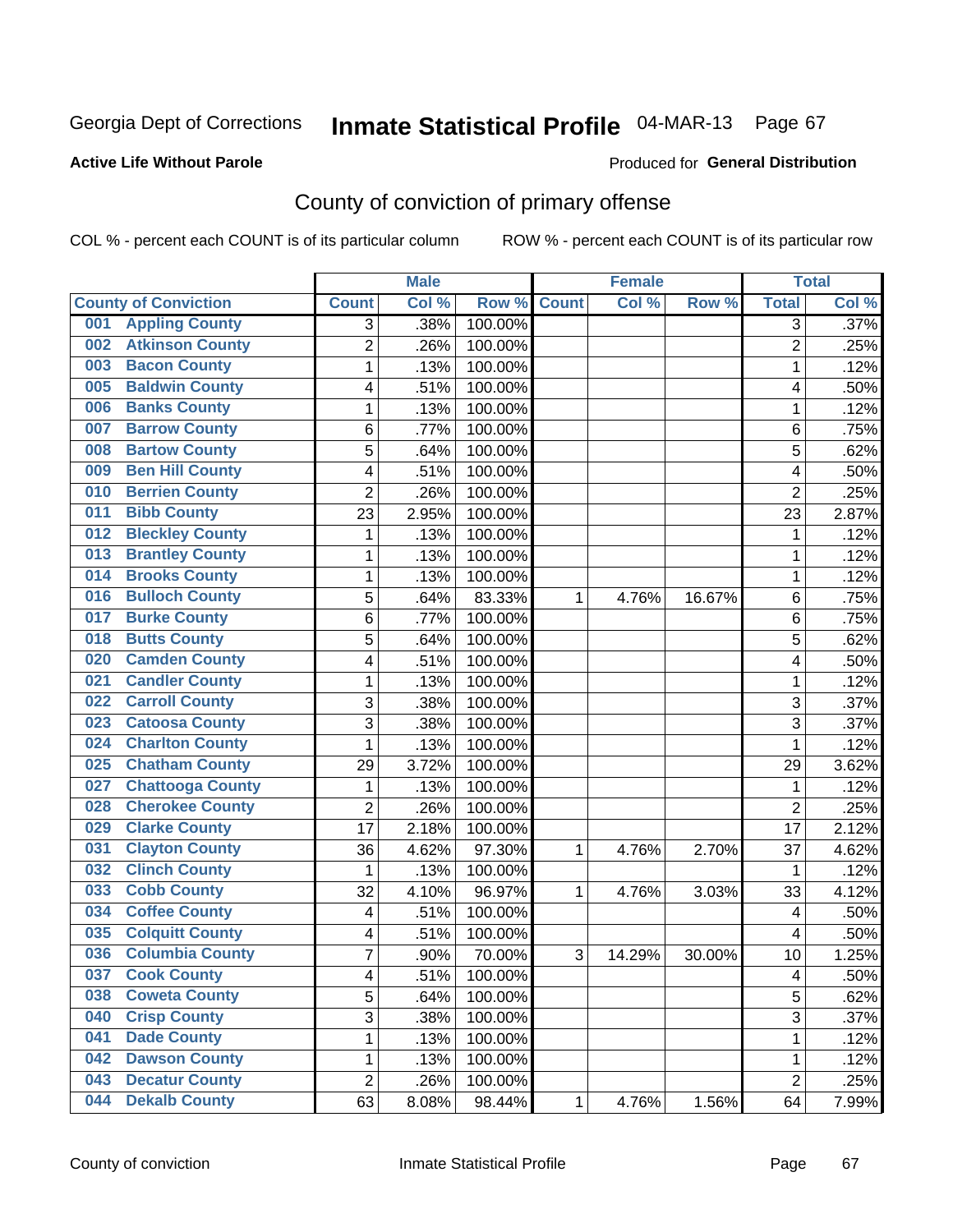#### **Active Life Without Parole**

#### Produced for **General Distribution**

## County of conviction of primary offense

|     |                             |                | <b>Male</b> |         |                | <b>Female</b> |        |                         | <b>Total</b> |
|-----|-----------------------------|----------------|-------------|---------|----------------|---------------|--------|-------------------------|--------------|
|     | <b>County of Conviction</b> | <b>Count</b>   | Col %       | Row %   | <b>Count</b>   | Col %         | Row %  | <b>Total</b>            | Col %        |
| 045 | <b>Dodge County</b>         | 1              | .13%        | 100.00% |                |               |        | 1                       | .12%         |
| 046 | <b>Dooly County</b>         | $\overline{2}$ | .26%        | 100.00% |                |               |        | $\overline{2}$          | .25%         |
| 047 | <b>Dougherty County</b>     | 26             | 3.33%       | 96.30%  | 1              | 4.76%         | 3.70%  | 27                      | 3.37%        |
| 048 | <b>Douglas County</b>       | 28             | 3.59%       | 96.55%  | 1              | 4.76%         | 3.45%  | 29                      | 3.62%        |
| 049 | <b>Early County</b>         | 1              | .13%        | 100.00% |                |               |        | 1                       | .12%         |
| 051 | <b>Effingham County</b>     | 4              | .51%        | 100.00% |                |               |        | 4                       | .50%         |
| 052 | <b>Elbert County</b>        | $\overline{c}$ | .26%        | 100.00% |                |               |        | $\overline{2}$          | .25%         |
| 053 | <b>Emanuel County</b>       | $\overline{7}$ | .90%        | 100.00% |                |               |        | $\overline{7}$          | .87%         |
| 056 | <b>Fayette County</b>       | 4              | .51%        | 100.00% |                |               |        | 4                       | .50%         |
| 057 | <b>Floyd County</b>         | 10             | 1.28%       | 100.00% |                |               |        | 10                      | 1.25%        |
| 058 | <b>Forsyth County</b>       | 3              | .38%        | 100.00% |                |               |        | 3                       | .37%         |
| 059 | <b>Franklin County</b>      | $\overline{2}$ | .26%        | 100.00% |                |               |        | $\overline{2}$          | .25%         |
| 060 | <b>Fulton County</b>        | 84             | 10.77%      | 97.67%  | $\overline{2}$ | 9.52%         | 2.33%  | 86                      | 10.74%       |
| 061 | <b>Gilmer County</b>        | $\overline{2}$ | .26%        | 100.00% |                |               |        | $\overline{2}$          | .25%         |
| 063 | <b>Glynn County</b>         | 15             | 1.92%       | 93.75%  | 1              | 4.76%         | 6.25%  | 16                      | 2.00%        |
| 064 | <b>Gordon County</b>        | 3              | .38%        | 100.00% |                |               |        | 3                       | .37%         |
| 066 | <b>Greene County</b>        | 1              | .13%        | 100.00% |                |               |        | 1                       | .12%         |
| 067 | <b>Gwinnett County</b>      | 11             | 1.41%       | 91.67%  | 1              | 4.76%         | 8.33%  | 12                      | 1.50%        |
| 068 | <b>Habersham County</b>     | 5              | .64%        | 100.00% |                |               |        | $\overline{5}$          | .62%         |
| 069 | <b>Hall County</b>          | 14             | 1.79%       | 87.50%  | $\overline{2}$ | 9.52%         | 12.50% | 16                      | 2.00%        |
| 071 | <b>Haralson County</b>      | $\overline{2}$ | .26%        | 100.00% |                |               |        | $\overline{2}$          | .25%         |
| 072 | <b>Harris County</b>        | $\overline{c}$ | .26%        | 100.00% |                |               |        | $\overline{2}$          | .25%         |
| 073 | <b>Hart County</b>          | $\overline{3}$ | .38%        | 100.00% |                |               |        | $\overline{3}$          | .37%         |
| 075 | <b>Henry County</b>         | 10             | 1.28%       | 100.00% |                |               |        | 10                      | 1.25%        |
| 076 | <b>Houston County</b>       | 15             | 1.92%       | 100.00% |                |               |        | 15                      | 1.87%        |
| 077 | <b>Irwin County</b>         | 1              | .13%        | 100.00% |                |               |        | 1                       | .12%         |
| 078 | <b>Jackson County</b>       | 10             | 1.28%       | 100.00% |                |               |        | 10                      | 1.25%        |
| 079 | <b>Jasper County</b>        | 1              | .13%        | 100.00% |                |               |        | 1                       | .12%         |
| 080 | <b>Jeff Davis County</b>    | 1              | .13%        | 100.00% |                |               |        | 1                       | .12%         |
| 081 | <b>Jefferson County</b>     | 1              | .13%        | 100.00% |                |               |        | 1                       | .12%         |
| 083 | <b>Johnson County</b>       | 1              | .13%        | 100.00% |                |               |        | 1                       | .12%         |
| 084 | <b>Jones County</b>         | 2              | .26%        | 100.00% |                |               |        | $\overline{\mathbf{c}}$ | .25%         |
| 087 | <b>Laurens County</b>       | 3              | .38%        | 100.00% |                |               |        | 3                       | .37%         |
| 088 | <b>Lee County</b>           | 2              | .26%        | 100.00% |                |               |        | $\overline{2}$          | .25%         |
| 089 | <b>Liberty County</b>       | 6              | .77%        | 85.71%  | 1              | 4.76%         | 14.29% | $\overline{7}$          | .87%         |
| 091 | <b>Long County</b>          | 3              | .38%        | 100.00% |                |               |        | 3                       | .37%         |
| 092 | <b>Lowndes County</b>       | 5              | .64%        | 100.00% |                |               |        | 5                       | .62%         |
| 095 | <b>Madison County</b>       | 1              | .13%        | 100.00% |                |               |        | 1                       | .12%         |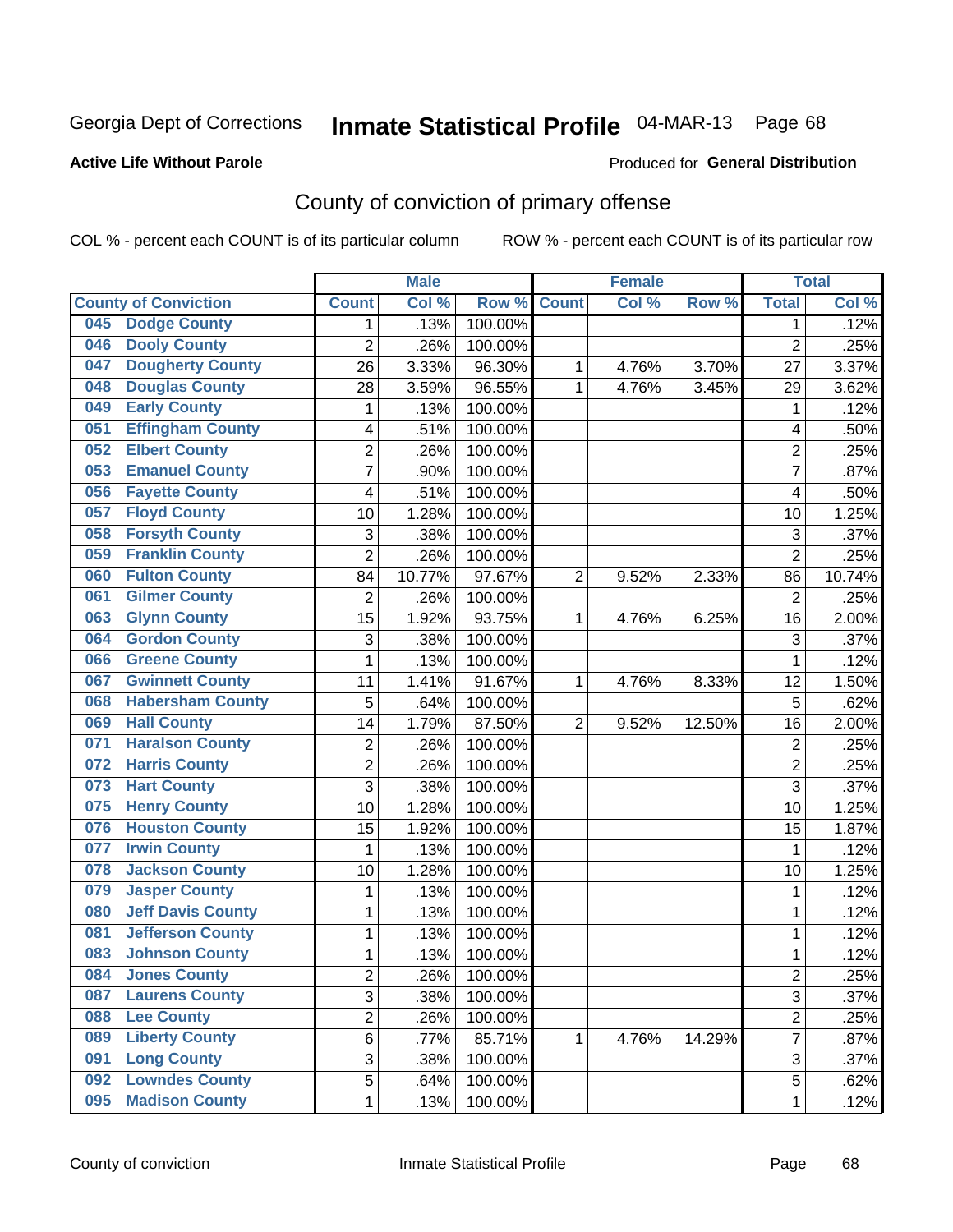#### **Active Life Without Parole**

#### Produced for **General Distribution**

## County of conviction of primary offense

|                                            |                  | <b>Male</b> |         |              | <b>Female</b> |        |                | <b>Total</b> |
|--------------------------------------------|------------------|-------------|---------|--------------|---------------|--------|----------------|--------------|
| <b>County of Conviction</b>                | <b>Count</b>     | Col %       | Row %   | <b>Count</b> | Col %         | Row %  | <b>Total</b>   | Col %        |
| <b>Marion County</b><br>096                | 1                | .13%        | 100.00% |              |               |        | 1              | .12%         |
| <b>Mcduffie County</b><br>097              | $\overline{2}$   | .26%        | 100.00% |              |               |        | $\overline{2}$ | .25%         |
| <b>Mcintosh County</b><br>098              | 1                | .13%        | 100.00% |              |               |        | $\mathbf 1$    | .12%         |
| <b>Miller County</b><br>100                | 1                | .13%        | 100.00% |              |               |        | 1              | .12%         |
| <b>Monroe County</b><br>102                | 5                | .64%        | 100.00% |              |               |        | 5              | .62%         |
| <b>Morgan County</b><br>104                | 1                | .13%        | 100.00% |              |               |        | 1              | .12%         |
| <b>Muscogee County</b><br>106              | 22               | 2.82%       | 100.00% |              |               |        | 22             | 2.75%        |
| <b>Newton County</b><br>107                | 5                | .64%        | 83.33%  | 1            | 4.76%         | 16.67% | 6              | .75%         |
| <b>Oglethorpe County</b><br>109            | 1                | .13%        | 100.00% |              |               |        | 1              | .12%         |
| <b>Paulding County</b><br>110              | $\overline{c}$   | .26%        | 100.00% |              |               |        | $\overline{2}$ | .25%         |
| <b>Pierce County</b><br>113                | $\overline{2}$   | .26%        | 100.00% |              |               |        | $\overline{2}$ | .25%         |
| <b>Pike County</b><br>114                  | 4                | .51%        | 80.00%  | 1            | 4.76%         | 20.00% | 5              | .62%         |
| <b>Polk County</b><br>115                  | 2                | .26%        | 100.00% |              |               |        | $\overline{2}$ | .25%         |
| <b>Pulaski County</b><br>116               | 1                | .13%        | 100.00% |              |               |        | $\mathbf 1$    | .12%         |
| <b>Putnam County</b><br>117                | $\overline{7}$   | .90%        | 100.00% |              |               |        | $\overline{7}$ | .87%         |
| <b>Rabun County</b><br>119                 | 1                | .13%        | 100.00% |              |               |        | $\mathbf 1$    | .12%         |
| <b>Randolph County</b><br>120              | $\overline{2}$   | .26%        | 100.00% |              |               |        | $\overline{2}$ | .25%         |
| <b>Richmond County</b><br>$\overline{121}$ | 38               | 4.87%       | 97.44%  | 1            | 4.76%         | 2.56%  | 39             | 4.87%        |
| <b>Rockdale County</b><br>122              | $\boldsymbol{9}$ | 1.15%       | 90.00%  | 1            | 4.76%         | 10.00% | 10             | 1.25%        |
| <b>Seminole County</b><br>125              | 1                | .13%        | 100.00% |              |               |        | 1              | .12%         |
| <b>Spalding County</b><br>126              | 10               | 1.28%       | 100.00% |              |               |        | 10             | 1.25%        |
| <b>Stephens County</b><br>127              | 3                | .38%        | 100.00% |              |               |        | 3              | .37%         |
| <b>Sumter County</b><br>129                | 1                | .13%        | 100.00% |              |               |        | 1              | .12%         |
| <b>Taliaferro County</b><br>131            | 1                | .13%        | 100.00% |              |               |        | 1              | .12%         |
| <b>Tattnall County</b><br>132              | 1                | .13%        | 100.00% |              |               |        | 1              | .12%         |
| <b>Terrell County</b><br>135               | 1                | .13%        | 100.00% |              |               |        | 1              | .12%         |
| <b>Thomas County</b><br>136                | 4                | .51%        | 100.00% |              |               |        | 4              | .50%         |
| <b>Tift County</b><br>137                  | 6                | .77%        | 100.00% |              |               |        | 6              | .75%         |
| <b>Toombs County</b><br>138                | 8                | 1.03%       | 100.00% |              |               |        | 8              | 1.00%        |
| <b>Towns County</b><br>139                 | 1                | .13%        | 100.00% |              |               |        | $\mathbf 1$    | .12%         |
| <b>Treutlen County</b><br>140              | $\overline{2}$   | .26%        | 100.00% |              |               |        | $\overline{2}$ | .25%         |
| 141<br><b>Troup County</b>                 | 2                | .26%        | 100.00% |              |               |        | $\overline{c}$ | .25%         |
| <b>Turner County</b><br>142                | 1                | .13%        | 100.00% |              |               |        | $\mathbf{1}$   | .12%         |
| <b>Twiggs County</b><br>$\overline{143}$   | 1                | .13%        | 100.00% |              |               |        | $\mathbf{1}$   | .12%         |
| <b>Upson County</b><br>145                 | 3                | .38%        | 100.00% |              |               |        | 3              | .37%         |
| <b>Walker County</b><br>146                | 4                | .51%        | 80.00%  | 1            | 4.76%         | 20.00% | 5              | .62%         |
| <b>Walton County</b><br>147                | 7                | .90%        | 100.00% |              |               |        | $\overline{7}$ | .87%         |
| <b>Ware County</b><br>$\overline{148}$     | 11               | 1.41%       | 100.00% |              |               |        | 11             | 1.37%        |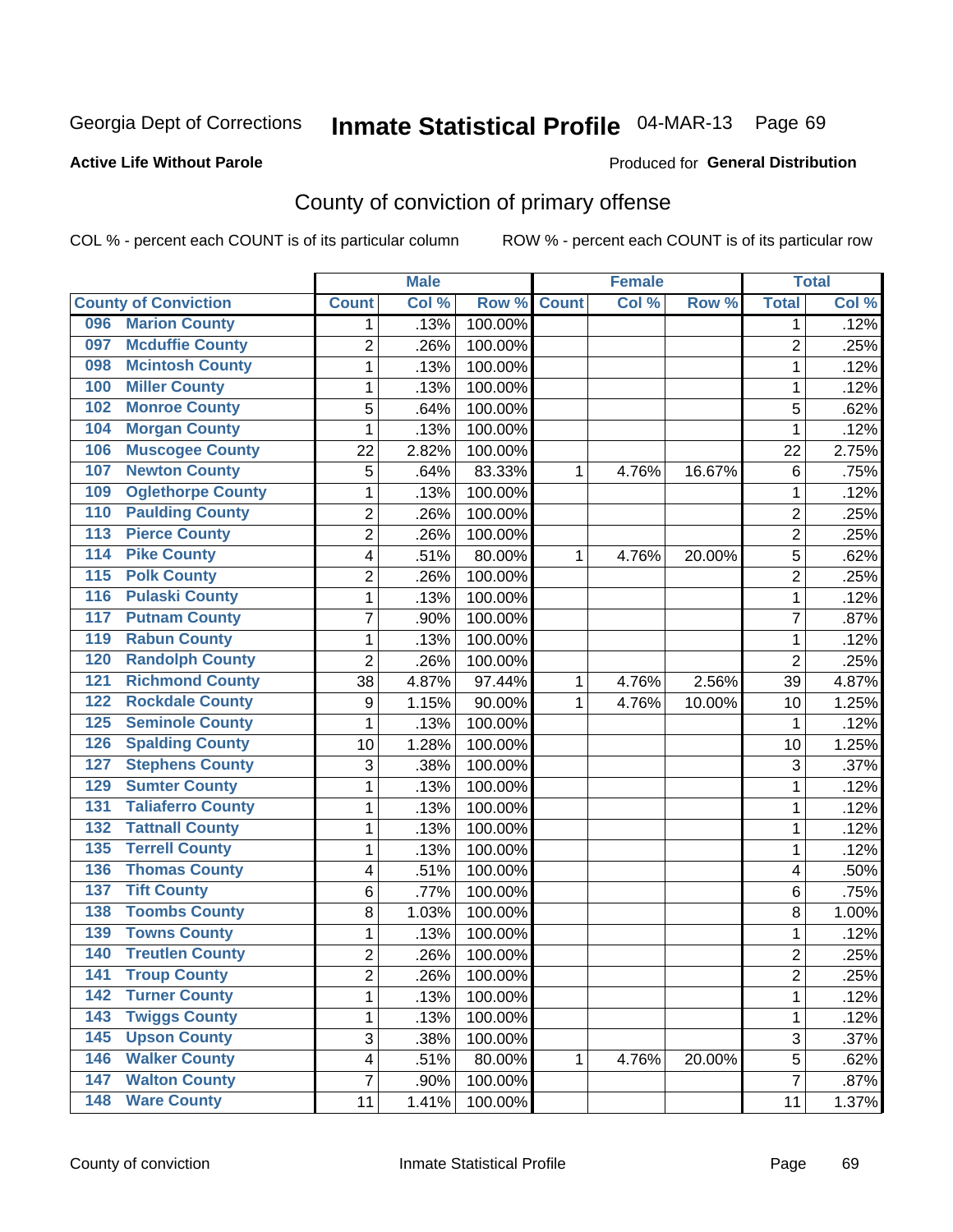Produced for **General Distribution**

#### **Active Life Without Parole**

## County of conviction of primary offense

|                                 | <b>Male</b>                                |         |                 | <b>Female</b> |       |       | <b>Total</b> |         |
|---------------------------------|--------------------------------------------|---------|-----------------|---------------|-------|-------|--------------|---------|
| <b>County of Conviction</b>     | <b>Row % Count</b><br>Col%<br><b>Count</b> |         |                 | Col %         | Row % | Total | Col %        |         |
| <b>Washington County</b><br>150 |                                            | $.51\%$ | 100.00%         |               |       |       |              | $.50\%$ |
| <b>Wayne County</b><br>151      |                                            | .64%    | 100.00%         |               |       |       |              | .62%    |
| <b>155 Whitfield County</b>     |                                            | .90%    | 100.00%         |               |       |       |              | $.87\%$ |
| <b>Wilkes County</b><br>157     |                                            | $.13\%$ | 100.00%         |               |       |       |              | .12%    |
| <b>Total Rported</b>            | 780                                        | 100%    | 97.38% <b>I</b> | 21            | 100%  | 2.62% | 801          | 100%    |

| orted<br>N  |     |    |           |
|-------------|-----|----|-----------|
| <b>otal</b> | 780 | e. | on.<br>ου |

| <b>Mode (most frequent)</b> | <b>Fulton County</b> | <b>Columbia County</b> | <b>Fulton County</b> |
|-----------------------------|----------------------|------------------------|----------------------|
|                             |                      |                        |                      |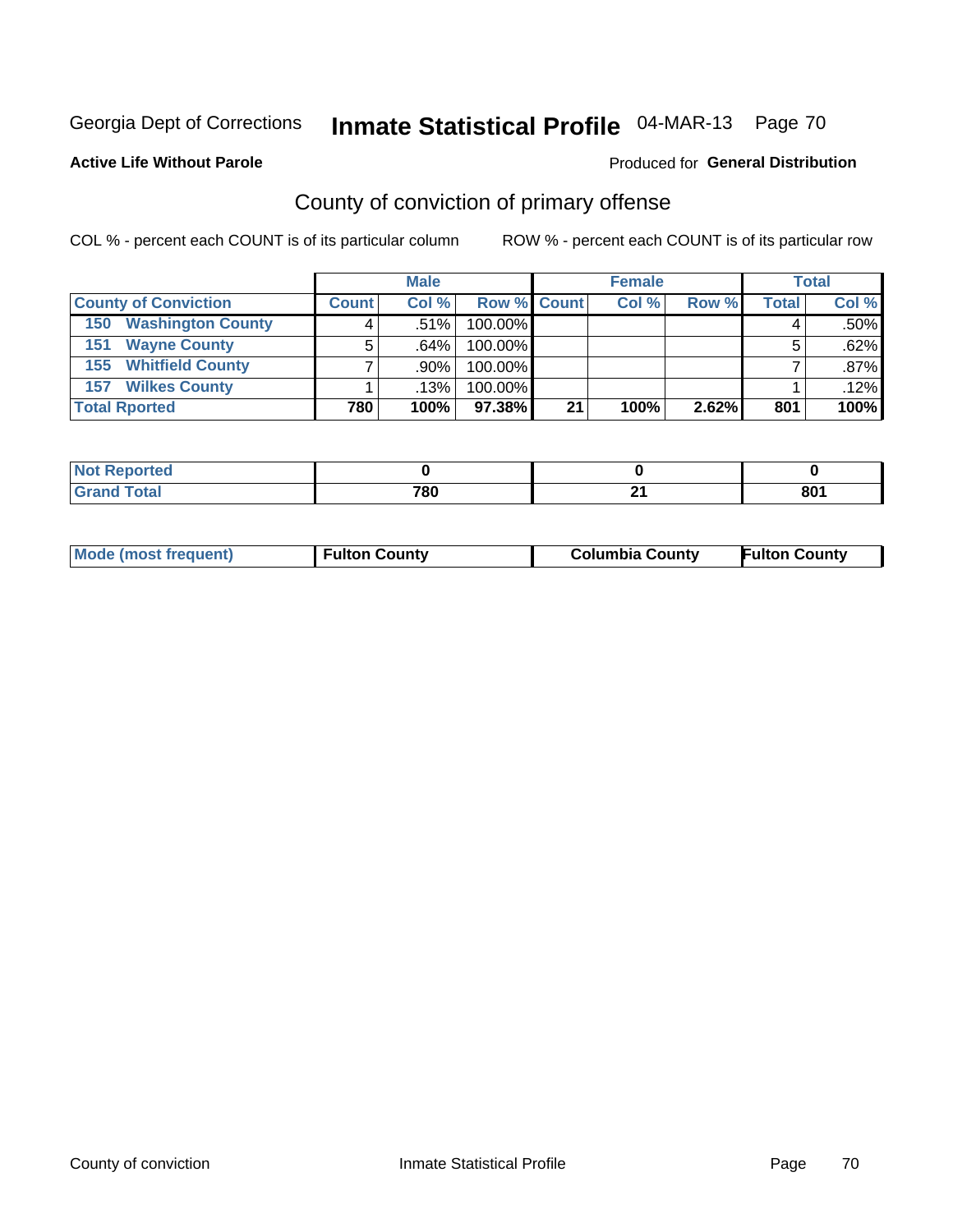#### **Active Life Without Parole**

#### Produced for **General Distribution**

## Circuit of conviction of primary offense

|                         |                                 |                | <b>Male</b>        |         |                         | <b>Female</b> |        |                  | <b>Total</b> |
|-------------------------|---------------------------------|----------------|--------------------|---------|-------------------------|---------------|--------|------------------|--------------|
|                         | <b>Circuit of Conviction</b>    | <b>Count</b>   | Col %              | Row %   | <b>Count</b>            | Col %         | Row %  | <b>Total</b>     | Col %        |
| 1                       | <b>Alapaha Circuit</b>          | 9              | 1.15%              | 100.00% |                         |               |        | $\overline{9}$   | 1.12%        |
| $\overline{2}$          | <b>Alcovy Circuit</b>           | 12             | 1.54%              | 92.31%  | 1                       | 4.76%         | 7.69%  | 13               | 1.62%        |
| $\overline{\mathbf{3}}$ | <b>Atlanta Circuit</b>          | 84             | 10.77%             | 97.67%  | $\overline{2}$          | 9.52%         | 2.33%  | 86               | 10.74%       |
| 4                       | <b>Atlantic Circuit</b>         | 11             | 1.41%              | 91.67%  | $\mathbf{1}$            | 4.76%         | 8.33%  | 12               | 1.50%        |
| $\overline{5}$          | <b>Augusta Circuit</b>          | 51             | 6.54%              | 92.73%  | $\overline{\mathbf{4}}$ | 19.05%        | 7.27%  | 55               | 6.87%        |
| $\overline{6}$          | <b>Blue Ridge Circuit</b>       | $\overline{c}$ | .26%               | 100.00% |                         |               |        | $\overline{2}$   | .25%         |
| 7                       | <b>Brunswick Circuit</b>        | 28             | 3.59%              | 96.55%  | 1                       | 4.76%         | 3.45%  | 29               | 3.62%        |
| $\overline{\mathbf{8}}$ | <b>Chattahoochee Circuit</b>    | 25             | 3.21%              | 100.00% |                         |               |        | 25               | 3.12%        |
| $\overline{9}$          | <b>Cherokee Circuit</b>         | 8              | 1.03%              | 100.00% |                         |               |        | 8                | 1.00%        |
| 10                      | <b>Clayton Circuit</b>          | 36             | 4.62%              | 97.30%  | 1                       | 4.76%         | 2.70%  | 37               | 4.62%        |
| $\overline{11}$         | <b>Cobb Circuit</b>             | 32             | 4.10%              | 96.97%  | $\mathbf{1}$            | 4.76%         | 3.03%  | 33               | 4.12%        |
| $\overline{12}$         | <b>Conasauga Circuit</b>        | 7              | .90%               | 100.00% |                         |               |        | $\overline{7}$   | .87%         |
| $\overline{13}$         | <b>Cordele Circuit</b>          | 9              | 1.15%              | 100.00% |                         |               |        | $\boldsymbol{9}$ | 1.12%        |
| $\overline{14}$         | <b>Coweta Circuit</b>           | 10             | 1.28%              | 100.00% |                         |               |        | 10               | 1.25%        |
| $\overline{15}$         | <b>Dougherty Circuit</b>        | 26             | 3.33%              | 96.30%  | 1                       | 4.76%         | 3.70%  | 27               | 3.37%        |
| 16                      | <b>Dublin Circuit</b>           | 7              | .90%               | 100.00% |                         |               |        | $\overline{7}$   | .87%         |
| $\overline{17}$         | <b>Eastern Circuit</b>          | 29             | 3.72%              | 100.00% |                         |               |        | 29               | 3.62%        |
| 18                      | <b>Flint Circuit</b>            | 10             | 1.28%              | 100.00% |                         |               |        | 10               | 1.25%        |
| 19                      | <b>Griffin Circuit</b>          | 21             | 2.69%              | 95.45%  | 1                       | 4.76%         | 4.55%  | 22               | 2.75%        |
| $\overline{20}$         | <b>Gwinnett Circuit</b>         | 11             | 1.41%              | 91.67%  | 1                       | 4.76%         | 8.33%  | 12               | 1.50%        |
| $\overline{21}$         | <b>Houston Circuit</b>          | 15             | 1.92%              | 100.00% |                         |               |        | 15               | 1.87%        |
| $\overline{22}$         | <b>Lookout Mountain Circuit</b> | 9              | 1.15%              | 90.00%  | $\mathbf{1}$            | 4.76%         | 10.00% | 10               | 1.25%        |
| 23                      | <b>Macon Circuit</b>            | 23             | 2.95%              | 100.00% |                         |               |        | 23               | 2.87%        |
| $\overline{24}$         | <b>Middle Circuit</b>           | 21             | 2.69%              | 100.00% |                         |               |        | 21               | 2.62%        |
| $\overline{25}$         | <b>Mountain Circuit</b>         | 9              | 1.15%              | 100.00% |                         |               |        | 9                | 1.12%        |
| 26                      | <b>Northeastern Circuit</b>     | 15             | 1.92%              | 88.24%  | 2                       | 9.52%         | 11.76% | 17               | 2.12%        |
| $\overline{27}$         | <b>Northern Circuit</b>         | 9              | 1.15%              | 100.00% |                         |               |        | $\boldsymbol{9}$ | 1.12%        |
| 28                      | <b>Ocmulgee Circuit</b>         | 16             | 2.05%              | 100.00% |                         |               |        | 16               | 2.00%        |
| 29                      | <b>Oconee Circuit</b>           | 3              | .38%               | 100.00% |                         |               |        | 3                | .37%         |
| 30                      | <b>Ogeechee Circuit</b>         | 9              | 1.15%              | 90.00%  | $\mathbf{1}$            | 4.76%         | 10.00% | 10               | 1.25%        |
| $\overline{31}$         | <b>Pataula Circuit</b>          | 6              | .77%               | 100.00% |                         |               |        | 6                | .75%         |
| 32                      | <b>Piedmont Circuit</b>         | 17             | 2.18%              | 100.00% |                         |               |        | 17               | 2.12%        |
| 33                      | <b>Rome Circuit</b>             | 10             | $\overline{1.28%}$ | 100.00% |                         |               |        | 10               | 1.25%        |
| 34                      | <b>South Georgia Circuit</b>    | $\overline{2}$ | .26%               | 100.00% |                         |               |        | $\overline{2}$   | .25%         |
| 35                      | <b>Southern Circuit</b>         | 14             | 1.79%              | 100.00% |                         |               |        | 14               | 1.75%        |
| 36                      | <b>Southwestern Circuit</b>     | $\mathfrak{S}$ | .38%               | 100.00% |                         |               |        | 3                | .37%         |
| 37                      | <b>Stone Mountain Circuit</b>   | 63             | 8.08%              | 98.44%  | 1                       | 4.76%         | 1.56%  | 64               | 7.99%        |
| 38                      | <b>Tallapoosa Circuit</b>       | 4              | .51%               | 100.00% |                         |               |        | $\overline{4}$   | .50%         |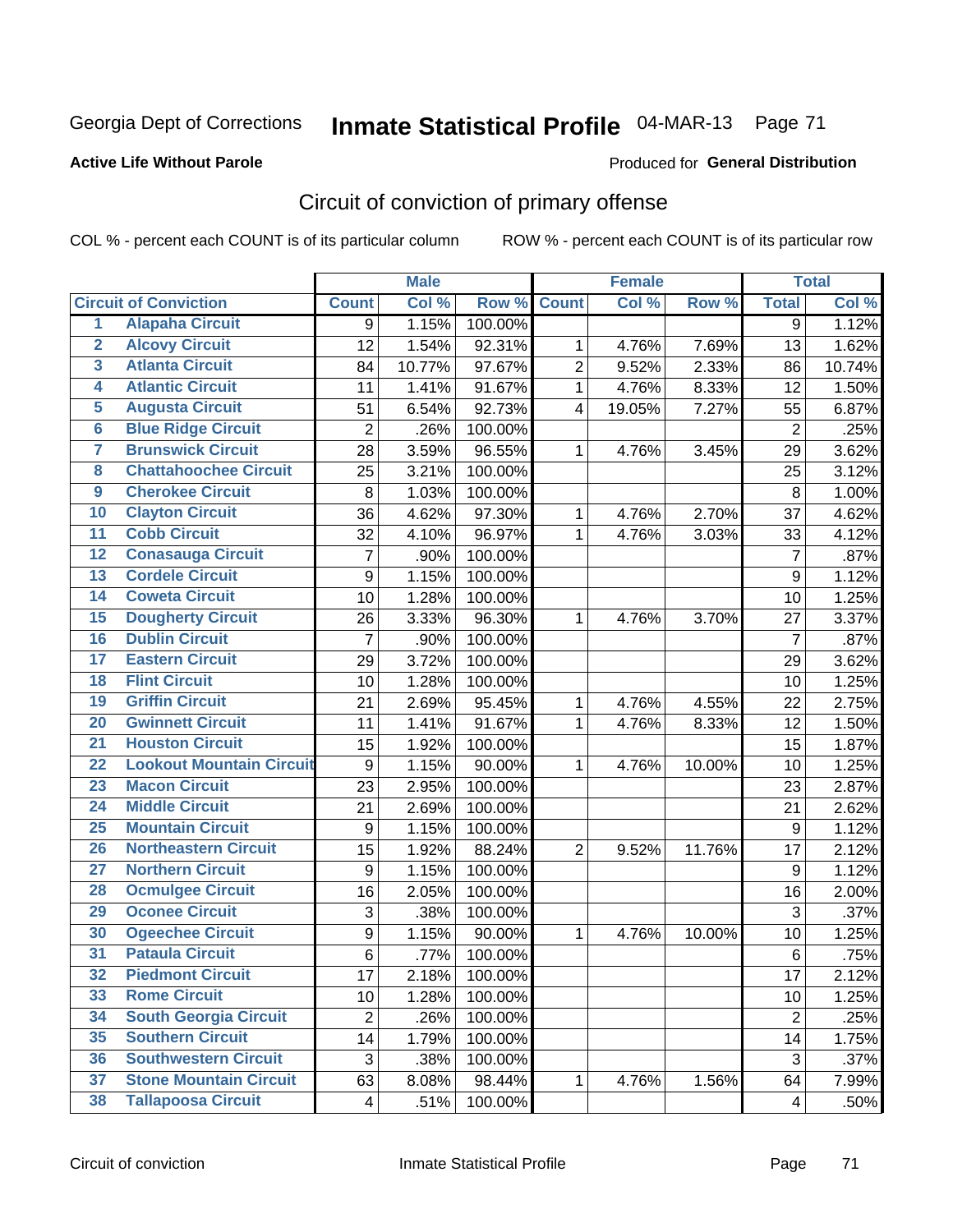#### **Active Life Without Parole**

#### Produced for **General Distribution**

## Circuit of conviction of primary offense

|    |                              |              | <b>Male</b> |         |              | <b>Female</b> |        |              | <b>Total</b> |
|----|------------------------------|--------------|-------------|---------|--------------|---------------|--------|--------------|--------------|
|    | <b>Circuit of Conviction</b> | <b>Count</b> | Col %       | Row %   | <b>Count</b> | Col %         | Row %  | <b>Total</b> | Col %        |
| 39 | <b>Tifton Circuit</b>        | 8            | 1.03%       | 100.00% |              |               |        | 8            | 1.00%        |
| 40 | <b>Toombs Circuit</b>        | 4            | .51%        | 100.00% |              |               |        | 4            | .50%         |
| 41 | <b>Waycross Circuit</b>      | 20           | 2.56%       | 100.00% |              |               |        | 20           | 2.50%        |
| 42 | <b>Western Circuit</b>       | 17           | 2.18%       | 100.00% |              |               |        | 17           | 2.12%        |
| 43 | <b>Rockdale Circuit</b>      | 9            | 1.15%       | 90.00%  |              | 4.76%         | 10.00% | 10           | 1.25%        |
| 44 | <b>Douglas Circuit</b>       | 28           | 3.59%       | 96.55%  |              | 4.76%         | 3.45%  | 29           | 3.62%        |
| 45 | <b>Appalachian Circuit</b>   | 2            | .26%        | 100.00% |              |               |        | 2            | .25%         |
| 46 | <b>Enotah Circuit</b>        |              | .13%        | 100.00% |              |               |        |              | .12%         |
| 47 | <b>Bell-Forsyth Circuit</b>  | 3            | .38%        | 100.00% |              |               |        | 3            | .37%         |
| 48 | <b>Towaliga Circuit</b>      | 10           | 1.28%       | 100.00% |              |               |        | 10           | 1.25%        |
| 49 | <b>Paulding Circuit</b>      | 2            | .26%        | 100.00% |              |               |        | 2            | .25%         |
|    | <b>Total Rported</b>         | 780          | 100%        | 97.38%  | 21           | 100%          | 2.62%  | 801          | 100%         |

| <b>orted</b><br>N |     |               |     |
|-------------------|-----|---------------|-----|
| <b>Total</b>      | 780 | $\sim$<br>- 1 | 801 |

| М<br>. In n tr<br>.<br>.<br>wanta<br>Πū<br>31.<br>$\sim$ $\sim$ $\sim$ |
|------------------------------------------------------------------------|
|------------------------------------------------------------------------|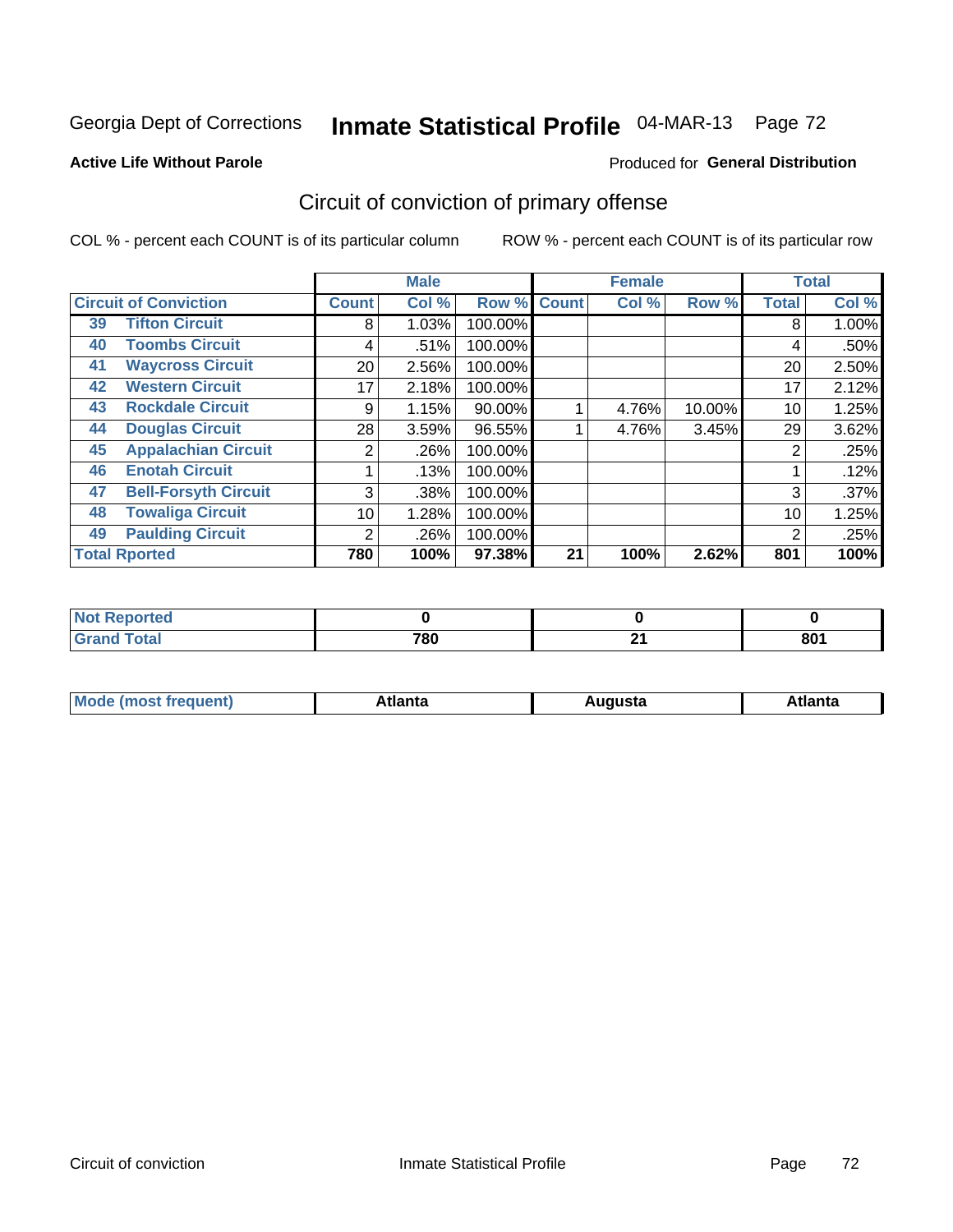#### **Active Life Without Parole**

#### Produced for **General Distribution**

### Years served (jail + prison) in this incarceration

|                        |                         | <b>Male</b> |         |                 | <b>Female</b> |       |                  | <b>Total</b> |
|------------------------|-------------------------|-------------|---------|-----------------|---------------|-------|------------------|--------------|
| <b>Years Served</b>    | <b>Count</b>            | Col %       | Row %   | <b>Count</b>    | Col %         | Row % | <b>Total</b>     | Col %        |
| Less than one year     | $\overline{16}$         | 2.05%       | 94.12%  | 1               | 4.76%         | 5.88% | $\overline{17}$  | 2.12%        |
| 1 to 1.99 years        | 57                      | 7.31%       | 96.61%  | 2               | 9.52%         | 3.39% | 59               | 7.37%        |
| 2 to 2.99 years        | 57                      | 7.31%       | 91.94%  | $\overline{5}$  | 23.81%        | 8.06% | 62               | 7.74%        |
| 3 to 3.99 years        | 47                      | 6.03%       | 95.92%  | 2               | 9.52%         | 4.08% | 49               | 6.12%        |
| 4 to 4.99 years        | 40                      | 5.13%       | 100.00% |                 |               |       | 40               | 4.99%        |
| 5 to 5.99 years        | 49                      | 6.28%       | 100.00% |                 |               |       | 49               | 6.12%        |
| 6 to 6.99 years        | 28                      | 3.59%       | 90.32%  | 3               | 14.29%        | 9.68% | 31               | 3.87%        |
| 7 to 7.99 years        | 29                      | 3.72%       | 96.67%  | $\mathbf{1}$    | 4.76%         | 3.33% | 30               | 3.75%        |
| <b>8 to 8.99 years</b> | 38                      | 4.87%       | 100.00% |                 |               |       | 38               | 4.74%        |
| 9 to 9.99 years        | 23                      | 2.95%       | 95.83%  | 1               | 4.76%         | 4.17% | 24               | 3.00%        |
| 10 to 10.99 years      | 45                      | 5.77%       | 91.84%  | 4               | 19.05%        | 8.16% | 49               | 6.12%        |
| 11 to 11.99 years      | 38                      | 4.87%       | 100.00% |                 |               |       | 38               | 4.74%        |
| 12 to 12.99 years      | 45                      | 5.77%       | 100.00% |                 |               |       | 45               | 5.62%        |
| 13 to 13.99 years      | 38                      | 4.87%       | 100.00% |                 |               |       | 38               | 4.74%        |
| 14 to 14.99 years      | 33                      | 4.23%       | 97.06%  | 1               | 4.76%         | 2.94% | 34               | 4.24%        |
| 15 to 15.99 years      | 50                      | 6.41%       | 98.04%  | 1               | 4.76%         | 1.96% | 51               | 6.37%        |
| 16 to 16.99 years      | 43                      | 5.51%       | 100.00% |                 |               |       | 43               | 5.37%        |
| 17 to 17.99 years      | 31                      | 3.97%       | 100.00% |                 |               |       | 31               | 3.87%        |
| 18 to 18.99 years      | 22                      | 2.82%       | 100.00% |                 |               |       | 22               | 2.75%        |
| 19 to 19.99 years      | 20                      | 2.56%       | 100.00% |                 |               |       | 20               | 2.50%        |
| 20 to 20.99 years      | 5                       | 0.64%       | 100.00% |                 |               |       | 5                | 0.62%        |
| 21 to 21.99 years      | 6                       | 0.77%       | 100.00% |                 |               |       | $\,6$            | 0.75%        |
| 22 to 22.99 years      | $\mathbf 1$             | 0.13%       | 100.00% |                 |               |       | $\mathbf{1}$     | 0.12%        |
| 23 to 23.99 years      | $\overline{c}$          | 0.26%       | 100.00% |                 |               |       | $\overline{2}$   | 0.25%        |
| 24 to 24.99 years      | 6                       | 0.77%       | 100.00% |                 |               |       | $\,6$            | 0.75%        |
| 25 to 25.99 years      | 1                       | 0.13%       | 100.00% |                 |               |       | 1                | 0.12%        |
| 26 to 26.99 years      | $\overline{\mathbf{c}}$ | 0.26%       | 100.00% |                 |               |       | $\overline{c}$   | 0.25%        |
| 28 to 28.99 years      | $\overline{2}$          | 0.26%       | 100.00% |                 |               |       | $\overline{2}$   | 0.25%        |
| 29 to 29.99 years      | $\mathbf 1$             | 0.13%       | 100.00% |                 |               |       | $\mathbf 1$      | 0.12%        |
| Thirty + years         | 5                       | 0.64%       | 100.00% |                 |               |       | 5                | 0.62%        |
| <b>Total Reported</b>  | 780                     | 100%        | 97.38%  | $\overline{21}$ | 100%          | 2.62% | $\overline{801}$ | 100%         |

| <b>Not Reported</b>      |                 |                 |                 |
|--------------------------|-----------------|-----------------|-----------------|
| <b>Grand Total</b>       | 780             | 21              | 801             |
|                          |                 |                 |                 |
| <b>Mean</b><br>(average) | 10.09           | 6.27            | 9.99            |
| <b>Median (middle)</b>   | 10.14           | 6.15            | 10.06           |
| Mode (most frequent)     | 2 to 2.99 years | 2 to 2.99 years | 2 to 2.99 years |
|                          |                 |                 |                 |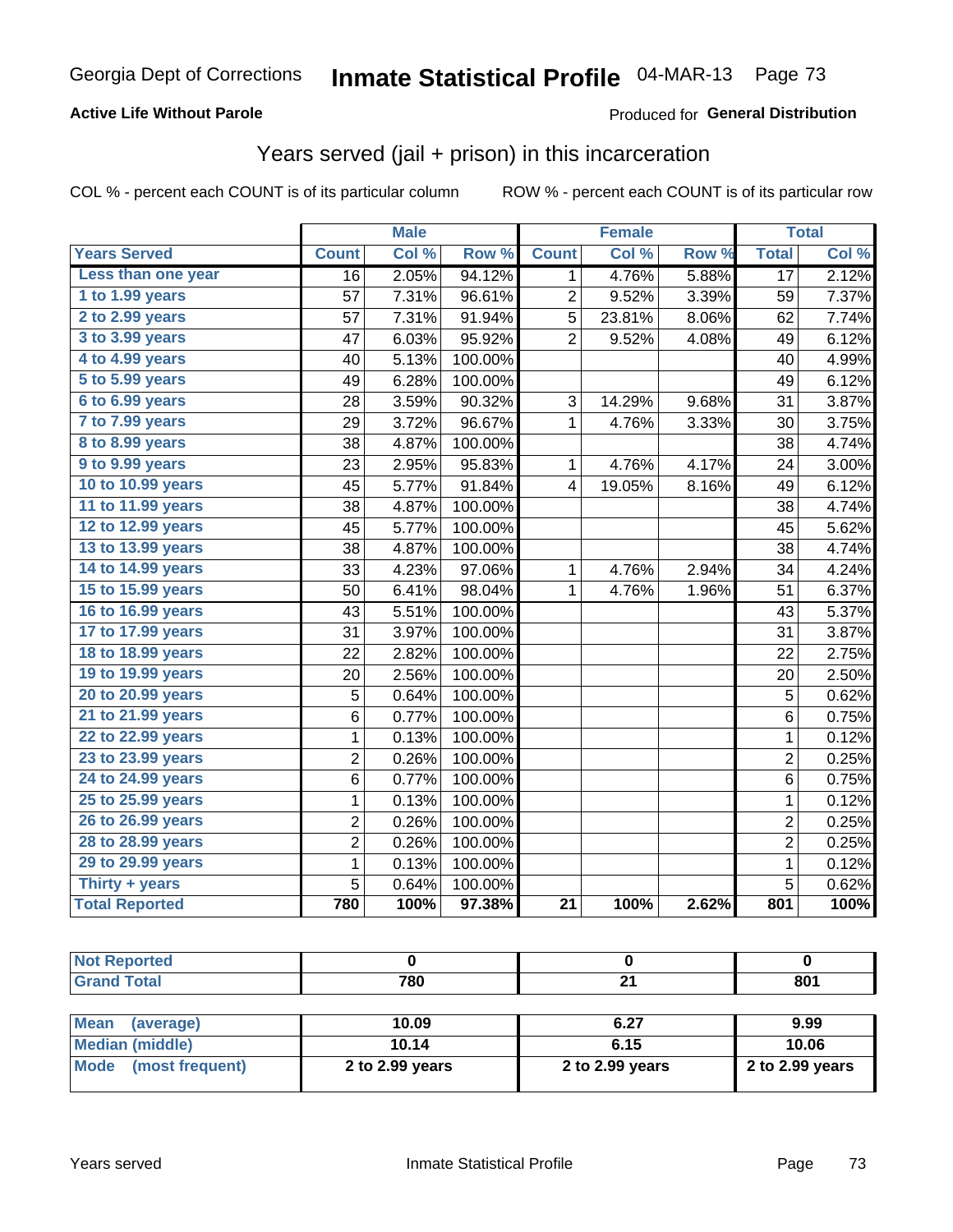#### **Active Life Without Parole**

Produced for **General Distribution**

### Results of most recent HIV tests

|                         | <b>Male</b>      |          |        | <b>Female</b> |        |        | Total        |          |
|-------------------------|------------------|----------|--------|---------------|--------|--------|--------------|----------|
| <b>HIV Test Results</b> | <b>Count</b>     | Col%     | Row %I | <b>Count</b>  | Col%   | Row %  | <b>Total</b> | Col %    |
| <b>Positive</b>         | 5                | $0.66\%$ | 83.33% |               | 5.00%  | 16.67% |              | $0.77\%$ |
| <b>Negative</b>         | 756 <sub>1</sub> | 99.34%   | 97.55% | 19            | 95.00% | 2.45%  | 775          | 99.23%   |
| <b>Total Reported</b>   | 761              | 100%     | 97.44% | 20            | 100%   | 2.56%  | 781          | 100%     |

| <b>Not Reported</b> | 4 C |          | or<br>Ζu |
|---------------------|-----|----------|----------|
| <b>Fotal</b><br>.C. | 780 | ີ<br>. . | 801      |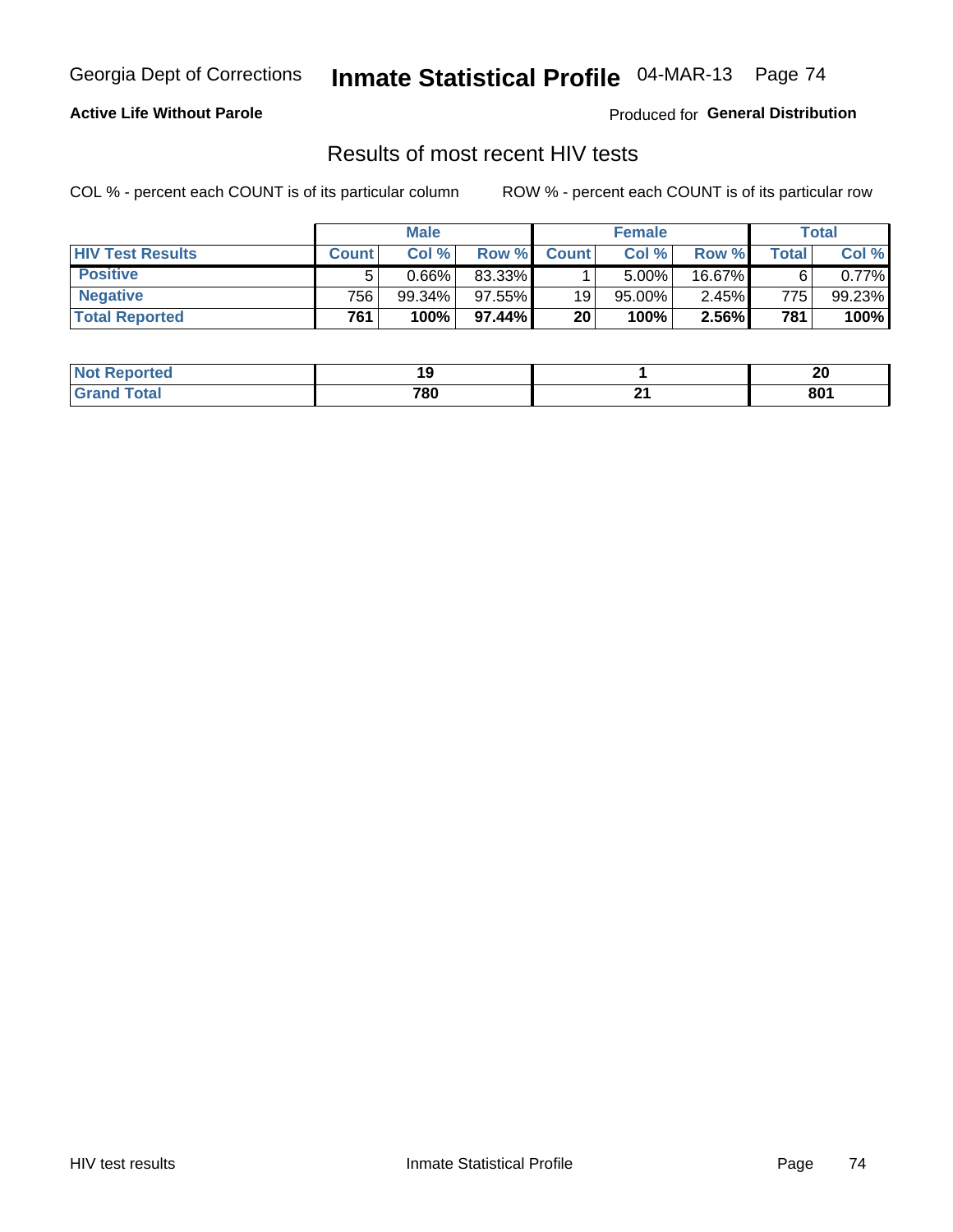#### **Active Life Without Parole**

Produced for **General Distribution**

### Results of most recent tuberculosis test

|                                  | <b>Male</b>  |         |        | <b>Female</b> |           |          | Total |        |
|----------------------------------|--------------|---------|--------|---------------|-----------|----------|-------|--------|
| <b>Tuberculosis Test Results</b> | <b>Count</b> | Col%    | Row %I | <b>Count</b>  | Col %     | Row %    | Total | Col %  |
| <b>Positive on current test</b>  | 196          | 25.76%  | 98.99% |               | $10.00\%$ | $1.01\%$ | 198   | 25.35% |
| <b>Negative</b>                  | 565          | 74.24%」 | 96.91% | 18            | 90.00%    | $3.09\%$ | 583   | 74.65% |
| <b>Total Reported</b>            | 761          | 100%    | 97.44% | 20            | 100%      | 2.56%    | 781   | 100%   |

| ported<br>I NOT |     | 01<br>ZL |
|-----------------|-----|----------|
| .'otal          | 780 | 801      |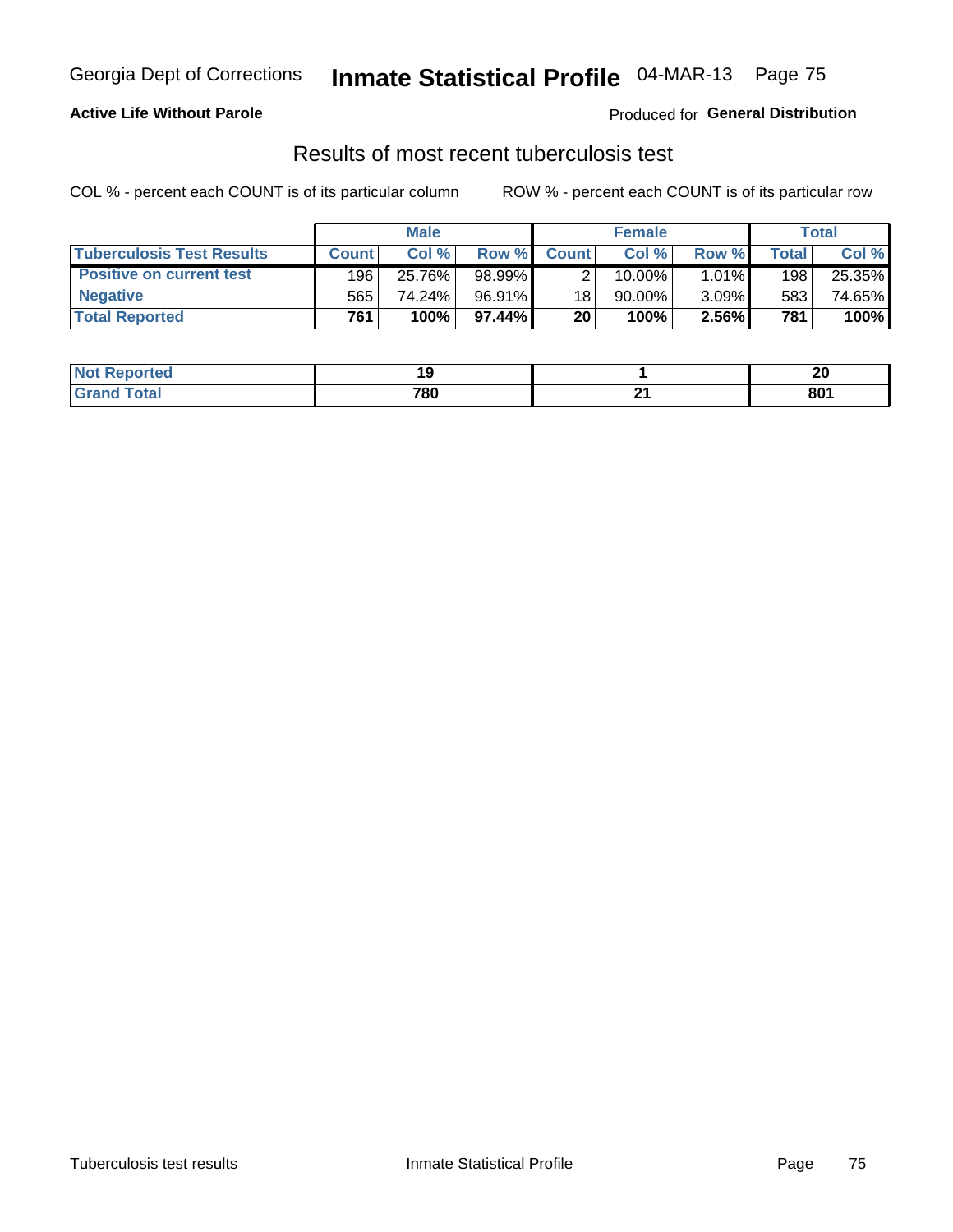#### **Active Life Without Parole**

Produced for **General Distribution**

### Results of most recent syphilis test

|                                 | <b>Male</b>  |           |           | <b>Female</b>   |           |          | Total   |        |
|---------------------------------|--------------|-----------|-----------|-----------------|-----------|----------|---------|--------|
| <b>Syphilis Test Results</b>    | <b>Count</b> | Col%      | Row %I    | <b>Count</b>    | Col %     | Row %    | Total i | Col %  |
| <b>Positive on current test</b> |              | 2.85%     | $94.44\%$ |                 | 9.09%     | 5.56%    | 18      | 2.96%  |
| <b>Negative</b>                 | 580          | $97.15\%$ | 98.31%    | 10 <sup>1</sup> | $90.91\%$ | $1.69\%$ | 590     | 97.04% |
| <b>Total Reported</b>           | 597          | 100%      | 98.19%    | 11              | 100%      | 1.81%    | 608     | 100%   |

| <b>Not Reported</b> | 183 |          | 193 |
|---------------------|-----|----------|-----|
| <b>Total</b>        | 780 | ົ<br>. . | 801 |